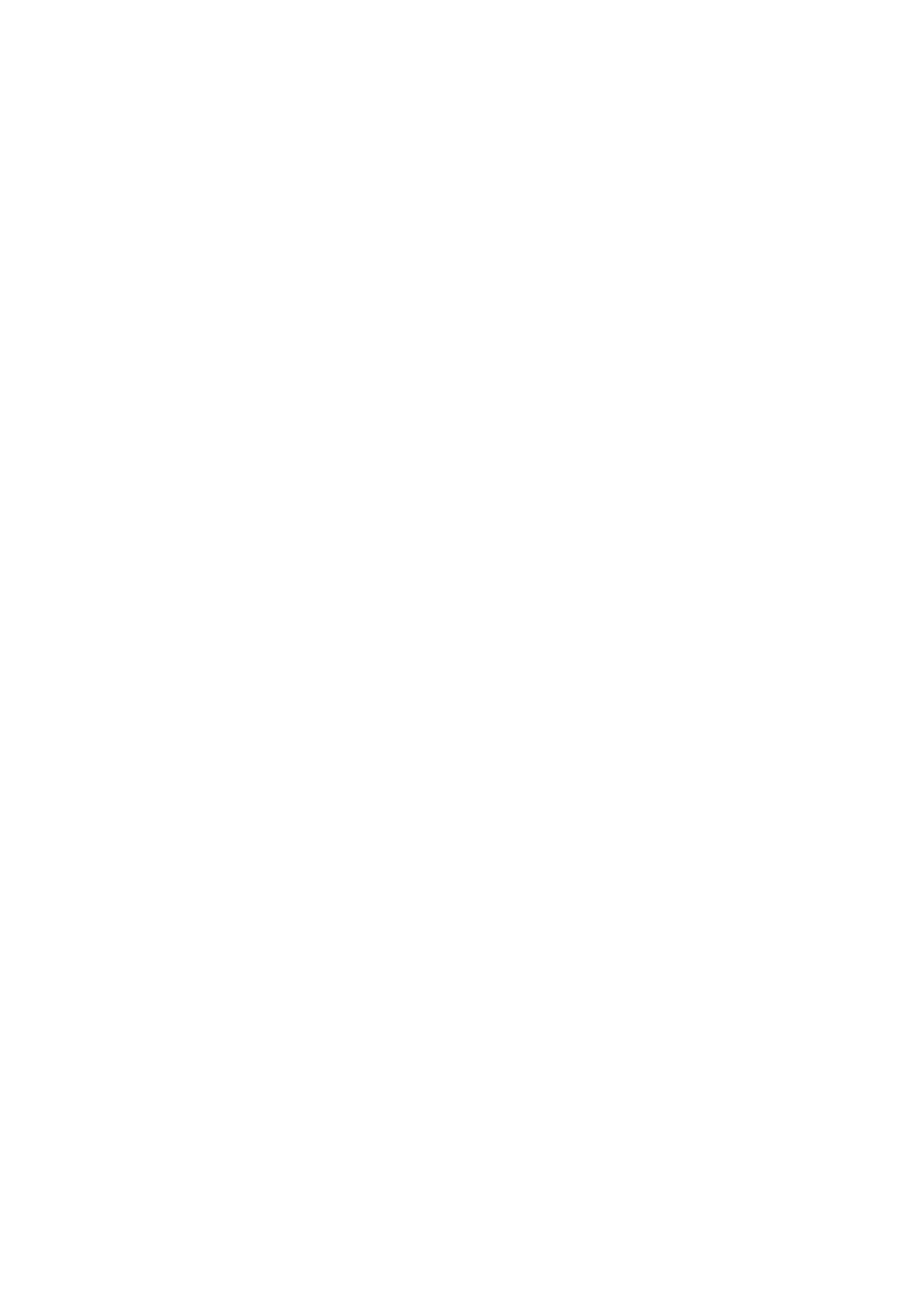# *FIRST QUARTER ECONOMIC REPORT 2007*

ECONOMIC ANALYSIS DIVISION ECONOMIC ANALYSIS AND BUSINESS FACILITATION UNIT FINANCIAL SECRETARY'S OFFICE GOVERNMENT OF THE HONG KONG SPECIAL ADMINISTRATIVE REGION

*May 2007*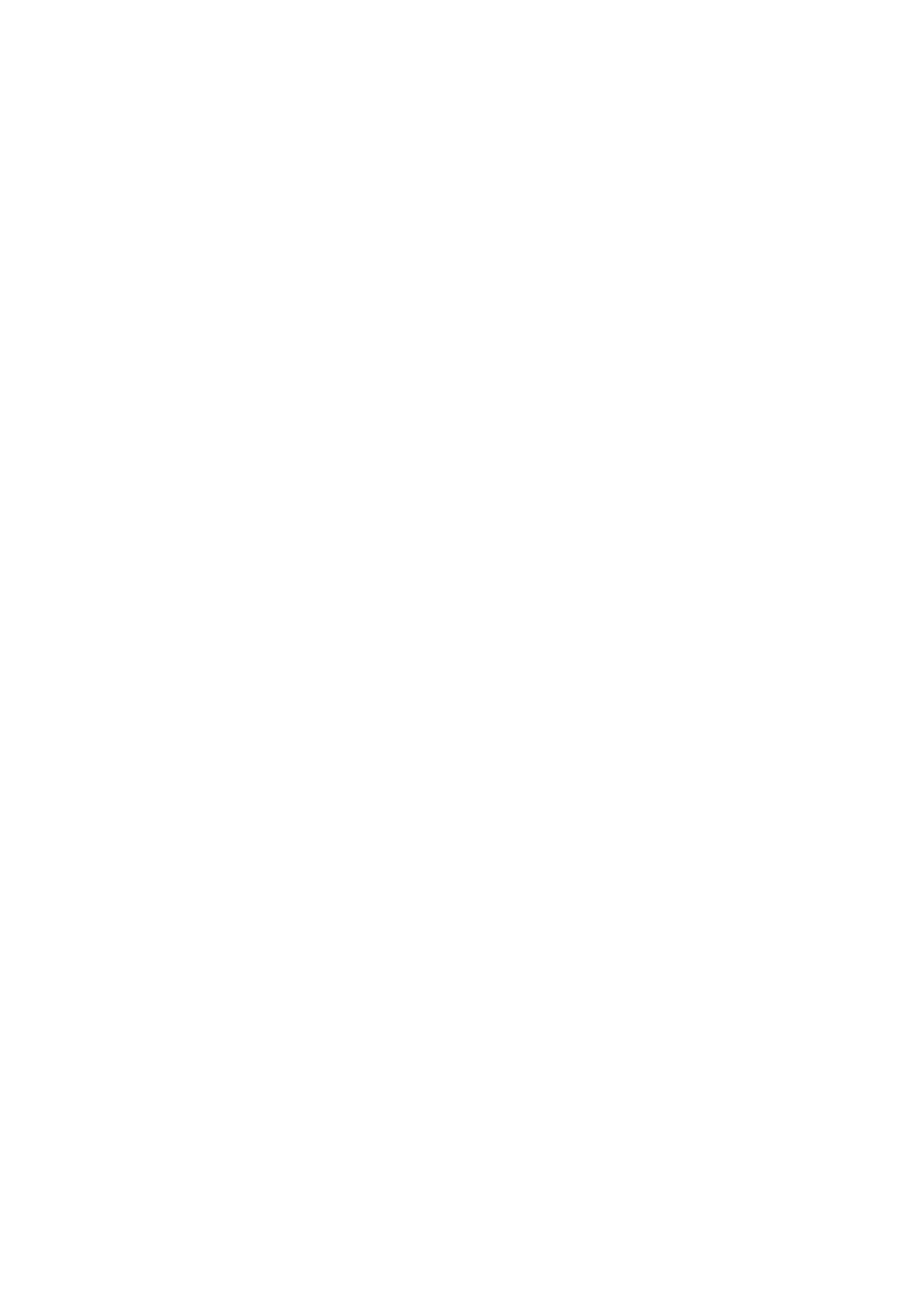# **CONTENTS**

*Paragraphs*

#### CHAPTER 1: OVERVIEW OF ECONOMIC PERFORMANCE

| Overall situation<br>GDP by economic activity                  | 1.1<br>$\sim$<br>1.6           | 1.5  |
|----------------------------------------------------------------|--------------------------------|------|
| Some highlights of economic policy                             | 1.7                            | 1.9  |
| <b>CHAPTER 2: THE EXTERNAL SECTOR</b>                          |                                |      |
| Visible trade                                                  |                                |      |
| Total exports of goods                                         | 2.1                            | 2.5  |
| Imports of goods                                               | 2.6                            |      |
| Invisible trade                                                |                                |      |
| Exports of services                                            | 2.7                            |      |
| Imports of services                                            | 2.8                            |      |
| Visible and invisible trade balance                            | 2.9                            |      |
| Trade policy and other developments                            | 2.10<br>$\sim$                 | 2.12 |
| <b>CHAPTER 3: DEVELOPMENTS IN SELECTED SECTORS</b>             |                                |      |
| Property                                                       | 3.1                            | 3.4  |
| Land                                                           | 3.5                            | 3.6  |
| Tourism                                                        | 3.7                            | 3.10 |
| Logistics                                                      | 3.11<br>$\omega_{\rm{max}}$    | 3.13 |
| Innovation and technology                                      | 3.14<br>$\sim 100$             | 3.16 |
| Box 3.1 Business visitors arrivals : recent trends and profile |                                |      |
| <b>CHAPTER 4: THE FINANCIAL SECTOR</b>                         |                                |      |
| Overall situation                                              | 4.1<br>$\sim 100$ km s $^{-1}$ | 4.2  |
| Interest rates, aggregate balance and exchange rates           | 4.3                            | 4.6  |
| Money supply and deposits                                      | 4.7                            | 4.8  |
| Loans and advances                                             | 4.9                            |      |
| <b>Banking</b>                                                 | 4.10<br>$\sim$                 | 4.12 |
| The debt market                                                | 4.13<br>$\sim$                 | 4.15 |
| The stock and futures markets                                  | 4.16<br>$\overline{a}$         | 4.19 |
| Fund management and investment funds                           | 4.20                           | 4.21 |
| Insurance                                                      | 4.22                           |      |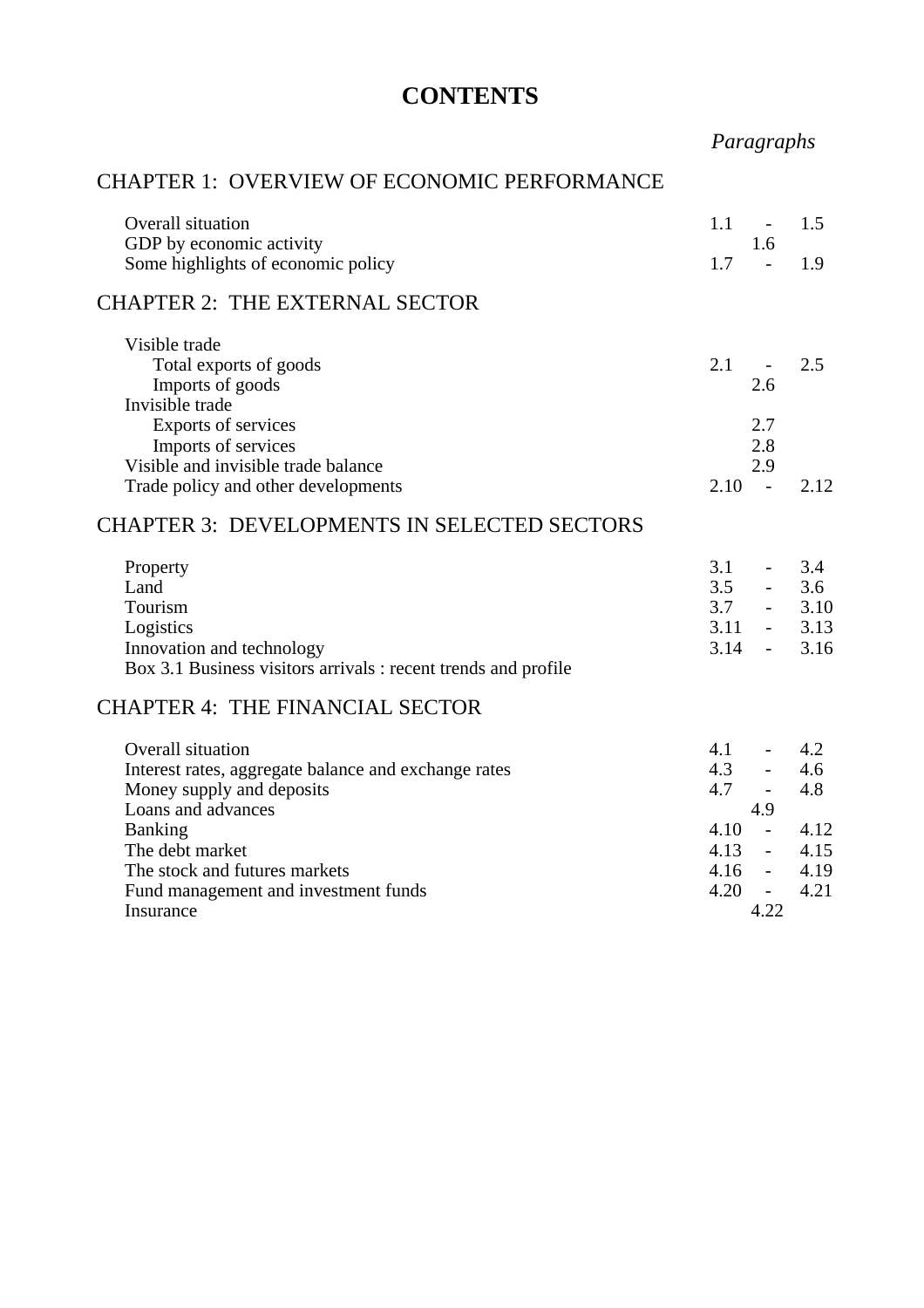# CHAPTER 5: THE LABOUR SECTOR

| Overall labour market situation                            |      | 5.1                      |      |
|------------------------------------------------------------|------|--------------------------|------|
| Total employment and labour supply                         | 5.2  |                          | 5.4  |
| Profile of unemployment                                    |      | 5.5                      |      |
| Profile of underemployment                                 |      | 5.6                      |      |
| Profile of employment in establishments                    | 5.7  | $\overline{\phantom{0}}$ | 5.8  |
| Vacancies                                                  | 5.9  | $\omega_{\rm{max}}$      | 5.10 |
| Earnings and wages                                         | 5.11 | $\Delta \sim 10^4$       | 5.15 |
| <b>CHAPTER 6: PRICES</b>                                   |      |                          |      |
| Consumer prices                                            | 6.1  |                          | 6.2  |
| Costs of factor inputs                                     | 6.3  | $\blacksquare$           | 6.4  |
| Output prices                                              |      | 6.5                      |      |
| GDP deflator                                               |      | 6.6                      |      |
| Box 6.1 Estimating the effects of Chinese New Year on CCPI |      |                          |      |

# STATISTICAL APPENDIX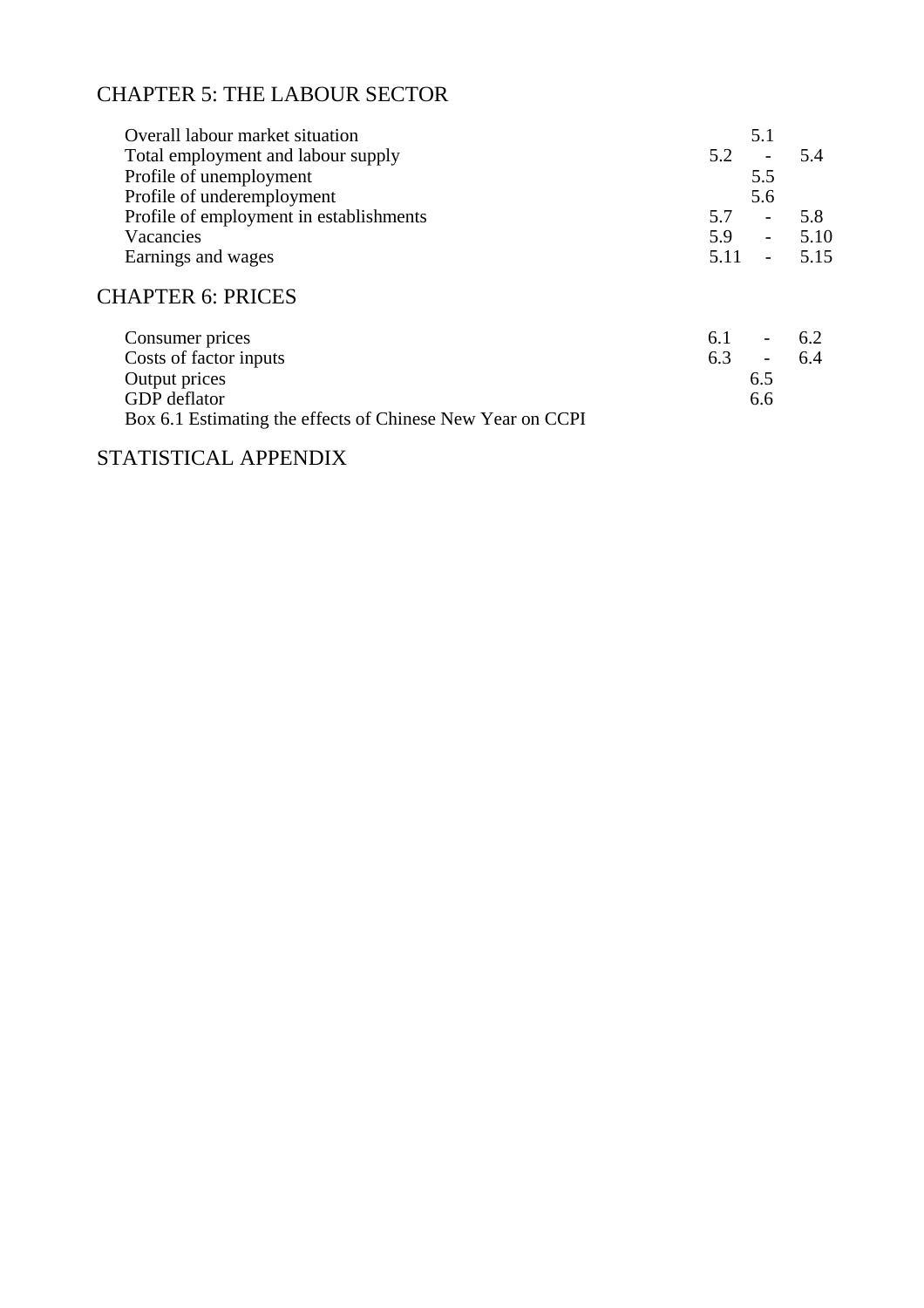# **CHAPTER 1 : OVERVIEW OF ECONOMIC PERFORMANCE**

#### *Summary*

- <sup>z</sup>*The Hong Kong economy sustained its above-trend growth in the first quarter of 2007, with GDP rising by 5.6% in real terms. This followed a strong 6.9% growth in 2006.*
- Externally, merchandise exports continued to grow notably in the first *quarter as a whole, even against the exceptionally high base a year earlier. Trade flows involving the Mainland remained vibrant, largely offsetting the weakness in the US market. Exports of services remained strong, led by the surge in exports of financial and business services and the further expansion of both offshore trade and inbound tourism.*
- <sup>z</sup>*Domestically, consumption spending maintained strong momentum, as consumer sentiment stayed upbeat on account of rising income, improving job market and generally buoyant stock market activity. Meanwhile, overall investment spending rose further, though moderated after the*  distinct surge in recent quarters. Business sentiment still held up well *generally, as suggested by the results of the latest Quarterly Business Tendency Survey.*
- The economic upturn continued to give rise to a stronger demand for labour. *The seasonally adjusted unemployment rate edged down further to 4.3% in the first quarter, the lowest in more than 8 1/2 years. Wages and earnings rose faster and job openings increased further in many sectors at end-2006.*
- <sup>z</sup>*Among the various economic sectors, financial services showed the fastest growth in value added in 2006, reflecting the dynamism of Hong Kong as an international financial centre. Import and export trade, communications, and restaurants and hotels were also the star performers.*
- Consumer price inflation remained benign in the first quarter. Although *the underlying inflationary pressures continued to build up modestly due to the weakening of the US dollar and the renminbi appreciation, the waiving of public housing rentals for February helped to keep the headline inflation down.*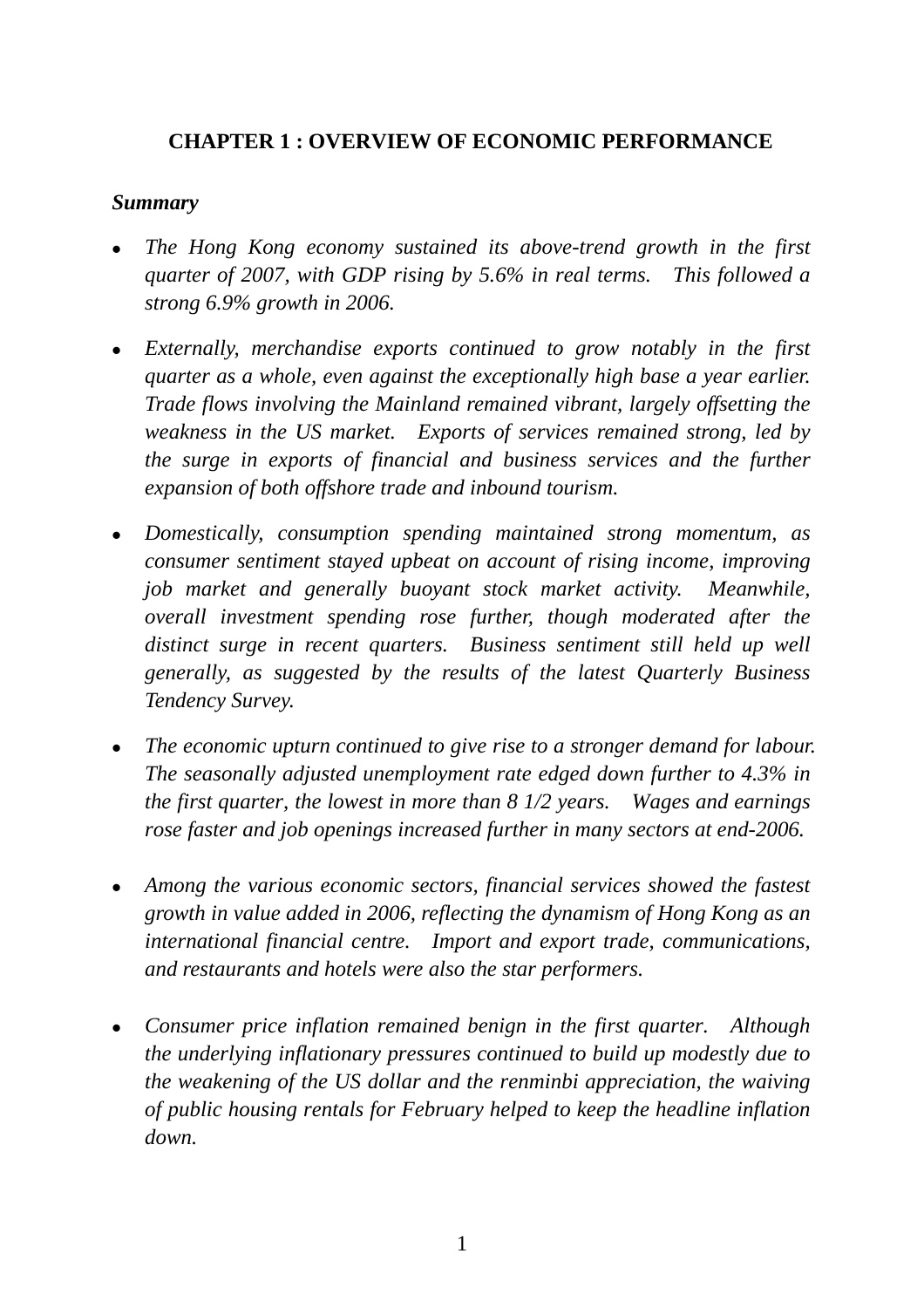#### **Overall situation**

1.1 The Hong Kong economy remained vibrant on entering 2007. External trade in goods and services grew notably further, while consumption demand continued to display strength. In the first quarter of 2007, the *Gross Domestic Product (GDP)*<sup>(1)</sup> rose solidly by 5.6% in real terms over a year earlier. This followed a strong 6.9% growth for 2006 as a whole (revised from the earlier estimate of 6.8%), and also signified the 14th consecutive quarter of distinctly above-trend growth. Meanwhile, consumer price inflation stayed moderate. Thus the Hong Kong economy continued to enjoy a favourable high-growth-low-inflation environment. Against this background, the labour market conditions improved slightly further in the first quarter. On a seasonally adjusted quarter-to-quarter comparison<sup> $(2)$ </sup>, GDP also expanded further, for the 15th straight quarter, by 0.5% in real terms in the first quarter of 2007.



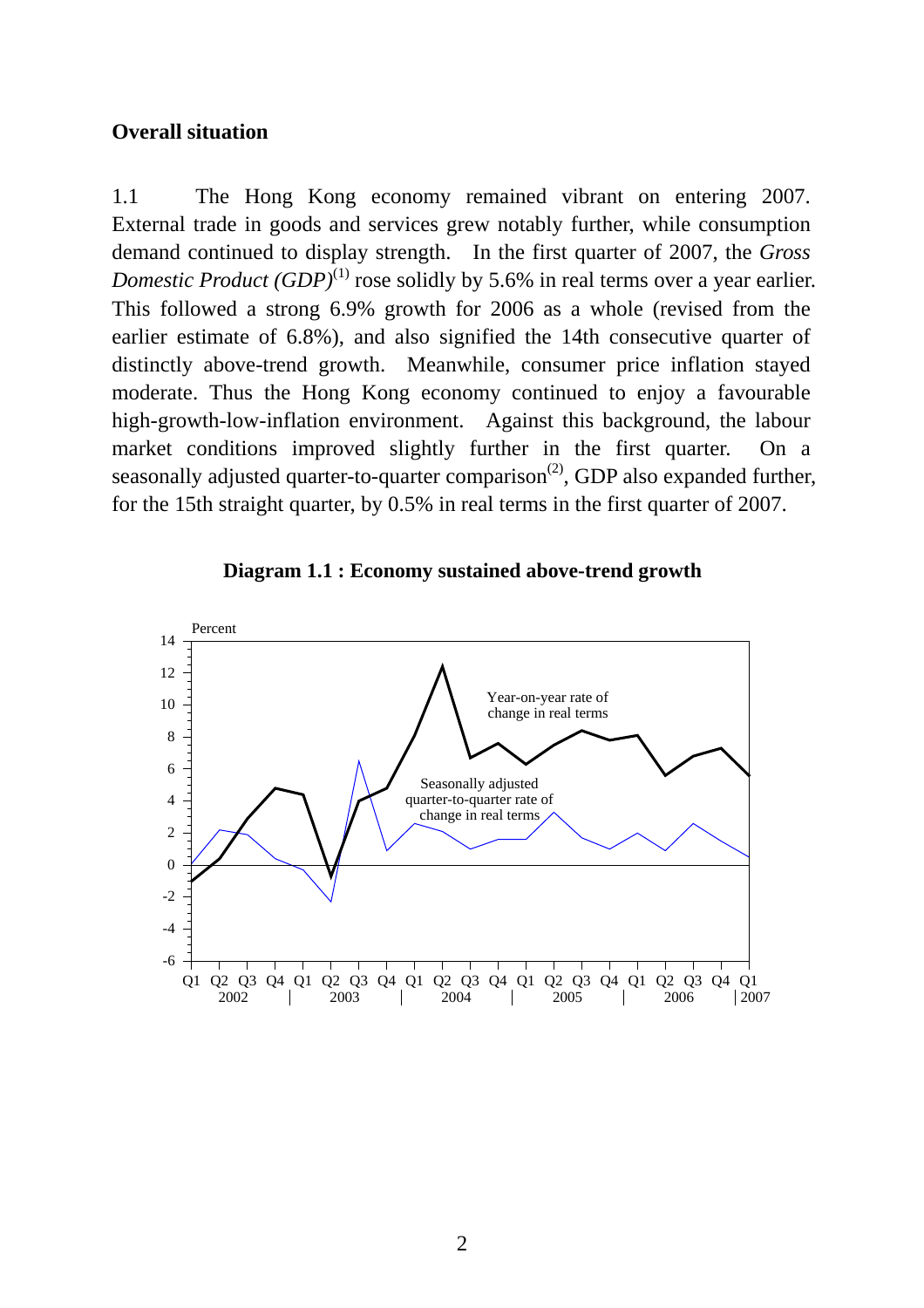# **Table 1.1 : Gross Domestic Product and its main expenditure components and the main price indicators (year-on-year rate of change (%))**

|                                                                        | $2005$ <sup>#</sup> | $2006$ <sup>#</sup> |                       |                    | 2006            |                 | 2007            |
|------------------------------------------------------------------------|---------------------|---------------------|-----------------------|--------------------|-----------------|-----------------|-----------------|
|                                                                        |                     |                     | $\Omega$ <sup>#</sup> | $Q2^{\#}$          | $Q3^{\#}$       | $Q4^{\#}$       | $\Omega^+$      |
| Change in real terms of GDP and<br>its main expenditure components (%) |                     |                     |                       |                    |                 |                 |                 |
| Private consumption<br>expenditure                                     | 3.3                 | 5.2                 | 5.1<br>(1.9)          | 5.8<br>(1.4)       | 4.6<br>(0.9)    | 5.4<br>(1.0)    | 5.6<br>(2.2)    |
| Government consumption<br>expenditure                                  | $-3.1$              | 0.2                 | 1.1<br>(2.9)          | $-1.5$<br>$(-2.3)$ | $-1.1$<br>(0.3) | 2.3<br>(1.4)    | 2.3<br>(2.9)    |
| Gross domestic fixed<br>capital formation                              | 4.6                 | 7.9                 | 7.3<br>(N.A)          | 4.5<br>(N.A)       | 10.3<br>(N.A)   | 9.4<br>(N.A)    | 3.9<br>(N.A)    |
| of which:                                                              |                     |                     |                       |                    |                 |                 |                 |
| Building and construction                                              | $-8.4$              | $-7.3$              | $-11.4$               | $-4.1$             | $-10.1$         | $-2.8$          | $-5.4$          |
| Machinery, equipment and<br>computer software                          | 12.9                | 17.2                | 22.4                  | 11.9               | 20.4            | 14.9            | 6.8             |
| Total exports of goods                                                 | 11.2                | 10.2                | 14.4<br>(3.2)         | 6.4<br>(0.1)       | 8.9<br>(4.1)    | 11.7<br>(3.3)   | 8.2<br>(1.4)    |
| Imports of goods                                                       | 8.6                 | 10.0                | 14.0<br>(2.7)         | 6.7<br>$(-0.2)$    | 8.5<br>(4.2)    | 11.4<br>(3.8)   | 8.6<br>(1.0)    |
| Exports of services                                                    | 11.3                | 8.9                 | 8.5<br>(0.6)          | 8.9<br>(2.6)       | 8.9<br>(3.2)    | 9.0<br>(2.5)    | 8.4<br>$(*)$    |
| Imports of services                                                    | 7.4                 | 6.4                 | 5.0<br>$(-0.3)$       | 9.1<br>(5.4)       | 5.2<br>$(-0.9)$ | 6.5<br>(2.0)    | 3.9<br>$(-2.4)$ |
| <b>Gross Domestic Product</b>                                          | 7.5                 | 6.9                 | 8.1<br>(2.0)          | 5.6<br>(0.9)       | 6.8<br>(2.6)    | 7.3<br>(1.5)    | 5.6<br>(0.5)    |
| Change in the main<br>price indicators $(\%)$                          |                     |                     |                       |                    |                 |                 |                 |
| <b>GDP</b> deflator                                                    | $-0.4$              | $-0.4$              | $-0.1$<br>$(-0.2)$    | $-0.2$<br>$(-0.1)$ | $-0.4$<br>$(*)$ | $-0.4$<br>$(*)$ | 0.9<br>(1.1)    |
| <b>Composite Consumer Price</b><br><b>Index</b>                        | 1.0                 | 2.0                 | 1.6<br>(0.4)          | 2.0<br>(0.7)       | 2.3<br>(0.6)    | 2.1<br>(0.4)    | 1.7<br>$(*)$    |
| <i>Change in nominal GDP</i> $(\%)$                                    | 7.1                 | 6.6                 | 8.0                   | 5.3                | 6.3             | 6.9             | 6.6             |

Notes : (#) Revised figures.

(+) Preliminary figures.

( ) Seasonally adjusted quarter-to-quarter rate of change.

 N.A. Not applicable, as no clear seasonal pattern is found in gross domestic fixed capital formation, due to the presence of considerable short-term fluctuations.

(\*) Change of less than 0.05%.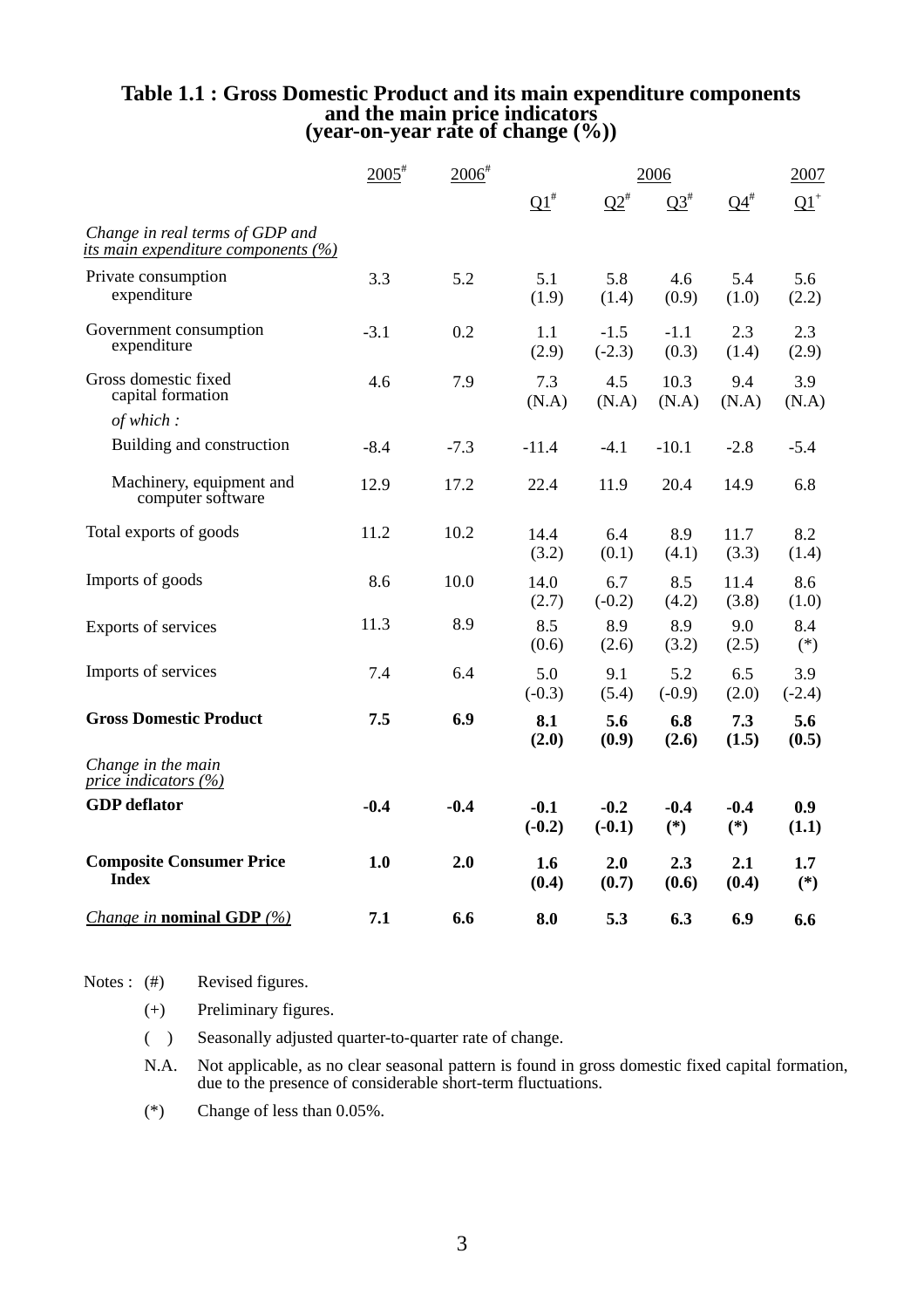1.2 Although the US economy showed some signs of weakness, the rest of the global economy continued to display strength in the first quarter of 2007, thus providing a largely supportive external environment for Hong Kong's trade in goods and services. The Mainland economy in particular remained highly robust, supported by thriving trade flows and strong domestic demand. The European and other Asian economies also fared well. All these developments rendered solid support to Hong Kong's external sector and hence overall economic growth. *Total exports of goods* registered noticeable growth, at 8.2% year-on-year in real terms in first quarter, even when set against a very high base of comparison in the first quarter of 2006, when export growth was an exceptional high of 14.4%. On trade in services, offshore trade and exports of transportation services continued to surge, mainly benefiting from the Mainland's buoyant trade flows. Also, on the back of a notable growth in visitor arrivals, there was a further expansion of exports of travel services. As a result, *exports of services* continued to grow briskly, by 8.4% in real terms in the first quarter.

1.3 Domestic demand showed a somewhat mixed performance in the quarter. With rising labour income and the wealth effect stemming from the buoyant performance of the stock market during most of the first quarter, *private consumption expenditure (PCE)* leaped by 5.6% in real terms in the first quarter over a year earlier, extending the strong growth momentum in the latter part of 2006. *Government consumption expenditure* also continued to register a slight increase in the first quarter.

|      |                                                | Total<br>consumer<br>spending in<br>the domestic<br>market <sup>(a)</sup> |                          | Food Durables durables Services | Non-                     |                          | Residents'<br>expenditure Visitor<br>abroad |                          | <b>Private</b><br>consumption<br>spending expenditure <sup>(b)</sup> |
|------|------------------------------------------------|---------------------------------------------------------------------------|--------------------------|---------------------------------|--------------------------|--------------------------|---------------------------------------------|--------------------------|----------------------------------------------------------------------|
|      | 2006 Annual                                    | 5.3                                                                       | 4.3                      | 5.3                             | 3.5                      | 6.2                      | 4.1                                         | 5.4                      | 5.2                                                                  |
|      | Q1<br>$\overline{Q}$<br>$\overline{Q}$ 3<br>Q4 | 5.6<br>5.4<br>4.8<br>5.5                                                  | 5.5<br>4.8<br>2.7<br>4.4 | 4.1<br>4.4<br>6.1<br>6.3        | 3.4<br>3.3<br>3.8<br>3.5 | 6.7<br>6.5<br>5.2<br>6.2 | 2.1<br>9.4<br>1.8<br>3.8                    | 8.3<br>4.8<br>3.3<br>5.3 | 5.1<br>5.8<br>4.6<br>5.4                                             |
| 2007 |                                                | 6.1                                                                       | 2.4                      | 8.4                             | 7.5                      | 5.8                      | 1.8                                         | 6.8                      | 5.6                                                                  |

#### **Table 1.2 : Consumer spending by major component(a) (year-on-year rate of change in real terms (%))**

*Of which :* 

Notes : (a) Consumer spending in the domestic market comprises both local consumer and visitor spending, which are not separable from the survey data.

 (b) Private consumption expenditure is obtained by deducting visitor spending from the total consumer spending in the domestic market, and adding back residents' expenditure abroad.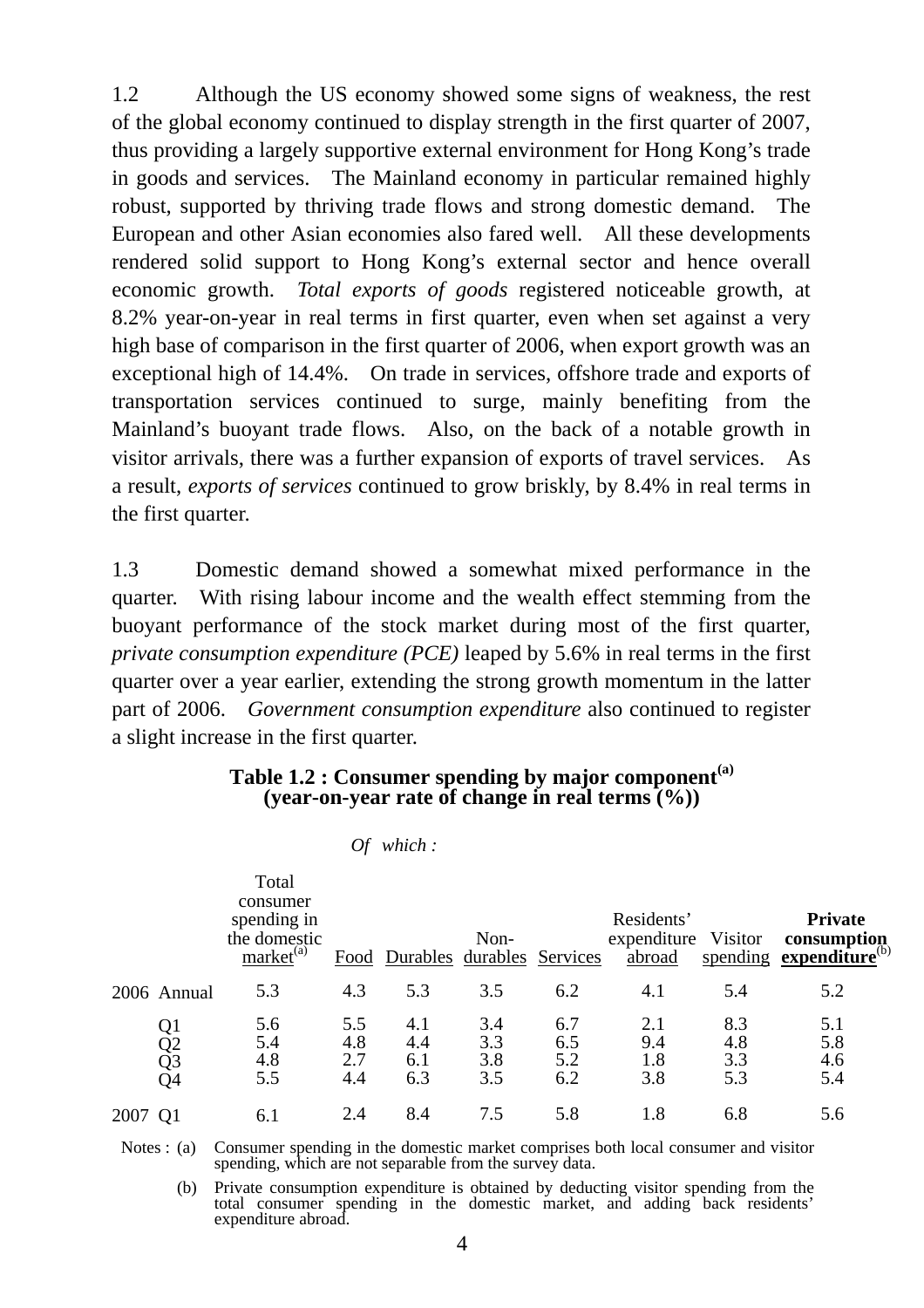

1.4 Overall investment spending in terms of *gross domestic fixed capital formation* grew solidly further by 3.9% in real terms in the first quarter over a year earlier. The somewhat more moderate growth in overall investment in the first quarter was caused by a less rapid increase in expenditure on machinery and equipment. It has to be noted, however, that investment expenditures can be volatile at times, especially after a rather long period of continuous upsurge. The results of the latest Quarterly Business Tendency Survey conducted by the Census and Statistics Department actually indicated that large business establishments were still optimistic on business outlook. As to building and construction activity, the public sector segment continued to decline in the first quarter due to the lack of large-scale projects, whereas activity in the private sector segment held broadly stable.

1.5 *Consumer price inflation* averaged at only 1.7% in the first quarter of 2007, due to the waiving of public housing rentals in February. Excluding the influence of this one-off measure, the underlying inflationary pressures actually crept up, yet only slightly, mainly reflecting the feed-through of higher imported inflation due to the depreciation of the Hong Kong dollar along with the US dollar, as well as the gradual appreciation of the renminbi. As to the *GDP deflator*, it reverted to a small increase resulting from an improvement in the terms of trade.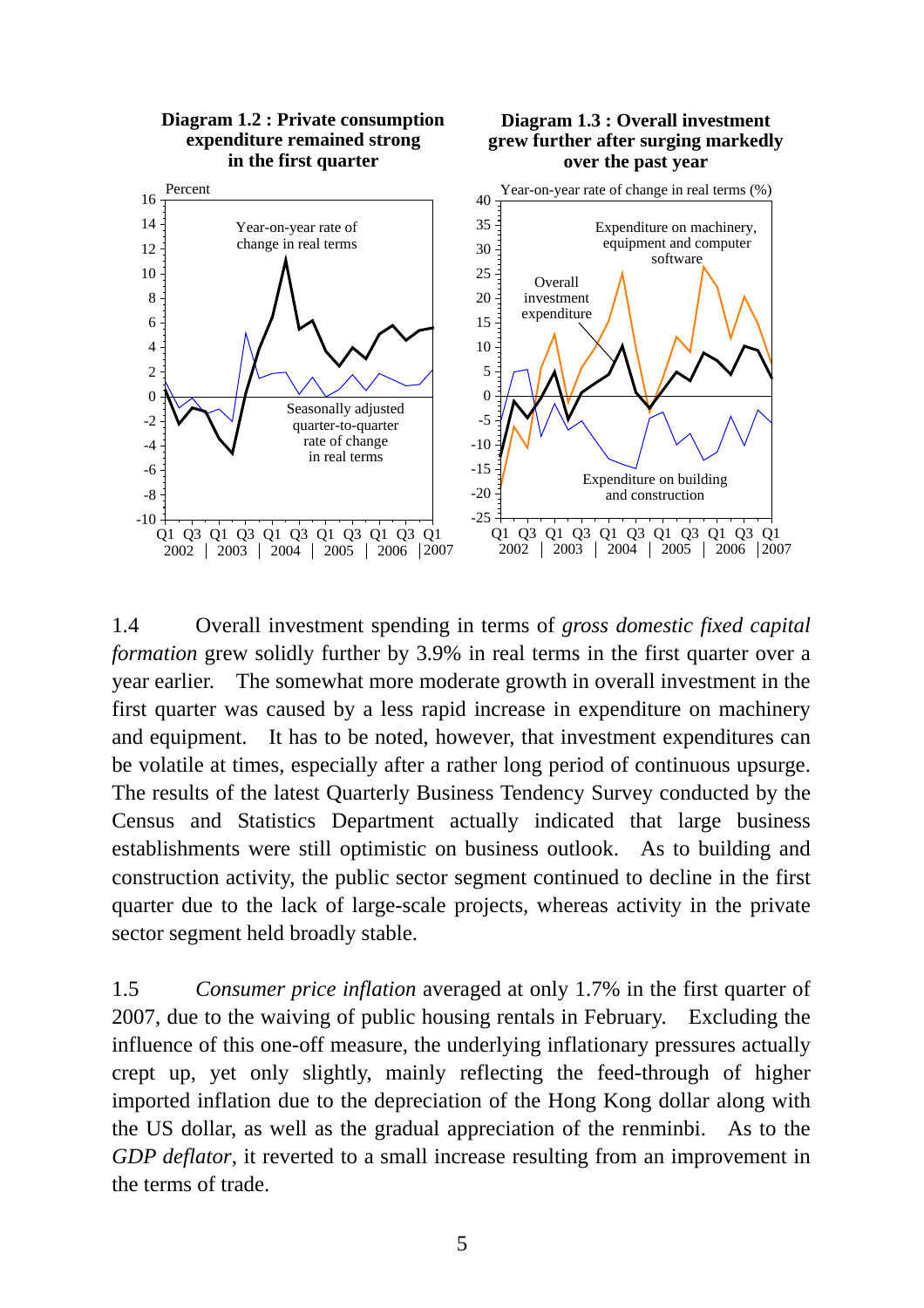



#### **GDP by economic activity**

1.6 Hong Kong's overall economic growth has been propelled by the continued strong performance of the services sector. Latest available figures for 2006 as a whole indicate that in the value added of the services sector as a whole grew robustly by 8.7% in real terms. Reflecting the buoyancy of financial market activities, financing and insurance showed the fastest growth among the constituent service sectors in 2006. This was followed by communications and import and export trade. The strengthening consumption demand and further expansion of inbound tourism also led to a vibrant growth in the value added of restaurants and hotels. On the other hand, the manufacturing sector only showed a small increase in value added and the construction sector continued to shrink.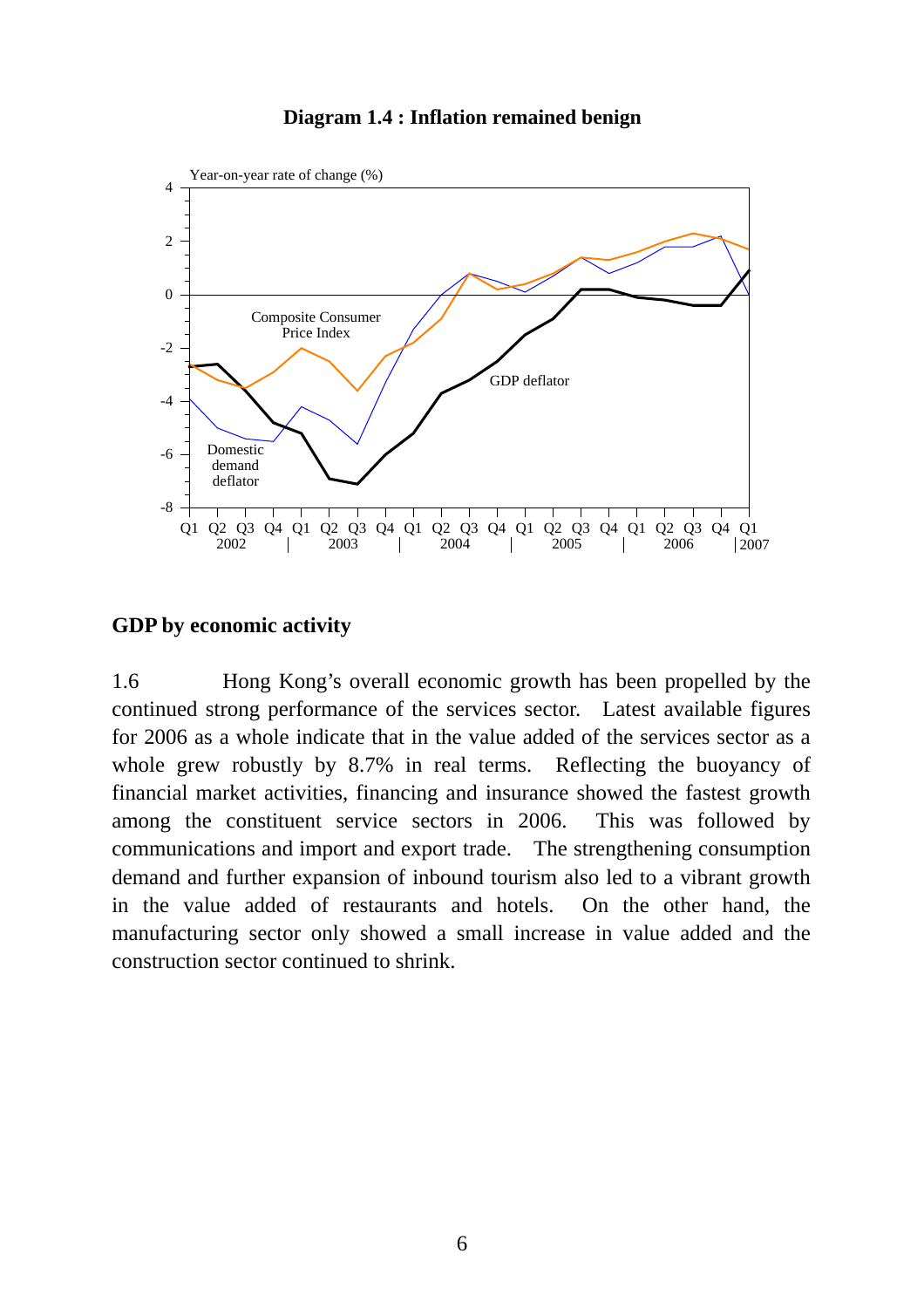#### **Table 1.3 : GDP by economic activity(a) (year-on-year rate of change in real terms (%))**

|                                                                          |                     |                     |          |                | $2006$ <sup>#</sup> |           |
|--------------------------------------------------------------------------|---------------------|---------------------|----------|----------------|---------------------|-----------|
|                                                                          | $2005$ <sup>#</sup> | $2006$ <sup>#</sup> | $\Omega$ | Q <sub>2</sub> | $Q_3$               | <u>Q4</u> |
| Manufacturing                                                            | 2.1                 | 2.2                 | 7.0      | 5.3            | $-0.6$              | $-1.4$    |
| Construction                                                             | $-9.2$              | $-7.9$              | $-12.6$  | $-4.6$         | $-10.9$             | $-3.1$    |
| Services <sup>(b)</sup>                                                  | 8.0                 | 8.7                 | 9.3      | 7.6            | 8.1                 | 9.6       |
| Of which:                                                                |                     |                     |          |                |                     |           |
| Wholesale, retail and<br>import/export trades,<br>restaurants and hotels | 14.4                | 10.0                | 12.5     | 7.1            | 10.4                | 10.0      |
| Import and export trade                                                  | 16.1                | 10.6                | 13.8     | 7.3            | 10.9                | 10.7      |
| Wholesale and retail trade                                               | 7.4                 | 5.0                 | 3.8      | 3.5            | 7.0                 | 5.6       |
| Restaurants and hotels                                                   | 6.0                 | 9.0                 | 10.9     | 9.1            | 8.5                 | 7.3       |
| Transport, storage and<br>communications                                 | 8.0                 | 8.8                 | 11.2     | 6.4            | 8.4                 | 9.4       |
| Transport and storage                                                    | 6.8                 | 8.2                 | 10.6     | 5.1            | 7.5                 | 9.4       |
| Communications                                                           | 11.5                | 10.6                | 12.7     | 9.9            | 10.7                | 9.2       |
| Financing, insurance, real estate<br>and business services               | 8.7                 | 14.5                | 13.3     | 15.2           | 11.8                | 17.4      |
| <b>Financial services</b>                                                | 11.9                | 21.1                | 20.6     | 22.7           | 16.5                | 24.3      |
| Real estate and business<br>services                                     | 3.2                 | 2.4                 | 0.9      | 0.5            | 3.6                 | 4.3       |
| Community, social and personal<br>services                               | 0.2                 | 2.2                 | 1.4      | 1.5            | 2.5                 | 3.2       |

- Notes : (a) The GDP figures shown in this table are compiled from the production approach, in parallel with those shown in Table 1.1 which are compiled from the expenditure approach. For details, see Note (1) to this chapt
- (b) In the context of value-added contribution to GDP, the service sectors include ownership of premises as well, which is analytically a service activity.
	- (#) Revised figures.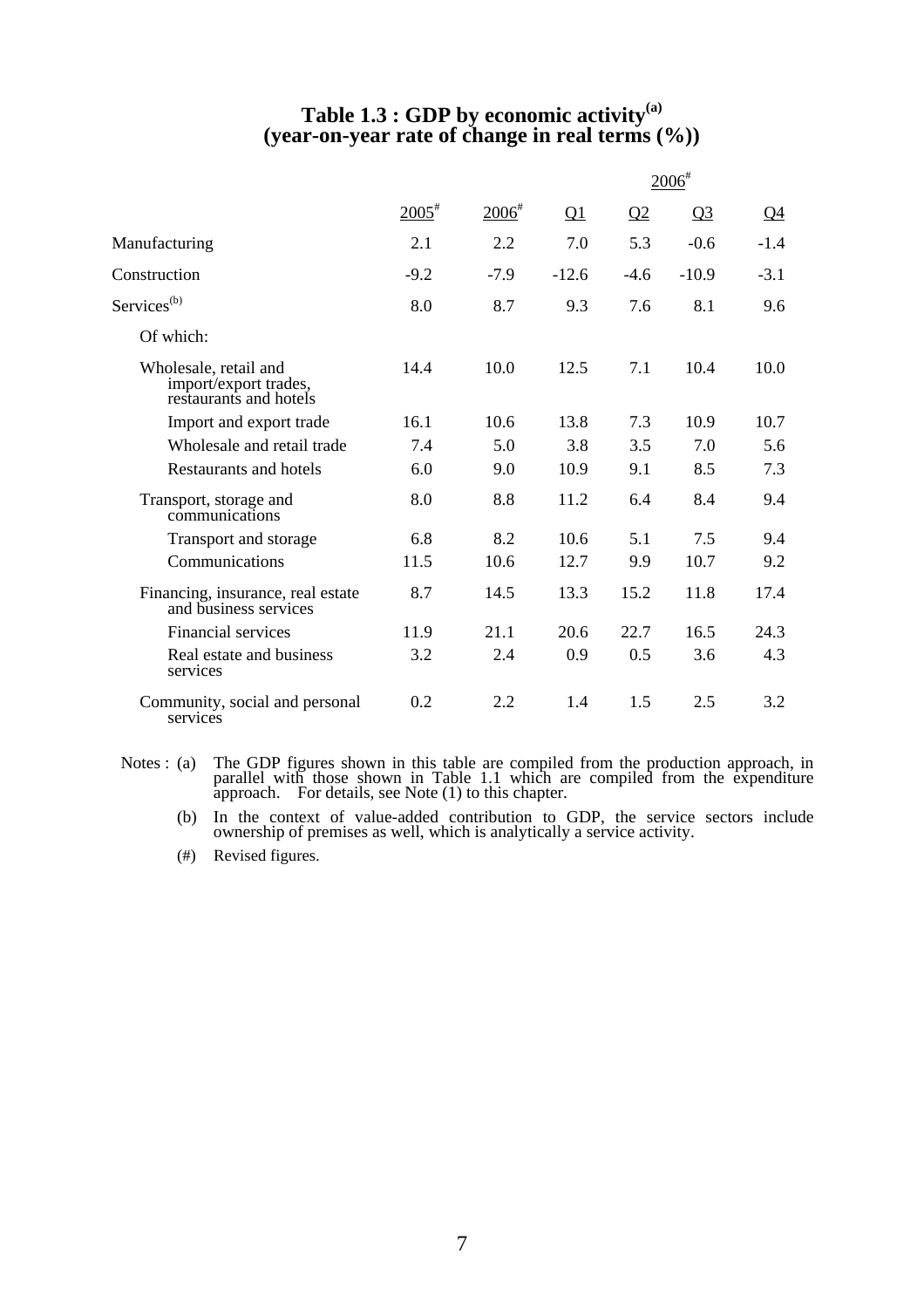# **Some highlights of economic policy**

1.7 The Government will continue to uphold the three guiding principles of economic policy: market leads and government facilitates; managing public finances prudently; and maintaining a low and simple tax regime. Amidst the competitive pressures from globalisation, it is critical for Hong Kong to consolidate its strengths to stay competitive and promote developments to enable the economy to continuously move towards high value-added and knowledge-based activities. Specifically, the Government will step up the efforts in pursuing the following:

- furthering economic integration with the Mainland, which is pivotal to the future economic development of Hong Kong;
- developing Hong Kong into a world-class international financial centre for the Mainland. As the Mainland has a greater demand for quality financial services, Hong Kong can contribute to raising the efficiency of financial intermediation in the Mainland and facilitating reform of the Mainland's financial system;
- promoting free trade and enhancing the competitiveness of the logistics industry. This will include the construction of an electronic advance cargo information system and the implementation of the On-Board Trucker Information System on a trial basis;
- consolidating Hong Kong's position as an aviation hub, including the replacement of the air traffic control system;
- promoting tourism and enhancing the cosmopolitan tourism profile further. The government will invite tenders for a new cruise terminal to be situated in Kai Tak. The Consumer Council will, in conjunction with the tourism industry, provide additional shopping information and assistance to Mainland visitors to protect consumer rights;
- improving Hong Kong's business environment by pushing ahead with the work of removing barriers and promoting fair competition and environmental protection; and
- developing a knowledge-based economy through pooling talent and promoting research in applied technology. WiFi networks will also be provided in government venues for free use. Also, to support the creative sector, a new fund will be established to facilitate the development of the film industry.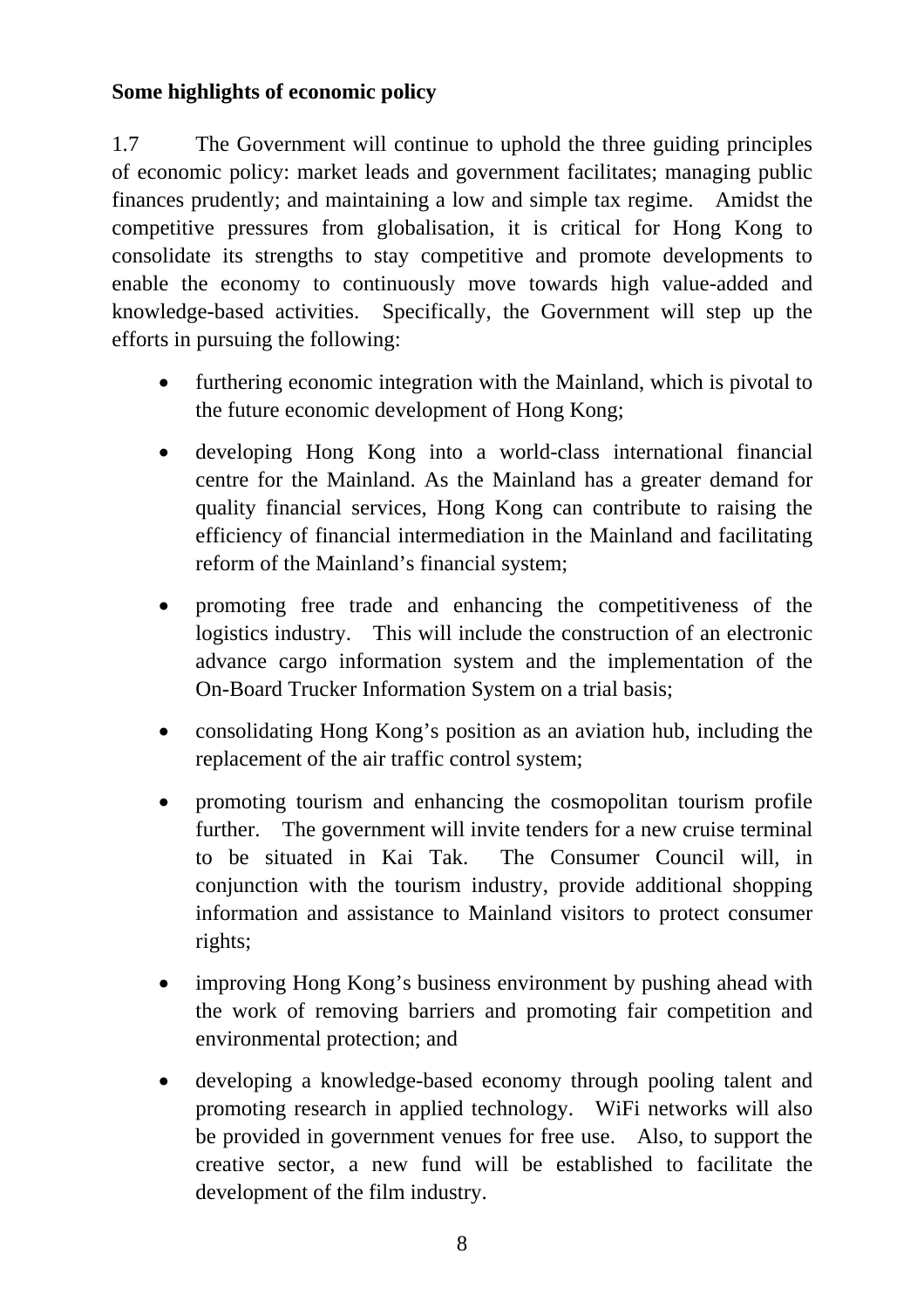1.8 On the fiscal front, the Government will continue to observe the principles of prudent management of public finances, and strive to strike a balance between promoting economic development, improving people's livelihood and supporting the long-term sustainable development of Hong Kong. As a just and caring society, it is important to help the disadvantaged. The core principle of Hong Kong's poverty-alleviation policy is to help the disadvantaged move from welfare to self-reliance through promoting employment. The Budget Speech announced specific measures to help the disadvantaged, which include, among other things, introducing a one-year pilot Transport Support Scheme to encourage unemployed and low-income people in financial difficulties who live in remote areas to seek jobs and work across districts, providing transport allowance for participants in the Youth Pre-Employment Training Programme ad the Youth Work Experience and Training Programme, supporting social enterprises, setting up a child development fund, providing additional training and care services for the disadvantaged, and strengthening elderly support.

1.9 In March, the Government released a report on the public consultation exercise on Hong Kong's competition policy conducted between November 2006 and February 2007, which indicated that there was support from the majority of respondents for the introduction of a cross-sector competition law in Hong Kong. In taking forward the legislative process, the Government will continue to engage the public, particularly the SMEs, and address concerns raised during the consultation period as far as possible. The Government is committed to drawing up a regulatory framework that suits Hong Kong and provides an environment for companies, big or small, to compete fairly.

#### **Notes :**

- (1) The Gross Domestic Product (GDP) is an overall measure of net output produced within an economy in a specified period, such as a calendar year or a quarter, before deducting the consumption of fixed capital. In accordance with the expenditure approach to its estimation, GDP is compiled as total final expenditures on goods and services (including private consumption expenditure, government consumption expenditure, gross domestic fixed capital formation, changes in inventories, and exports of goods and services), less imports of goods and services.
- (2) The seasonally adjusted quarter-to-quarter GDP series, by removing the variations that occur at about the same time and in about the same magnitude each year, provides another perspective for discerning the trend, particularly in regard to turning points. A detailed examination reveals the presence of seasonality in the overall GDP and in some of its main components, including private consumption expenditure, government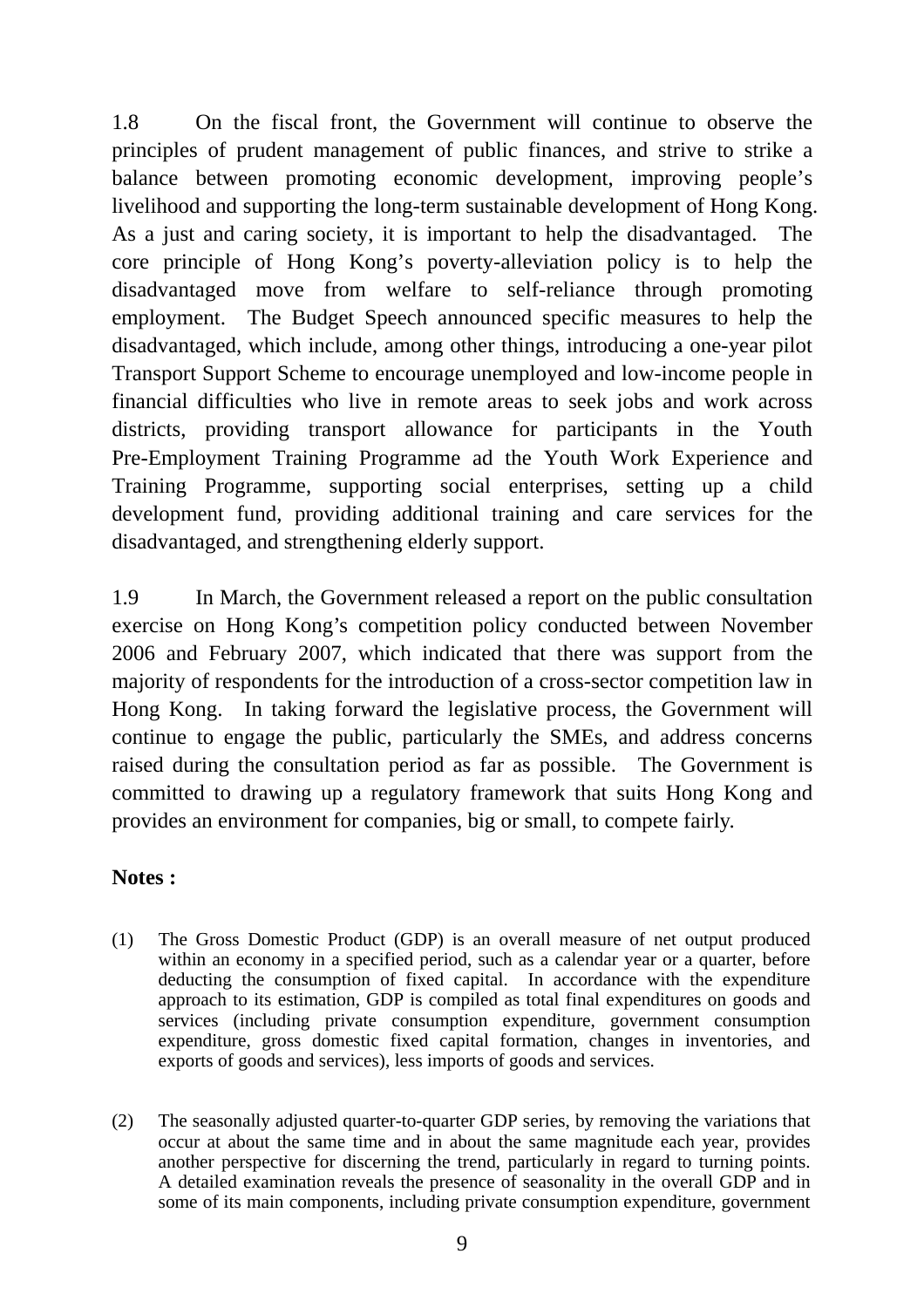consumption expenditure, exports of goods, imports of goods, exports of services, and imports of services. However, due to the presence of considerable short-term fluctuations, no clear seasonal pattern is found in gross domestic fixed capital formation. Therefore, the seasonally adjusted series of GDP is compiled separately at the overall level, rather than summing up from its main components.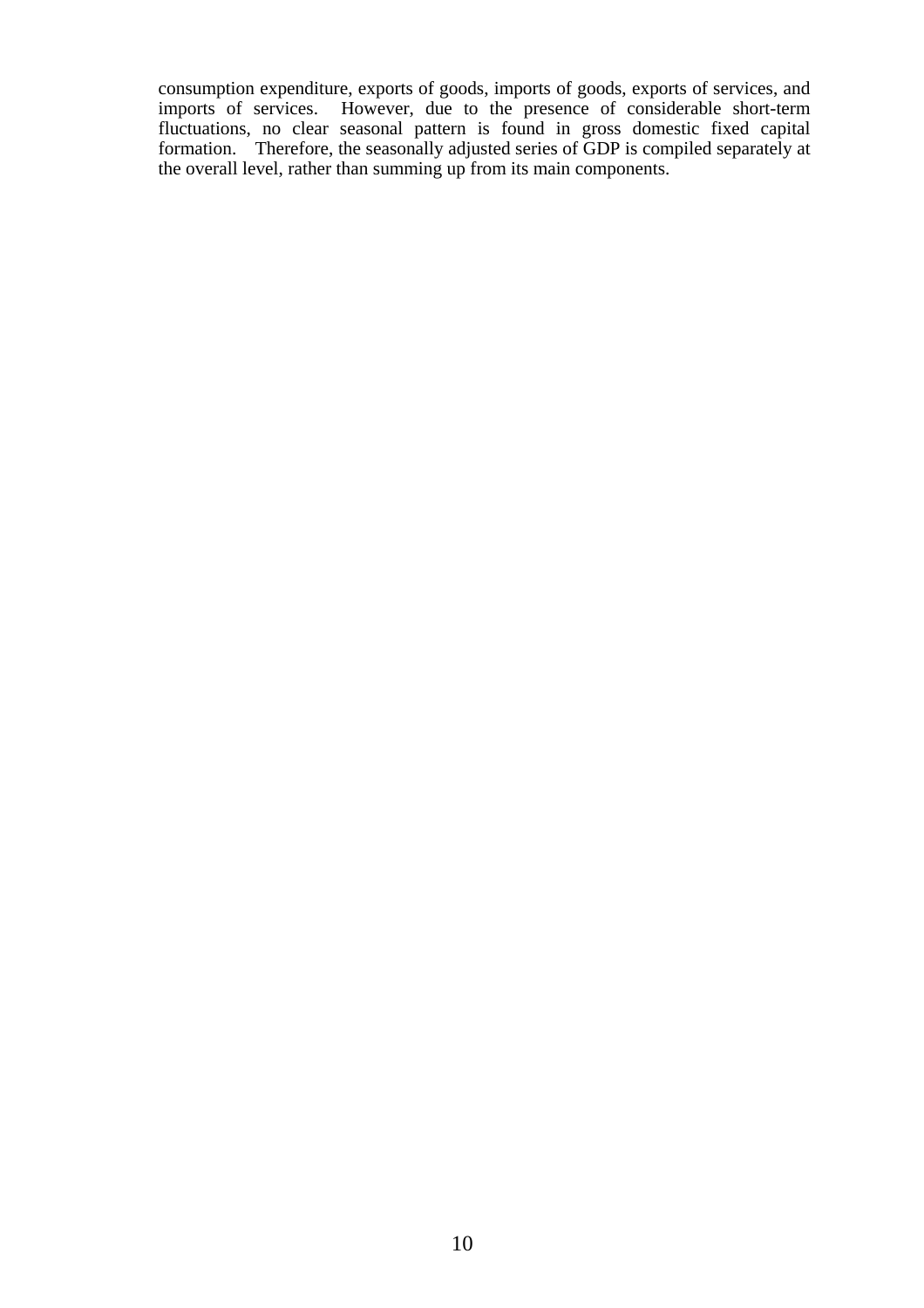# **CHAPTER 2 : THE EXTERNAL SECTOR**

#### *Summary*

- *Merchandise exports, though with some ups and downs in between the months, registered a further notable growth of around 8% in the first quarter of 2007. Export growth for the quarter as a whole was actually quite impressive when seen against the exceptionally high base a year ago, thanks to a vibrant Mainland economy. Yet the uncertain situation in the US, possible increased volatility of the global financial markets, and further macro tightening in the Mainland economy down the road are now presenting increasing downsides to export outlook in the quarters ahead.*
- *Exports to the Mainland continued to show double-digit growth in the first quarter, thanks to the strength of the domestic economy and also vibrant trade flows. Exports to the European Union showed only modest growth. Despite the improving domestic demand there, the scope for a sharper pick-up was somewhat restrained by reduced intake of raw materials amidst a weakening export sector. Exports to the US were still lackluster, owing to its weak import demand. Exports to other Asian economies showed mixed performance, with those to Thailand, Malaysia and Indonesia outperforming others.*
- *Exports of services continued to register notable growth in the first quarter, underpinned by the continued rapid growth in exports of financial services on the back of active financial markets. The strong trade flows in the Mainland continued to render support to exports of trade-related services, particularly offshore trade. Exports of travel services also fared well.*
- *The HKSAR Government will continue to engage in trade liberalisation and trade promotion. Dialogues with the Mainland side, business associations and professional bodies were initiated to discuss further development of CEPA.*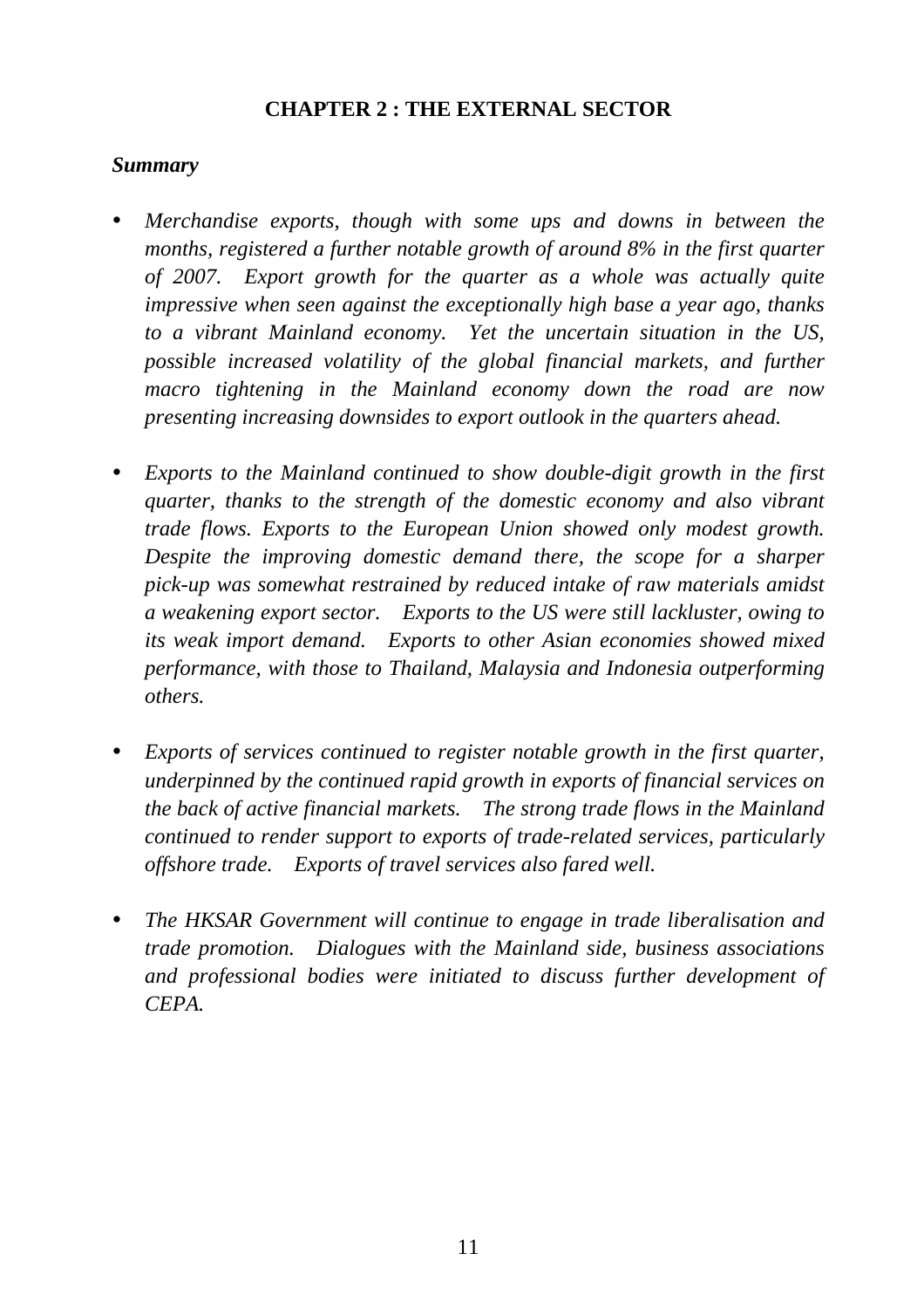# **Visible trade**

## *Total exports of goods*

2.1 Merchandise exports held up well on entering 2007, with *total exports of goods* (comprising re-exports and domestic exports) growing further by 7.8% in real terms<sup> $(1)$ </sup> in the first quarter of 2007, after an 11.6% increase in the fourth quarter of 2006. After registering strong growth in the first two months of 2007, export growth eased back somewhat in March, partly against a high base last year, and also possibly affected by the distinct slow-down in the Mainland's exports in that month.

2.2 Global economic environment remained largely supportive in the first quarter of 2007. Nevertheless, after registering very robust growth over the past few years, the global economy is likely to settle at slightly less rapid growth in 2007. The IMF forecast the world economy to attain a 4.9% growth in 2007, representing still very robust growth and only slightly down from that of 5.4% in 2006. In the first quarter of 2007, the US economy slowed down sharply further, largely on account of continued fall-off in residential construction and also the weakness of the export sector. Yet the slower housing market activities since early 2006 and the recent turmoil in the sub-prime mortgage market had not spilled over onto the other segments of the US economy in any significant way. Nor have the negative developments in the US derailed or curtailed the growth momentum in other parts of the world. The economies in EU and Japan expanded solidly further, and the Mainland economy also continued to display strength. On top of the above, the continuous weakness of the US dollar should also aid the price competitiveness of Hong Kong's exports.

|                | Total exports of goods |      |                  |                     |                   | Re-exports |                  |           |                          | Domestic exports |                  |                     |
|----------------|------------------------|------|------------------|---------------------|-------------------|------------|------------------|-----------|--------------------------|------------------|------------------|---------------------|
|                | In value<br>terms      |      | In real<br>terms | Change<br>in prices | In value<br>terms |            | In real<br>terms | in prices | Change In value<br>terms |                  | In real<br>terms | Change<br>in prices |
| 2006 Annual    | 9.4                    | 10.2 |                  | 1.0                 | 10.0              | 10.8       |                  | 1.1       | $-1.1$                   | 1.1              |                  | $-2.1$              |
| Q <sub>1</sub> | 12.1                   | 14.6 | (3.4)            | $-0.3$              | 10.7              | 13.2       | (3.9)            | $-0.2$    | 38.7                     | 42.3             | $(-3.1)$         | $-2.9$              |
| Q <sub>2</sub> | 5.4                    | 6.3  | $(-0.2)$         | 0.6                 | 4.6               | 5.3        | (0.2)            | 0.9       | 19.9                     | 23.9             | $(-6.7)$         | $-3.9$              |
| Q <sub>3</sub> | 8.4                    | 8.9  | (4.1)            | 1.4                 | 9.4               | 9.8        | (4.9)            | 1.5       | $-6.1$                   | $-4.2$           | $(-8.0)$         | $-1.3$              |
| Q4             | 11.9                   | 11.6 | (3.3)            | 1.9                 | 15.3              | 14.9       | (4.6)            | 2.0       | $-31.8$                  | $-30.9$          | $(-19.9)$        | $-0.8$              |
| 2007 Q1        | 9.0                    | 7.8  | (1.4)            | 2.7                 | 11.8              | 10.6       | (1.6)            | 2.8       | $-33.4$                  | $-33.5$          | $(-1.1)$         | 0.4                 |

**Table 2.1 : Total exports of goods, re-exports and domestic exports (year-on-year rate of change (%))** 

Note : Figures in brackets are the seasonally adjusted quarter-to-quarter rates of change.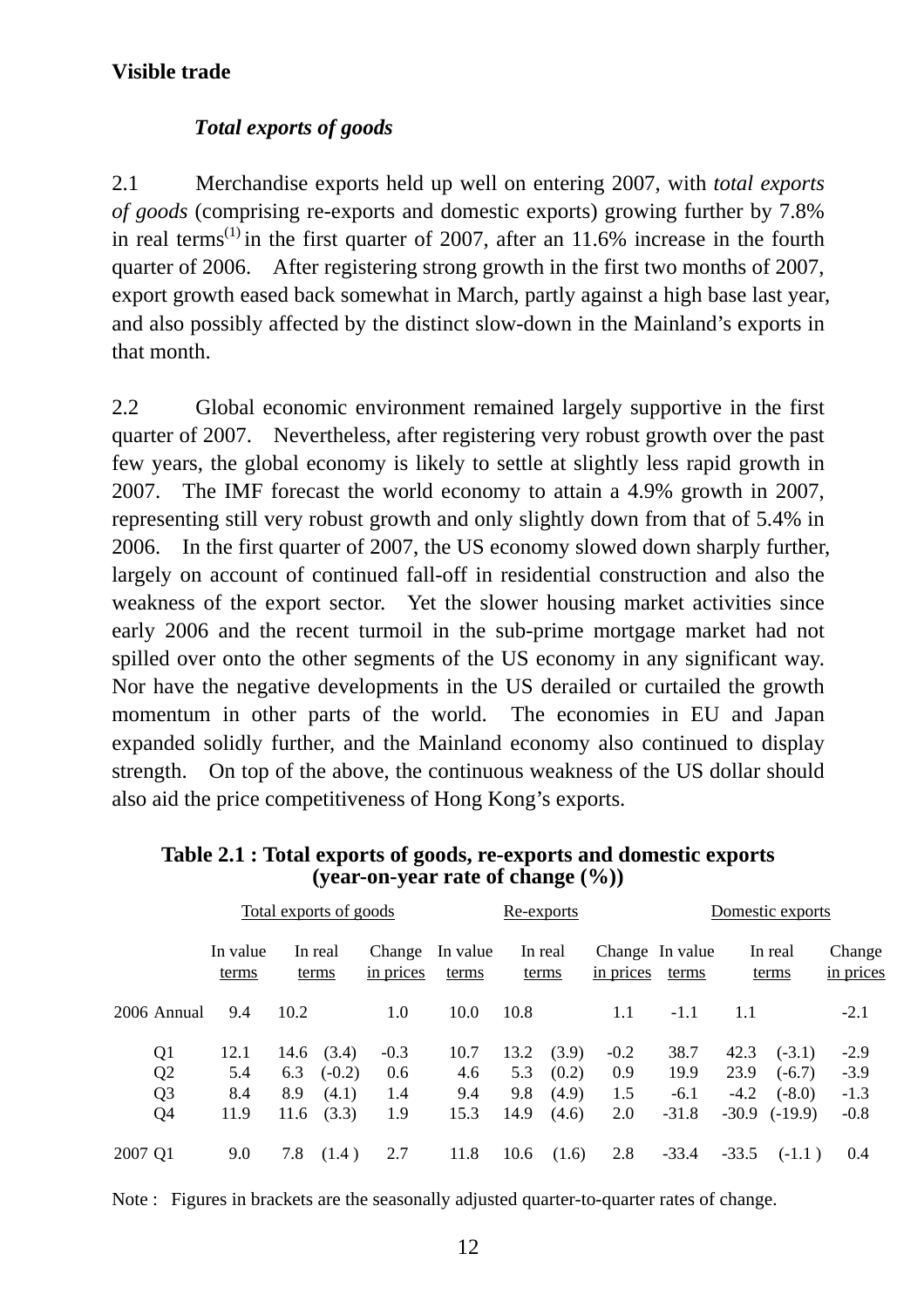2.3 The notable growth in merchandise exports in the first quarter continued to be driven by *re-exports*<sup>(2)</sup>, which rose by 10.6% in real terms in the first quarter of 2007. In contrast, *domestic exports* remained on a decline, down 33.5% in real terms, partly affected by a high base of comparison but more a result of secular downtrend. The share of domestic exports in total exports dwindled further to 3.8% in the first quarter of 2007, from 4.4% in the preceding quarter.



**Diagram 2.1 : Merchandise exports held up well on entering 2007**

- Notes : Total exports of goods as depicted refer to the year-on-year rate of change in real terms, while total import demand in Hong Kong's major markets as depicted refers to the year-on-year rate of change in US dollar terms in the aggregate import demand in East Asia, the United States and the European
	- Union taken together.<br>(\*) For ease of comparison with the rate of change in Hong Kong's total exports of goods, the scale for the Real EERI is presented here upside down, so that positive changes denoting real appreciation of the Hong Kong dollar appear at the lower part and negative changes denoting real depreciation at the upper part of the diagram.
	- (#) Import demand figure for Q1 2007 refers to Jan-Feb 2007 only.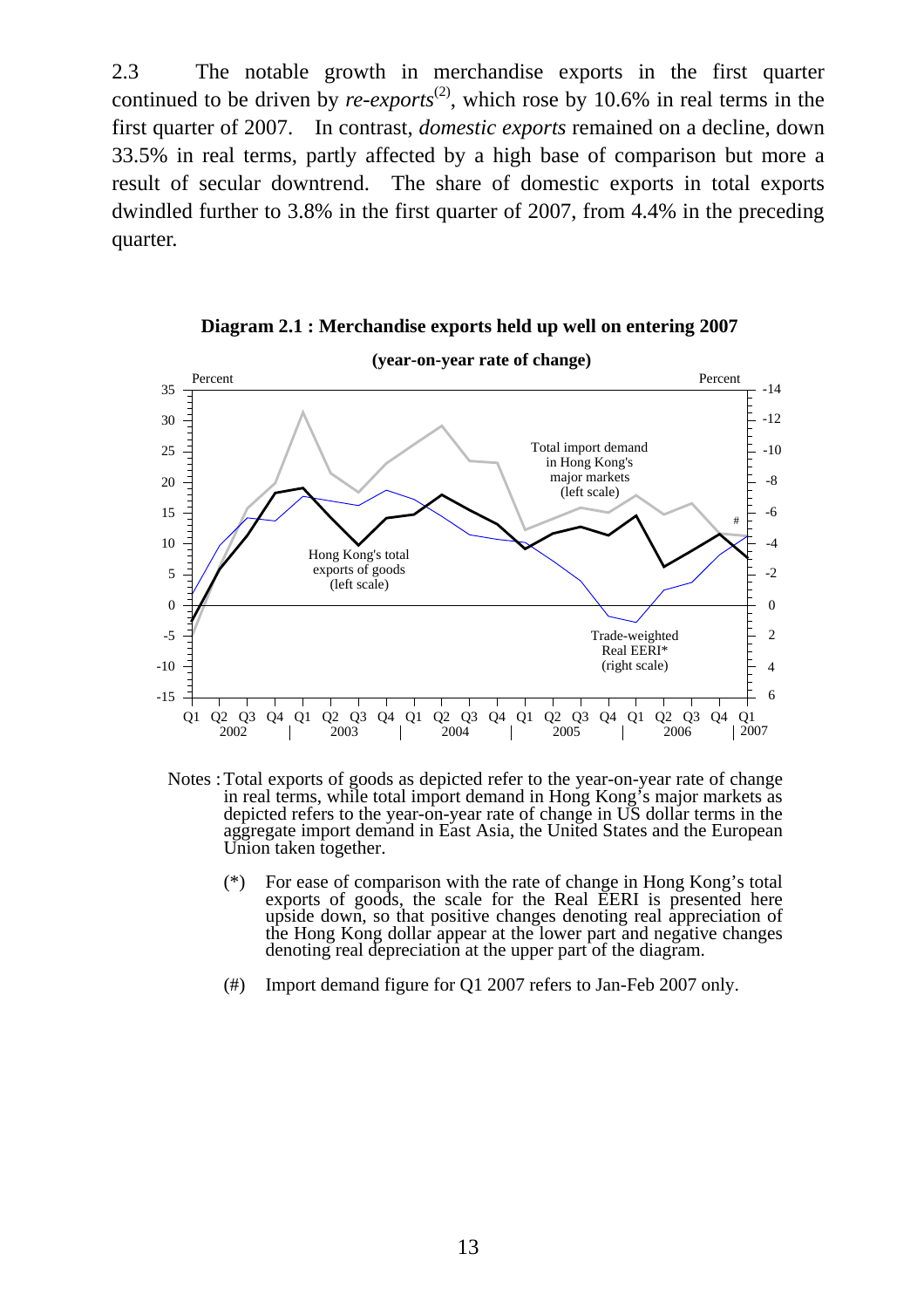

#### **Diagram 2.2 : Re-exports remained the growth driver, registering another quarter of double-digit growth**

**Diagram 2.3 : The Mainland featured prominently in Hong Kong's exports**



*Total exports of goods in the first quarter of 2007 : \$585.5 billion*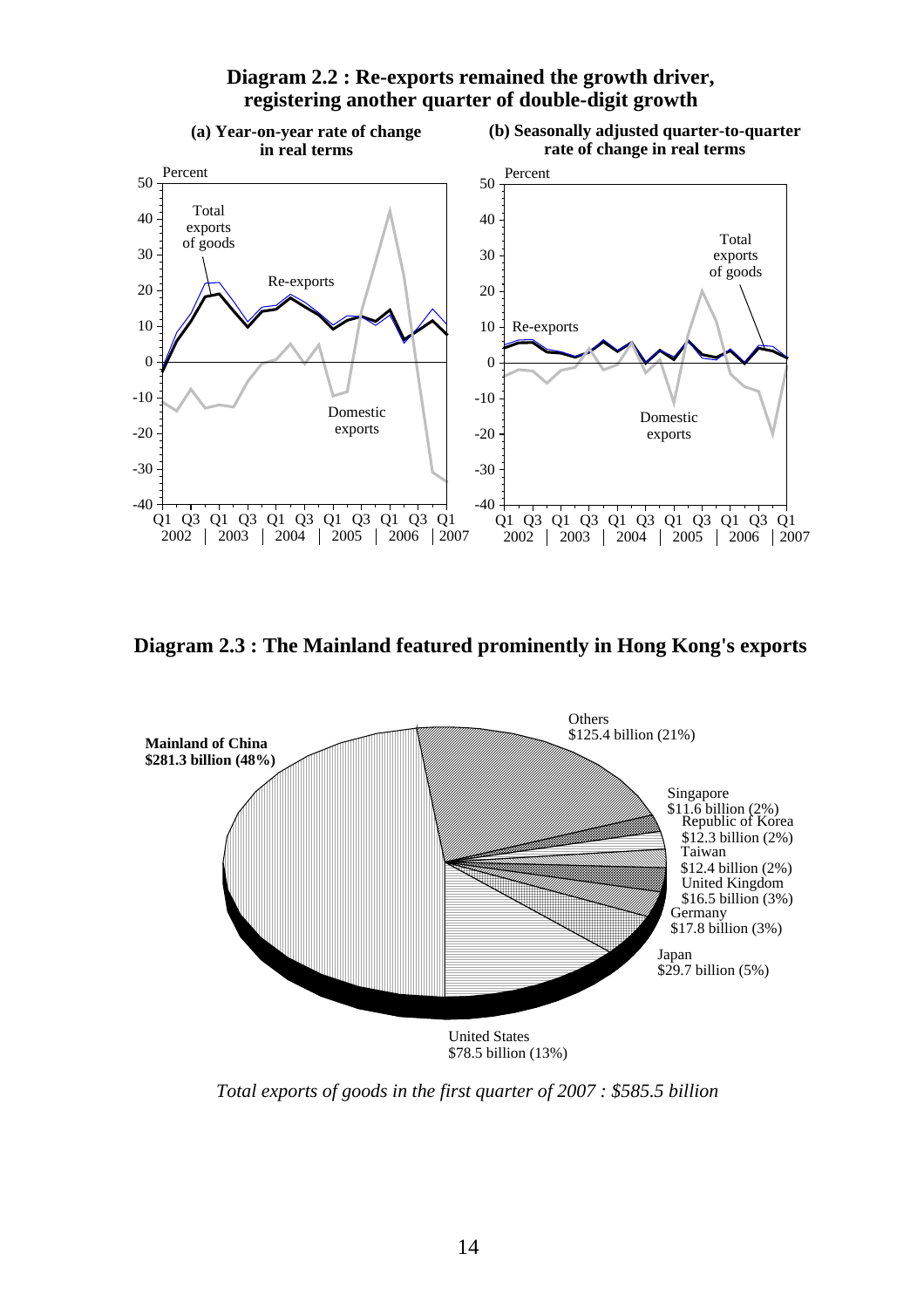|      |                |          |               | Mainland United European |        | Republic |        |           |
|------|----------------|----------|---------------|--------------------------|--------|----------|--------|-----------|
|      |                | of China | <b>States</b> | Union                    | Japan  | of Korea | Taiwan | Singapore |
| 2006 | Annual         | 16.7     | 1.7           | 4.7                      | 2.4    | 8.8      | 4.3    | 4.5       |
|      | Q1             | 23.1     | 3.5           | 9.5                      | 8.2    | 20.9     | 10.4   | 2.3       |
|      | Q <sub>2</sub> | 11.4     | $-2.4$        | 4.1                      | 3.0    | 12.0     | $-5.3$ | $-5.4$    |
|      | Q <sub>3</sub> | 15.8     | $-1.1$        | 1.9                      | 0.6    | 10.7     | 8.3    | 12.8      |
|      | Q <sub>4</sub> | 17.5     | 7.0           | 4.1                      | $-1.4$ | $-5.4$   | 4.2    | 8.3       |
| 2007 | Q1             | 13.1     | 0.7           | 2.7                      | 0.6    | $-8.9$   | $-1.4$ | 0.7       |

#### **Table 2.2 : Total exports of goods by major market (year-on-year rate of change in real terms (%))**

2.4 Analysed by major markets, exports to the Mainland continued to surge in the first quarter of 2007, with double-digit growth registered for the eighth quarter in a row. The Mainland's strong trade flows, particularly in the first two months of the year, continued to render support, and so did its thriving domestic demand. The gradual appreciation of renminbi appreciation so far had little discernible impact on the Mainland's exports, but the dampening effect of the Mainland's claw-back of export tax rebate seemed to begin to surface in March. Exports to the European Union in overall terms grew modestly in the first quarter, but there were substantial divergences in performance amongst different end-use categories. Exports of consumer and capital goods, which together constitute the bulk of Hong Kong's exports to this market, actually improved, thanks to the steadily reviving domestic demand there. But the overall growth performance was held back somewhat by a sharp slow-down in EU's raw material intake, conceivably as EU's export outlook weakened with a stronger euro. Exports to the US were still flat, with the weakness concentrated in intake of capital goods, consistent with the recent fall-off in US business investment. Yet, despite the much weaker US import demand, exports of consumer goods to this market actually still had some growth, particularly for textile and clothing products. As for the Japan market, performance continued to be lackluster, due to the drag from a weak yen and also the softness in consumption.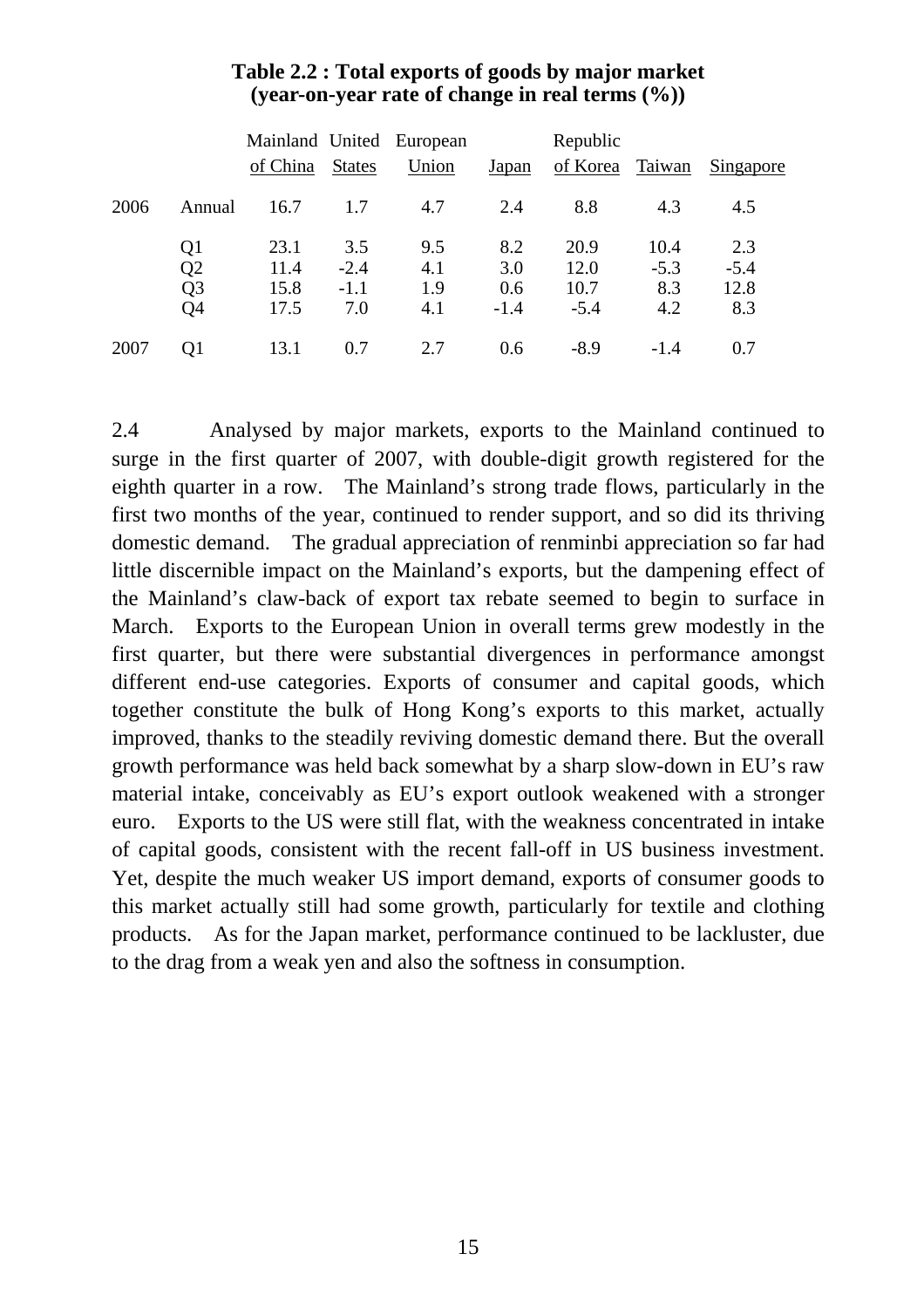

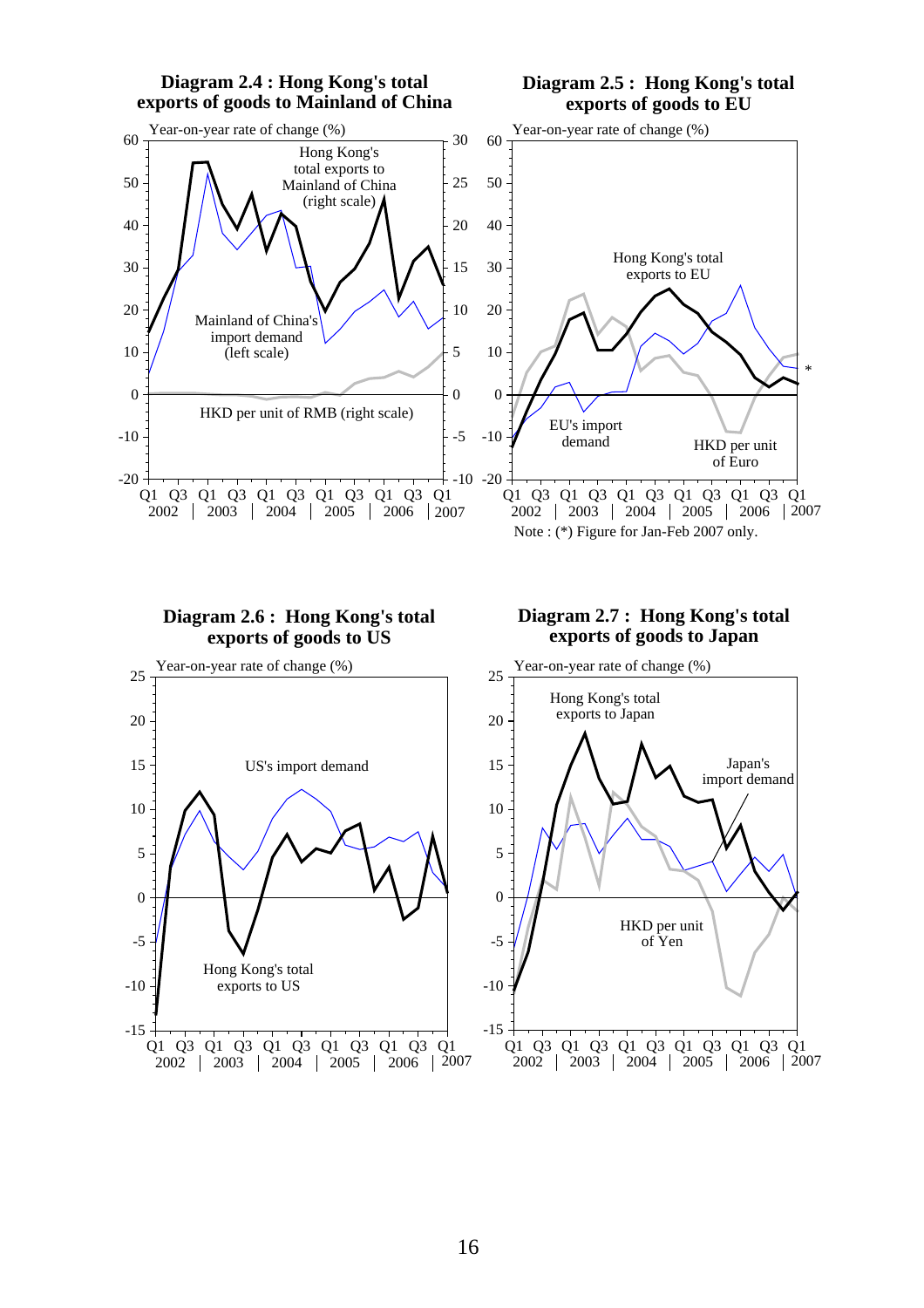2.5 As to exports to other East Asian markets, the performance was rather mixed. Exports to Taiwan and Singapore were slack, due to a variety of reasons which had led to some moderation in their import intake lately. Exports to South Korea, which exhibited large volatilities over the past several quarters, continued its downtrend in the first quarter of 2007. The decline was mainly caused by a plunge in exports of electronic sub-components, which went down along with Korea's weakening electronic exports. Against these, however, exports to markets like Thailand, Malaysia and Indonesia all showed further notable growth in the first quarter.



#### *Imports of goods*

2.6 *Imports of goods* recorded a still rather solid growth of 8.4% in real terms in the first quarter of 2007, though slower than that of 11.8% in the fourth quarter of 2006. Import intake for subsequent re-exporting showed some moderation along with the somewhat less rapid re-export growth. *Retained imports*, which are imports for domestic uses, grew by 2.7% in real terms in the first quarter of 2007 over a year earlier. Within this, retained imports of consumer goods edged down marginally, after the significant surge in 2006. Retained imports of capital goods grew solidly further, even against a high base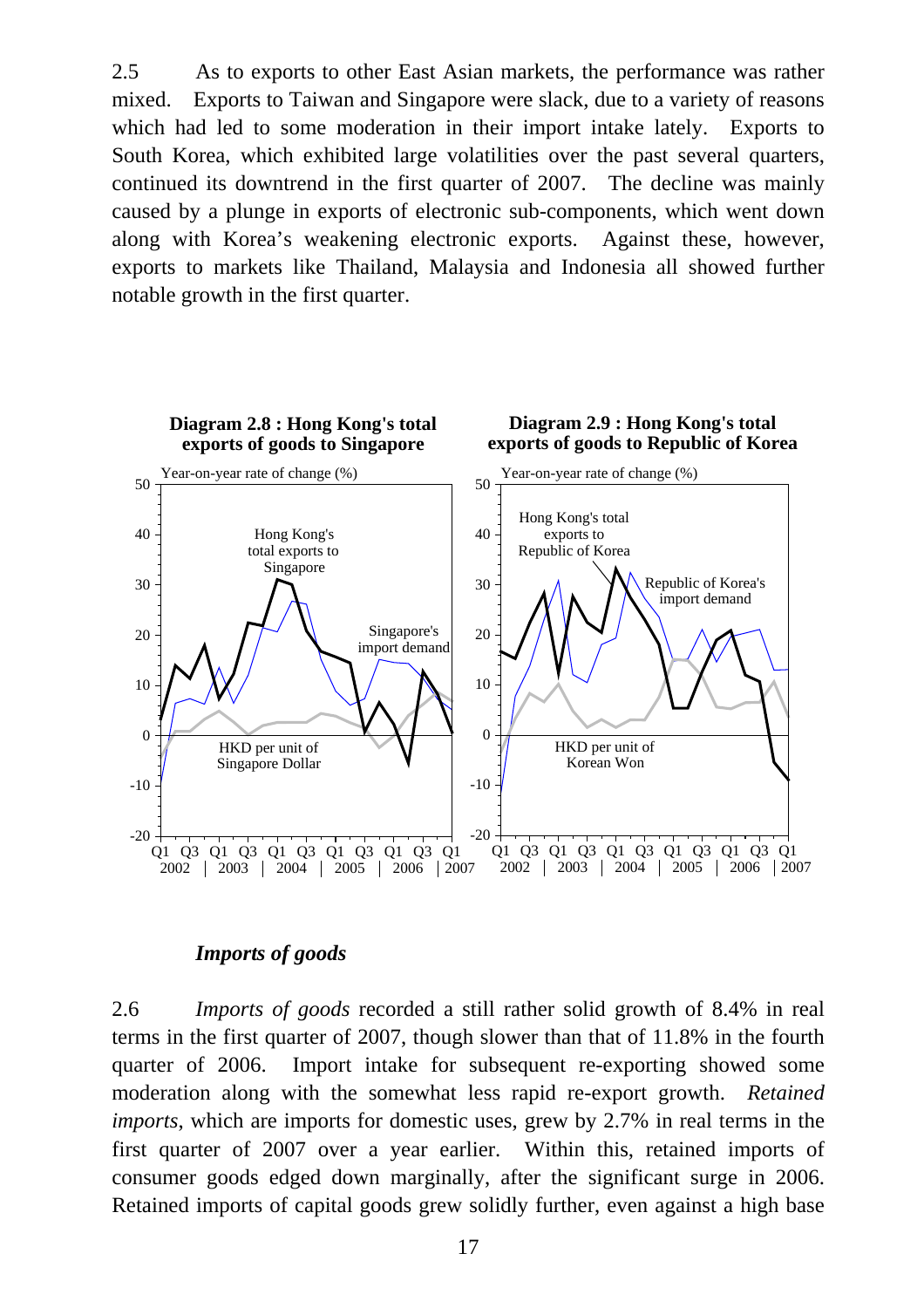brought about by the strong surge a year ago, as business sentiment remained upbeat. In contrast, retained imports of raw materials and semi-manufactures continued its declining trend, in tandem with the fall in domestic exports.

|      |                                                                      |                             |                            | Imports of goods                    |                          | Retained imports <sup>(a)</sup> |                            |                                     |                          |  |
|------|----------------------------------------------------------------------|-----------------------------|----------------------------|-------------------------------------|--------------------------|---------------------------------|----------------------------|-------------------------------------|--------------------------|--|
|      |                                                                      | In value<br>terms           | In real<br>terms           |                                     | Change<br>in prices      | In value<br>terms               | In real<br>terms           |                                     | Change<br>in prices      |  |
| 2006 | Annual                                                               | 11.6                        | 10.2                       |                                     | 2.1                      | 16.3                            | 8.4                        |                                     | 5.0                      |  |
|      | Q <sub>1</sub><br>Q <sub>2</sub><br>Q <sub>3</sub><br>Q <sub>4</sub> | 13.8<br>8.1<br>10.7<br>14.0 | 13.9<br>6.7<br>8.7<br>11.8 | (3.3)<br>$(-0.1)$<br>(3.7)<br>(4.0) | 1.0<br>1.9<br>2.7<br>2.7 | 22.7<br>18.5<br>14.8<br>10.3    | 15.8<br>10.5<br>5.4<br>3.3 | (1.5)<br>$(-0.9)$<br>(0.7)<br>(2.2) | 4.4<br>4.7<br>5.8<br>5.1 |  |
| 2007 | Q <sub>1</sub>                                                       | 9.0                         | 8.4                        | (1.0)                               | 2.6                      | 1.7                             | 2.7                        | $(-0.8)$                            | 2.2                      |  |

#### **Table 2.3 : Imports of goods and retained imports (year-on-year rate of change (%))**

Notes : Figures in brackets are the seasonally adjusted quarter-to-quarter rates of change.

 (a) Based on the results of the Annual Survey of Re-export Trade conducted by the Census and Statistics Department, re-export margins by individual end-use category are estimated and adopted for deriving the value of imports retained for use in Hong Kong.

#### **Diagram 2.10 : Total imports still recorded a solid growth**

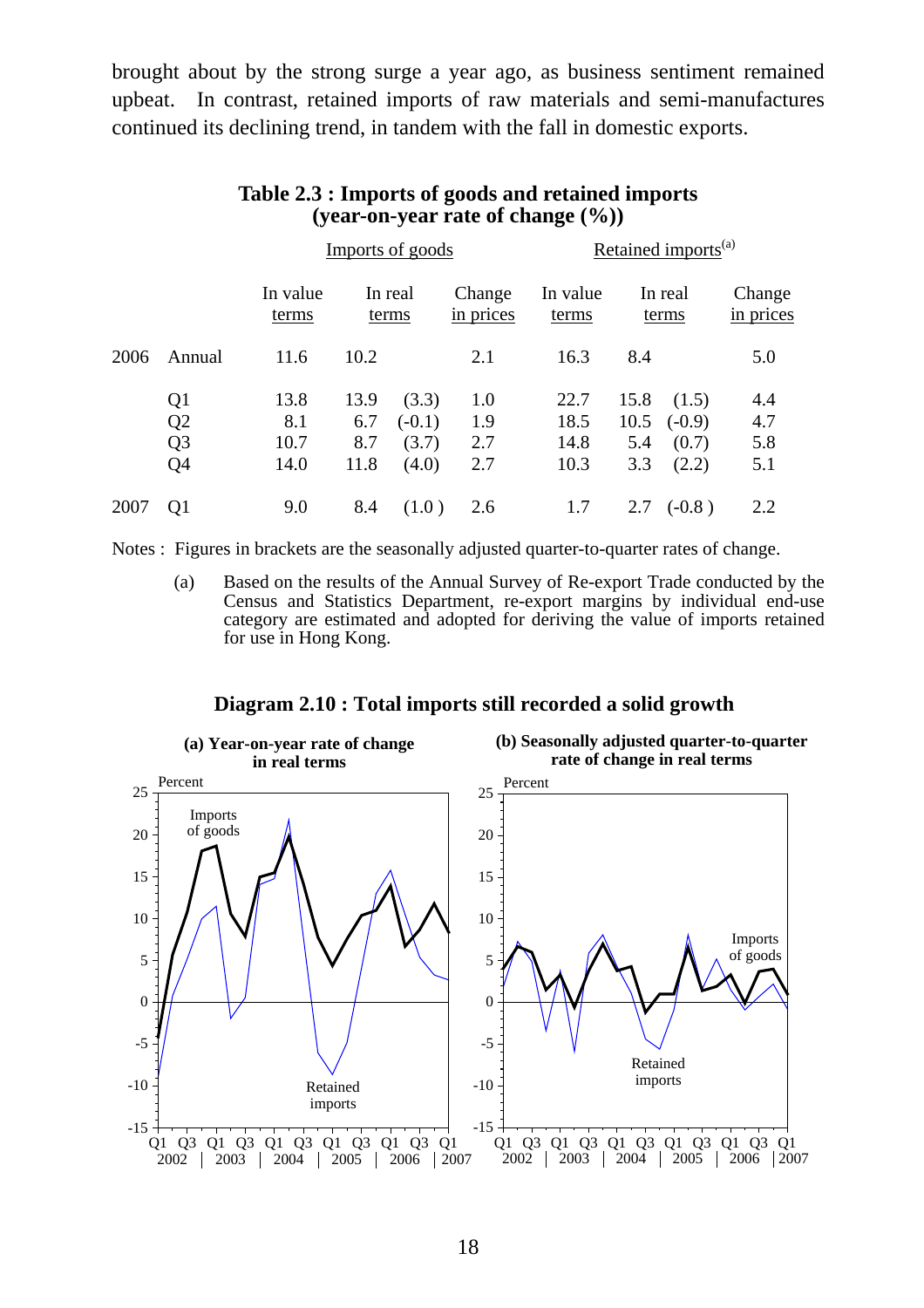|      |        | Consumer<br>goods | Foodstuffs | Capital<br>$\overline{goods}$ | Raw<br>materials and<br>semi-manufactures | Fuels  |
|------|--------|-------------------|------------|-------------------------------|-------------------------------------------|--------|
| 2006 | Annual | 14.4              | 2.0        | 27.6                          | $-16.8$                                   | 5.4    |
|      | Q1     | 16.9              | 4.3        | 38.4                          | $-6.4$                                    | 4.0    |
|      | Q2     | 37.3              | 4.8        | 19.8                          | $-13.4$                                   | $-4.9$ |
|      | Q3     | 7.8               | 2.3        | 32.5                          | $-27.5$                                   | 3.5    |
|      | Q4     | 0.5               | $-2.9$     | 22.2                          | $-18.9$                                   | 19.5   |
| 2007 | Q1     | $-1.0$            | 4.4        | 6.4                           | $-2.9$                                    | 8.6    |

#### **Table 2.4 : Retained imports by end-use category (year-on-year rate of change in real terms (%))**

#### **Invisible trade**

#### *Exports of services*

2.7 *Exports of services* expanded notably further by 8.4% in real terms in the first quarter of 2007, after a 9.0% increase in the fourth quarter of 2006. Bolstered by the active financial markets, exports of financial services continued to grow distinctly. This is an indication of the prominent role of Hong Kong as an international financial and business centre. With the Mainland economy growing fast, there has been strong demand from Mainland enterprises for financial services provided by Hong Kong's world-class financial sector. Exports of trade-related services, comprising mainly offshore trade, recorded further notable growth, on the back of the Mainland's strong trade flows. Exports of travel services also fared well along with some re-acceleration in the growth of incoming visitors. Meanwhile, exports of transportation services showed modest growth.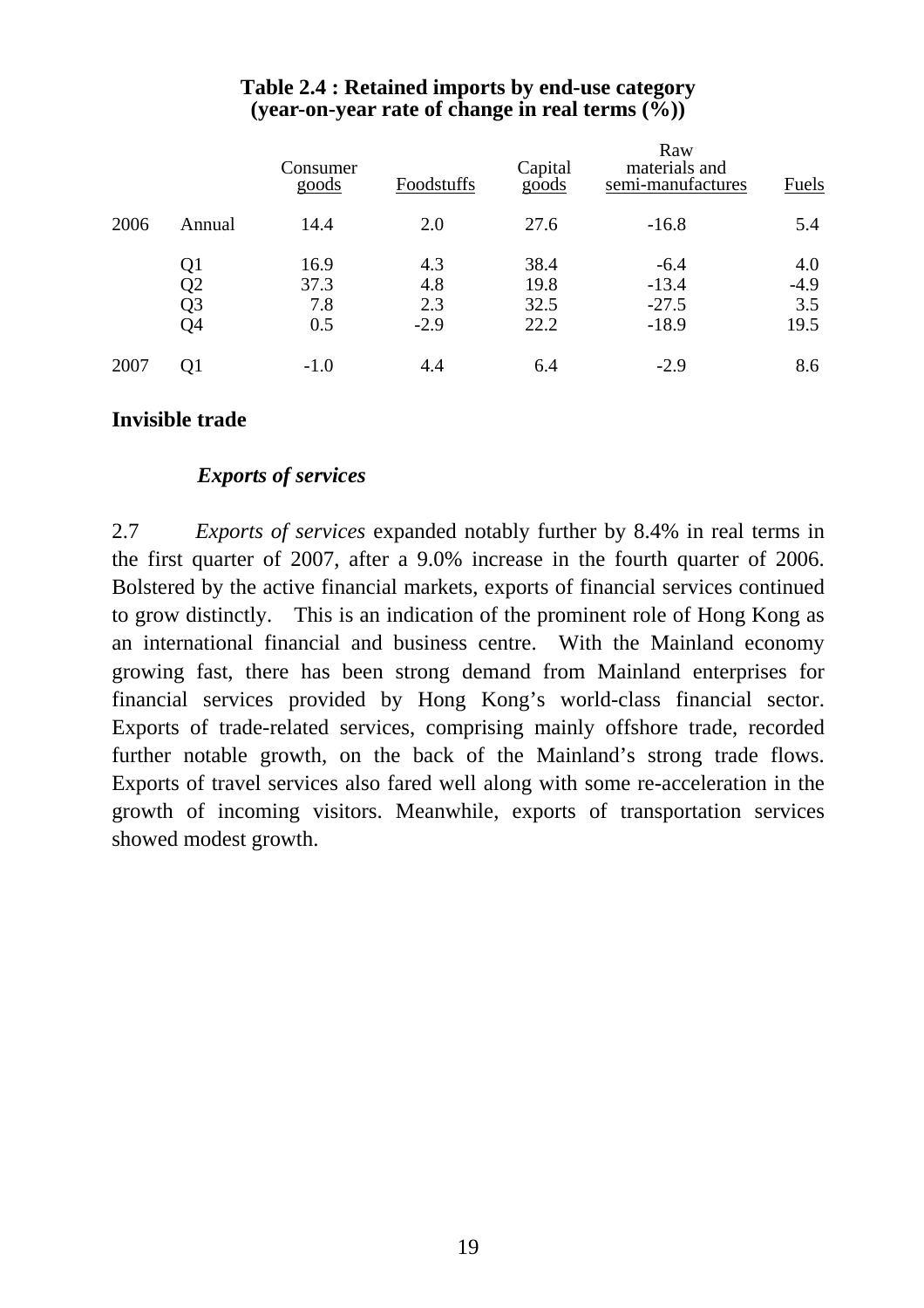

#### **Table 2.5 : Exports of services by major service group (year-on-year rate of change in real terms (%))**

#### *Of which :*

|                      | <b>Exports</b><br>of services     | $s$ ervices <sup>(a)</sup>  | services                         |                          | Finance,<br>business<br>and other<br>services                  |
|----------------------|-----------------------------------|-----------------------------|----------------------------------|--------------------------|----------------------------------------------------------------|
| Annual               | 8.9                               | 11.0                        | 6.4                              | 5.4                      | 10.8                                                           |
| Q1<br>Q2<br>Q3<br>Q4 | 8.5<br>8.9<br>8.9<br>(2.5)<br>9.0 | 13.3<br>10.8<br>11.5<br>9.0 | 7.0<br>7.1<br>5.2<br>6.4         | 8.3<br>4.8<br>3.3<br>5.3 | 4.2<br>11.5<br>13.0<br>14.8                                    |
| 01                   | 8.4                               | 8.9                         | 3.6                              | 6.8                      | 14.4                                                           |
|                      |                                   |                             | (0.6)<br>(2.6)<br>(3.2)<br>$*$ ) |                          | Trade-related Transportation Travel<br>services <sup>(b)</sup> |

Notes : Figures in brackets are the seasonally adjusted quarter-to-quarter rates of change.

- (a) Comprising mainly offshore trade.
- (b) Comprising mainly inbound tourism receipts.
- (\*) Change of less than 0.05%.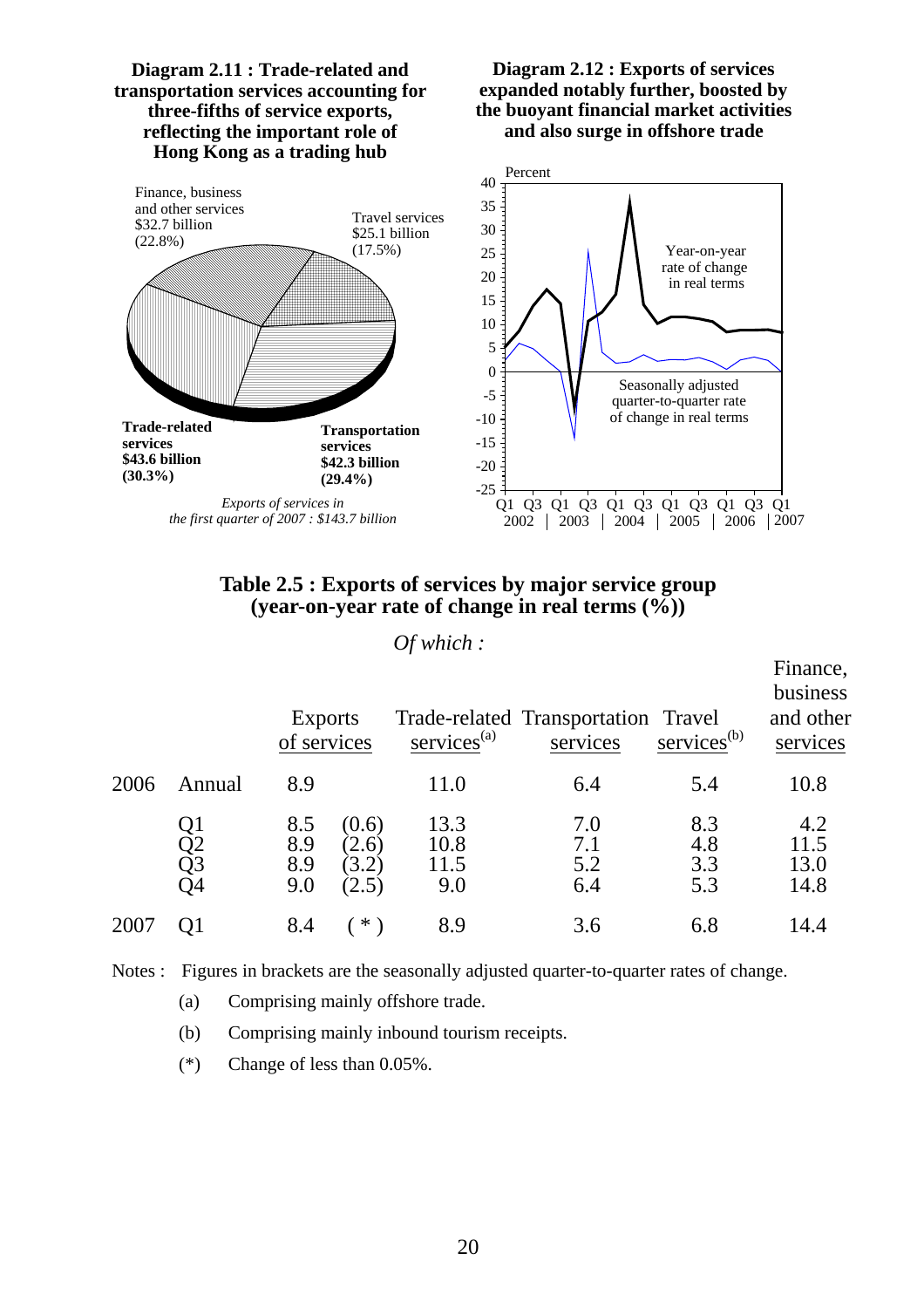#### *Imports of services*

2.8 *Imports of services* grew moderately by 3.9% in real terms in the first quarter of 2007, after a 6.5% growth in the fourth quarter of 2006. Among the various types of imports of services, financial, business and other services continued to show the fastest growth. But imports of travel and other services generally showed more moderate growth.



#### **Table 2.6 : Imports of services by major service group (year-on-year rate of change in real terms (%))**

|      |                      |                                                                    | Of which:                   |                                          |                             |                                   |  |  |  |  |  |
|------|----------------------|--------------------------------------------------------------------|-----------------------------|------------------------------------------|-----------------------------|-----------------------------------|--|--|--|--|--|
|      |                      | Imports<br>of services                                             | Travel<br>$s$ ervices $(+)$ | Transportation Trade-related<br>services | services                    | business<br>and other<br>services |  |  |  |  |  |
| 2006 | Annual               | 6.4                                                                | 3.4                         | 6.5                                      | 1.6                         | 12.8                              |  |  |  |  |  |
|      | Q1<br>Q2<br>Q3<br>Q4 | $(-0.3)$<br>5.0<br>(5.4)<br>9.1<br>$(-0.9)$<br>5.2<br>6.5<br>(2.0) | 1.5<br>7.7<br>0.6<br>4.3    | 5.9<br>9.2<br>5.4<br>5.6                 | 3.8<br>1.5<br>2.1<br>$-0.2$ | 10.5<br>13.4<br>13.9<br>13.4      |  |  |  |  |  |
| 2007 | 01                   | $(-2.4)$<br>3.9                                                    | 0.9                         | 3.6                                      | 1.3                         | 9.8                               |  |  |  |  |  |

Notes : Figures in brackets are the seasonally adjusted quarter-to-quarter rates of change.

(+) Comprising mainly outbound travel spending.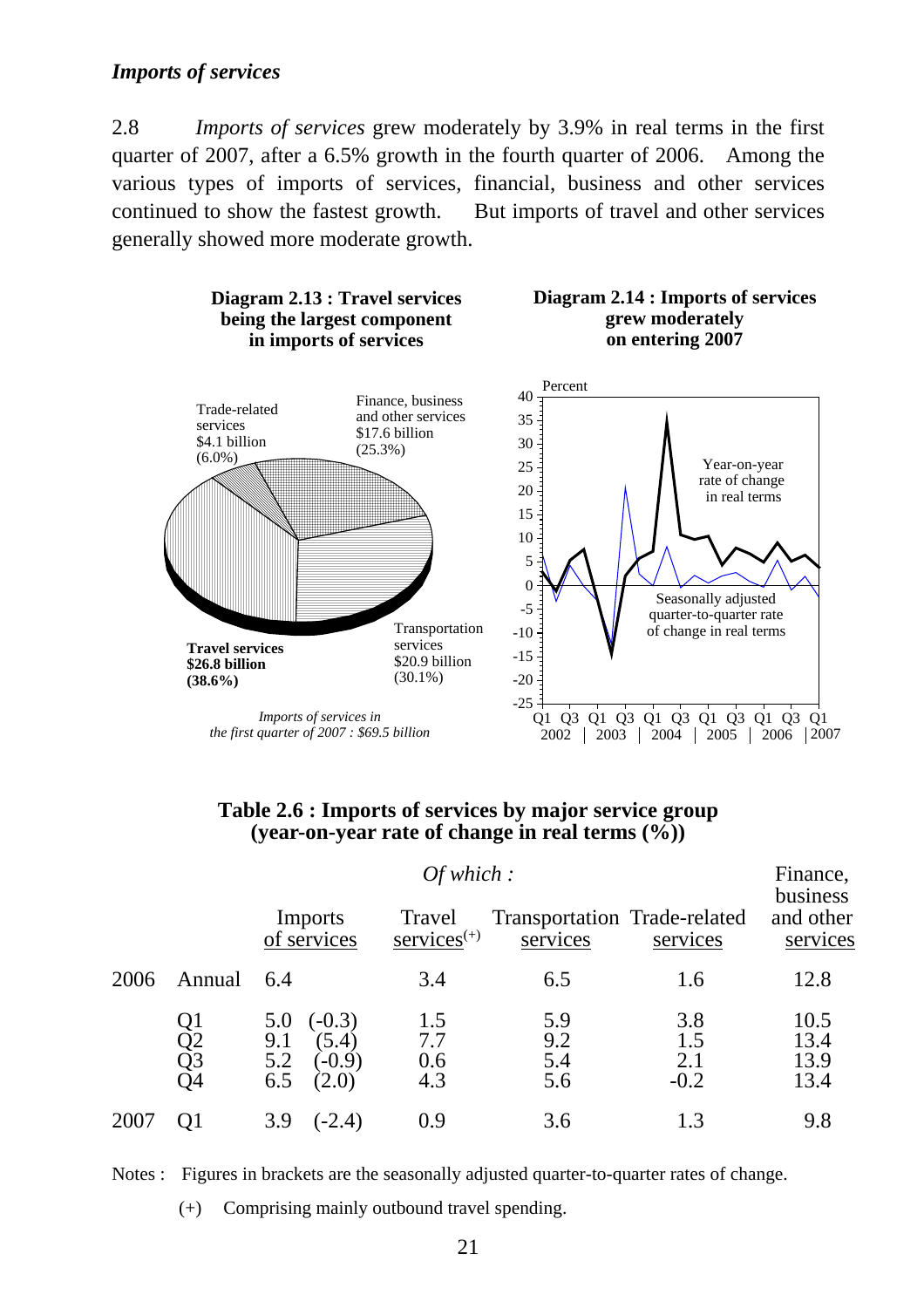# **Visible and invisible trade balance**

2.9 As the surplus in the invisible trade account continued to outweigh the deficit in the merchandise trade account, the combined visible and invisible trade balance recorded a surplus of \$40.0 billion in the first quarter of 2007, equivalent to 5.8% of the total value of imports of goods and services. This was larger than the corresponding figure of \$33.2 billion (5.2%) in the first quarter of 2006. The continued sizeable surplus underscored the strength of Hong Kong's external competitiveness on the one hand, and increased resilience to volatilities and external shocks on the other.

|      |                      |                                  | Total exports                    |                                  | Imports                      | Trade balance                            |                              |                              |
|------|----------------------|----------------------------------|----------------------------------|----------------------------------|------------------------------|------------------------------------------|------------------------------|------------------------------|
|      |                      | Goods                            | Services                         | Goods                            | Services                     | Goods                                    | Services                     | Combined                     |
| 2006 | Annual               | 2,467.4                          | 565.0                            | 2,576.3                          | 284.0                        | $-109.0$                                 | 281.0                        | 172.1                        |
|      | Q1<br>Q2<br>Q3<br>Q4 | 538.5<br>586.7<br>667.2<br>674.9 | 128.7<br>129.7<br>150.7<br>155.9 | 568.3<br>622.1<br>685.8<br>700.2 | 65.7<br>68.2<br>76.0<br>74.1 | $-29.8$<br>$-35.4$<br>$-18.6$<br>$-25.2$ | 63.0<br>61.5<br>74.8<br>81.8 | 33.2<br>26.1<br>56.2<br>56.5 |
| 2007 | Ol                   | 587.3                            | 143.7                            | 621.5                            | 69.5                         | $-34.2$                                  | 74.2                         | 40.0                         |

#### **Table 2.7 : Visible and invisible trade balance (\$ billion at current market prices)**

Note : Figures may not add up exactly to the total due to rounding.

# **Trade policy and other developments**

2.10 External trade will continue to play an important role in the Hong Kong economy. In this regard, the HKSAR government has made strenuous effort on trade promotion and trade liberalisation. One notable development was the signing of CEPA in mid-2003, which marked significant progress in achieving free trade between Hong Kong and the Mainland. There are now liberalisation measures in 27 service areas<sup>(3)</sup>, and all products of Hong Kong origin can be exported to the Mainland tariff-free.

2.11 As at end-April 2007, the Trade and Industry Department (TID) and five Government Approved Certificate Organisations issued 21 580 certificates of Hong Kong origin (CEPA) to goods produced in Hong Kong, involving a total of \$8.03 billion worth of goods. TID also issued 1 753 certificates of Hong Kong Service Supplier. CEPA adopts a building block approach that provides a mechanism for more liberalisation measures to be included as and when they are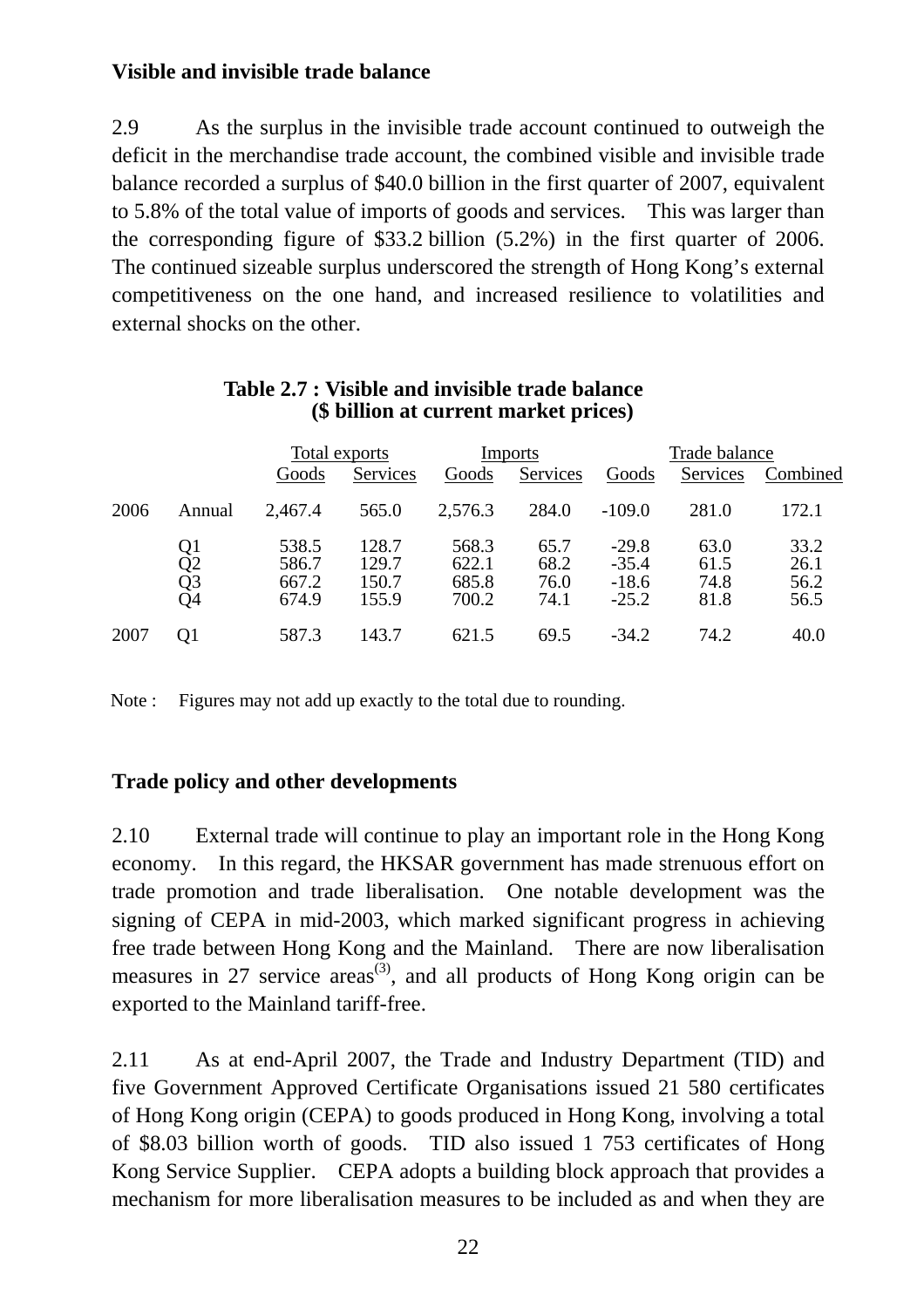agreed by both parties. The Government will continue to work closely with the Mainland authorities on further liberalisation measures under CEPA for the benefits of the Hong Kong economy. Meanwhile, the Individual Visit Scheme, which was introduced in July 2003, is expanded further in January 2007 to cover a total of 49 Mainland cities<sup> $(4)$ </sup>.

2.12 In February, the Ministry of Commerce and the Commerce, Industry and Technology Bureau convened the first Senior Officials Meeting of CEPA to discuss further liberalisation of the services trade and advancement of trade and investment facilitation under CEPA. It is hoped that the two sides can reach consensus before July to give substance to a new supplementary agreement on CEPA which will further promote the mutual economic development of the Mainland and Hong Kong. The Secretary for Commerce, Industry and Technology also chaired a consultative forum in March to gather the views of business associations and professional bodies on the implementation and further development of CEPA.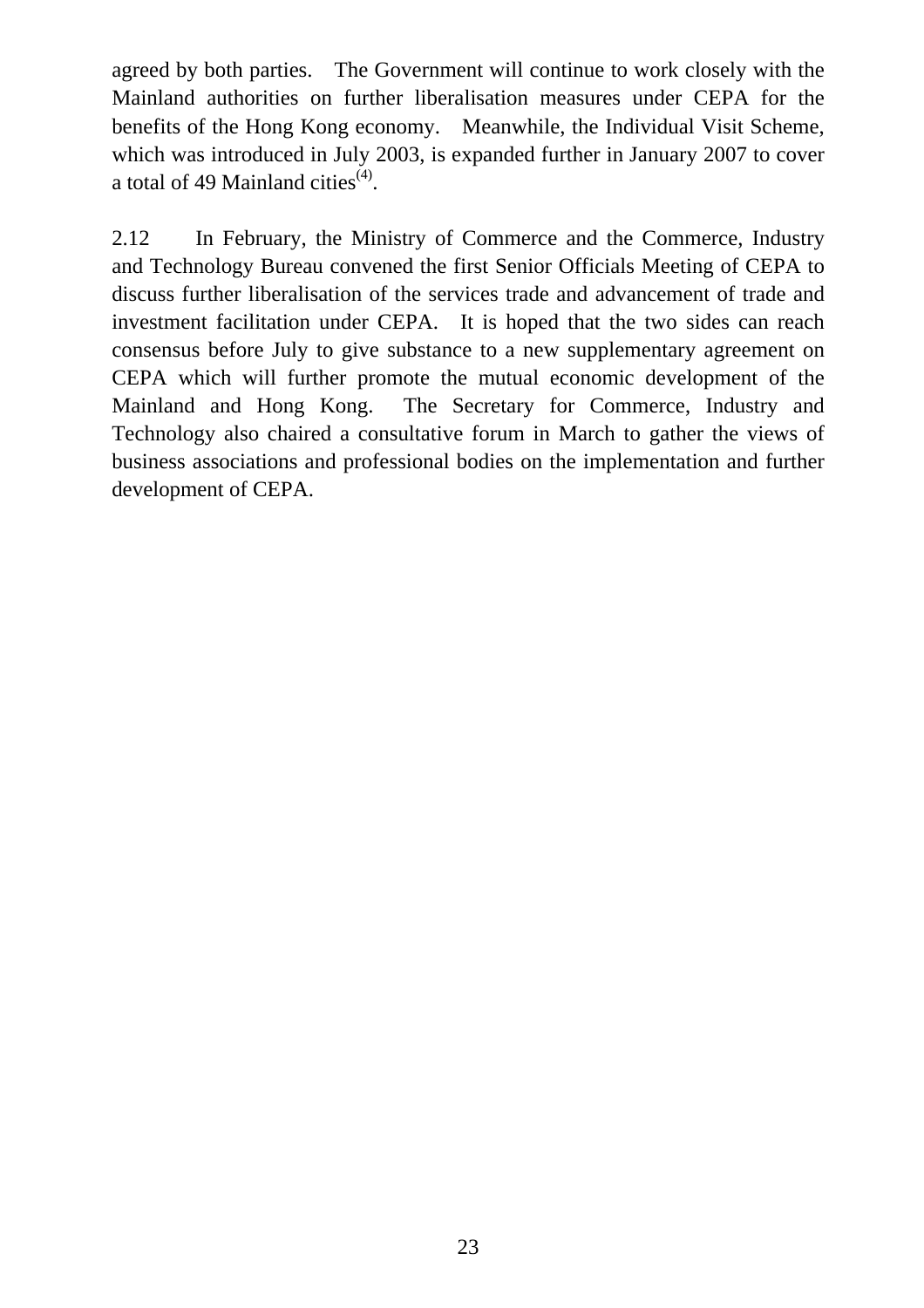# **Notes :**

- (1) Estimates of price changes for the trade aggregates are based on changes in unit values, which do not take into account changes in the composition or quality of the goods traded, except for some selected commodities for which specific price indices are available. Changes in real terms are derived by discounting the effect of price changes from changes in the value of the trade aggregates.
- (2) Re-exports are those goods which have previously been imported into Hong Kong and are subsequently exported without having undergone in Hong Kong any manufacturing processes which change permanently the shape, nature, form or utility of the goods.
- (3) Under the three phases of CEPA, the Mainland has agreed to provide preferential treatment to Hong Kong service suppliers in 27 service areas. They are:

| - accounting                                 | - legal                           | - advertising               |
|----------------------------------------------|-----------------------------------|-----------------------------|
| - logistics                                  | - airport                         | - management consulting     |
| - audiovisual                                | - medical and dental              | - banking                   |
| - patent agency                              | - cultural                        | - convention and exhibition |
| - professional qualification<br>examinations | - real estate and<br>construction | - distribution              |
| - storage and warehousing                    | - freight forwarding<br>agency    | - securities and futures    |
| - individually owned stores                  | - telecommunications              | - information technology    |
| - tourism                                    | - insurance                       | - trade mark agency         |
| - job referral agency                        | - job intermediary                | - transport (including)     |
|                                              |                                   | road freight/passenger      |
|                                              |                                   | transportation and maritime |
|                                              |                                   | transport)                  |

(4) The Scheme is extended to cover an addition of 5 provincial capitals, viz. Shijiazhuang, Zhengzhou, Changchun, Hefei and Wuhan, starting from 1 January 2007.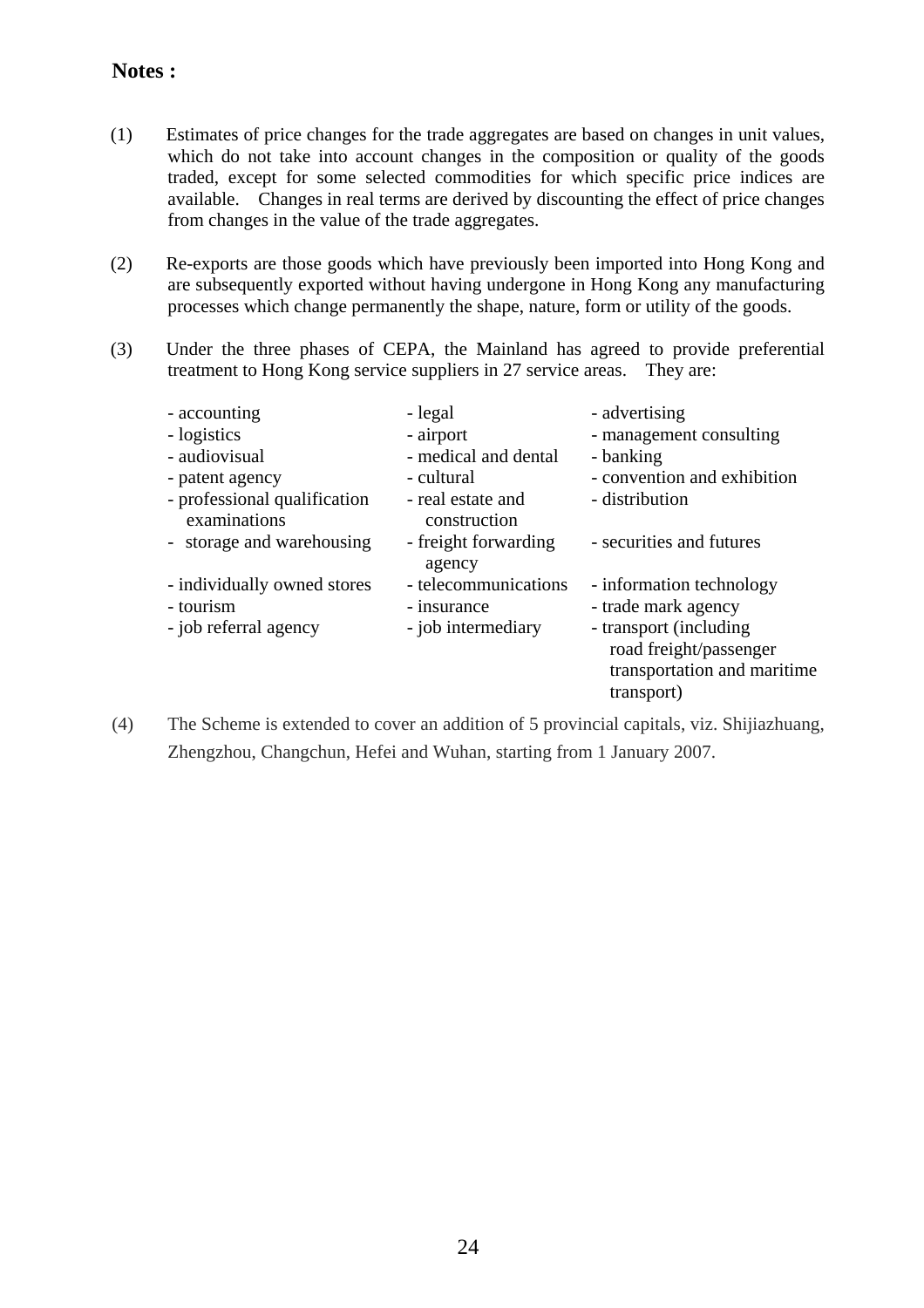### **CHAPTER 3 : DEVELOPMENTS IN SELECTED SECTORS**

#### *Summary*

- <sup>z</sup>*The residential property market regained some momentum in the first quarter of 2007. Flat prices resumed a moderate rise after moving narrowly for five months. Sentiment was boosted by sanguine economic outlook, stable local interest rate environment and increased mortgage concessions by the banks. The non-residential property markets maintained an upturn, especially for quality office space as the economy moved up the value chain.*
- Inbound tourism made a solid start in early 2007, as manifested by a *pick-up in visitor growth. Moreover, the growth continued to be broadly based across major markets, thereby reinforcing the cosmopolitan profile of Hong Kong's tourism industry.*
- <sup>z</sup>*The logistics sector kept faring steadily in overall terms as trading and transhipment activities continued to grow at a healthy pace. Port container throughput rose modestly further in the first quarter, while air cargo throughput eased back slightly after 20 consecutive quarters of growth.*
- The agreement with the State Ministry of Information Technology concluded in April, and the upcoming cooperation agreement with the Shenzhen *Municipal Government scheduled for late May, signify further pro-active moves towards closer collaboration between the Mainland and Hong Kong in innovation and technology activities. By promoting exchanges in expertise, information and resources, the agreements are aimed to strengthen Hong Kong's role as a world-class regional hub for innovation and technology activities.*

# **Property**

3.1 The sales market for *residential property* regained some momentum in the first quarter of 2007. Flat prices resumed a moderate increase of around 3% during the quarter, having moved narrowly for five months. Transaction volume rebounded to its 6-month high of 8 039 units in March. Sentiment turned more positive in recent months amidst increased optimism about the economic prospect, stable local interest rate environment, and increased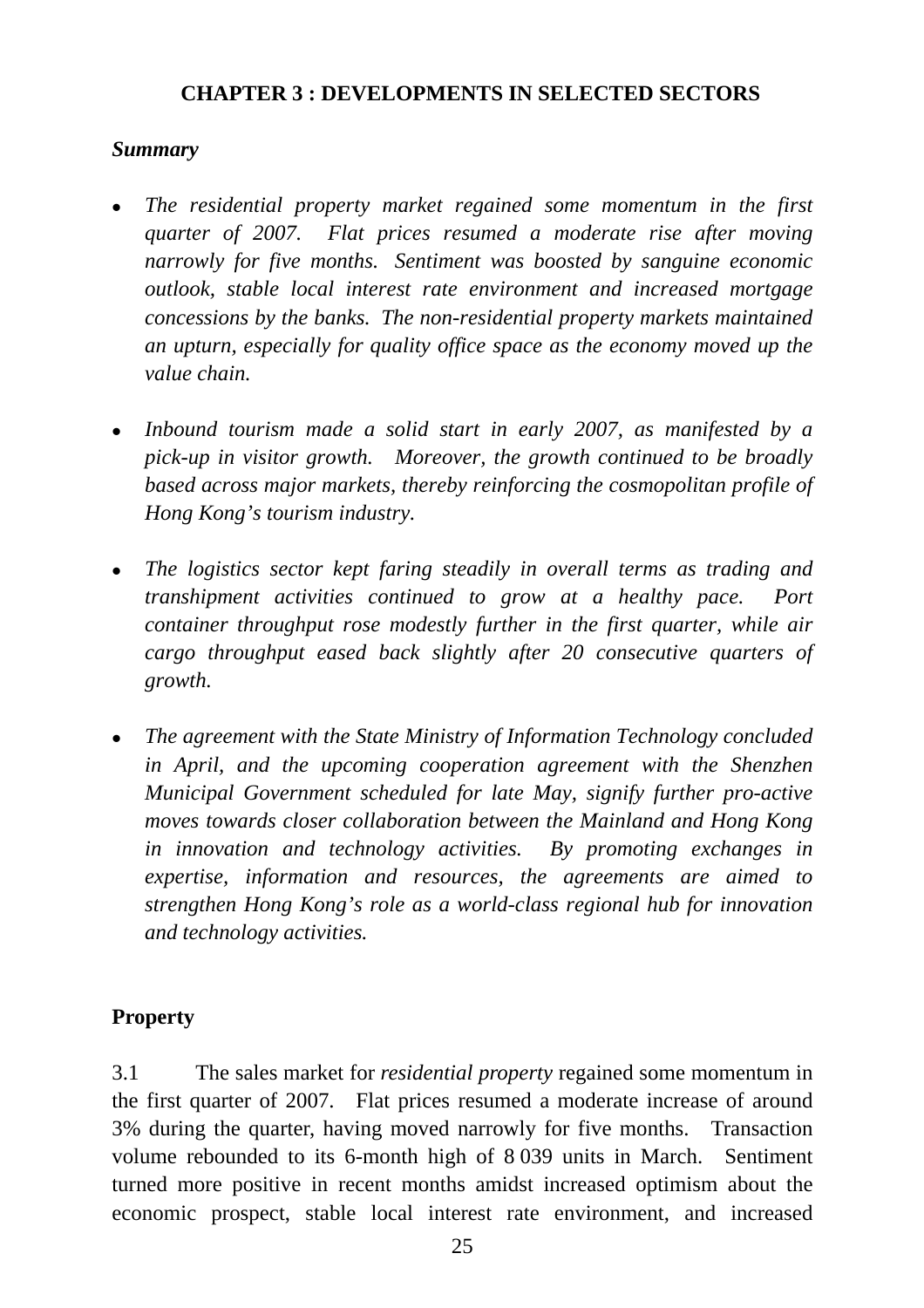mortgage concessions offered by the banks. Acquisition interest for smaller flats more recently was also stimulated by the reduction in stamp duty for property transactions worth between \$1 million and \$2 million as announced in the  $2007/08$  Budget<sup>(1)</sup>.

3.2 As regards leasing, demand continued to build up alongside the improving household income. Compared with end-2006, flat rentals in March 2007 were up further by about 3%, after increasing by 2% during the preceding quarter.

#### **Diagram 3.1 : Average flat price has virtually returned to its earlier high in mid-2005, though still way off the historic peak in 1997**



3.3 The *non-residential* property markets continued to receive solid support from the business upturn, which boosted property demand not only in terms of size but also in terms of quality and location. This was particularly apparent in the office market where the demand for premier space was triggered by growing volume of high value-added activities in the economy, notably in the financial and professional services sectors. Compared with end-2006, office rentals rose visibly further by around 4% in March 2007. The increase for Grade A office space, which shared some 60% of overall office supply, was faster at around 5% during the quarter. On the sales front, office prices were well underpinned by the promising leasing prospect. During the first quarter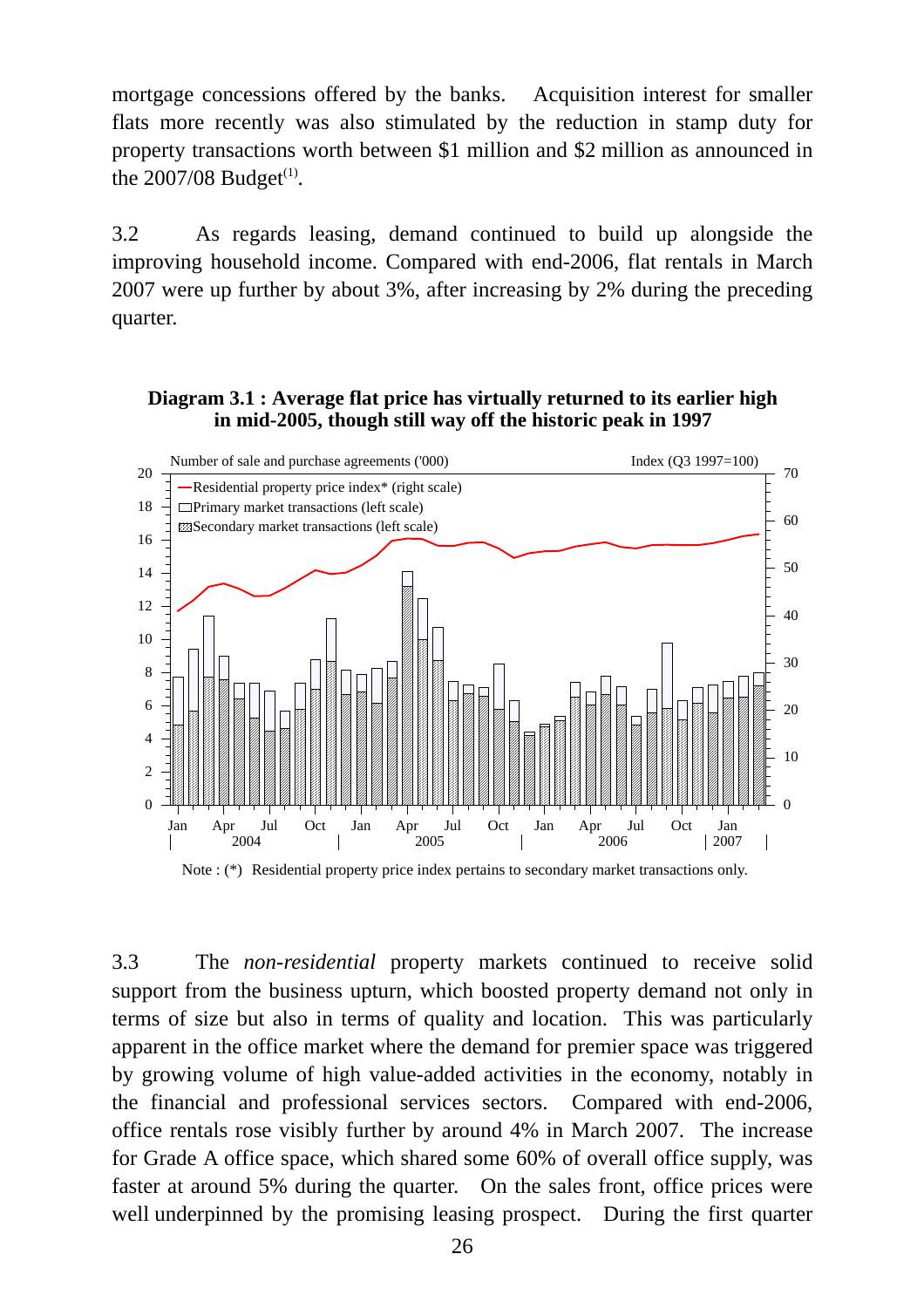of 2007, the prices of overall office space and A-graded office space moved up markedly further by about 10% and 8% respectively.

3.4 The markets for shopping and industrial spaces likewise maintained an upturn, though the increases in prices and rentals were milder. Backed by sustained growth in retail sales, prices and rentals of shopping space rose further by around 3% and 2% respectively during the first quarter of 2007. Prices and rentals of flatted factory space also stayed on an uptrend, posting modest gains of around 3% and 1% respectively during the quarter. Amidst vibrant trade flows, the demand for flatted factory space from the manufacturing and logistics sectors stayed solid.





#### **Land**

3.5 As market sentiment improves, property developers have shown keener interest in land acquisition through the *Application List* since mid-2006. In the first quarter of 2007, three residential sites and one residential-cum-commercial site triggered from the List were sold through auctions, and the prices fetched exceeded the trigger prices significantly by 67-147%. Most recently, through the auction held on 8 May, a prime site in West Kowloon triggered from the List received favourable response, with the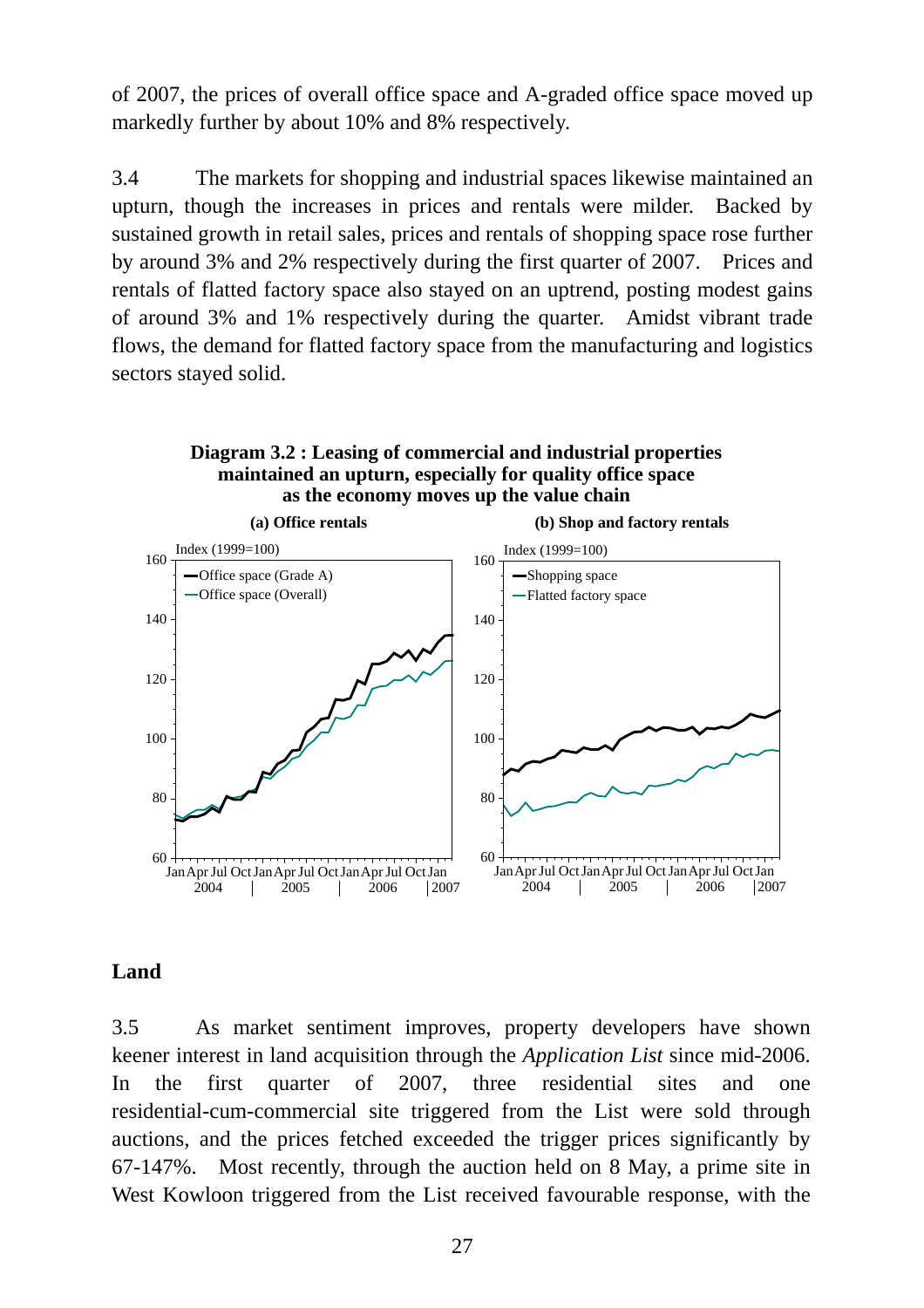price fetched higher than the trigger price by 54%.

3.6 The 2007/08 Application List recently unveiled comprises 47 sites, of which 33 are residential sites and 14 are non-residential sites. Regardless of use, 20 of the sites are smaller ones measuring less than 0.5 hectare, with a view to facilitating participation by small developers. Besides, the Government has recently introduced two new measures to help relieve the financial burden of the developers especially the smaller ones in triggering sites from the List. They include halving the deposit requirement to 5% of the bid price or a maximum of \$25 million, and accepting bank guarantee as an alternative means of deposit payment.

# **Tourism**

3.7 The year-on-year growth in *incoming visitor trips* picked up to 6.3% in the first quarter of 2007, as compared to 4.3% in the fourth quarter of 2006. Moreover, the latest increase extended the uptrend for 15 consecutive quarters. According to the latest forecast by Hong Kong Tourism Board (HKTB), the total incoming visitor trips would increase further by 4.6% to a new high of 26.4 million in 2007.

3.8 The recent visitor growth continued to be broadly based across major markets. The growth in Mainland visitor arrivals re-accelerated to 5.2% in the first quarter of 2007, with arrivals under the Individual Visit Scheme surging further by 18.6%. Meanwhile, arrivals from other Asian markets and long-haul markets grew visibly by 5.3% and 12.1% respectively. Apart from our own attraction, the broad-based visitor growth leveraged on the prominent position of Hong Kong as the gateway for traveller flows between the Mainland and rest of the world. In 2006, for example, Hong Kong received 4.2 million overseas visitors who subsequently departed for the Mainland as the next destination.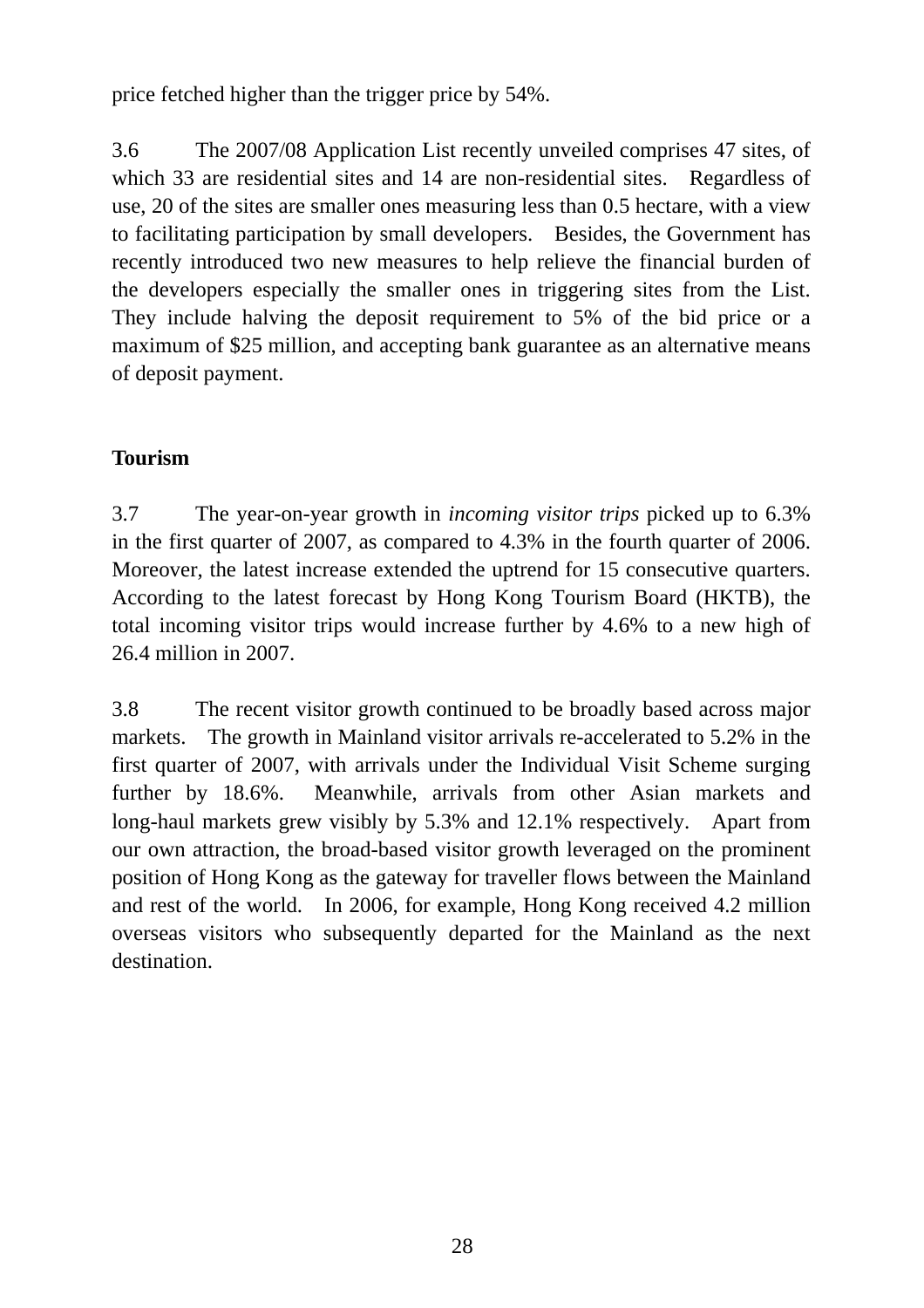#### **Diagram 3.3 : Visitor growth continued to be broadly based in early 2007, thereby reinforcing the cosmopolitan profile of Hong Kong's inbound tourism**



3.9 *Tourism expenditure associated to inbound tourism*(2) rose distinctly further by 12.7% to a record high of \$119.4 billion in 2006. Visitor growth apart, the increase in their average spending also contributed. In 2006, the per capita spending<sup>(3)</sup> of same-day in-town visitors surged by  $25.3\%$  to \$1,015. The increase for the Mainland day-trippers, who shared more than half of total same-day arrivals, was distinct at 23.3% to \$1,537. As regards overnight visitors, the per capita spending rose more moderately by 2.9% to \$4,799, yet the increase remained broadly-based. Consequential to the growth in inbound tourism, the proportion of consumption expenditure incurred in Hong Kong attributed to visitors went up further to 10.2% in 2006.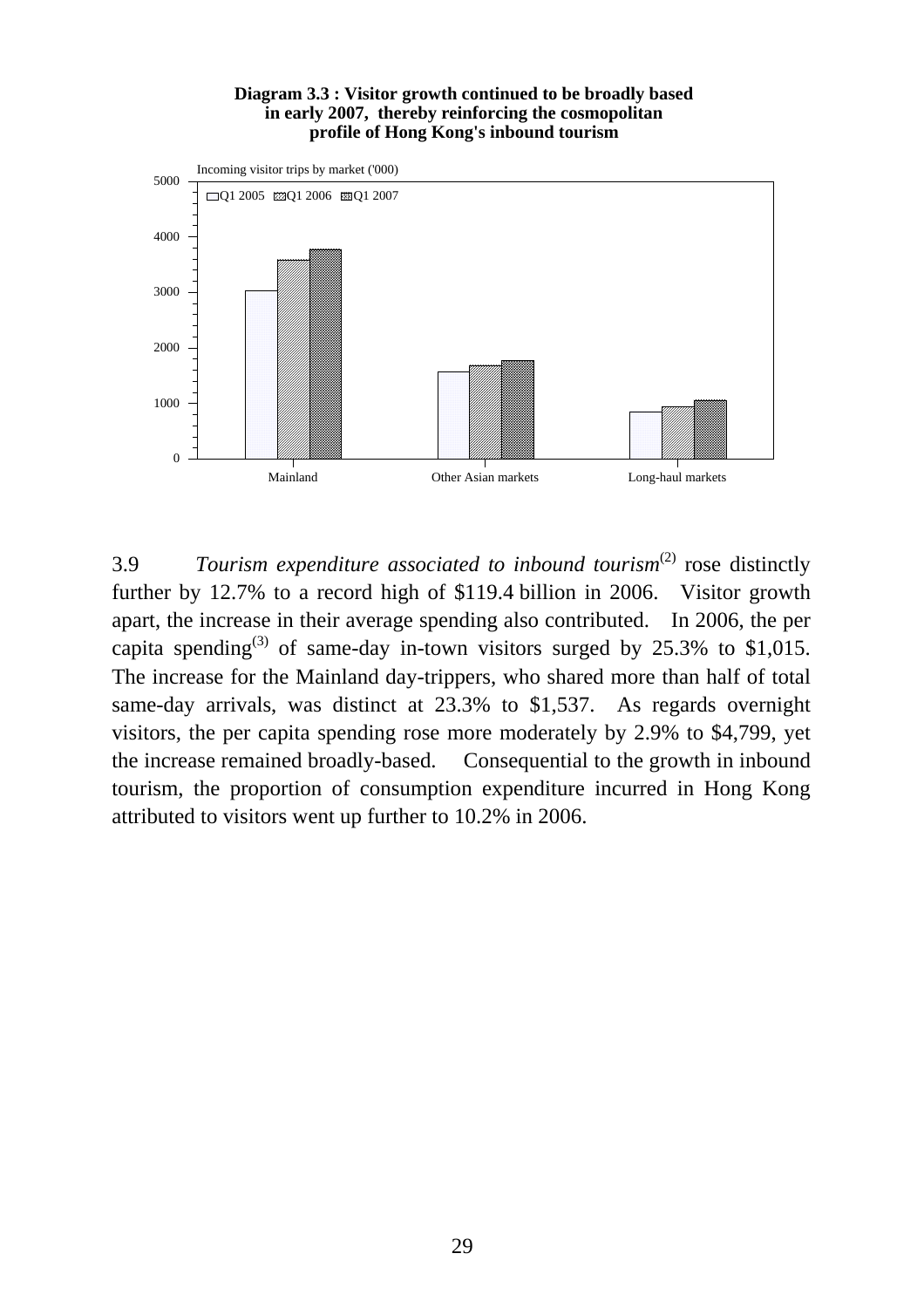



3.10 In response to malpractices of some unscrupulous shops against Mainland visitors reported recently, relevant government departments, in collaboration with the Travel Industry Council of Hong Kong (TIC), HKTB and the Consumer Council (CC), have immediately taken action to combat such malpractices. The Customs and Excise Department (C&ED) has been closely co-operating with the Police in stepping up enforcement action to clamp down on the illegal practices of deceiving and misleading consumers. A speedy referral system among Police, C&ED, TIC and CC has been established. Further, the Government is reviewing relevant consumer protection legislation in full speed with a view to strengthening enforcement action against misleading and undesirable sales practices. TIC is also strengthening regulatory measures for trade conduct. Such measures include, *inter alia*, tightening the criteria for shops registered under the 14 Days 100 Percent Refund Guarantee Scheme and demerit point system, such as extending the time limit for refund from 14 days to six months to allow visitors sufficient time in seeking refund. The Government, HKTB and CC will continue to cooperate in enhancing the publicity and education on consumer protection both in Mainland and Hong Kong through various media and relevant Mainland counterparts, including hyperlinked websites. The China National Tourism Administration (CNTA) fully supports the initiatives and undertakes to implement corresponding efforts in the Mainland. CNTA has recently announced eight measures on further strengthening regulatory control over the Mainland travel agents and promoting of tourism service standards in the Mainland.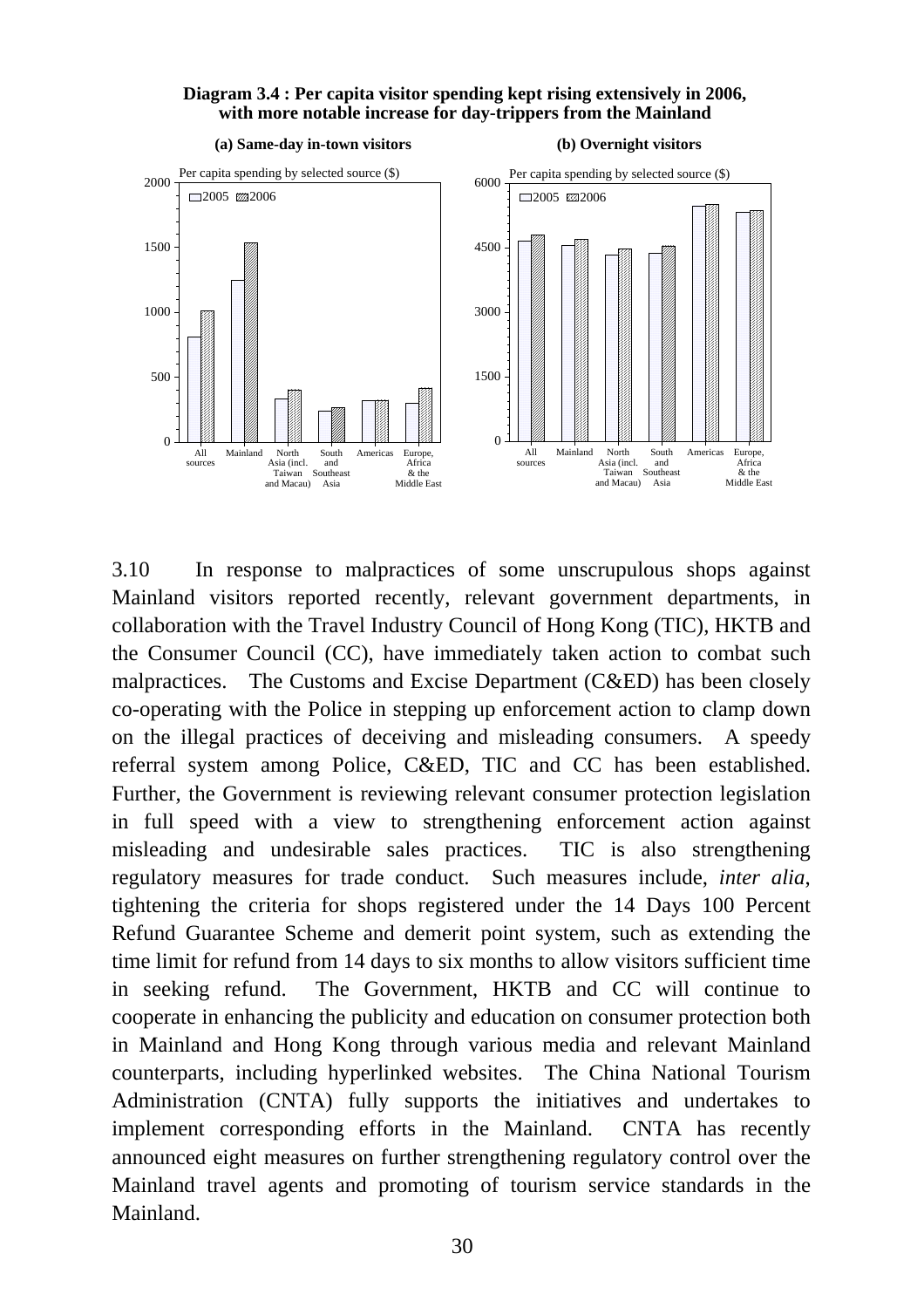#### **Box 3.1**

### **Business visitors arrivals : recent trends and profile**

Amidst Hong Kong's development into an international business hub and its ever-expanding external economic links, more and more business visitors have been coming to the city for meetings, conventions, exhibitions and other commercial events. From 2002 to 2006, the total number of incoming business visitor-trips showed an uninterrupted rise averaging 7.9% per annum. The number reached a record high of 5.7 million in 2006, equivalent to 22% of overall visitor arrivals.



Analyzed by market, the number of business trips made by Mainland visitors rose markedly by an annual average of 7.7% during 2002-06. This was propelled by the accelerating economic integration between Hong Kong and the Mainland in recent years. Concurrently, the number of business trips by visitors from other places rose even faster, by 8.2% per annum. In 2006, the Mainland visitors accounted for 48% of total incoming business visitor-trips to Hong Kong, while other Asian visitors and long-haul visitors shared 29% and 24% respectively.

In recent years, there is a growing tendency for more frequent yet shorter inbound business trips to Hong Kong. This is partly attributable to increasing travel convenience as our external transport services have expanded further in terms of connectivity and frequency, particularly with the Mainland. The tendency also reflects the thriving position of Hong Kong as the regional platform by which many enterprises develop and oversee their businesses in the Mainland and elsewhere in Asia. Compared with 2002, the number of business day-trippers to Hong Kong surged by 24.2% per annum, comprising increases of 29.1% for those from the Mainland and 12.9% from other places. This well exceeded the corresponding growth of 3.1% in overnight business visitors, whose average length of stay shortened from 3.65 nights in 2002 to 3.18 nights in 2006.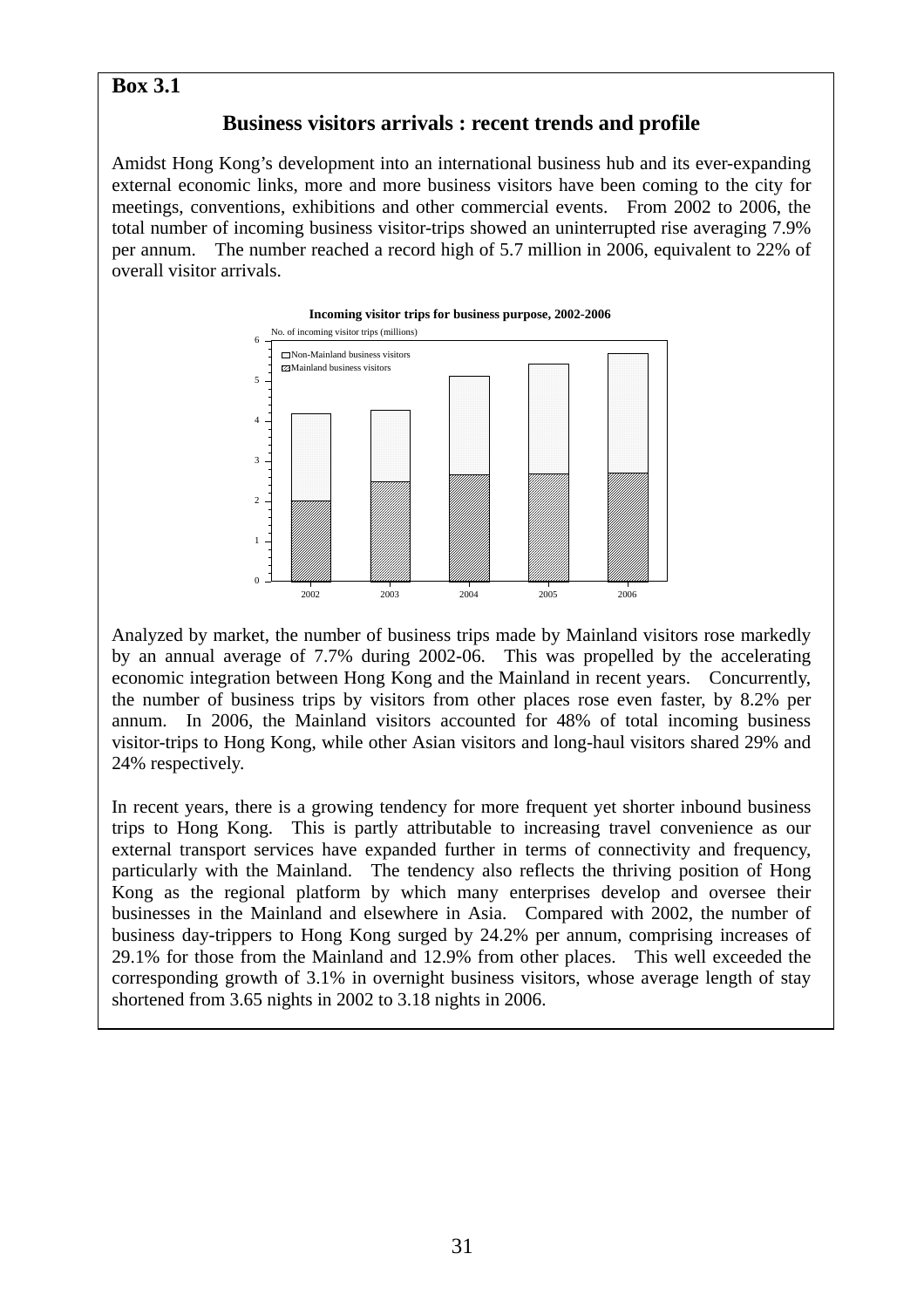# **Box 3.1 (cont'd)**  2002 2004 2006  $\overline{0}$ 1 2 3 4 <sup>5</sup> Number of incoming visitor trips (million) Same-day business visitors  $Z$ Overnight business visitors **Day-trippers and overnight-stayers in business travels**

Business travel is a high-yield segment of Hong Kong's inbound tourism. Despite shorter duration of stay generally, the per capita spending of overnight business visitors amounted to \$6,286 in 2006, much higher than that of \$4,319 for other overnight visitors. Moreover, business visitors tend to spend more on services with higher local value-added content, such as hotel accommodation and meals at restaurants. Furthermore, some of them are accompanied by families and friends who also expend in Hong Kong.

#### **Spending pattern of overnight visitors by purpose of visit**



Apart from supporting the commercial activities involved and contributing to the tourism industry, inbound business travels carry wider benefits for the Hong Kong economy. Through direct exposure to our political, social and economic environments, business travellers can gain a better understanding about the competitive edges and market potentials of Hong Kong. This helps reinforce the branding of Hong Kong as an international business hub, and can attract more overseas investors and talents to develop their businesses and careers in the city. The other way round, face-to-face encounters help build up relationship and hence consolidate our global connections and networking, by which the local business talents can be better informed about market opportunities elsewhere and advance their knowledge about the market dynamics and business practices in other places. The market intelligence thus developed is definitely an asset for them to seek expansion abroad and cope with related challenges.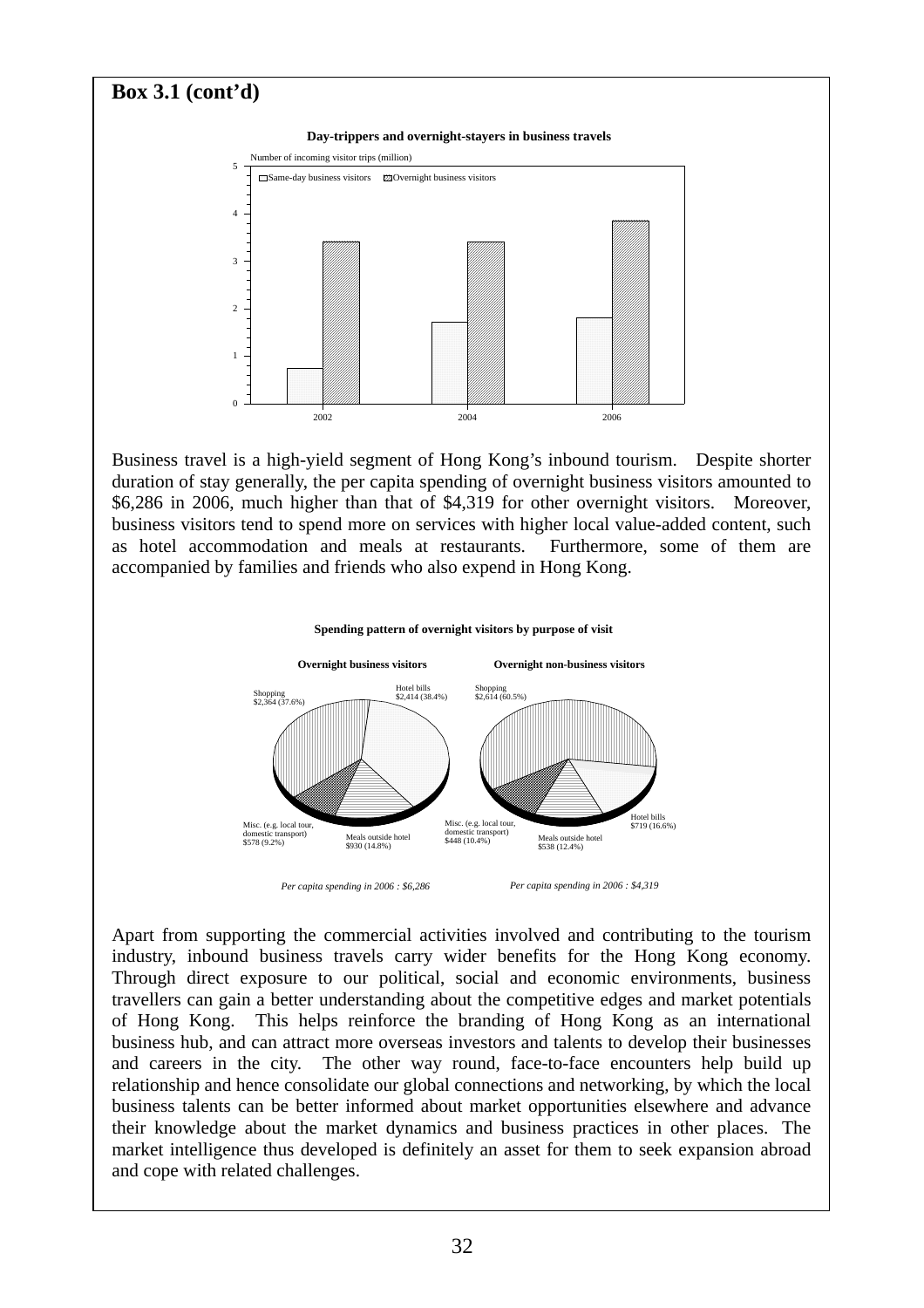### **Logistics**

3.11 The logistics sector kept performing steadily in early 2007 as trading and transhipment activities continued to grow at a healthy pace. Notwithstanding the on-going structural shift towards offshore trade and keener competition from neighbouring ports and airports, cargo traffic held broadly stable in the first quarter of 2007 as compared to a year earlier. On the back of its service excellence, Hong Kong is still an appealing gateway for cargoes and commands premium especially for the high-value and time-critical items.

3.12 As the most important mode of transport handling 85% of Hong Kong's external cargo traffic, the *port's container throughput* rose modestly by 1.1% over a year earlier to 5.4 million TEUs in the first quarter of 2007. Yet indicating the shift towards higher value products, the value of trade (excluding transhipment cargoes) handled by Hong Kong port in the first quarter of 2007 was 4.9% higher than a year earlier and constituted about 32% of Hong Kong's overall trade value.

#### **Diagram 3.5 : Port container traffic grew modestly further in early 2007 as trading and transhipment activities continued to ride on a healthy pace**



Note : (\*) Preliminary estimate by Hong Kong Port Development Council. Breakdown in throughput by ocean and river vessels is not available yet.

3.13 On *air cargo*, the throughput declined marginally by 1.2% over a year earlier to 804 000 tonnes in the first quarter of 2007. Yet this represented an ease-back after an uptrend for 20 consecutive quarters with a cumulative rise of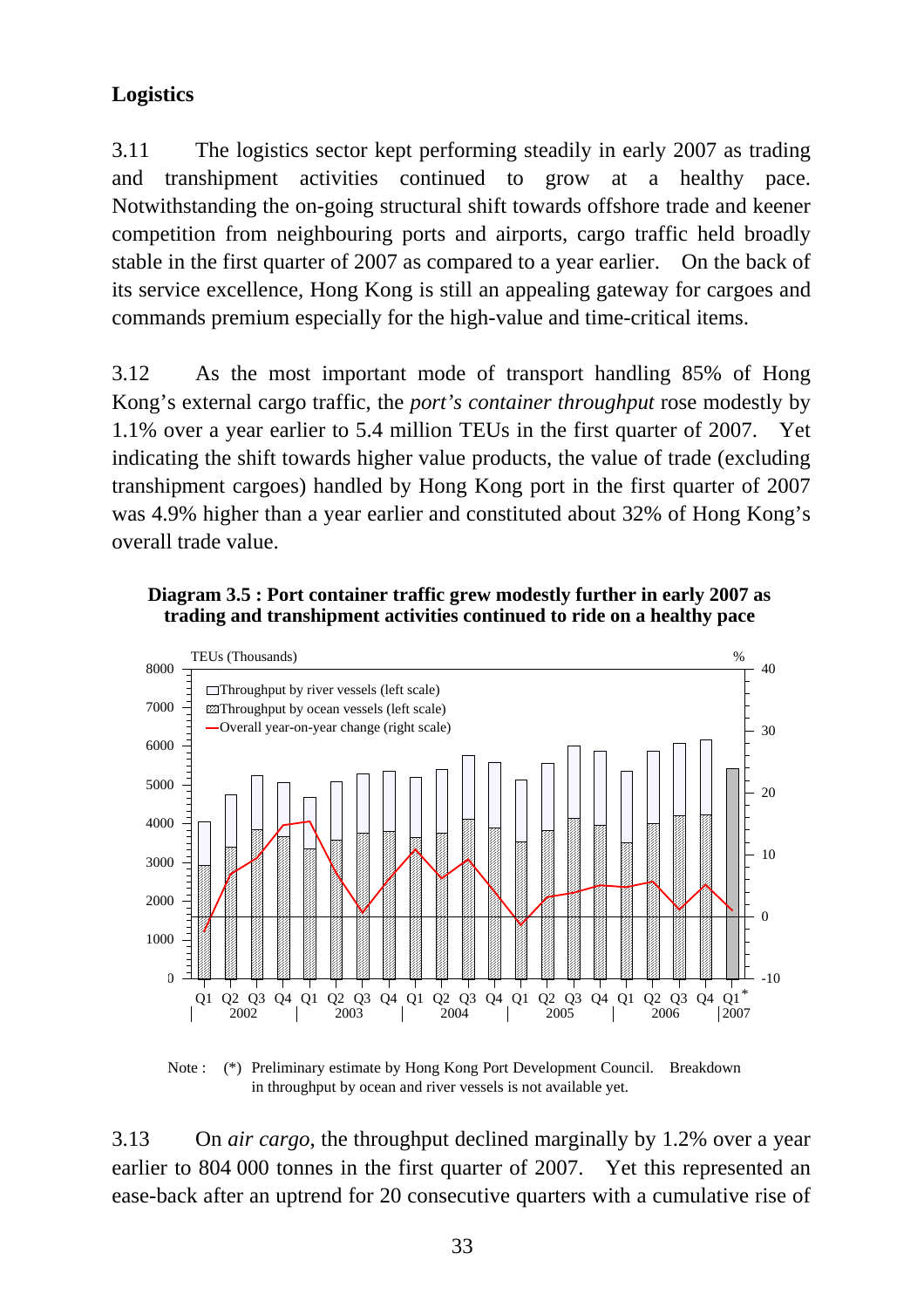68%. Concurrently, the value of trade (excluding transhipment cargoes) handled by air still grew distinctly by 8.9%, reflecting increased predominance of high-value merchandise in air freight. Whilst accounting for only 1% of total volume of cargo throughput, air transport handled about 35% of Hong Kong's external trade in value terms in the quarter.





### **Innovation and technology**

3.14 Hong Kong and the Mainland have been developing deeper and more extensive collaboration in innovation and technology, with a view to generating synergy from the respective strength to mutual benefit. On 17 April 2007, the Commerce, Industry and Technology Bureau and the State Ministry of Information Industry signed an agreement in Beijing. The agreement provides that the two sides will strengthen technological cooperation and encourage Hong Kong experts to participate in the formulation of national standards in areas relating to the information industry. Furthermore, the governments of the Hong Kong Special Administrative Region and the Shenzhen Municipality are poised to enter into a cooperation agreement in late May. Under the agreement, the two governments will strive to enhance exchanges in expertise, information and resources in innovation and technology services, with a view to taking forward the proposal to establish a "Shenzhen-Hong Kong Innovation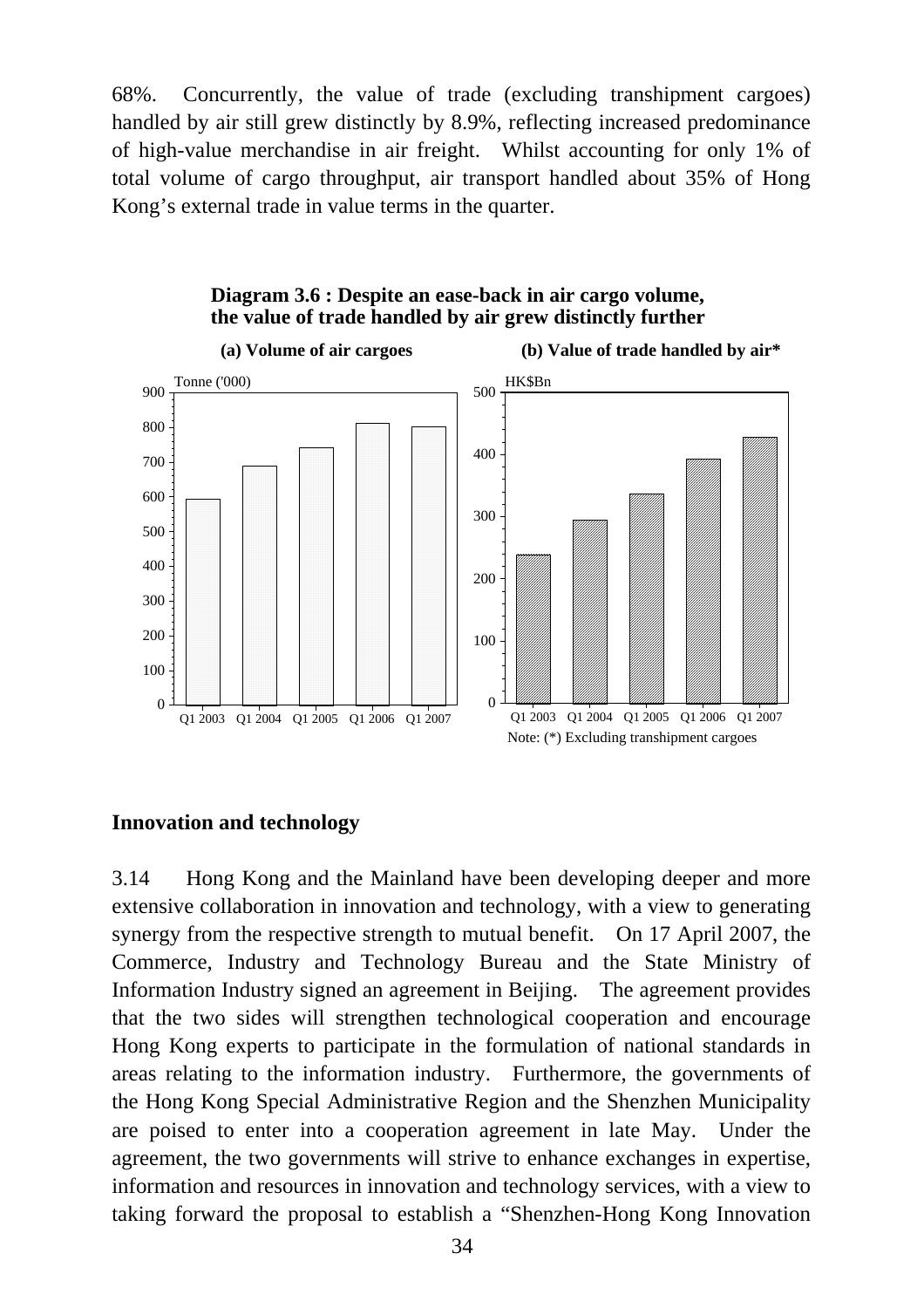Circle". The long-term target is to develop the two neighbouring localities into a world-class regional hub for innovation and technology activities.

3.15 Notable progress is also observed for the works of the Mainland/Hong Kong Science and Technology Co-operation Committee<sup>(4)</sup>. At its third meeting held on 16 April 2007, the Committee agreed to set up working groups to enhance co-operation between the Mainland and Hong Kong in the areas of nanotechnology, energy saving technology and environmental protection technology. The Committee also agreed to set up a mechanism for assessing applications for setting up state key laboratories in Hong Kong by local universities and research institutes. Furthermore, the Committee examined the preparatory work for the Innovation and Technology Forum to be held in Hong Kong on 21 May. The Forum is aimed to discuss the national innovation strategy and system as well as to explore innovation and technological collaborations at regional and international levels.

3.16 The film industry is a key creative sector in Hong Kong, contributing significantly to the tourism and other service industries and enhancing the international and cultural image of the city. In order to foster the development of this creative industry, the Government has proposed to inject \$300 million into the Film Development Fund for helping finance film production and overcome the shortage of talent<sup> $(5)$ </sup>. Besides, the new Hong Kong Film Development Council, transformed from the former Film Development Committee, was formally established on 15 April 2007. The Council is entrusted with broader and more onerous film-related advisory and executive duties, and is responsible for advising on the policy, strategy and institutional arrangement for the promotion and development of the film industry, as well as the use of public funds to support the industry.

#### **Notes :**

- (1) As announced in the 2007/08 Budget, the rate of stamp duty on transactions of properties with a value between \$1 million and \$2 million has been reduced from 0.75% to a fixed amount of \$100, which is the same level of duty for properties with a value at or below \$1 million, with immediate effect.
- (2) In 2006, 75% of the tourism expenditure associated to inbound tourism was destination consumption expenditure by all inbound visitors and travellers for goods and services that they consumed in Hong Kong. The remaining 25% was expenditure by these visitors and travellers on cross-boundary transportation services provided by Hong Kong-based carriers.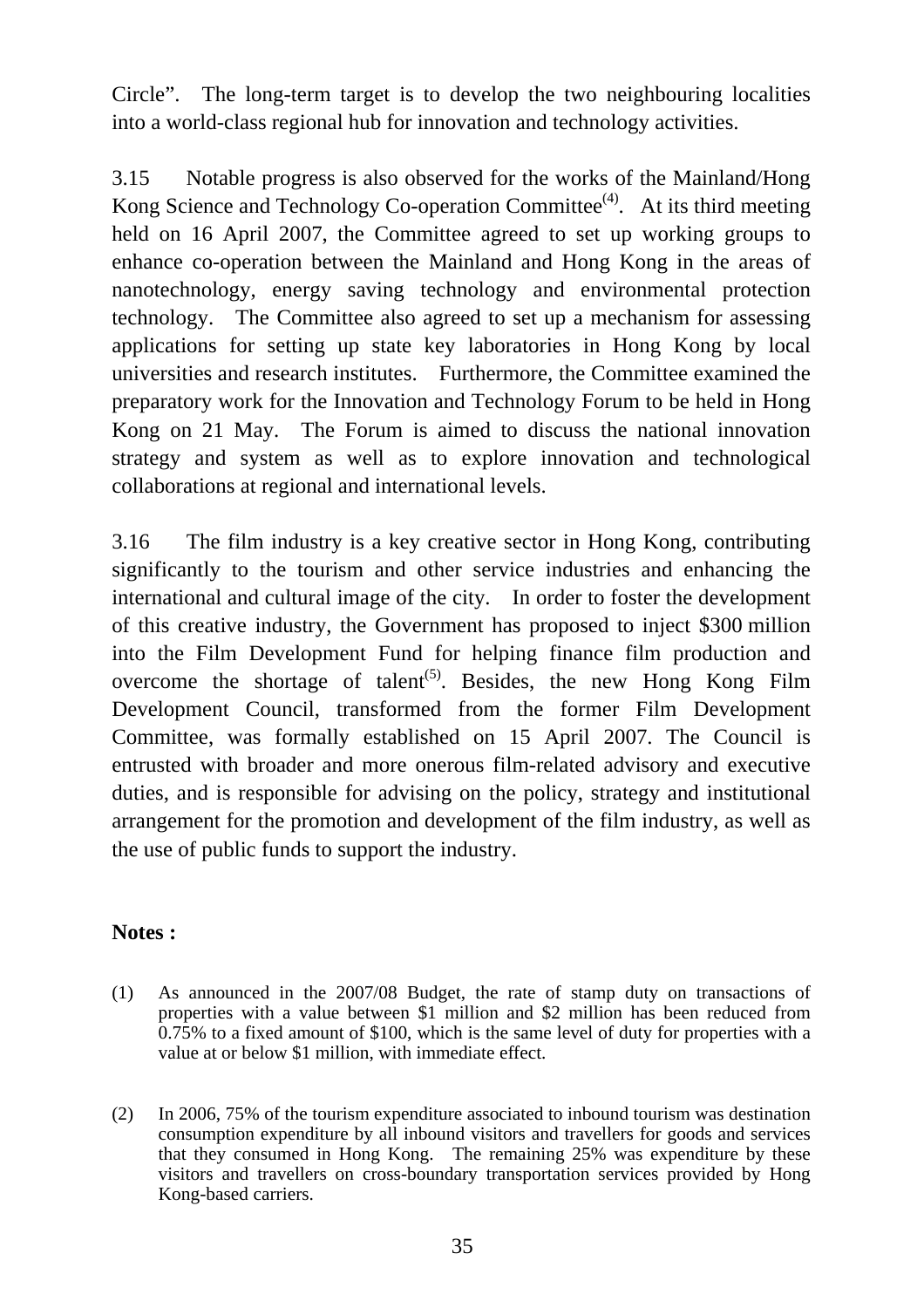- (3) Per capita visitor spending is derived from the total destination consumption expenditure viz. expenditure on goods and services consumed in Hong Kong and visitor arrivals (except servicemen, aircrew members and transit/transfer passengers). Expenditure by visitors on cross-boundary transportation services is not covered.
- (4) Established in 2004, the Mainland/Hong Kong Science and Technology Co-operation Committee is co-chaired by the Vice-Minister of the Ministry of Science and Technology and the Secretary for Commerce, Industry and Technology. Comprising senior representatives from bureaux, ministries and organisations responsible for technology development on both sides, the Committee is responsible for organising and co-ordinating technology exchange and collaboration activities between the Mainland and Hong Kong.
- (5) It is proposed that after the injection of new funds, the Film Development Fund should finance projects and activities which contribute towards the development of the Hong Kong film industry. These cover four areas, including (a) limited funding support for small-to-medium budget film productions; (b) promotion of Hong Kong films in the Mainland and overseas; (c) training of talents in the various aspects of the film production and distribution; and (d) enhancing the interest and appreciation of Hong Kong films by the local audience.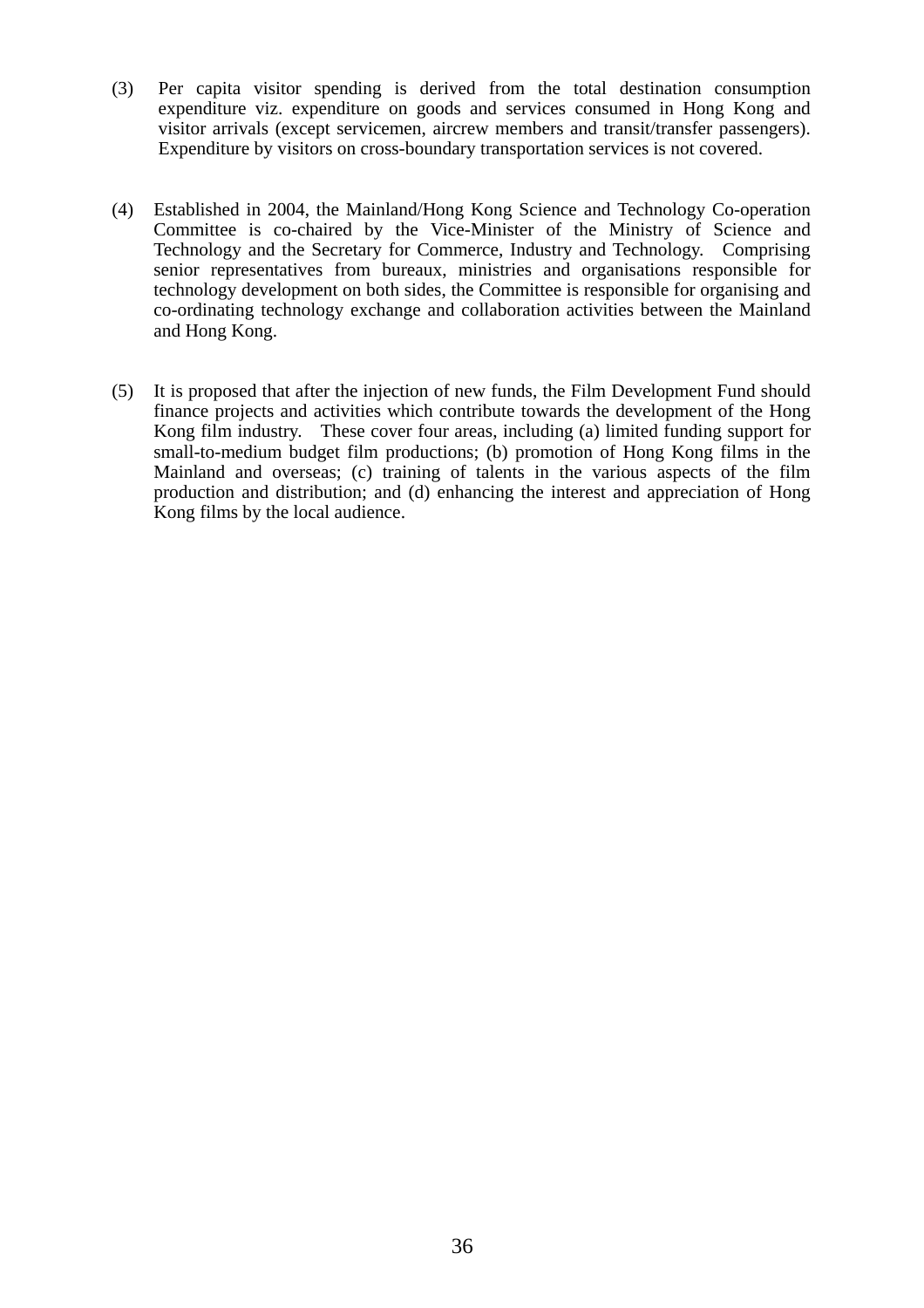### **CHAPTER 4 : THE FINANCIAL SECTOR#**

#### *Summary*

- <sup>z</sup>*The financial sector stayed active in the first quarter of 2007, riding on the opportunities emancipating from the increasing financial integration with the Mainland, Hong Kong's expanding economy as well as the generally supportive global economic environment. Yet increased volatility in the financial markets, as evidenced by the short-lived corrections in the stock markets worldwide in late February and early March, remained an area to watch out.*
- <sup>z</sup>*The monetary conditions remained accommodative and supportive for the further solid expansion of the Hong Kong economy. The weakening of Hong Kong dollar along with the US dollar against most major currencies continued during the first quarter.*
- *Despite some edge-up in the interbank interest rates during the quarter, liquidity in the local banking sector was still in abundance, as can be seen from the notable gaps between the Hong Kong interest rates and their US counterparts. In tandem with the solidly growing local economy, money supply and bank loans both expanded further during the quarter.*
- <sup>z</sup>*The local stock market recovered well from the dip in late February and early March, underlining sustained capital inflow and solid corporate earnings on the back of the vibrant economic conditions. The Hang Seng Index held up well at around 20 000 mark towards the end of the quarter. Average daily turnover surged to another record high amidst brisk trading activities.*
- <sup>z</sup>*Both the fund management industry and derivatives market continued to perform well. The insurance sector also saw further rapid growth. There is a continuous deepening and broadening in financial market activities as Hong Kong strives to enhance its status as a world-class international financial centre.*

**\_\_\_\_\_\_\_\_\_** 

**<sup>(#)</sup> This chapter is jointly prepared by the Hong Kong Monetary Authority (HKMA) and the Economic Analysis Division.**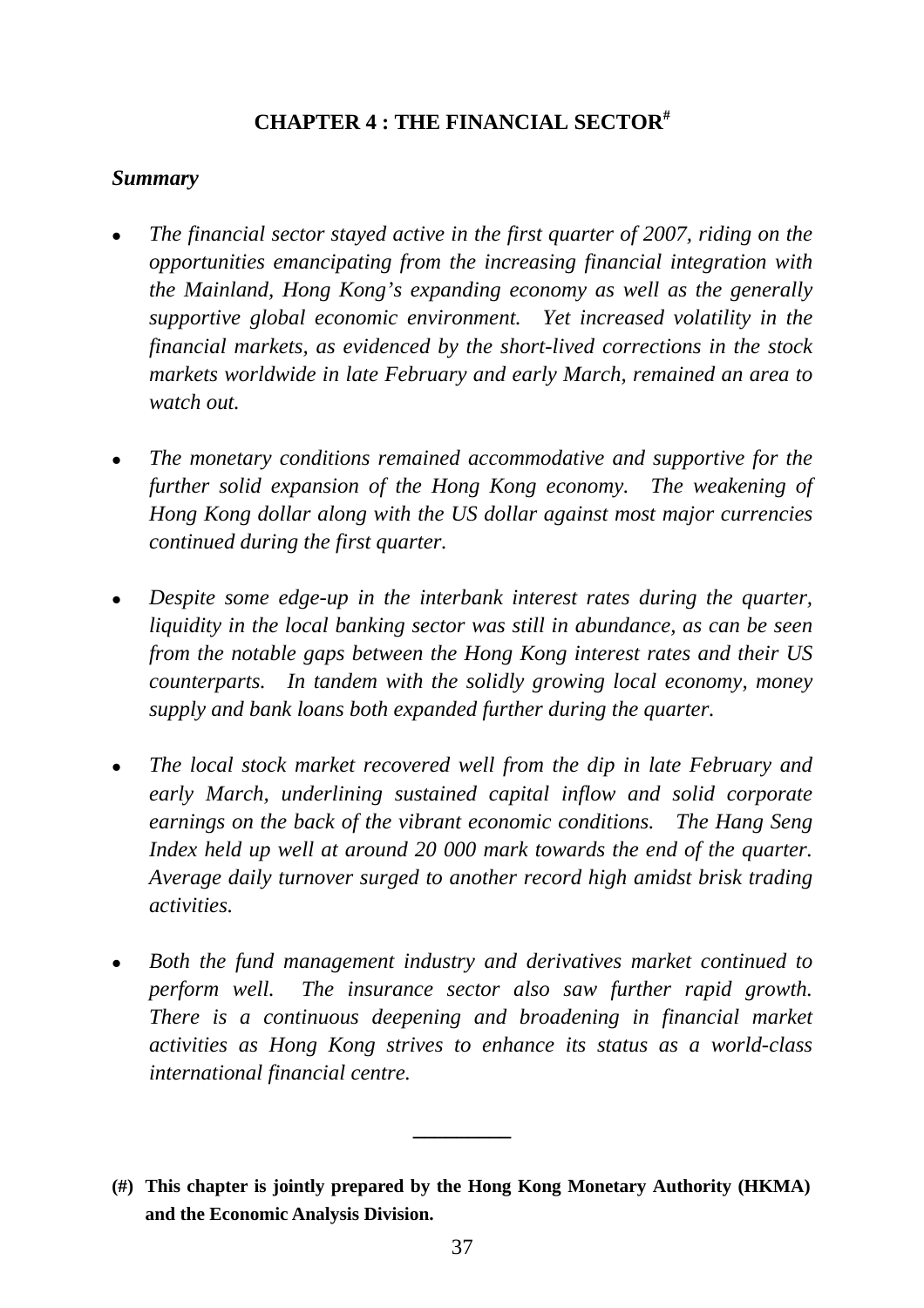### **Overall situation**

4.1 The financial sector stayed strong in the first quarter of 2007, along with the concurrent economic up-cycle. Liquidity continued to be abundant, and the monetary conditions were still accommodative for further solid economic expansion, despite some slight edge-up in interbank rates during the quarter. Bank loans grew steadily, whilst money supply registered a marked increase on the back of improved financial positions for both the household and corporate sectors. The local stock market experienced a noticeable correction in late February and early March, triggered by the fall in the Mainland stock markets and also along with other major markets in the world, but recovered well towards the end of the first quarter. Funds raised in the debt market and various fund management businesses attained further growth. These, along the growing derivatives market and insurance sector, added further width and depth in Hong Kong as an international financial centre.

4.2 Following the Economic Summit on "China's 11<sup>th</sup> Five-Year Plan and the Development of Hong Kong", the Focus Group on Financial Services submitted its report together with the proposed action agenda to the Chief Executive in mid-January 2007. The action agenda set out 80 specific recommendations covering a range of macro, strategic and market specific proposed actions with the strategic aim to establish Hong Kong as an international financial centre of global significance within China. Since then, the Government and financial regulators have been studying the action agenda in depth. The implementation of some of the recommendations, such as providing statutory backing for major listing requirements and the development of RMB futures are now underway, while some recommendations, such as the adjustment of position limits of Hang Seng China Enterprises Index futures and options contracts and facilitating the listing of overseas companies by clarifying requirements in the Listing Rules have already been implemented. In a recent study on global financial centres<sup> $(1)$ </sup> published in March 2007, Hong Kong was ranked  $3<sup>rd</sup>$  after London (1<sup>st</sup>) and New York (2<sup>nd</sup>) among the top 10 international financial centres, another piece of encouraging evidence of international recognition of Hong Kong's strength in financial services.

#### **Interest rates, aggregate balance and exchange rates**

4.3 Hong Kong dollar interest rates on average tended to edge up in the first quarter of 2007. In line with the Fed's decision to keep the US Fed Funds Target Rate stable, the Base Rate under the Discount Window operated by the HKMA was unchanged at  $6.75\%$  during the period <sup>(2)</sup>. Hong Kong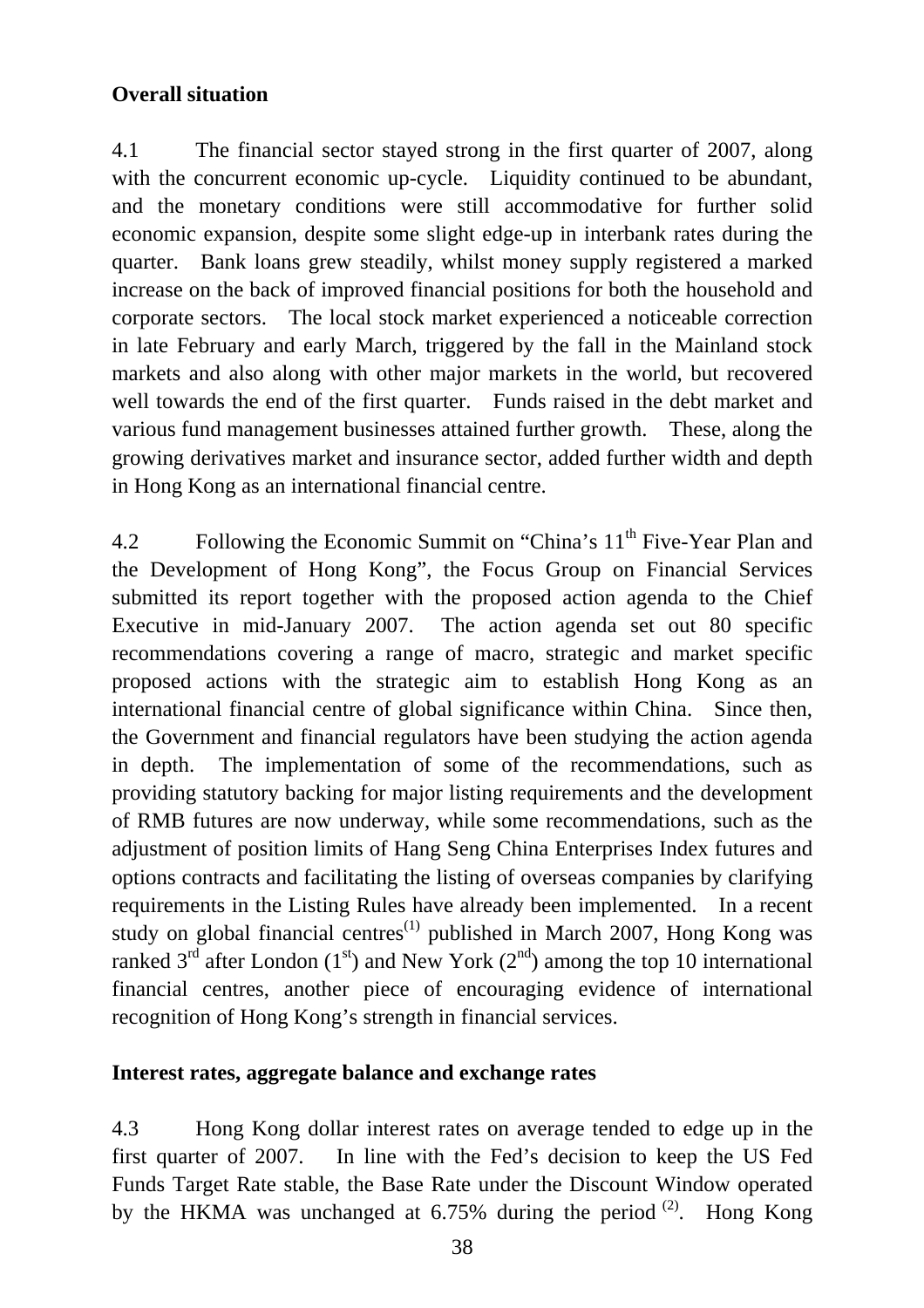dollar interbank interest rates either remained roughly stable or rose slightly from January to March. Overnight HIBOR rose to 4.63% at end-March due to IPO-related liquidity demand, though for the quarter as a whole, it averaged at 3.76%, little changed from the fourth quarter of 2006. Moreover, the three-month HIBOR rose slightly to an average of 4.08% in the first quarter. Accordingly, the discount of three-month HIBOR over the corresponding Euro-dollar deposit rate narrowed from 150 basis points at end-December 2006 to 116 basis points at end-March 2007. Meanwhile, the Hong Kong dollar yield curve moved upwards slightly at end-March 2007 compared with end-December 2006.



Exchange Fund Bills/Notes (end-March 2007)

Exchange Fund Bills/Notes (end-December 2006)



Time to Maturity

Spread of yield between US Treasuries and Exchange Fund Bills/Notes

6-month Time to Maturity : 143 b.p. 5-year Time to Maturity : 51 b.p. 10-year Time to Maturity : 45 b.p.┱

at end-March 2007 :

1M 3M 6M 1Y 2Y 3Y 5Y 7Y 10Y

 $\overline{\phantom{0}}$ 

3.0

3.4

3.8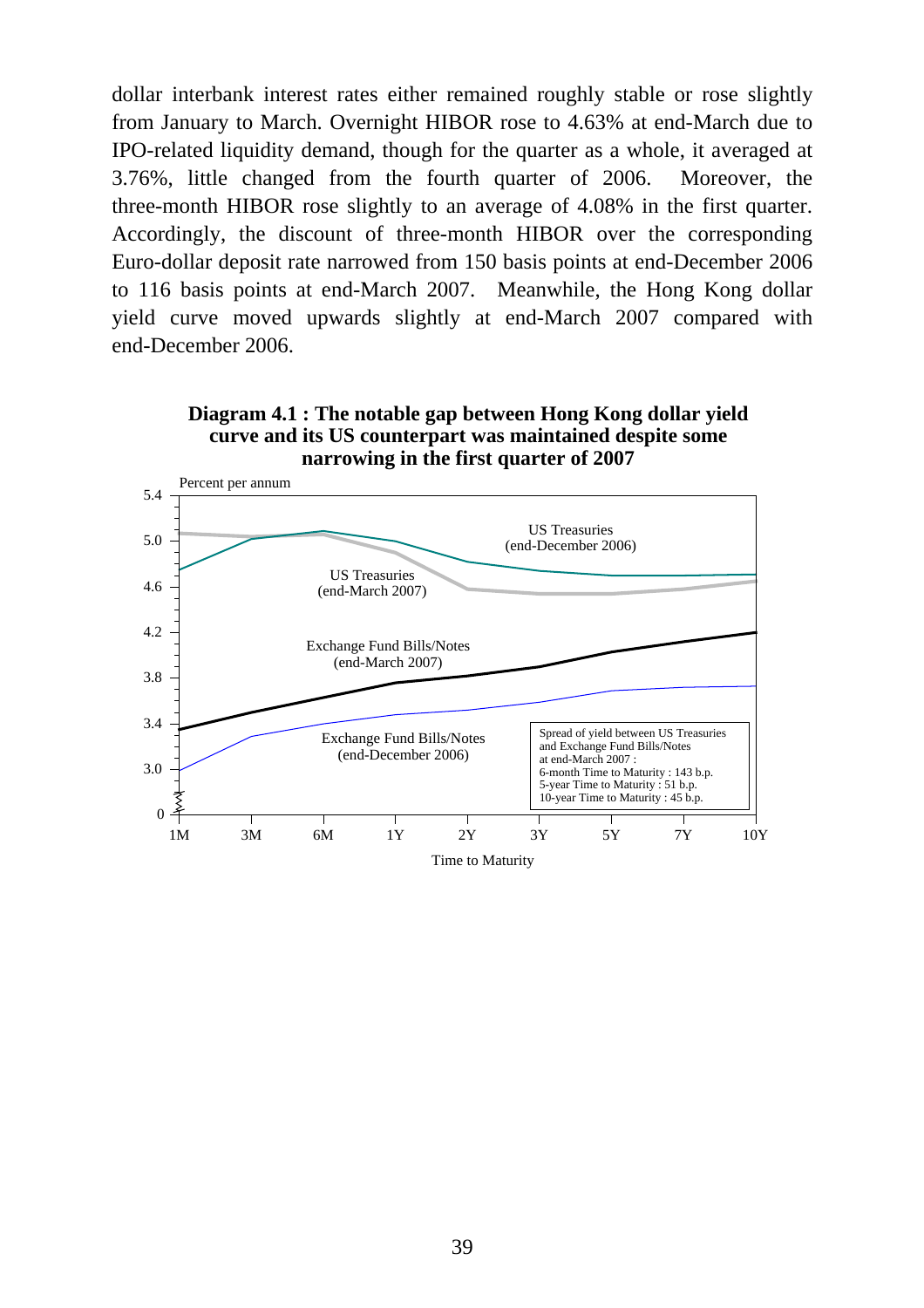4.4 At the retail level, the deposit rates were little changed and the average one-month time deposit rate offered by major authorized institutions was 2.52% at end-March. The composite interest rate, which indicated the average cost of funds of banks, rose from 2.86% at end-December 2006 to 3.00% at end-March  $2007<sup>(3)</sup>$ . Yet banks kept their best lending rates unchanged and there continued to be two best lending rates of 7.75% and 8% in the market. Competition in mortgage rates remained intense and the proportion of newly approved loans priced at more than 2.5% below the best lending rate rose to 73.2% in March, up from 61.0% in December 2006. Meanwhile, the Aggregate Balance remained stable at around HK\$1.3 billion.



**Diagram 4.2 : Monetary conditions remained accommodative for further economic expansion**

4.5 The exchange rate of the Hong Kong dollar against the US dollar tended to stay on the weak side of the linked rate during the first quarter, partly reflecting increased arbitrage activities. Specifically, the spot exchange rate of Hong Kong dollar against the US dollar, starting at 7.7805 on 2 January 2007, softened gradually in the first two months of 2007. It fluctuated around 7.81 in March and closed at 7.8147 at the end of the quarter. It is worth noting that the Hong Kong dollar exchange rate market remained calm when the renminbi spot exchange rate against the US dollar appreciated beyond the 7.8 level in mid-January. In line with narrowing negative interbank interest rate spreads, the discount of the 12-month Hong Kong dollar forward rate over the spot rate tightened from 977 pips (each pip is equivalent to HK\$0.0001) to 735 pips over the same period.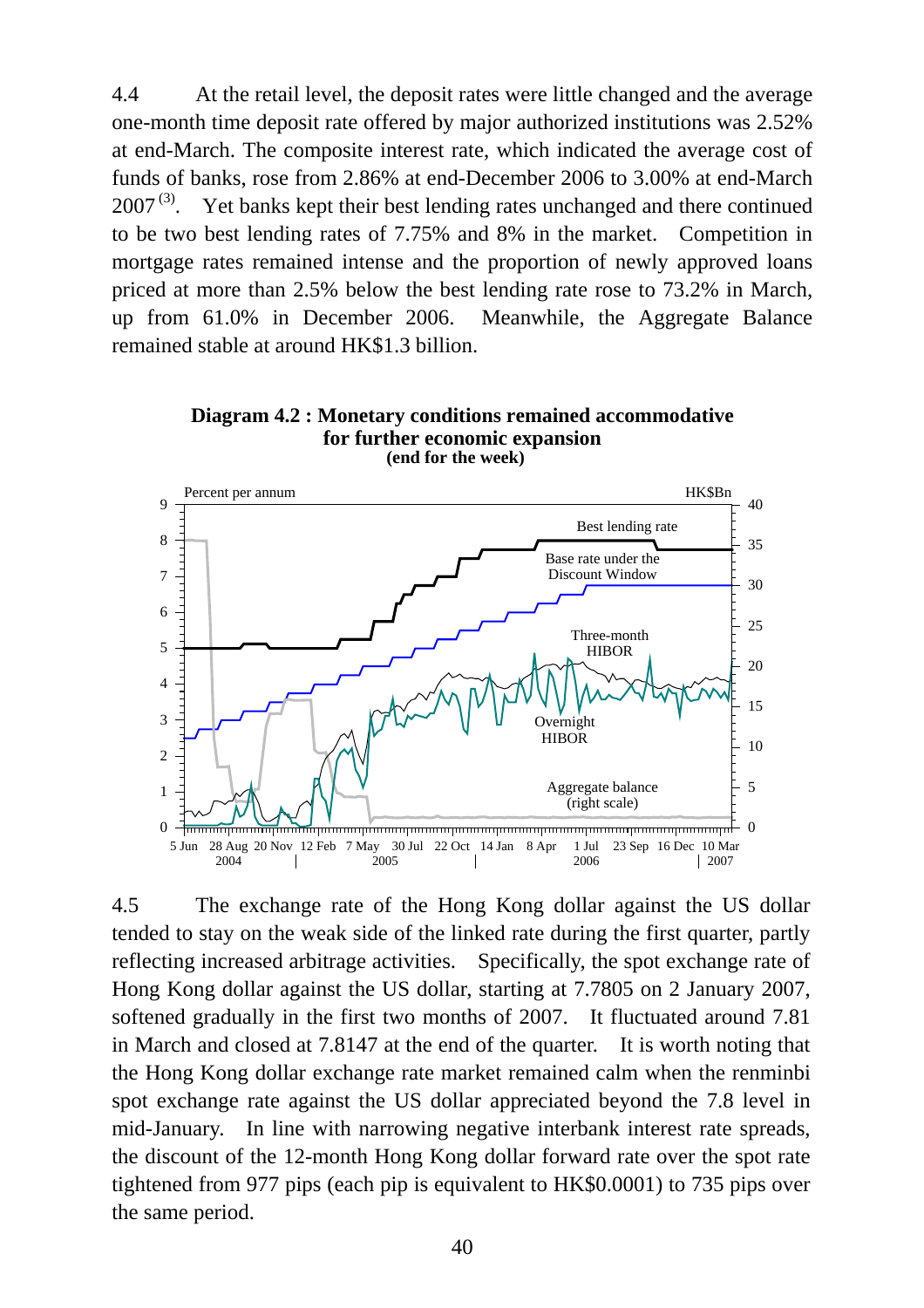4.6 Under the Linked Exchange Rate System, movements in the exchange rate of the Hong Kong dollar against other currencies follow closely those in the US dollar. During the first quarter of 2007, the US dollar depreciated by around 1% against the Renminbi. Moreover, the US dollar continued to weaken against most of the other major currencies including the Pound Sterling, the Euro and Japanese Yen, amidst rising concern about the weakening US economy and on the renewed speculation that the US Fed Funds Target Rate might start to move down. Consequently, the trade-weighted Nominal and Real Effective Exchange Rate Indices<sup> $(4)$ </sup> of the Hong Kong dollar both declined by 1.1% during the first quarter.







Note: (\*) The shaded area represents the Convertibility Zone that was introduced in May 2005 as part of the three refinements to the Linked Exchange Rate System.

#### **Money supply and deposits**

4.7 The monetary conditions remained largely accommodative in the first quarter of 2007, which were hence conducive to the sustained economic upturn. Both narrow and broad money supply recorded notable increases. The seasonally adjusted Hong Kong dollar narrow money supply  $(HK$M1)^{(5)}$  posted a further strong increase of 6.3% at end-March 2007 over three months ago, reflecting continuous increases in Hong Kong dollar demand deposits amidst buoyant fund-raising activities and hectic stock market turnover. Hong Kong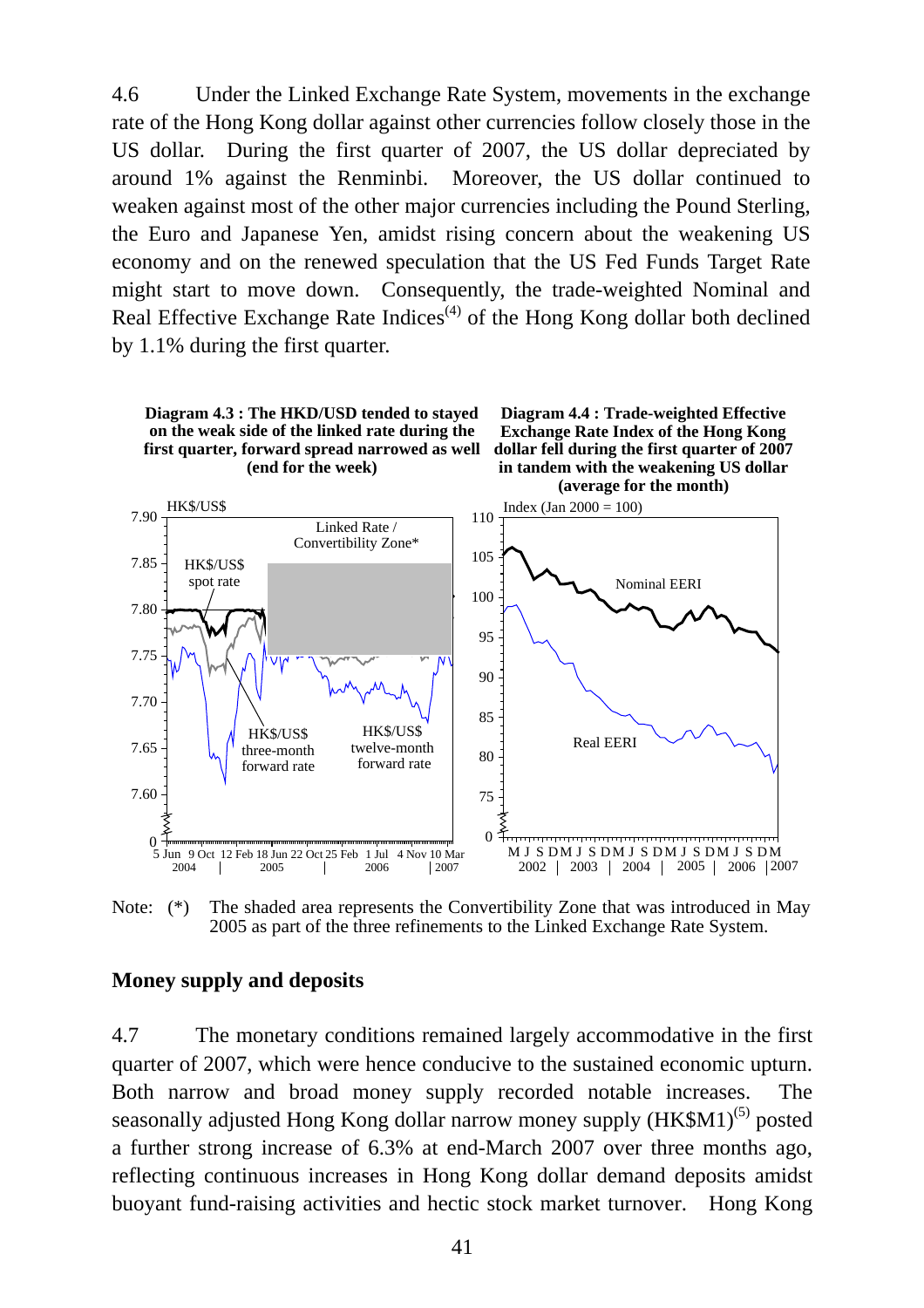dollar broad money supply (HK\$M3) also rose notably, by 6.1% over the same period, along with the strong increases in time deposits.

|                                                         |                                                          |                             | M1                               |                          |                          | M <sub>2</sub>           | M <sub>3</sub>           |                          |  |
|---------------------------------------------------------|----------------------------------------------------------|-----------------------------|----------------------------------|--------------------------|--------------------------|--------------------------|--------------------------|--------------------------|--|
| the quarter                                             | % change during                                          | HK\$                        |                                  | Total                    | $HKS^{(a)}$              | Total                    | $HKS^{(a)}$              | <b>Total</b>             |  |
| 2006                                                    | Q <sub>1</sub><br>Q <sub>2</sub><br>Q <sub>3</sub><br>Q4 | 2.5<br>$-1.0$<br>3.9<br>5.6 | (3.9)<br>(1.5)<br>(4.2)<br>(1.6) | 1.0<br>1.9<br>5.1<br>4.5 | 5.3<br>2.2<br>5.8<br>4.8 | 3.3<br>2.5<br>4.7<br>4.3 | 5.3<br>2.2<br>5.8<br>4.7 | 3.3<br>2.5<br>4.7<br>4.3 |  |
| 2007                                                    | Q1                                                       | 8.0                         | (6.3)                            | 8.7                      | 6.1                      | 4.1                      | 6.1                      | 4.0                      |  |
| Total amount<br>at the end of<br>March 2007<br>(HK\$Bn) |                                                          | 419                         | (404)                            | 534                      | 2,948                    | 5,272                    | 2,966                    | 5,302                    |  |
| % change over<br>a year earlier                         |                                                          | 17.4                        | (14.2)                           | 21.7                     | 20.2                     | 16.6                     | 20.1                     | 16.5                     |  |

#### **Table 4.1 : Hong Kong dollar money supply and total money supply**

Notes : (a) Adjusted to include foreign currency swap deposits.

 ( ) Figures in brackets represent percentage changes on the basis of the seasonally adjusted series of HK\$M1. Seasonality is not apparent for the other monetary aggregates.

4.8 Total deposits with authorized institutions<sup>(6)</sup> expanded notably by 4.3% to \$4,973 billion (comprising Hong Kong dollar deposits of \$2,736 billion and foreign currency deposits of \$2,236 billion) at end-March 2007 over three months ago, as financial positions of both the household and corporate sectors continued to improve amidst the strengthening economic conditions.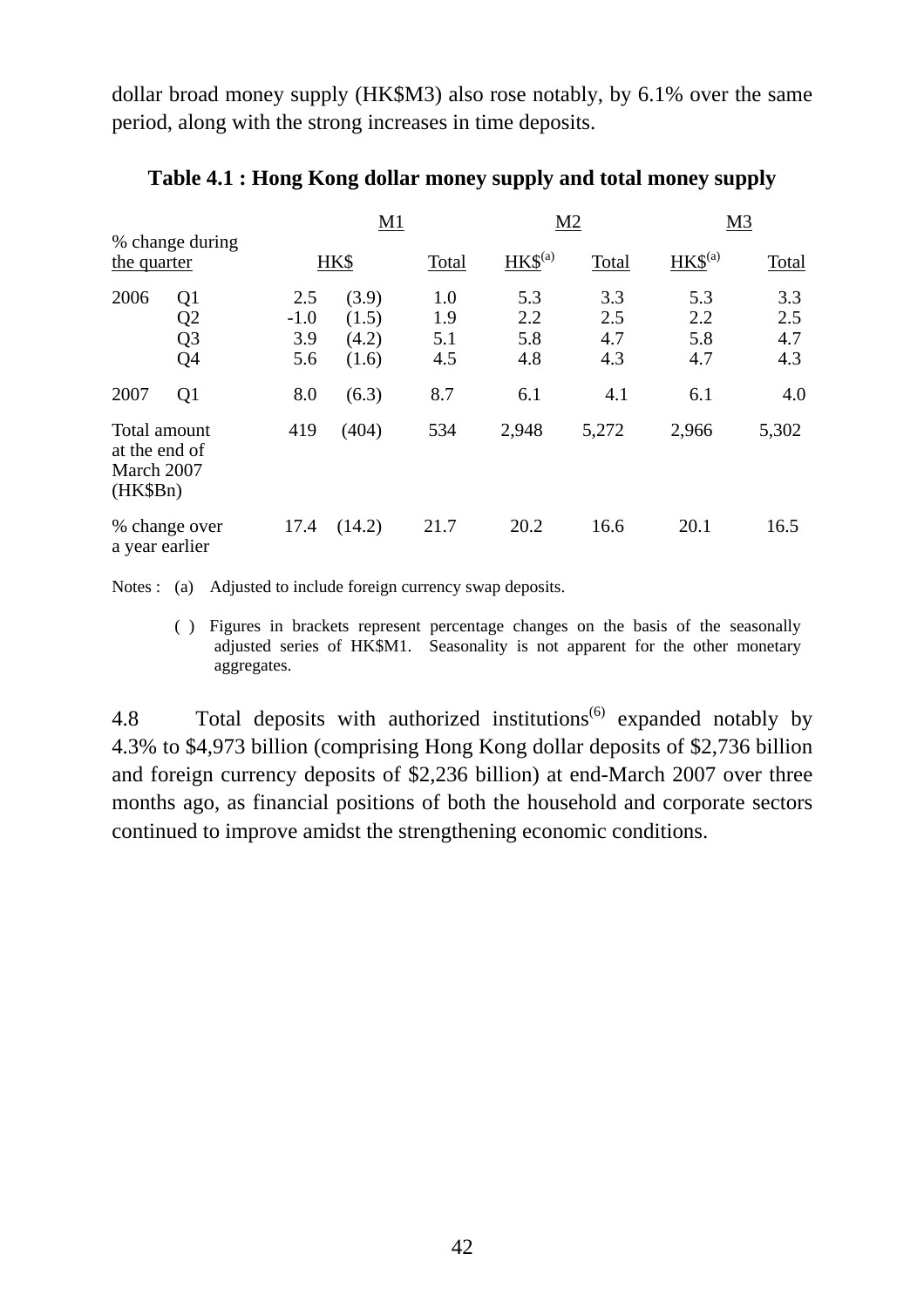

Notes: ( $\wedge$ ) Figures refer to the positions at end of quarter.

(#) Adjusted to include foreign currency swap deposits.

#### **Loans and advances**

4.9 Total loans and advances increased during the first quarter by 8.3% to \$2,671 billion (comprising Hong Kong dollar loans of \$2,070 billion and foreign currency loans of \$601 billion) at end-March, alongside the sustained above-trend economic growth. Specifically, loans for use in Hong Kong increased notably. Analysed by major usage, a particularly strong growth was seen in loans to stockbrokers and financial concerns, reflecting the hectic stock market activity and increased borrowing to finance the subscription for IPOs. The continued uptrend in loans to wholesale and retail trade also matched the expansion in business activities amidst current economic up-cycle. The loans to finance visible trade actually rose quite solidly when compared to the same period last year, on the back of notable trade growth in the period. The generally steady flow of loans to purchase residential mortgage was in line with the stable residential property market. The Hong Kong dollar loan-to-deposit ratio rose back from a record low of 74.7% at end-December 2006 to 75.7% at end-March 2007.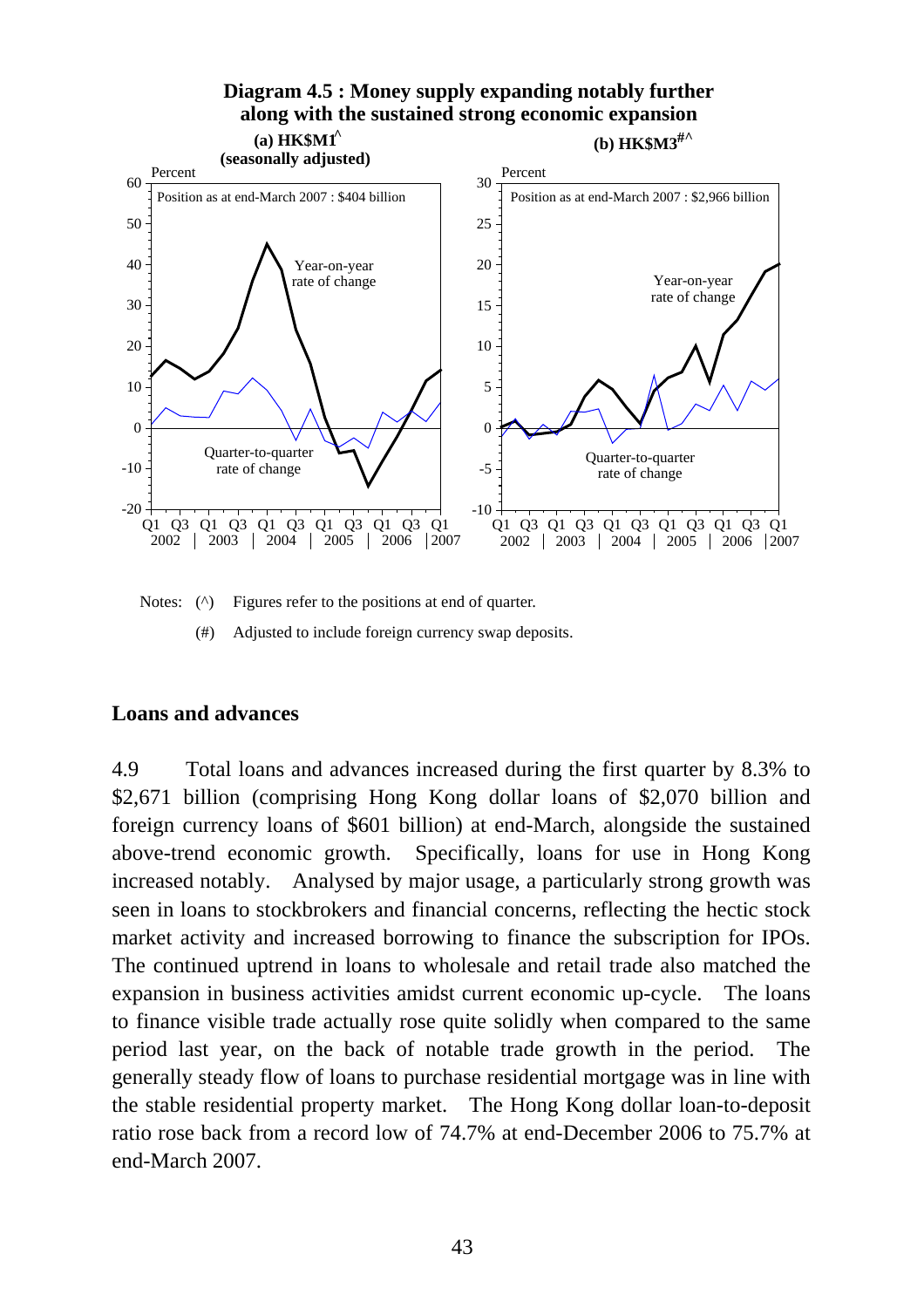#### **Table 4.2 : Loans and advances for use in Hong Kong by major usage**

|                                                      | Loans to:                       |                                   |                          |                                        |                                   |                                |                                   |                                |
|------------------------------------------------------|---------------------------------|-----------------------------------|--------------------------|----------------------------------------|-----------------------------------|--------------------------------|-----------------------------------|--------------------------------|
|                                                      |                                 |                                   | Whole-<br>sale           | Building,<br>construction,<br>Property | Purchase                          |                                |                                   | <b>All loans</b>               |
| % change                                             | Finance                         | Manu-                             | and                      | development                            | of                                |                                |                                   | and advances                   |
| during                                               | visible                         | facturing                         | retail                   | and                                    | residential Financial             |                                | Stock-                            | for use in                     |
| the quarter                                          | trade                           | sector                            | trade                    | investment                             | property <sup>(a)</sup>           | concerns                       | brokers                           | Hong Kong <sup>(b)</sup>       |
| 2006<br>Q1<br>Q <sub>2</sub><br>Q <sub>3</sub><br>Q4 | $-2.4$<br>10.1<br>4.9<br>$-4.7$ | $-1.9$<br>3.7<br>$-5.4$<br>$-2.5$ | 0.9<br>1.9<br>0.1<br>2.1 | 0.6<br>5.7<br>$-0.9$<br>4.1            | $-1.1$<br>$-0.6$<br>$-0.5$<br>0.3 | 3.6<br>$-1.3$<br>4.7<br>$-2.5$ | 5.3<br>$-6.0$<br>620.6<br>$-82.5$ | $-0.3$<br>2.8<br>1.5<br>$-1.4$ |
| 2007 Q1                                              | $-1.0$                          | 2.6                               | 2.8                      | 0.9                                    | $-0.1$                            | 12.4                           | 959.5                             | 7.6                            |
| Total amount at<br>end-March 2007<br>(HK\$Bn)        | 150                             | 106                               | 108                      | 496                                    | 594                               | 208                            | 89                                | 2,289                          |
| % change<br>over a year earlier                      | 8.8                             | $-1.9$                            | 7.1                      | 10.1                                   | $-1.0$                            | 13.3                           | 1,153.0                           | 10.8                           |

Notes : (a) Figures also include loans for the purchase of flats under the Home Ownership Scheme, Private Sector Participation Scheme and Tenants Purchase Scheme, in addition to those for the purchase of private residential flats.

 (b) Loans to individual sectors may not add up to all loans and advances for use in Hong Kong, as some sectors are not included in this table.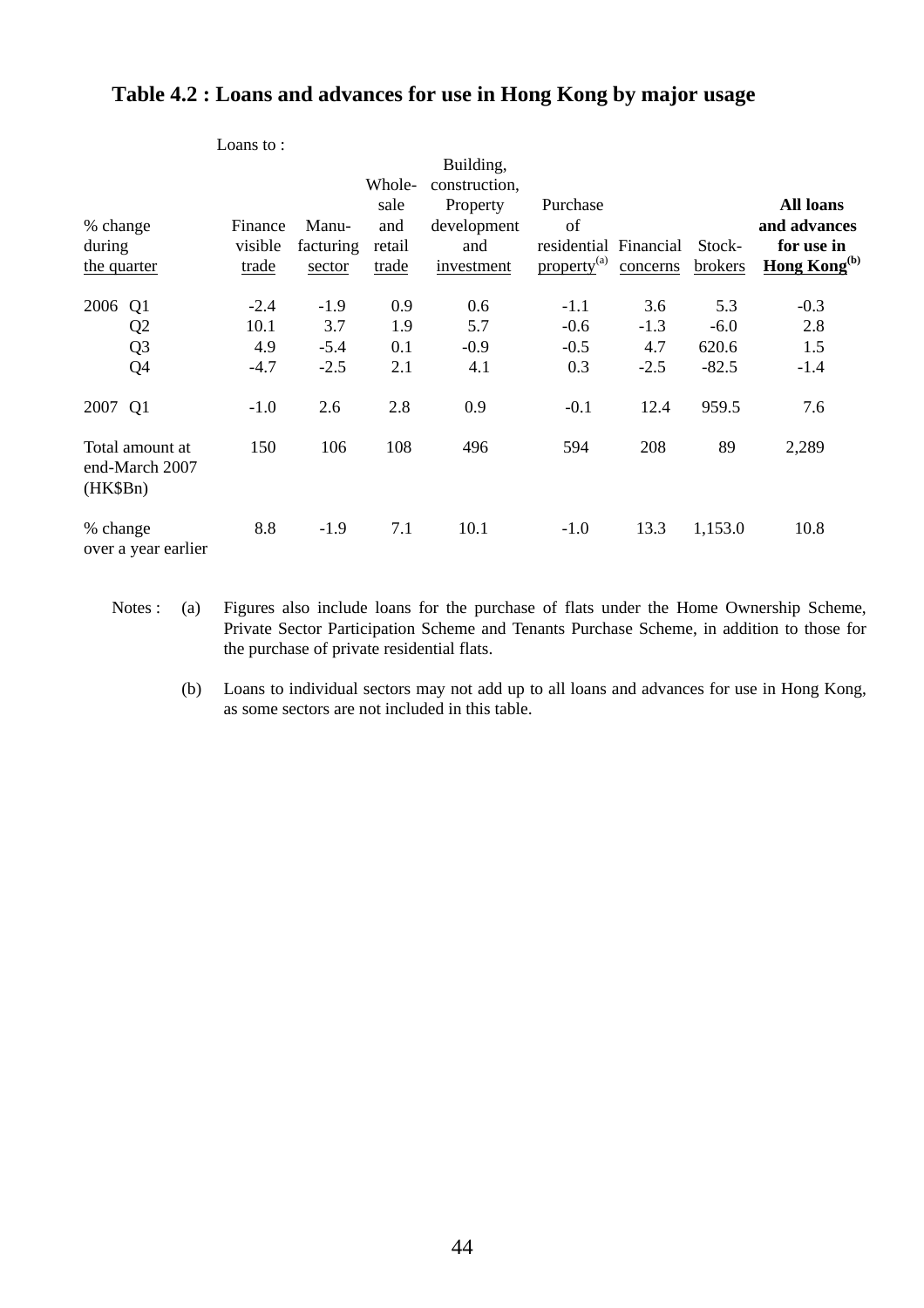**Diagram 4.6 : Hong Kong dollar loan-to-deposit ratio rose back on the back of notable growth in demand for loans**



Note : (\*) Hong Kong dollar deposits have been adjusted to include foreign currency swap deposits.

#### **Banking**

4.10 Asset quality of the local banking sector improved further in the fourth quarter of 2006, alongside solid economic growth. The ratio of classified loans to total loans of retail banks declined further from 1.19% at end-September 2006 to 1.11% at end-December 2006. The arrears for over three months in *credit card repayment* edged down to 0.37% in December 2006 from 0.40% in September 2006. In addition, the delinquency ratio for *residential mortgage loans* decreased from 0.20% to 0.17% in the first quarter. The consolidated capital adequacy ratio for local banks averaged at 15.0% at end-December 2006, the same number over three months ago and well above the minimum international standard of 8% set by the Bank for International Settlements.

4.11 Hong Kong has implemented the new Basel II capital adequacy framework for banks since 1 January 2007. This followed the passage of the Banking (Capital) Rules and the Banking (Disclosure) Rules in November 2006 prescribing how the capital adequacy ratio (CAR) of Hong Kong incorporated AIs shall be calculated and what information on the state of affairs, profit and loss and CAR shall be publicly disclosed under the new framework. The aim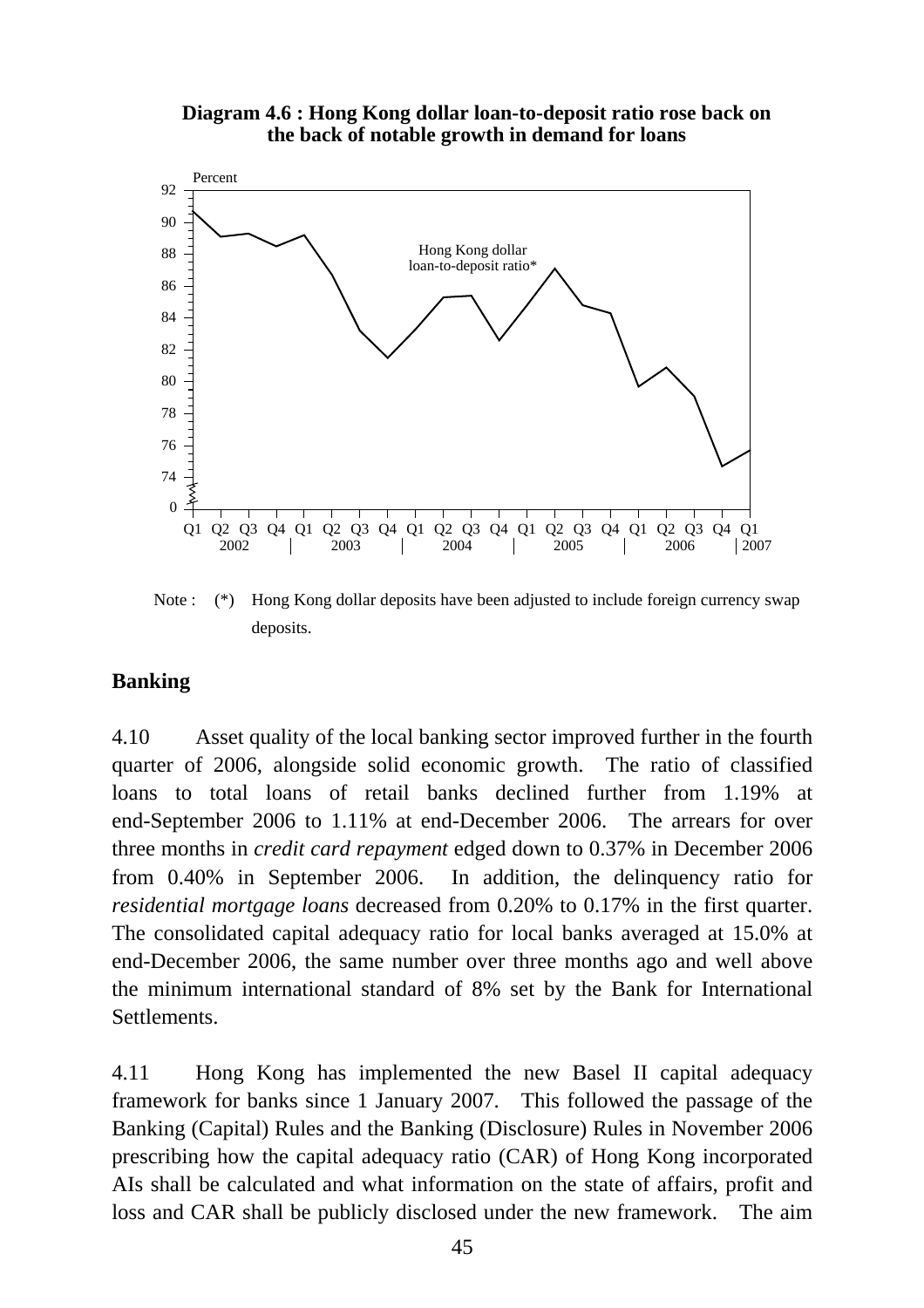of implementing the new framework is to align regulatory capital requirement more closely with the inherent risks of banks, and encourage banks to improve internal risk management. Adopting the latest international banking standards in this respect will contribute to the safety and soundness of the banking system in Hong Kong and help to strengthen the position of Hong Kong as a leading international financial centre.

|      | As at the end of     | Pass loans                       | Special mention loans        | Classified loans<br>(gross)  |
|------|----------------------|----------------------------------|------------------------------|------------------------------|
| 2005 | Q1<br>Q2<br>Q3<br>Q4 | 94.30<br>95.05<br>95.26<br>95.97 | 3.75<br>3.21<br>3.25<br>2.66 | 1.95<br>1.74<br>1.49<br>1.37 |
| 2006 | Q1<br>Q3<br>Q4       | 95.97<br>96.15<br>96.44<br>96.65 | 2.71<br>2.55<br>2.37<br>2.24 | 1.32<br>1.29<br>1.19         |

#### **Table 4.3 : Asset quality of retail banks**(a)

(as % of total loans)

Notes : (a) Period-end figures relate to Hong Kong offices and overseas branches. Loans and advances are classified into the following categories: Pass, Special Mention, Substandard, Doubtful and Loss. Loans in the substandard, doubtful and loss categories are collectively known as "classified loans".

Due to rounding, figures may not add up to 100.

4.12 Since February 2004, banks in Hong Kong have been offering renminbi deposit-taking, exchange and remittance services to customers. At end-March 2007, a total of 38 licensed banks were engaged in renminbi banking business in Hong Kong. Renminbi deposits with authorized institutions continued to expand solidly during the first quarter, amounting to RMB 25.2 billion yuan at end-March 2007, up from RMB 23.4 billion yuan at end-December 2006. This expansion was in part driven by the prospect of valuation gain brought about by the currency's appreciating trend. In the same period, the renminbi interest rates in Hong Kong were steady at the retail level.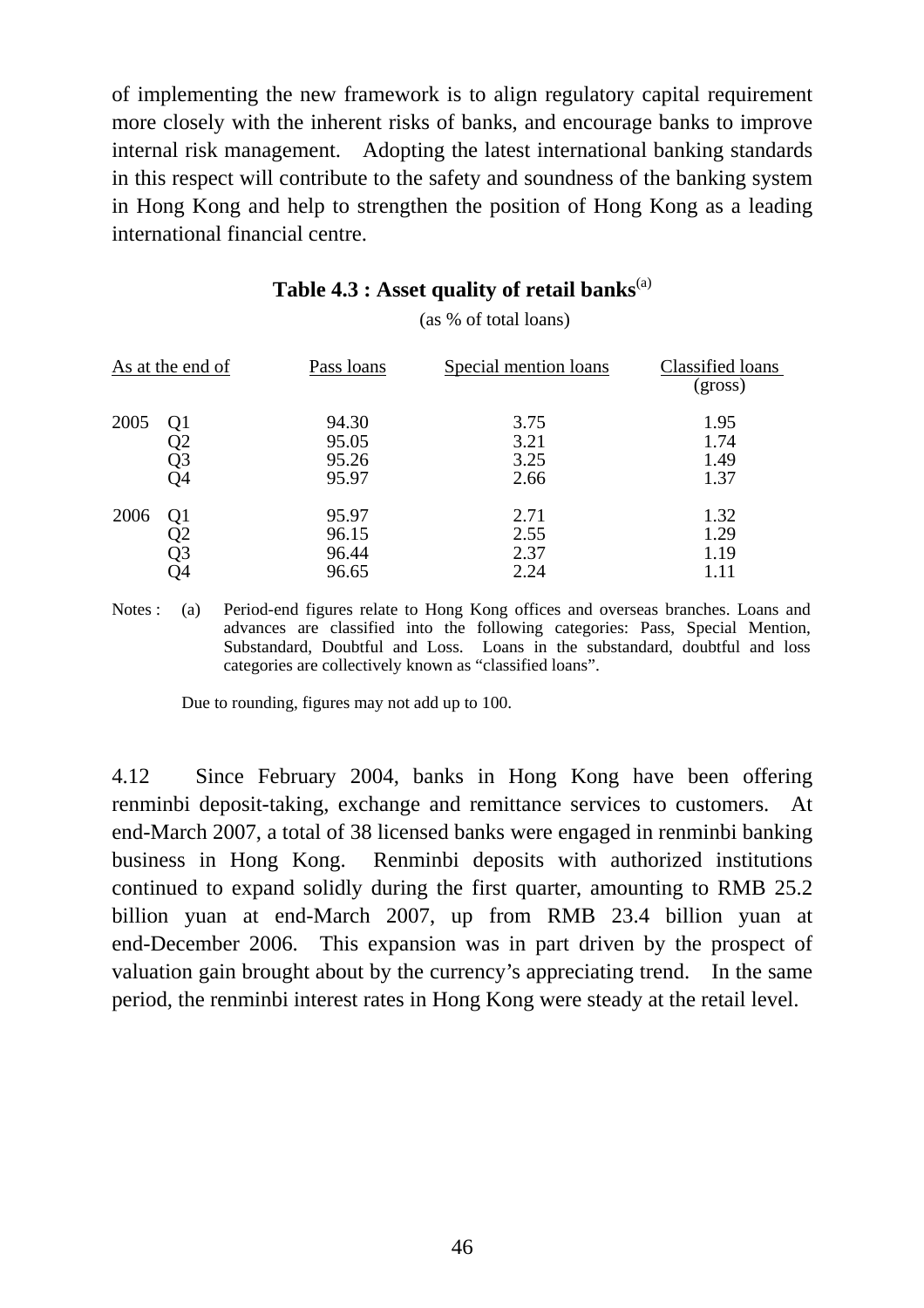| As at end of |                                                          | Demand and<br>savings<br>$deposits^{(b)}$<br>(RMB Mn) | Time<br>deposits<br>(RMB Mn)         | Total<br>deposits<br>(RMB Mn)        | Saving<br>$\text{deposits}^{(c)}$<br>$(\%)$ | Three-month<br>time deposits <sup>(c)</sup><br>$(\%)$ | Number of<br>licensed banks<br>engaged in<br><b>RMB</b> business |
|--------------|----------------------------------------------------------|-------------------------------------------------------|--------------------------------------|--------------------------------------|---------------------------------------------|-------------------------------------------------------|------------------------------------------------------------------|
| 2006         | Q <sub>1</sub><br>Q <sub>2</sub><br>Q <sub>3</sub><br>Q4 | 10,682<br>11,285<br>11,355<br>12,228                  | 11,776<br>11,427<br>11,264<br>11,175 | 22,458<br>22,712<br>22,619<br>23,403 | 0.46<br>0.46<br>0.46<br>0.46                | 0.65<br>0.65<br>0.65<br>0.65                          | 39<br>39<br>40<br>38                                             |
| 2007         | Q1                                                       | 13,643                                                | 11,595                               | 25,238                               | 0.46                                        | 0.65                                                  | 38                                                               |

 $\overline{1}$   $\overline{1}$   $\overline{1}$   $\overline{1}$   $\overline{1}$   $\overline{1}$   $\overline{1}$   $\overline{1}$   $\overline{1}$   $\overline{1}$   $\overline{1}$   $\overline{1}$   $\overline{1}$   $\overline{1}$   $\overline{1}$   $\overline{1}$   $\overline{1}$   $\overline{1}$   $\overline{1}$   $\overline{1}$   $\overline{1}$   $\overline{1}$   $\overline{1}$   $\overline{1}$   $\overline{$ 

### **Table 4.4 : Renminbi deposits in licensed banks**

Notes : (a) The interest rates are sourced from a survey conducted by the HKMA.

(b) Before March 2006, figures referred to savings deposits only.

(c) Period average figures.

### **The debt market**

4.13 To enhance Hong Kong's strength as an international financial centre, the Government has steadily pushed ahead the growth in Hong Kong's debt market both in size and in depth, by facilitating the introduction of new instruments and enhancing market liquidity. At end-March 2007, the total outstanding value of all Hong Kong dollar debt securities rose by 9.5% over a year ago to \$749 billion<sup>(7)</sup>. This was equivalent to 25% of HK\$M3, or 19% of the Hong Kong dollar-denominated assets of the entire banking sector<sup>(8)</sup>. Around 74% of the outstanding debts were issued by the private sector and Multilateral Development Banks, while the remaining 26% were issued by the public sector, including mainly Exchange Fund papers and debt issued by the Government and statutory organizations.

4.14 On the top of its report published in January opining Hong Kong economy as being comparable to those "AAA"-rated economies in both financial and economic terms, Standard and Poor's (S&P's) released another report in May. In that report, S&P acknowledged Hong Kong's resilience in face of previous external shocks, and also cited the recent improvements to Hong Kong's fiscal situation, particularly the discipline shown by the Government in controlling expenditure, as a supportive factor to Hong Kong's credit quality. The above developments would help to lower the borrowing costs for Hong Kong companies and create a favourable environment for sustained economic growth and development.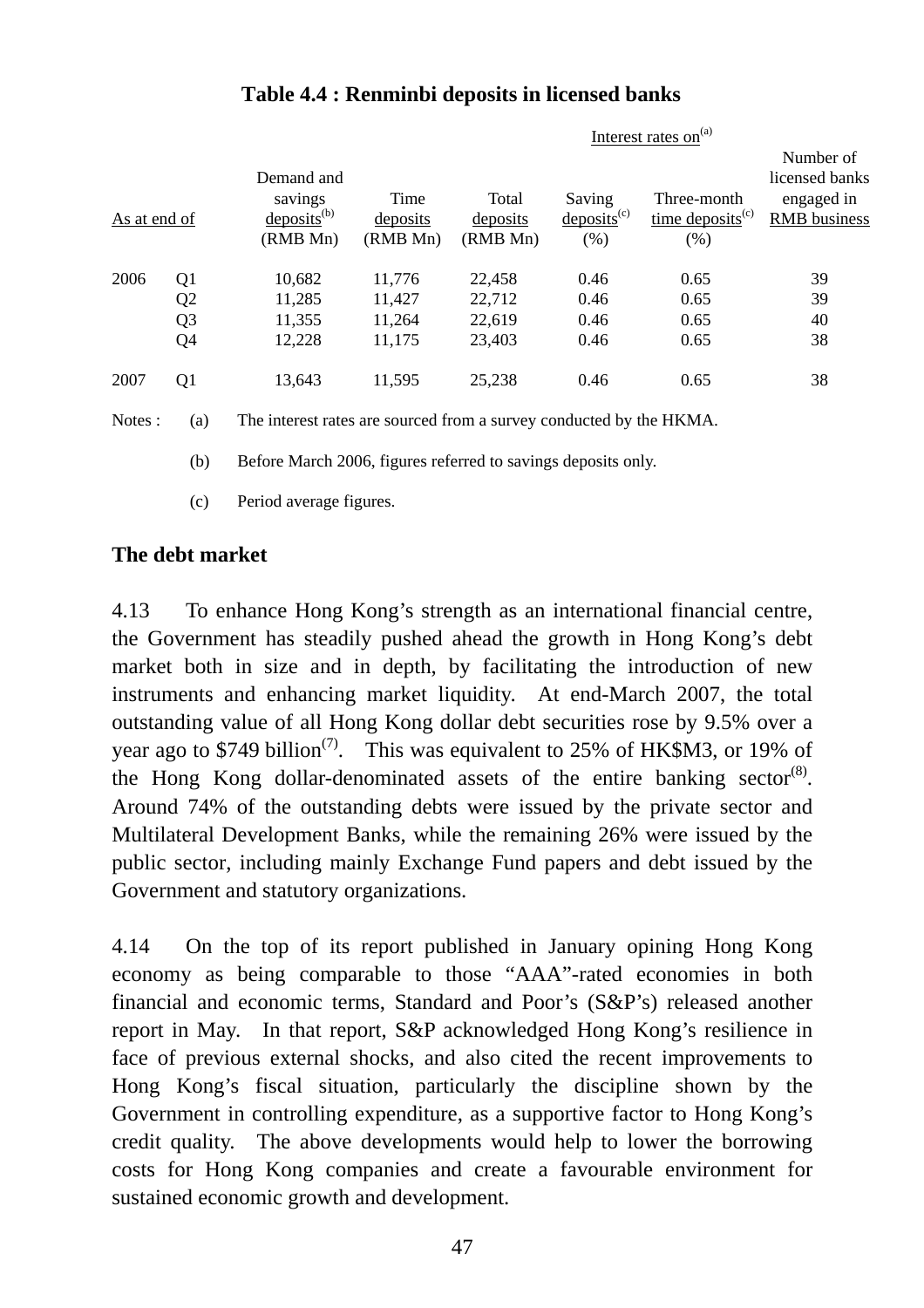4.15 On 10 January 2007, the State Council announced its agreement in principle for financial institutions on the Mainland, upon obtaining approval, to issue renminbi-denominated financial bonds in Hong Kong. In this connection, a supplementary memorandum of co-operation was signed by the People's Bank of China (PBoC) and the HKMA in the subsequent week to expand the relevant co-operative arrangements to cover the new category of renminbi business. The PBoC likewise announced that it would, upon having obtained approval by the State Council, expand the scope of clearing and position-squaring arrangements provided for renminbi business conducted by Hong Kong banks. The opening up of this new category of renminbi business will provide channels for returning renminbi circulating in Hong Kong back to the Mainland, thereby further promoting economic integration between the two places and reinforcing Hong Kong's position as an international financial centre.

|         |                     |                                         | Statutory<br>bodies/govern |                          | Public |                        |            | Non-MDBs                 | Private |                          |              |
|---------|---------------------|-----------------------------------------|----------------------------|--------------------------|--------|------------------------|------------|--------------------------|---------|--------------------------|--------------|
|         |                     | Exchange                                | ment-owned Govern-         |                          | sector |                        | Local      | overseas                 | sector  |                          |              |
|         |                     | Fund paper                              | corporations               | ment                     | total  | $\overline{AIs}^{(a)}$ | corporates | borrowers <sup>(b)</sup> | total   | $MDBs^{(b)}$             | <b>Total</b> |
|         | <b>New Issuance</b> |                                         |                            |                          |        |                        |            |                          |         |                          |              |
|         | 2006 Annual         | 220.5                                   | 17.4                       | $\overline{\phantom{a}}$ | 237.9  | 44.9                   | 21.3       | 147.0                    | 213.2   | 3.0                      | 454.1        |
|         | Q1                  | 54.4                                    | 6.9                        | $\overline{\phantom{a}}$ | 61.3   | 14.1                   | 7.0        | 35.6                     | 56.7    | 0.2                      | 118.2        |
|         | Q2                  | 55.6                                    | 3.5                        | $\overline{\phantom{a}}$ | 59.1   | 12.0                   | 1.2        | 42.0                     | 55.2    | $\overline{\phantom{a}}$ | 114.3        |
|         | Q <sub>3</sub>      | 54.1                                    | 2.6                        | $\overline{a}$           | 56.7   | 10.0                   | 7.0        | 35.5                     | 52.5    | 1.8                      | 111.0        |
|         | Q <sub>4</sub>      | 56.4                                    | 4.4                        |                          | 60.8   | 8.8                    | 6.1        | 33.9                     | 48.8    | 1.0                      | 110.6        |
| 2007 Q1 |                     | 55.0                                    | 4.0                        |                          | 59.0   | 13.3                   | 5.4        | 37.9                     | 56.6    | 1.5                      | 117.1        |
|         |                     | <b>Outstanding (period-end figures)</b> |                            |                          |        |                        |            |                          |         |                          |              |
| 2006    | Q <sub>1</sub>      | 127.9                                   | 59.3                       | 10.3                     | 197.5  | 154.3                  | 44.7       | 270.0                    | 469.0   | 17.5                     | 684.0        |
|         | Q <sub>2</sub>      | 129.3                                   | 54.0                       | 10.3                     | 193.6  | 152.9                  | 43.3       | 295.3                    | 491.5   | 17.1                     | 702.2        |
|         | Q <sub>3</sub>      | 130.4                                   | 54.1                       | 7.7                      | 192.2  | 151.7                  | 48.0       | 312.5                    | 512.2   | 18.5                     | 722.9        |
|         | Q4                  | 131.8                                   | 56.9                       | 7.7                      | 196.4  | 147.4                  | 52.4       | 332.4                    | 532.2   | 19.5                     | 748.1        |
| 2007 Q1 |                     | 133.0                                   | 54.6                       | 7.7                      | 195.3  | 147.7                  | 54.3       | 335.3                    | 537.3   | 16.5                     | 749.1        |

#### **Table 4.5 : New issuance and outstanding value of HK dollar debt securities (HK\$Bn)**

Notes: Figures may not add up to the corresponding totals due to rounding.

(a) AIs : Authorized Institutions.

(b) MDBs : Multilateral Development Banks.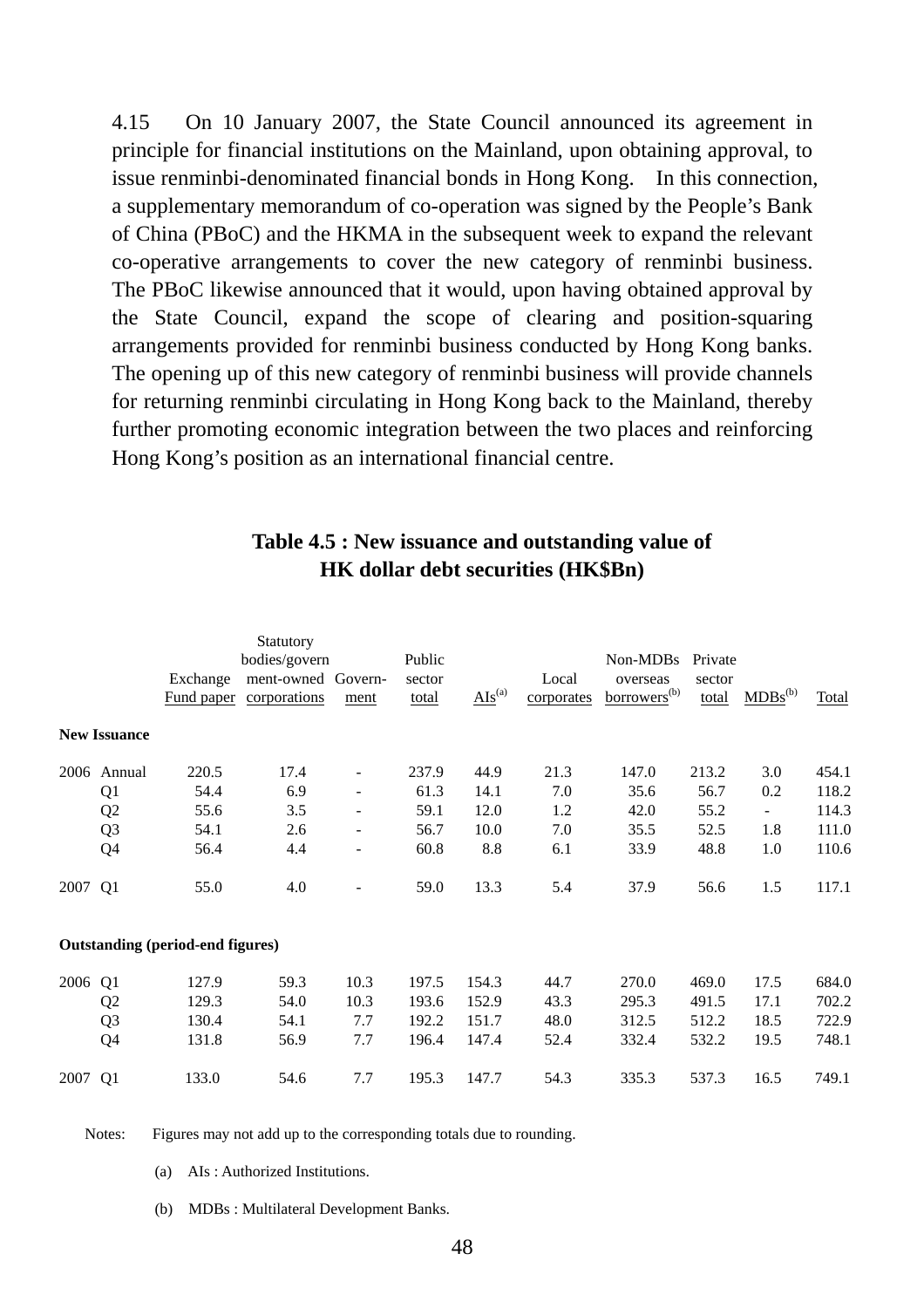#### **The stock and futures markets**

4.16 The local stock market held up well at the beginning of 2007 after successive highs towards end-2006, but underwent a rather sharp correction in reaching late February and early March, triggered by the fall in the Mainland market as well as the ensuing jitters in other markets overseas. Specifically, the Hang Seng Index hit an all-time high of 20 821 on 24 January 2007 and hovered at about the 20 000 level throughout February. But a sudden dip occurred in late February and extended into early March, dragging the index below the 19 000 mark on 5 March 2007. The local stock market however rebounded quite swiftly, thanks to the rise-back in other markets, and more importantly, the favourable corporate earnings results and positive market sentiment about the economic outlook. The continued recovery afterwards brought the index to close the first quarter at 19 801, not much lower than that of 19 965 at end-December 2006. Trading has been buoyant throughout the first quarter. Average daily turnover expanded sizably to another all-time high of \$52.9 billion in the first quarter of 2007, 18.4% higher than the fourth quarter in 2006.



**Diagram 4.7 : Buoyant stock market in the first quarter**

Note: (\*) Period average figures.

4.17 Market capitalisation edged up to another fresh record high of \$13,551 billion at end-March 2007 (comprising \$13,442 billion in the Main Board and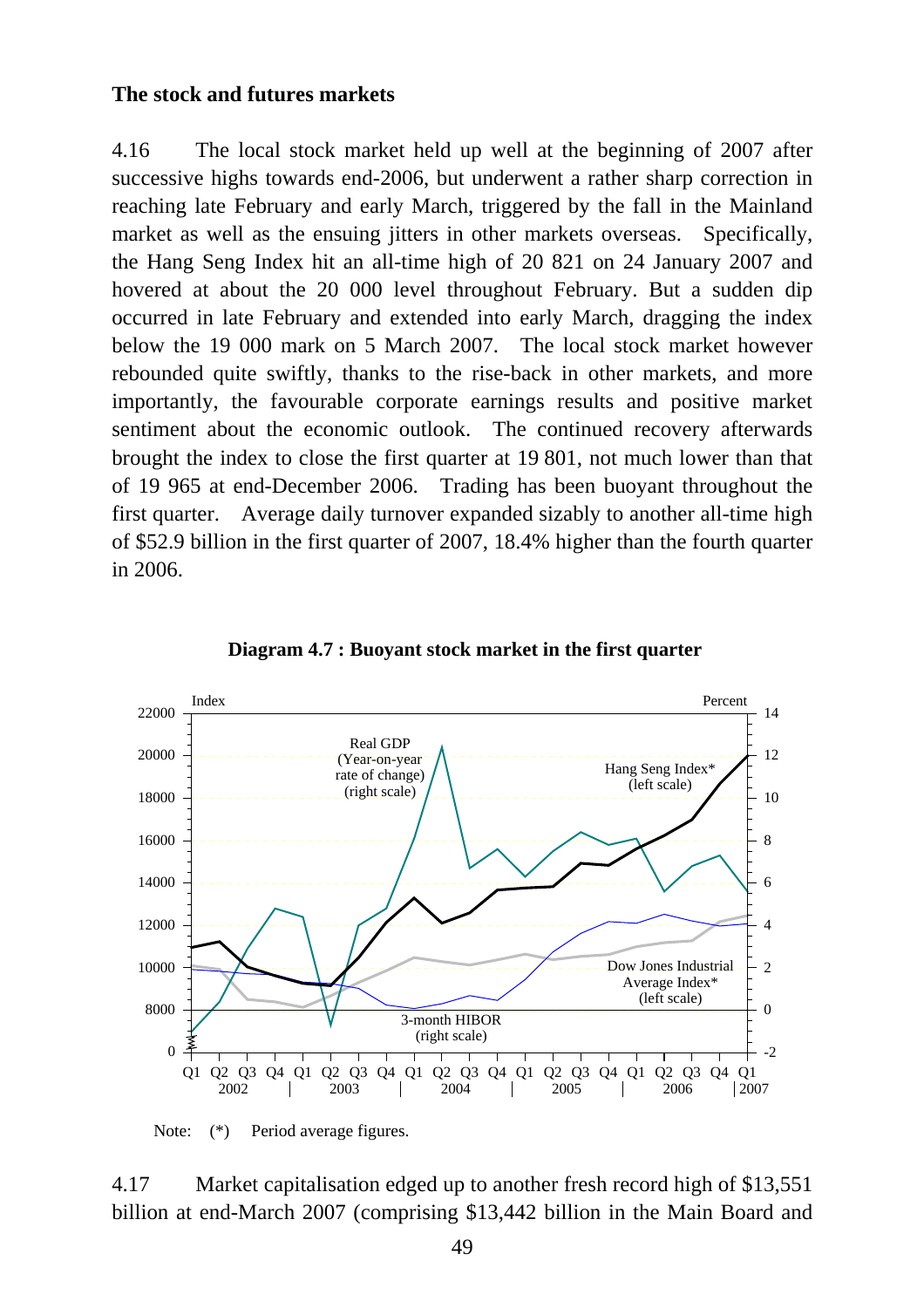\$109 billion in the Growth Enterprise Market (GEM)), up 1.6% from the end of 2006. This reflected the relatively firm stock prices as well as continuous flow of new listings in Hong Kong. According to the World Federation of Exchanges<sup> $(9)$ </sup>, at end-March 2007, the Hong Kong stock market was the eighth largest in the world and second largest in Asia in terms of market capitalisation. In the first quarter of 2007, the activities of raising equity capital through new share floatation and post-listing in the Main Board and the GEM continued, with the amount of fund raised attaining \$43.7 billion<sup> $(10)$ </sup>. Meanwhile, Hong Kong is ranked sixth by the World Federation of Exchanges in terms of total equity fund raised in the first three months of 2007 among all major exchanges in the world. With a notable number of IPOs in the pipeline, equity capital raising activities should continue to be vibrant in the period ahead.

**Diagram 4.8 : Both total market capitalisation and average daily turnover in the Hong Kong stock market hit record high in the first quarter**



Note:  $(*)$  Position at end of quarter.

4.18 The premier position of Hong Kong as a fund-raising centre for the Mainland enterprises is well maintained. In the first quarter of 2007, the Mainland enterprises raised a total of \$22.2 billion from the Hong Kong stock market, taking up 51% of the total equity raised during the period. Since January 1993, \$1,510 billion of capital had been raised by Mainland enterprises in the Hong Kong stock market, accounting for 55% of the total funds raised. At end-March 2007, there were 370 Mainland enterprises (including 141 H-share companies, 90 "Red Chips" companies and 139 private enterprises)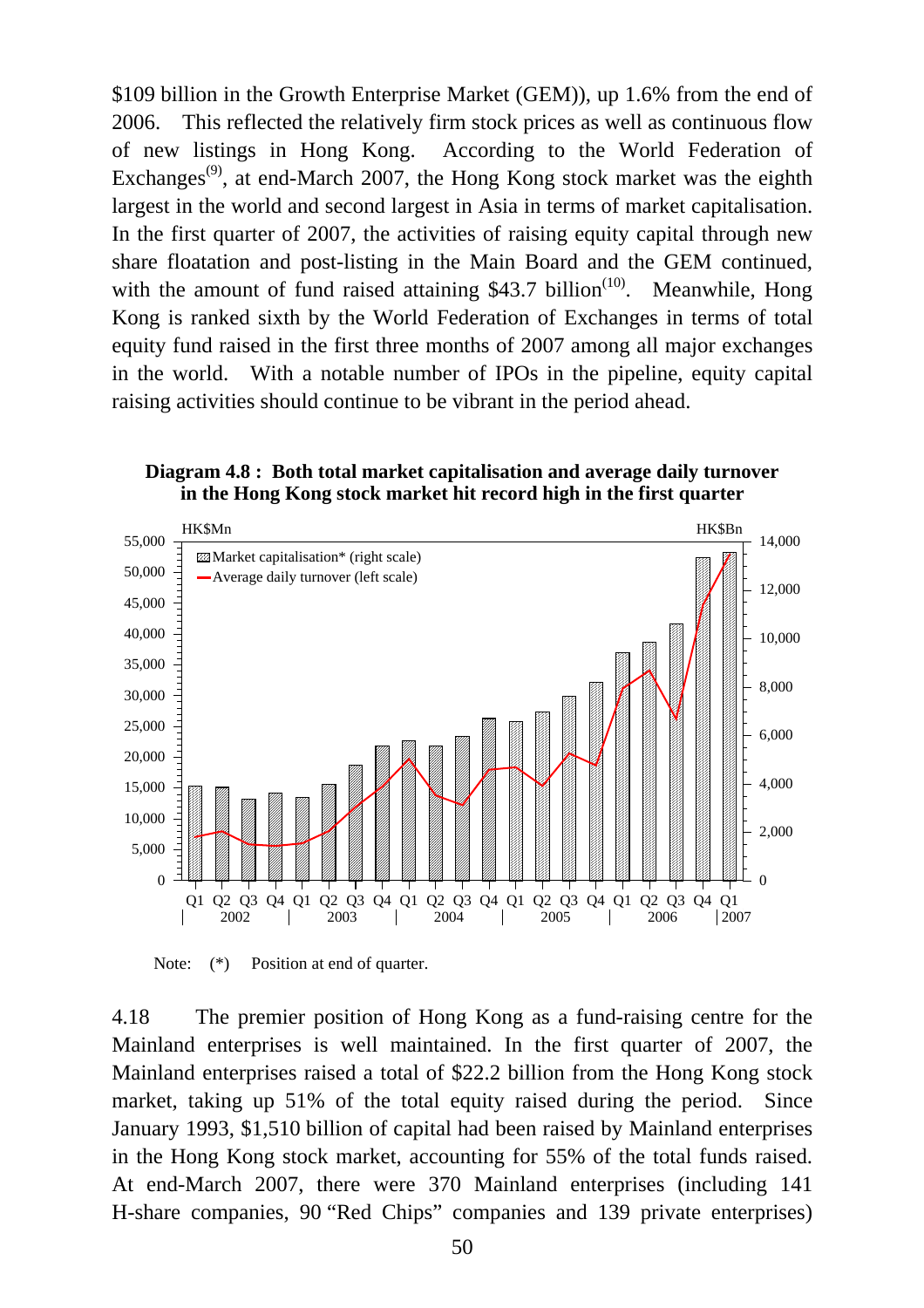listed on the Hong Kong stock market, accounting for 31% of the total number of listed companies. The market capitalisation of these Mainland enterprises reached \$6.7 trillion in end-March 2007, which continued to account for around half of the total market capitalisation of the Hong Kong stock market. At end-March 2007, 65% of equity turnover in the stock market was contributed by trading of the above Mainland-related stocks, slightly up from 60% at end-2006.

4.19 In tandem with the buoyant trading in the spot market, *derivatives trading* also continued to grow at a rapid pace in the first quarter. The higher perceived volatility as well as innovations in the financial markets also contributed. The average daily turnover of the Hang Seng Index Futures contracts, Hang Seng Index Options contracts, H-shares Index Futures contracts, and stock options contracts all rose considerably in the first quarter of 2007 when compared to the previous quarter, by averages of  $12\%$  -  $67\%$ <sup>(11)</sup>. Trading of stock futures leaped further from a relatively low base.

|                       |                | Hang Seng<br><b>Index Futures</b> | Hang Seng<br><b>Index Options</b> | H-shares<br><b>Index Futures</b> | <b>Stock</b><br>Options | <b>Stock</b><br><b>Futures</b> |
|-----------------------|----------------|-----------------------------------|-----------------------------------|----------------------------------|-------------------------|--------------------------------|
| 2006                  | Annual         | 51 491                            | 16 5 8 2                          | 19759                            | 73 390                  | 413                            |
|                       | Q <sub>1</sub> | 46 638                            | 14 287                            | 17436                            | 61 863                  | 163                            |
|                       | Q2             | 54 5 35                           | 17 141                            | 22 703                           | 65 038                  | 299                            |
|                       | Q <sub>3</sub> | 50 281                            | 16 671                            | 16 670                           | 66 836                  | 553                            |
|                       | Q4             | 54 770                            | 18 27 8                           | 22 5 6 4                         | 100 169                 | 628                            |
| 2007                  | Q <sub>1</sub> | 61 184                            | 30 495                            | 31 059                           | 124 662                 | 2 4 4 8                        |
| 2006 Q4 to<br>2007 Q1 | % change from  | 11.7                              | 66.8                              | 37.6                             | 24.5                    | 289.5                          |

### **Table 4.6 : Average daily turnover of derivatives contracts of the Hong Kong stock market**

### **Fund management and investment funds**

4.20 The depth and breadth of investment funds managed in Hong Kong continued to increase, as Hong Kong is emerging as Asia's leading asset management centre. In the first quarter of 2007, gross retail sales of *mutual funds*<sup> $(12)$ </sup> amounted to US\$9,172 million, up sharply from US\$6,426 million in the previous quarter as well as US\$7,701 million in the same quarter a year ago. After deducting redemptions, net sales amounted to US\$2,215 million in the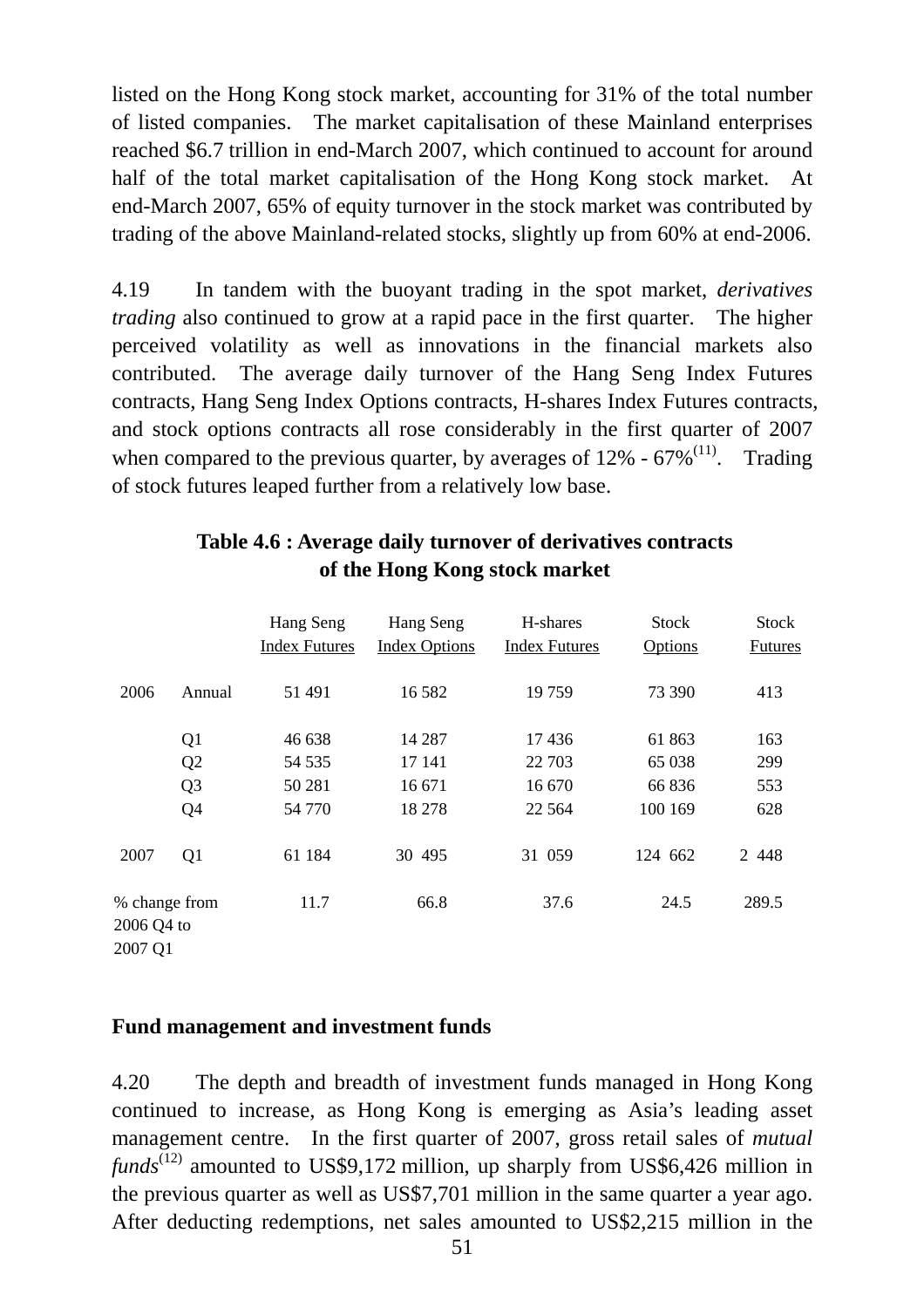first quarter of 2007, distinctly above that of US\$84 million in the previous quarter. Analysed by asset size, equity funds continued to take up a predominant portion, accounting for 72.2% of the total value of funds at end-March 2007. Funds managed under the *MPF schemes* likewise continued to increase in the first quarter of 2007. The aggregate net asset value of the approved constituent funds rose to \$211.2 billion at end-March 2007, from \$202.4 billion at end-December  $2006^{(13)}$ .

4.21 The hedge funds business continued to flourish in the first quarter of 2007, reflecting the eagerness among the investors in search for potentially higher yield investments. There were 14 retail hedge funds authorised by the Securities and Futures Commission (SFC) and the net asset size of SFC-authorized hedge funds rose further to US\$1.70 billion as at end-March 2007, up by 2.4% from US\$1.66 billion at end-2006. The net asset size at end-March 2007 was 9.6 times larger than that as at end-2002, the year when the hedge funds guidelines were first issued. According to a survey by the SFC in October 2006, as at 31 March 2006, there were 296 hedge funds managed from Hong Kong by our licensed hedge fund managers. The total asset under management amounted to US\$33.5 billion. In view of the increased hedge fund activities in Hong Kong and the fact that they are not restricted by national borders, the SFC is building partnership with other regulators, whether local or overseas, as well as the industry itself to build a fair and transparent regulatory framework. Besides, the co-operation can also facilitate market and product development, maintain market confidence and promote high standards.

#### **Insurance**

4.22 The insurance sector continued to see new business opportunities on the back of the sustained economic expansion. Gross premium income from new long-term business and general business posted a further rapid growth of 9.3% in the fourth quarter of 2006 over a year earlier<sup> $(14)$ </sup>. For the year 2006 as a whole, there was a notable increase of 12.1% over 2005. Long-term business remained vibrant, with growth impetus coming predominantly from investment-linked individual life and annuity business over the whole year. This reflected partly the increase in employment income amidst the economic upturn, and also the increasing awareness of the needs for individual risk coverage and retirement planning.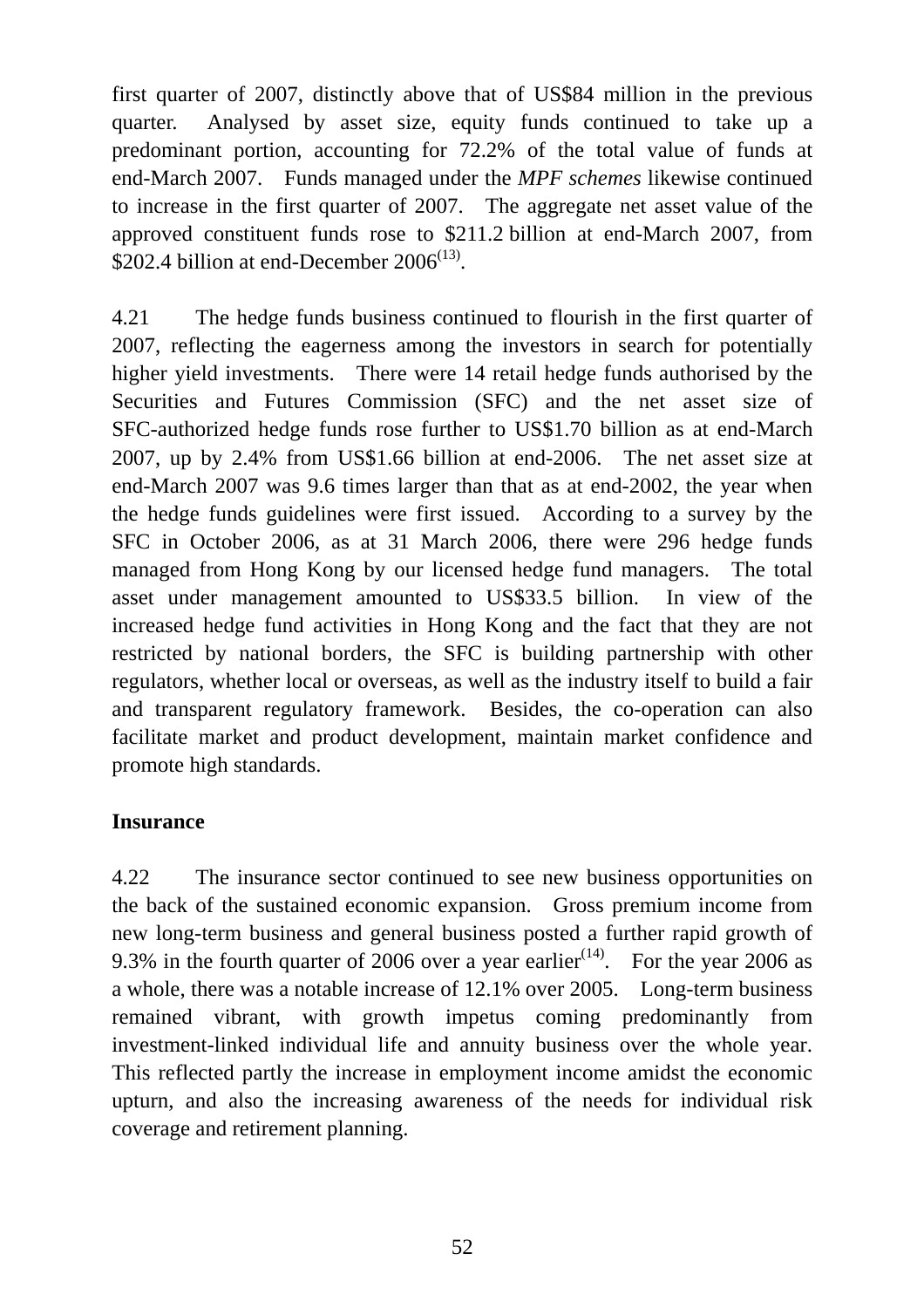## **Table 4.7 : Insurance business in Hong Kong (HK\$Mn)**

General business : <br> Premium for long-term business\* :

|                                         |                  |                |                        |                                                   |                                               |                                 |                                            |                              | Gross<br>premium<br>from                         |
|-----------------------------------------|------------------|----------------|------------------------|---------------------------------------------------|-----------------------------------------------|---------------------------------|--------------------------------------------|------------------------------|--------------------------------------------------|
|                                         | Gross<br>premium | Net<br>premium | Underwriting<br>profit | Individual<br>life and<br>annuity<br>(non-linked) | Individual<br>life and<br>annuity<br>(linked) | Other<br>individual<br>business | Non-retirement<br>scheme group<br>business | All<br>long-term<br>business | long-term<br>business<br>and general<br>business |
| 2005 Q1                                 | 6,944            | 4,909          | 63                     | 4,814                                             | 4,209                                         | 45                              | 41                                         | 9,109                        | 16,053                                           |
| Q2                                      | 5,730            | 3,981          | 446                    | 6,099                                             | 5,376                                         | 41                              | 48                                         | 11,564                       | 17,294                                           |
| Q <sub>3</sub>                          | 5,416            | 3,897          | 351                    | 5,749                                             | 5,281                                         | 43                              | 39                                         | 11,112                       | 16,528                                           |
| Q4                                      | 4,456            | 2,855          | 1,637                  | 7,628                                             | 6,385                                         | 49                              | 32                                         | 14,094                       | 18,550                                           |
| Annual                                  | 22,546           | 15,642         | 2,497                  | 24,290                                            | 21,251                                        | 178                             | 160                                        | 45,879                       | 68,425                                           |
| 2006 Q1                                 | 6,795            | 4,881          | 637                    | 4,868                                             | 7,284                                         | 37                              | 52                                         | 12,241                       | 19,036                                           |
| Q2                                      | 5,337            | 3,951          | 723                    | 5,360                                             | 9,195                                         | 41                              | 38                                         | 14,634                       | 19,971                                           |
| Q <sub>3</sub>                          | 5,894            | 4,024          | 674                    | 4,792                                             | 6,630                                         | 58                              | 45                                         | 11,525                       | 17,419                                           |
| Q <sub>4</sub>                          | 5,248            | 3,731          | 845                    | 5,908                                             | 9,019                                         | 67                              | 24                                         | 15,018                       | 20,266                                           |
| Annual                                  | 23,274           | 16,587         | 2,879                  | 20,928                                            | 32,128                                        | 203                             | 159                                        | 53,418                       | 76,692                                           |
| % change from<br>2005 Q4 to<br>2006 Q4  | 17.8             | 30.7           | $-48.4$                | $-22.5$                                           | 41.3                                          | 36.7                            | $-25.0$                                    | 6.6                          | 9.3                                              |
| Annual %<br>change from<br>2005 to 2006 | 3.2              | 6.0            | 15.3                   | $-13.8$                                           | 51.2                                          | 14.0                            | $-0.6$                                     | 16.4                         | 12.1                                             |

Note: (\*) Figures refer to new businesses only. Retirement scheme businesses are excluded.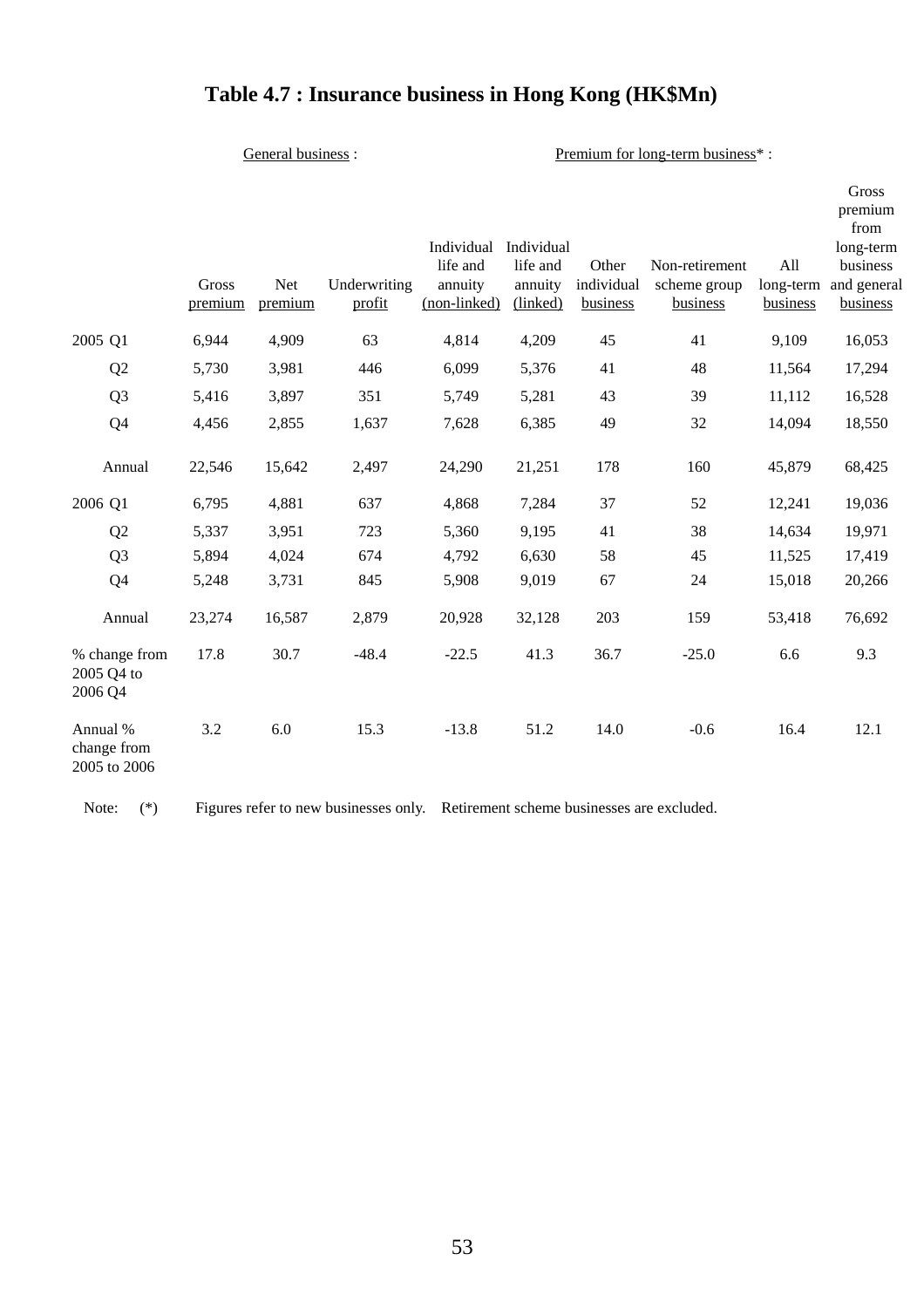#### **Notes :**

- (1) This is based on the results of the study "The Global Financial Centres Index" published by the City of London in March 2007.
- (2) At present, the Base Rate is set at either 150 basis points above the prevailing US Fed Funds Target Rate or the average of the five-day moving averages of the overnight and one- month HIBORs, whichever is higher.
- (3) In December 2005, the HKMA published a new data series on composite interest rate, reflecting movement in various deposit rates, interbank and other interest rates to closely track the average costs of funds of banks. The published data enable the banks to keep track of changes in funding cost and thus help improve interest rate risk management in the banking sector.
- (4) The trade-weighted Nominal Effective Exchange Rate Index (EERI) is an indicator of the overall exchange value of the Hong Kong dollar against a fixed basket of other currencies. Specifically, it is a weighted average of the exchange rates of the Hong Kong dollar against some 14 currencies of its major trading partners, with the weights adopted being the respective shares of these trading partners in the total value of merchandise trade for Hong Kong during 1999 and 2000.

 The Real EERI of the Hong Kong dollar is obtained by adjusting the Nominal EERI for relative movements in the seasonally adjusted consumer price indices of the respective trading partners.

- (5) The various definitions of the money supply are as follows:
	- M1 : notes and coins with the public, plus customers' demand deposits with licensed banks.
	- M2 : M1 plus customers' savings and time deposits with licensed banks, plus negotiable certificates of deposit (NCDs) issued by licensed banks, held outside the monetary sector as well as short-term Exchange Fund placements of less than one month.
	- M3 : M2 plus customers' deposits with restricted licence banks and deposit-taking companies, plus NCDs issued by such institutions and held outside the monetary sector.

 Among the various monetary aggregates, more apparent seasonal patterns are found in HK\$M1, currency held by the public, and demand deposits.

- (6) Authorized institutions include licensed banks, restricted licence banks and deposit-taking companies. At end-March 2007, there were 137 licensed banks, 30 restricted licence banks and 31 deposit-taking companies in Hong Kong. Altogether, 198 authorized institutions (excluding representative offices) from 31 countries and territories (including Hong Kong) had a presence in Hong Kong.
- (7) The figures for private sector debt may not represent a full coverage of all the Hong Kong dollar debt paper issued.
- (8) Assets of the banking sector include notes and coins, amount due from authorized institutions in Hong Kong as well as from banks abroad, loans and advances to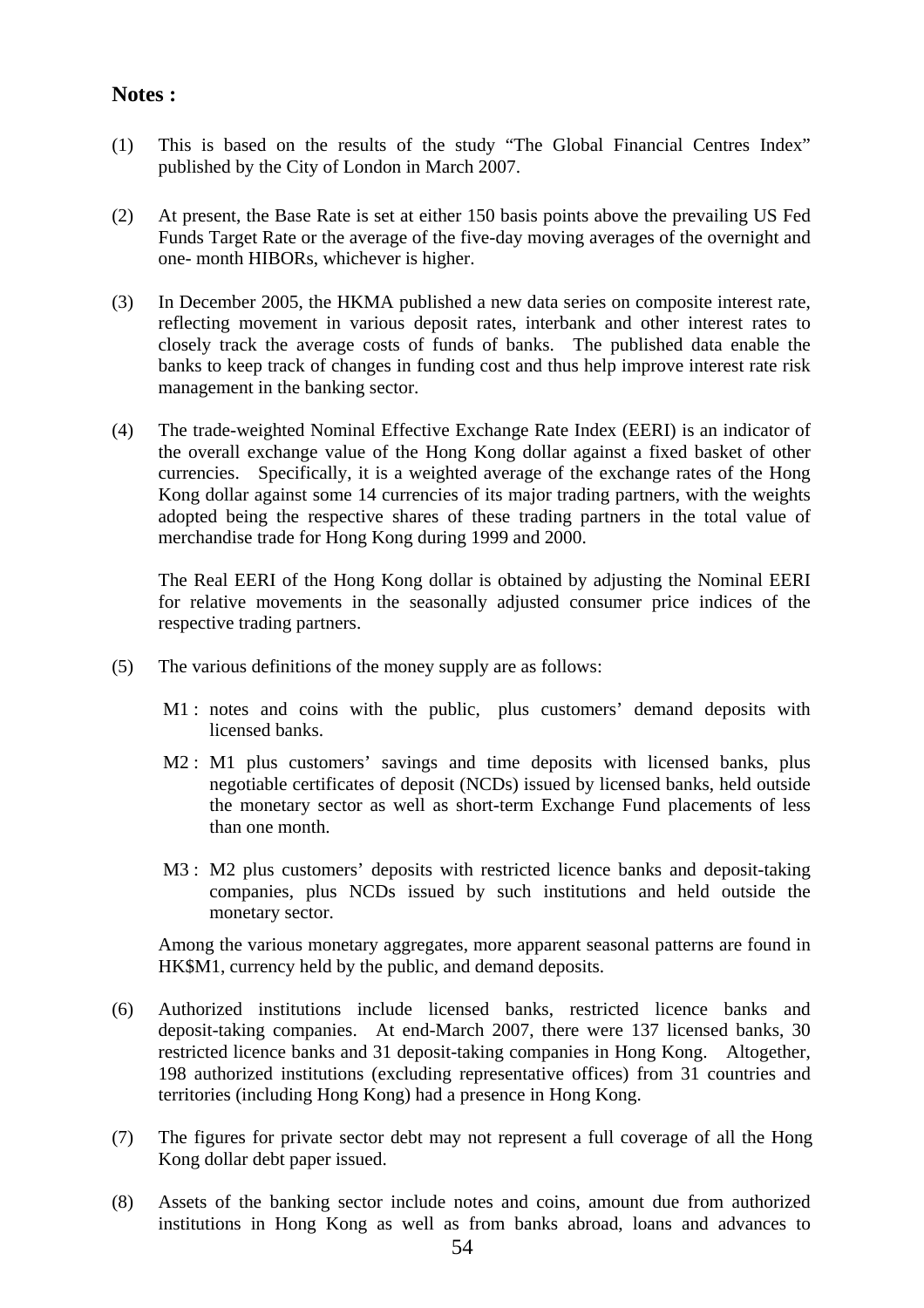customers, negotiable certificates of deposits (NCDs) held, negotiable debt instruments other than NCDs held, and other assets. Certificates of indebtedness issued by Exchange Fund and the counterpart bank notes issued are nevertheless excluded.

- (9) The ranking is sourced from the World Federation of Exchanges, a global trade association for the stock exchange industry. Its membership comprises 55 stock exchanges, covering almost all globally recognised stock exchanges.
- (10) At end-March 2007, there were 983 and 197 companies listed on the Main Board and GEM respectively.
- (11) At end-March 2007, there were 45 classes of stock options contracts and 44 classes of stock futures contracts.
- (12) These figures are sourced from the Sales and Redemptions Survey conducted by the Hong Kong Investment Funds Association on their members, and cover only the active authorized funds that have responded to the survey. To provide a more accurate picture of the retail fund market in Hong Kong, the survey has been revamped, with effect from 2005, such that it would cover only retail transactions (including switching) and exclude institutional transactions. At end-March 2007, there were a total of 1 105 authorized-funds covered by the Survey.
- (13) There were 19 approved trustees at end-March 2007. On MPF products, 36 master trust schemes, two industry schemes and two employer sponsored schemes, comprising altogether 318 constituent funds, were approved by the Mandatory Provident Fund Schemes Authority. A total of 234 000 employers, 2.05 million employees and 284 000 self-employed persons have participated in MPF schemes.
- (14) As at end-March 2007, there were 181 authorized insurers in Hong Kong. Within this total, 46 were engaged in long-term insurance business, 117 in general insurance business, and 18 in composite insurance business. These authorized insurers come from 24 countries and territories (including Hong Kong).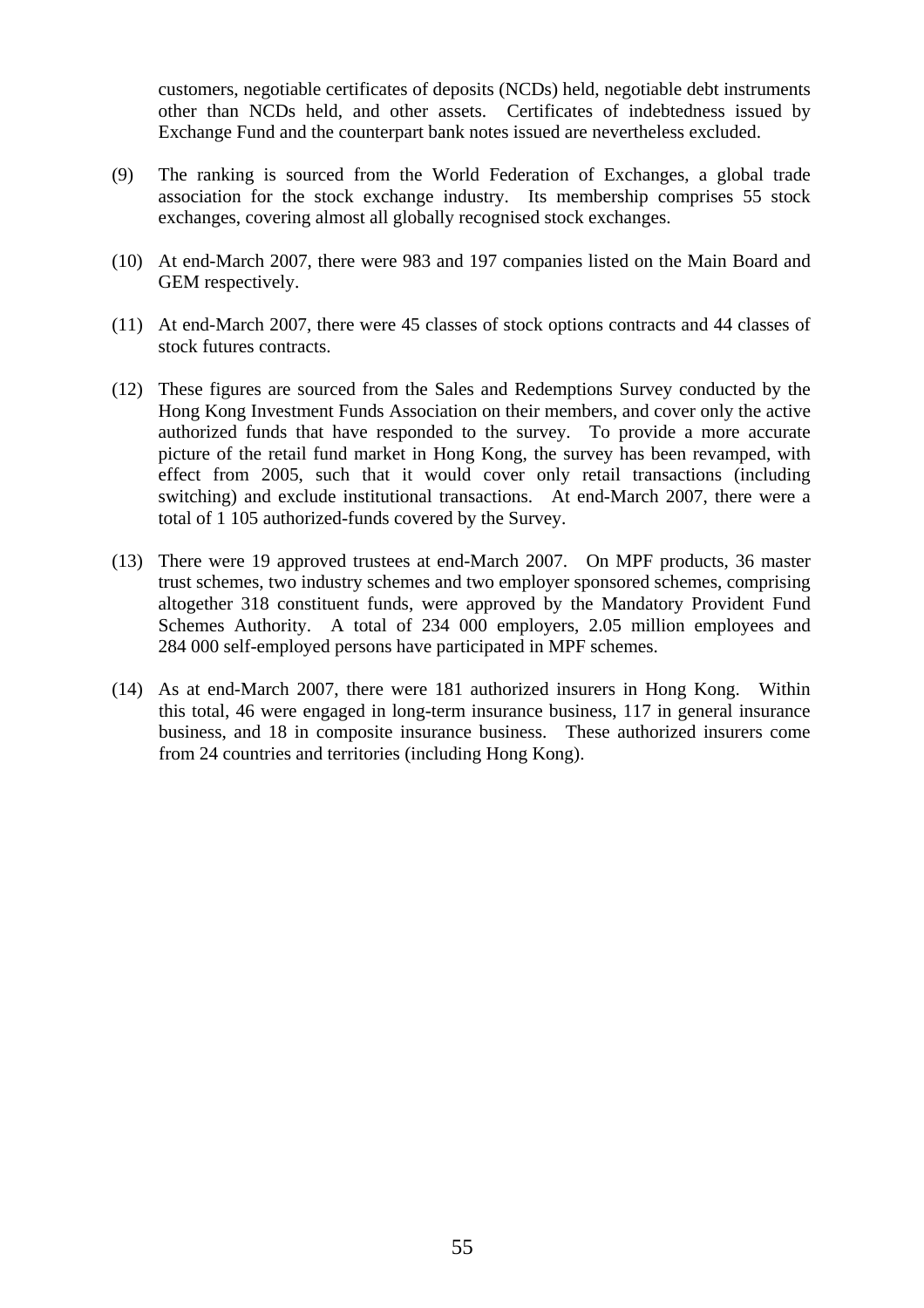### **CHAPTER 5 : THE LABOUR SECTOR**

#### *Summary*

- *The labour market showed signs of consolidation in the first quarter of 2007, following the notable improvement in the preceding three and a half years. Labour-related indicators, whilst still generally turning better, moved within a narrow range compared to the fourth quarter of 2006.*
- *Yet greater volatility was evident within the first quarter, with the workforce expanding visibly in the three months ending January but contracting by a similar magnitude in the subsequent three-month periods ending February and March. This reflected largely the fluctuations in business activity around the Lunar New Year periods.*
- *Labour earnings had a larger increase than wages, attributable to increased discretionary bonuses in the corporate sector amid the improving economic and business conditions.*

### **Overall labour market situation**

5.1 The labour market, having witnessed a significant improvement since mid-2003, showed signs of consolidation in the first quarter of 2007. Major labour-related indicators, including labour force, total employment, unemployment, wages and earnings, mostly exhibited minor changes. In particular, the number of unemployed persons fell slightly from 153 700 in the fourth quarter of 2006 to 152 500 in the first quarter of 2007, as did the *seasonally adjusted unemployment rate*<sup>(1)</sup> from 4.4% to 4.3%. The underemployment rate<sup>(2)</sup> also edged lower, from 2.4% to 2.2%.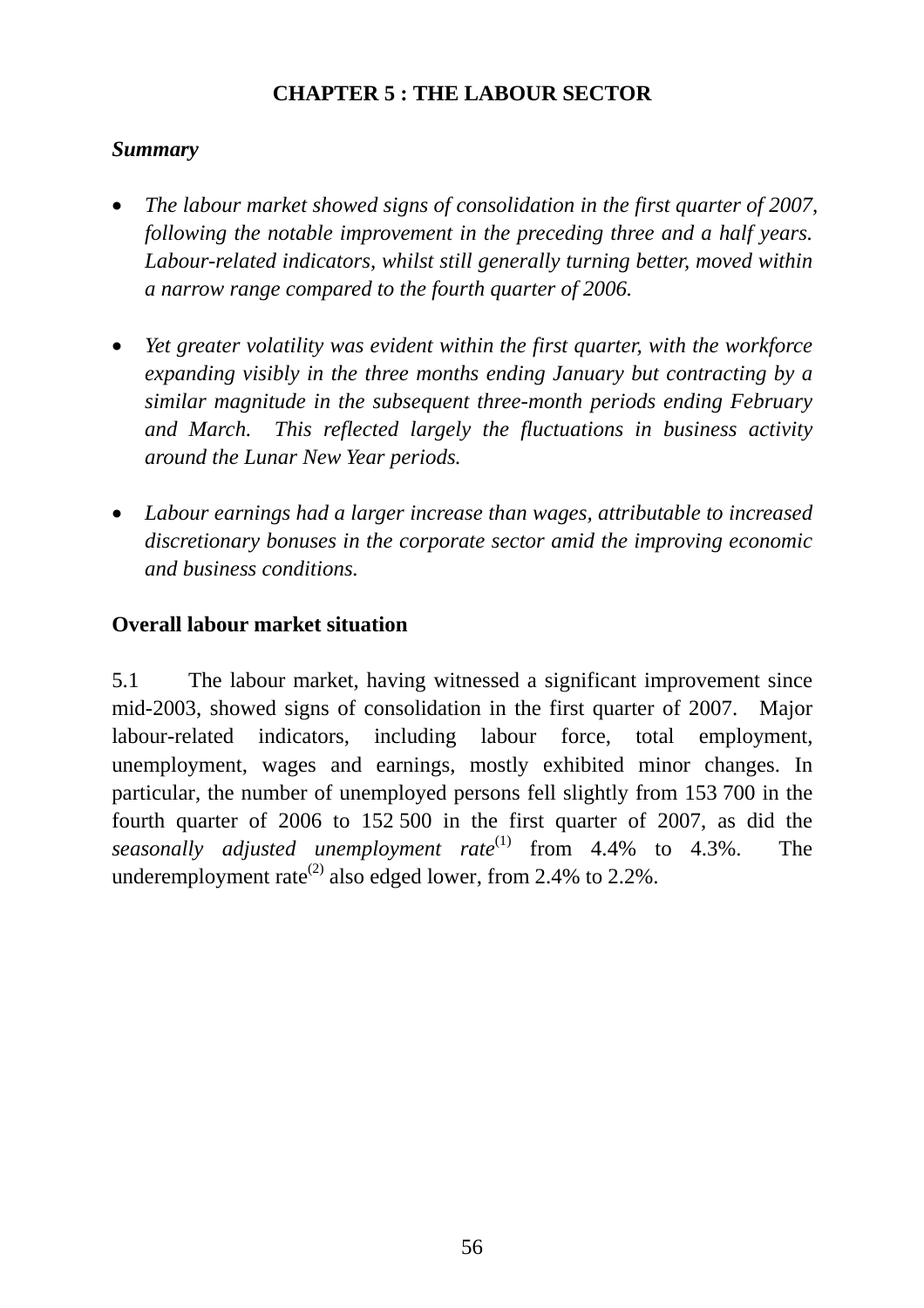

**Diagram 5.1 : The unemployment and underemployment situation improved slightly further in early 2007**

### **Total employment and labour supply**

5.2 *Total employment*<sup>(3)</sup> held broadly stable at 3 459 400 in the first quarter of 2007, which was down by only 0.2% from 3 466 000 in the fourth quarter of 2006. On a year-on-year comparison, there was nevertheless still a strong increase of 2.5%, compared to the 2.1% growth in 2006. But seasonal fluctuations were seen within the first quarter itself. Specifically, employment jumped to 3.48 million in the three months ending January 2007, in tandem with an upsurge in business activity and labour demand in the run-up to the Lunar New Year. This trend was however reversed after the festive holidays, with employment falling back to around 3.46 million in the three months ending March.

5.3 An analysis of socio-economic attributes indicated that comparing the first quarter of this year with the fourth quarter of last year, the decrease in employment was most apparent among females at the older age of 50-59. Conceivably, this group comprised mainly housewives who were more affected by the slackened business and labour demand conditions after the Lunar New Year holidays. Also, persons with secondary education or below, together with those engaged as workers in elementary occupations and as plant and machine operators and assemblers, were the ones experiencing greater job losses especially in such sectors as real estate, sanitary services and the retail trade.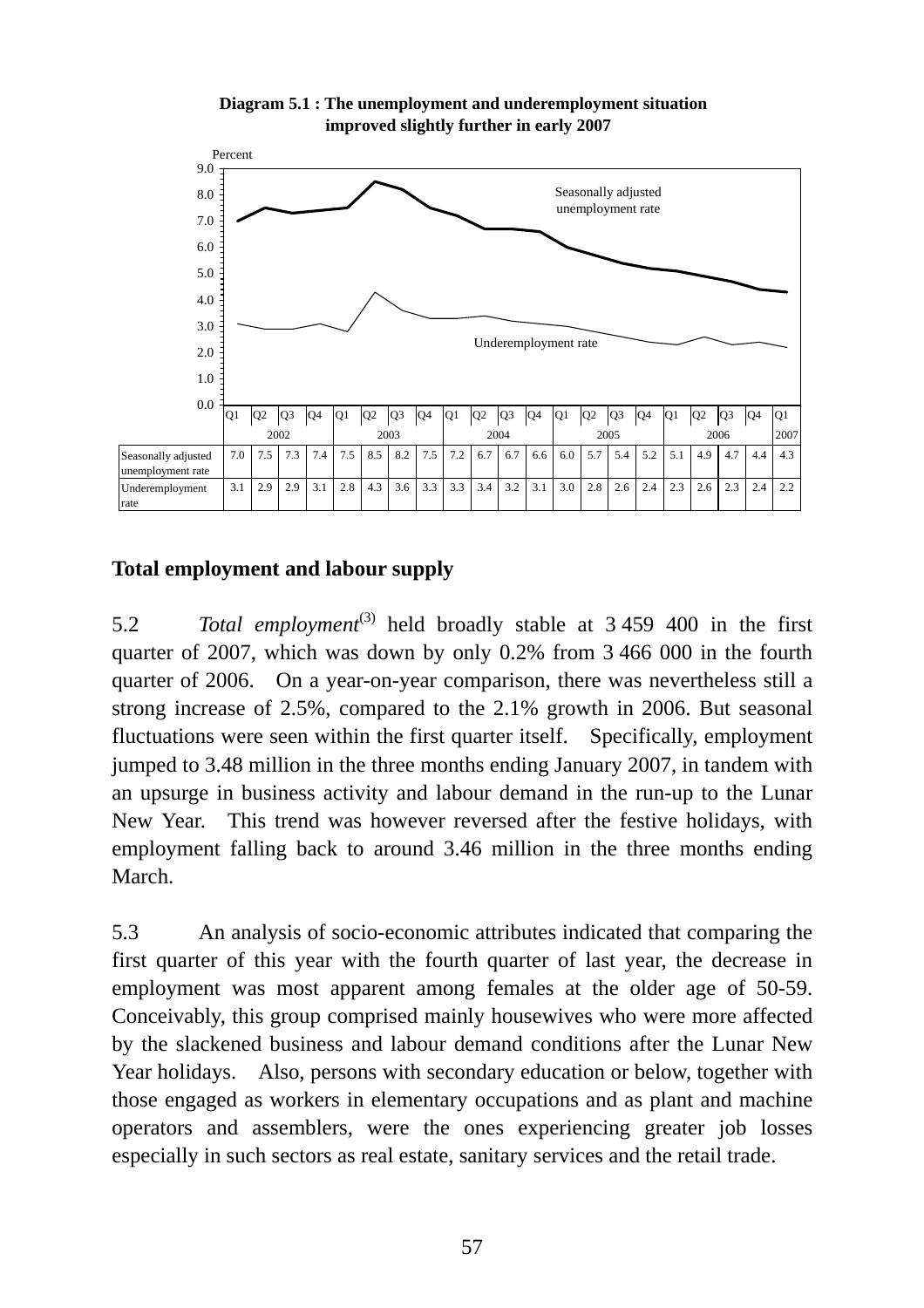5.4 *Labour supply*<sup>(4)</sup> also exhibited a slight decrease by 0.2% to 3 611 900 in the first quarter of 2007, from 3 619 700 in the fourth quarter of 2006. This small quarter-to-quarter reduction again concealed the distinct expansion in the labour force in the three-month period ending January and the notable contraction in the subsequent three-month periods ending February and March. Taking the first quarter of 2007 as a whole, whereas the labour force participation rate dropped to 61.2% from 61.6% in the preceding quarter, this drag on the labour supply was partly offset by an increase in the population of working age over the same period. Nevertheless, on a year-on-year comparison, there was still an increase of 1.7% in total labour force, as against the 1.3% gain in 2006.

|      |                     | Labour force  |          | Persons employed |          | Persons<br>unemployed <sup>(a)</sup> | Persons<br>underemployed |  |
|------|---------------------|---------------|----------|------------------|----------|--------------------------------------|--------------------------|--|
|      | 2006 Annual         | 3 5 8 2 5 0 0 | (1.3)    | 3 4 11 6 0 0     | (2.1)    | 170 900                              | 86 600                   |  |
|      | Q1                  | 3 5 5 2 10 0  | (0.7)    | 3 3 7 5 0 0 0    | (1.7)    | 177 100                              | 80 900                   |  |
|      | Q <sub>2</sub>      | 3 544 000     | (0.5)    | 3 368 300        | (1.3)    | 175 700                              | 93 800                   |  |
|      | Q <sub>3</sub>      | 3 614 100     | (1.9)    | 3 437 100        | (2.8)    | 177 000                              | 84 300                   |  |
|      | Q <sub>4</sub>      | 3 619 700     | (1.9)    | 3 466 000        | (2.8)    | 153 700                              | 87 600                   |  |
|      | Three months ending |               |          |                  |          |                                      |                          |  |
| 2007 | Jan                 | 3 628 300     | (2.4)    | 3 478 300        | (3.1)    | 149 900                              | 83 900                   |  |
|      | Feb                 | 3 617 900     | (2.3)    | 3 471 100        | (3.2)    | 146 800                              | 80 500                   |  |
|      | Mar                 | 3 611 900     | (1.7)    | 3 459 400        | (2.5)    | 152 500                              | 80 600                   |  |
|      |                     |               | $<-0.2>$ |                  | $<-0.2>$ |                                      |                          |  |

### **Table 5.1 : The labour force, and persons employed, unemployed and underemployed**

Notes : (a) These include first-time job-seekers and re-entrants into the labour force.

( ) Year-on-year % change.

 $\leq$  % change between 2006 Q4 and 2007 Q1 (i.e. Jan-Mar).

Source : General Household Survey, Census and Statistics Department.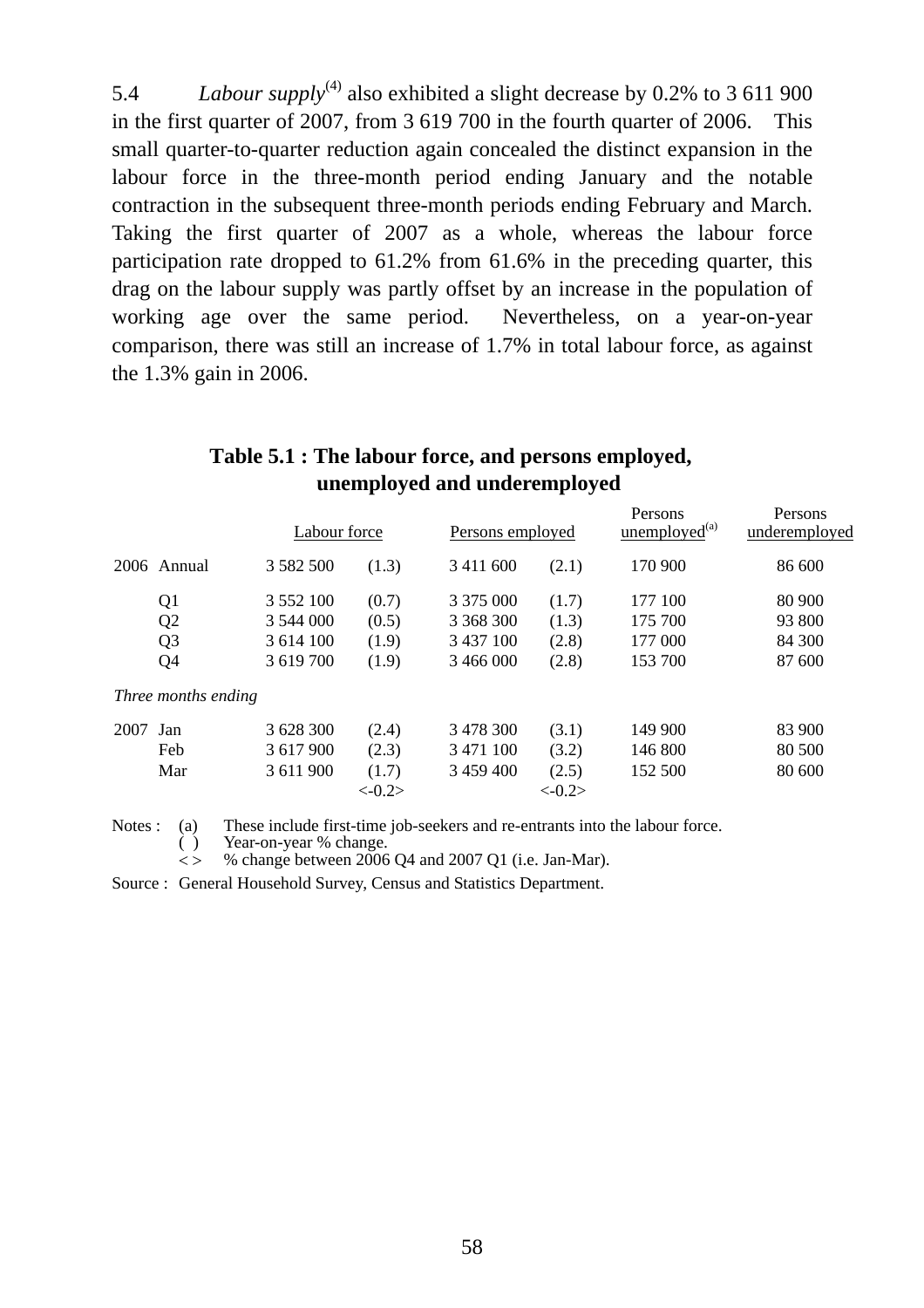



#### **Profile of unemployment**

5.5 The unemployment situation improved somewhat between the fourth quarter of 2006 and the first quarter of 2007, consequential to the slightly larger decrease in the labour supply than total employment. The numbers unemployed edged down from 153 700 to 152 500, and the seasonally adjusted unemployment rate from 4.4% to 4.3%, the lowest level in over eight and a half years. Workers at the lower segment of the labour market seemed to have benefited more from the better unemployment conditions. This was borne out by the notable declines in unemployment rate among persons with secondary education, or those working as plant and machine operators and assemblers, and service workers and shop sale workers. Furthermore, younger people aged 24 or below, as well as persons engaged in sectors like restaurants, amusement and recreational services, and real estate also faced more apparent reductions in unemployment.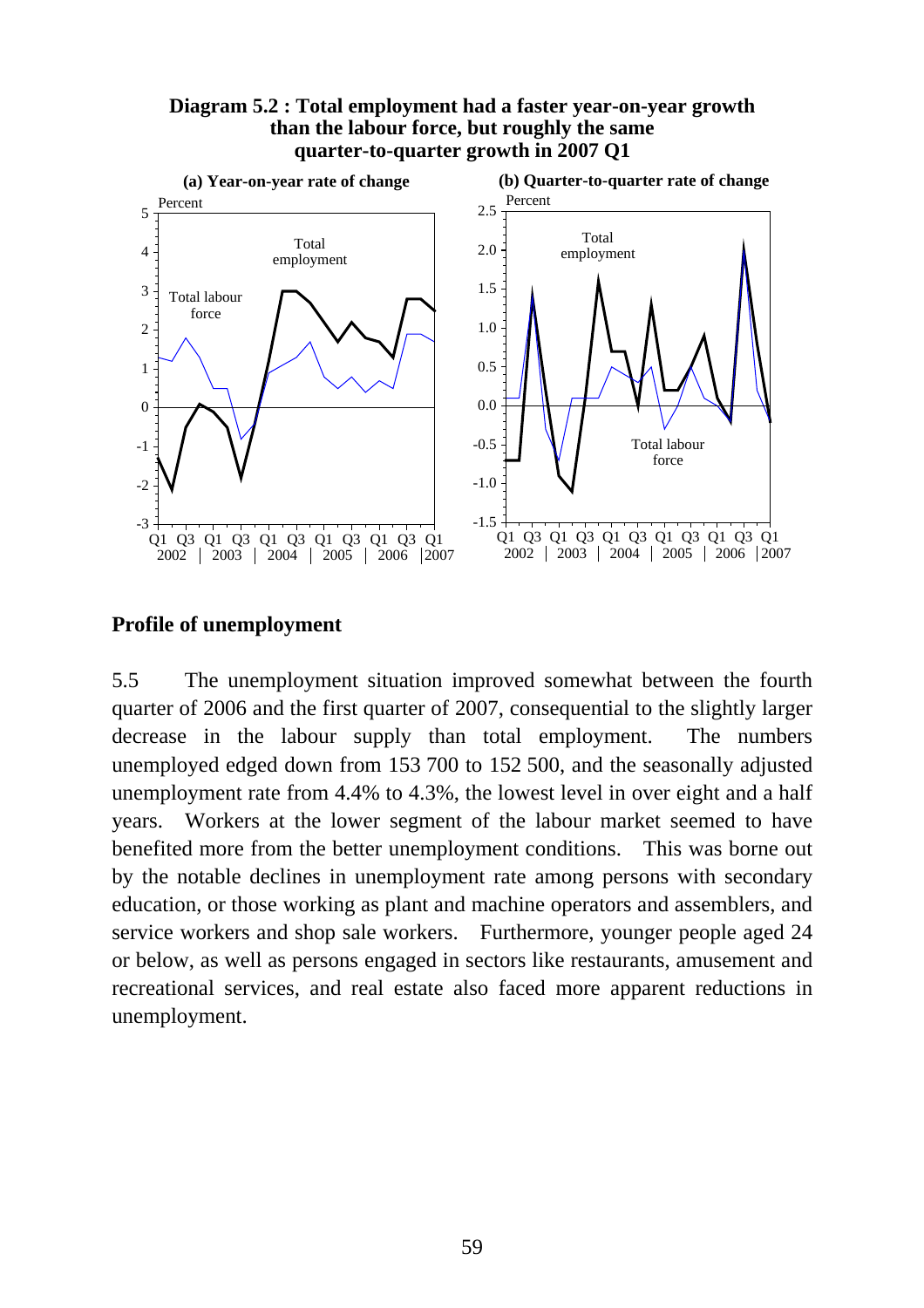#### **Diagram 5.3 : Unemployment rate\* , whilst broadly stable in overall terms, showed varied movements among economic sectors**



(#) Including both site and non-site workers.





the labour force.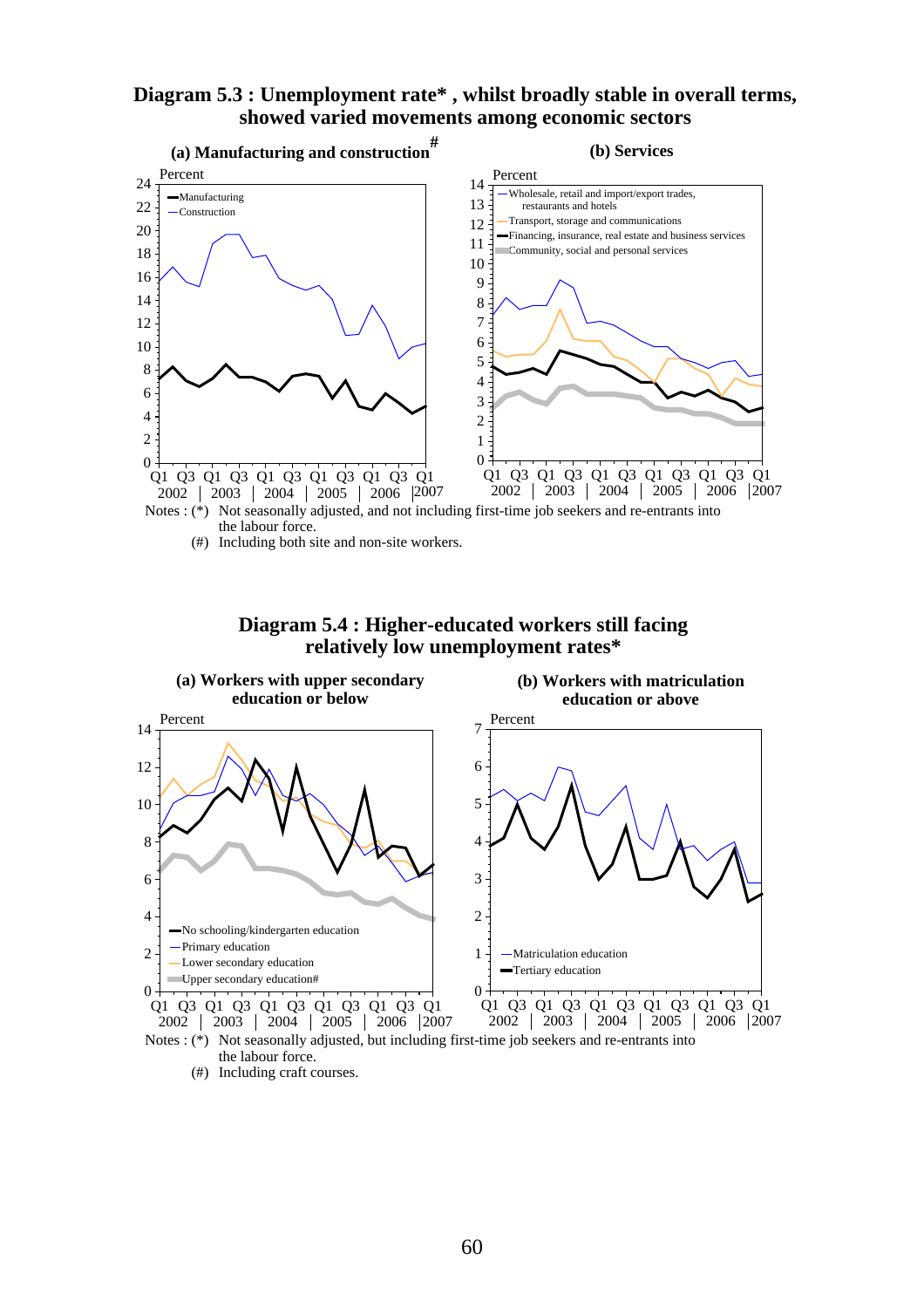#### **Diagram 5.5 : Unemployment rates\* of lower-skilled workers generally edged down, although they remained distinctly above those of higher-skilled workers**



### **Profile of underemployment**

5.6 Underemployment likewise improved. The underemployment rate moved down from 2.4% in the fourth quarter of 2006 to 2.2% in the first quarter of 2007, the lowest in five and a half years. In absolute terms, the numbers underemployed shrank from 87 600 to 80 600. The decrease was concentrated in the construction and restaurants sectors, as well as among people with lower secondary education or below, and those engaged as workers in elementary occupations, service workers and shop sales workers, and craft and related workers. Conceivably, the decline in part-time jobs and casual work after the Lunar New Year holidays, especially in construction and the distributive and catering trades, was the principal factor behind reduced underemployment in the first quarter of this year.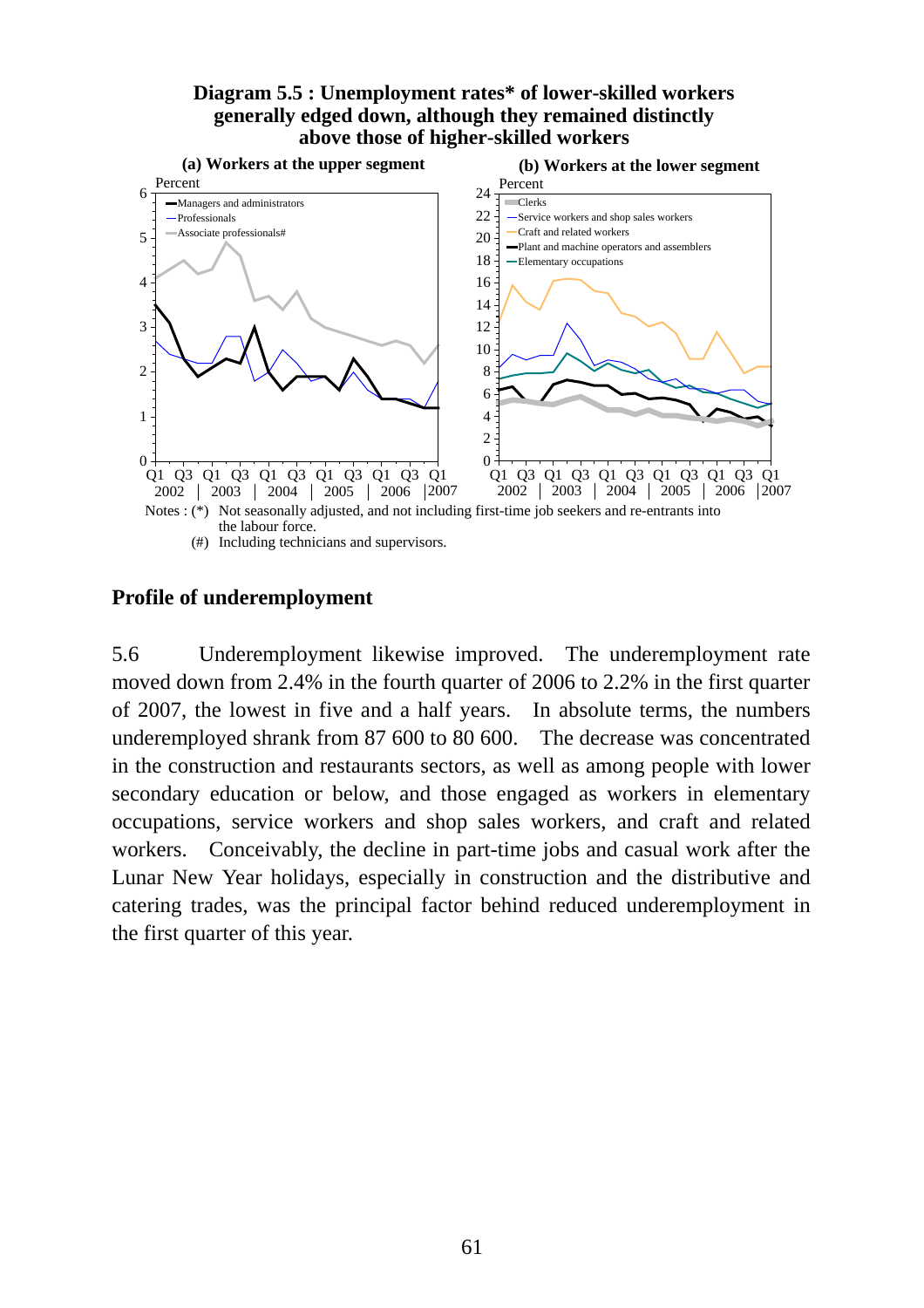### **Profile of employment in establishments**

5.7 As for employment, vacancies and labour income in business establishments, the relevant statistics are available up to the end of 2006 only. Comparing December 2006 with a year earlier, employment in *private sector establishments* grew by 2.4%. About 79% of the increase came from large enterprises, with the remaining 21% from small and medium-sized enterprises  $(SMEs)^{(5)}$ . Among the major economic sectors, employment gain was found almost entirely within the services sectors, more than offsetting the decreases seen in the manufacturing sector and at building and construction sites<sup> $(6)$ </sup>. Analysed by sub-group, increases in jobs were particularly noticeable in financing, insurance, real estate and business services; restaurants and hotels; and the retail trade. The sustained robust performance of the finance and related sectors and an upsurge in business activity in the catering trade towards the end of the year were the plausible contributory factors. On the other hand, the number of workers at building and construction sites was reduced further by 6.3% year-on-year in December 2006. This mainly reflected the continued dearth of new large public sector projects and the still sluggish residential investment in the private sector. Employment in local manufacturing firms also fell by 4.8%, upon further relocation of production activities outside Hong Kong. For 2006 as a whole, the total number of persons working in business establishments went up by 2.1%, compared to the 2.5% growth in 2005.

5.8 Regarding the civil service, employment remained on the decrease. In December 2006, the number of civil servants was 1.1% fewer than a year earlier. A broadly similar decrease of 1.3% was recorded for the whole year. However, in view of the lifting of the general open recruitment freeze as from 1 April 2007, employment in the civil service can be expected to resume increase, albeit at a moderate pace, in the near future.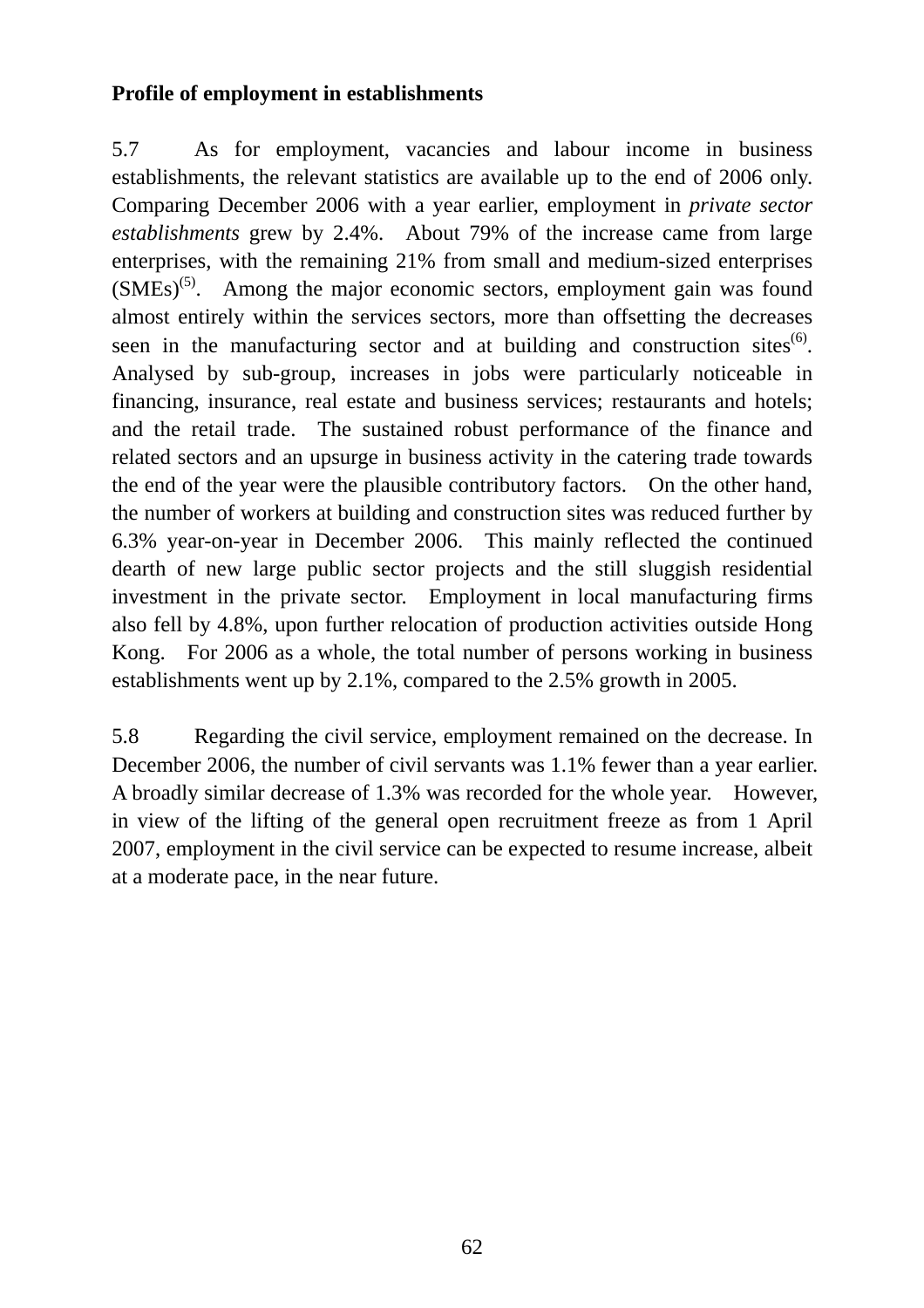#### **Table 5.2 : Employment by major economic sector**

|                                                                        |                    |                             | 2005                        |                             |                             |                    | 2006                        |                             |                                       |                  |  |
|------------------------------------------------------------------------|--------------------|-----------------------------|-----------------------------|-----------------------------|-----------------------------|--------------------|-----------------------------|-----------------------------|---------------------------------------|------------------|--|
|                                                                        | Annual<br>average  | Mar                         | Jun                         | <b>Sep</b>                  | Dec                         | Annual<br>average  | Mar                         | Jun                         | <b>Sep</b>                            | Dec              |  |
| Wholesale, import and                                                  | 581 800            | 583 100                     | 579 100                     | 585 300                     | 579 500                     | 583 400            | 581 200                     | 581 700                     | 584 000                               | 586 600          |  |
| export trades                                                          | (2.5)              | (4.8)                       | (2.8)                       | (1.4)                       | (0.9)                       | (0.3)              | $(-0.3)$                    | (0.4)                       | $(-0.2)$                              | (1.2)            |  |
| Retail trade                                                           | 221 100            | 216 000                     | 224 600                     | 221 700                     | 221 900                     | 228 300            | 225 900                     | 229 300                     | 228 600                               | 229 400          |  |
|                                                                        | (1.8)              | (0.7)                       | (3.7)                       | (1.0)                       | (1.6)                       | (3.3)              | (4.6)                       | (2.1)                       | (3.1)                                 | (3.4)            |  |
| Restaurants and hotels                                                 | 215 400            | 210 700                     | 214 500                     | 214 300                     | 222 300                     | 226 400            | 221 800                     | 225 800                     | 226 200                               | 231 800          |  |
|                                                                        | (3.6)              | (2.9)                       | (2.3)                       | (3.7)                       | (5.4)                       | (5.1)              | (5.3)                       | (5.3)                       | (5.5)                                 | (4.3)            |  |
| Transport and storage                                                  | 153 300            | 151 400                     | 153 700                     | 153 400                     | 154 600                     | 155 700            | 154 100                     | 155 200                     | 156 100                               | 157 500          |  |
|                                                                        | (3.6)              | (4.3)                       | (4.1)                       | (3.6)                       | (2.6)                       | (1.6)              | (1.8)                       | (1.0)                       | (1.8)                                 | (1.9)            |  |
| Communications                                                         | 30 000             | 29 800                      | 31 200                      | 29 700                      | 29 200                      | 29 600             | 30 000                      | 29 300                      | 29 500                                | 29 400           |  |
|                                                                        | $(-2.4)$           | $(-3.6)$                    | (0.1)                       | $(-1.2)$                    | $(-4.9)$                    | $(-1.4)$           | (0.6)                       | $(-5.9)$                    | $(-0.7)$                              | (0.8)            |  |
| Financing, insurance,<br>real estate and<br>business services          | 456 100<br>(4.4)   | 447 600<br>(4.4)            | 457 200<br>(5.3)            | 455 400<br>(4.0)            | 464 400<br>(3.8)            | 479 100<br>(5.0)   | 468 300<br>(4.6)            | 475 900<br>(4.1)            | 480 500<br>(5.5)                      | 491 600<br>(5.8) |  |
| Community, social and                                                  | 439 000            | 434 400                     | 437 000                     | 437 700                     | 446 800                     | 454 800            | 451 300                     | 451 700                     | 455 200                               | 460 800          |  |
| personal services                                                      | (4.5)              | (5.4)                       | (4.5)                       | (5.3)                       | (2.7)                       | (3.6)              | (3.9)                       | (3.4)                       | (4.0)                                 | (3.1)            |  |
| Manufacturing                                                          | 164 700            | 163 100                     | 161 900                     | 166 300                     | 167 400                     | 160 500            | 161 500                     | 161 100                     | 160 200                               | 159 300          |  |
|                                                                        | $(-2.0)$           | $(-3.5)$                    | $(-4.5)$                    | $(-1.0)$                    | (1.3)                       | $(-2.5)$           | $(-1.0)$                    | $(-0.5)$                    | $(-3.7)$                              | $(-4.8)$         |  |
| Building and                                                           | 59 300             | 65 800                      | 60 000                      | 56 800                      | 54 500                      | 52 900             | 54 900                      | 52 300                      | 53 300                                | 51 000           |  |
| construction sites                                                     | $(-10.6)$          | $(-4.8)$                    | $(-14.2)$                   | $(-12.4)$                   | $(-11.1)$                   | $(-10.8)$          | $(-16.5)$                   | $(-12.9)$                   | $(-6.3)$                              | $(-6.3)$         |  |
| All establishments<br>surveyed in the<br>private sector <sup>(a)</sup> | 2 328 700<br>(2.5) | 2 310 000<br>(3.2)<br><0.7> | 2 327 300<br>(2.6)<br><0.5> | 2 328 900<br>(2.3)<br><0.2> | 2 348 700<br>(2.0)<br><0.6> | 2 378 700<br>(2.1) | 2 357 200<br>(2.0)<br><0.7> | 2 370 400<br>(1.8)<br><0.4> | 2 381 800 2 405 300<br>(2.3)<br><0.6> | (2.4)<br><0.7>   |  |
| Civil service <sup>(b)</sup>                                           | 156 500            | 157 300                     | 156 800                     | 156 200                     | 155 500                     | 154 300            | 155 000                     | 154 500                     | 154 100                               | 153 800          |  |
|                                                                        | $(-2.7)$           | $(-3.5)$                    | $(-3.0)$                    | $(-2.4)$                    | $(-1.8)$                    | $(-1.3)$           | $(-1.5)$                    | $(-1.5)$                    | $(-1.4)$                              | $(-1.1)$         |  |

- Notes : Employment figures enumerated from business establishments, as obtained from the Quarterly Survey of Employment and Vacancies, are somewhat different from those enumerated from households, as obtained from the General Household Survey. This is mainly due to difference in sectoral coverage: while the former survey covers selected major sectors, the latter survey covers all sectors in the economy.
	- (a) The total figures on private sector employment cover also employment in mining and quarrying and in electricity and gas supply, besides employment in the major sectors indicated above.
	- (b) These figures cover only those employed on civil service terms of appointment. Judges, judicial officers, ICAC officers, locally engaged staff working in overseas Hong Kong Economic and Trade Offices, and other Government employees such as non-civil service contract staff are not included.
	- ( ) % change over a year earlier.
	- < > Seasonally adjusted quarter-to-quarter % change.
- Sources : Quarterly Survey of Employment and Vacancies, Census and Statistics Department. Quarterly Employment Survey of Construction Sites, Census and Statistics Department.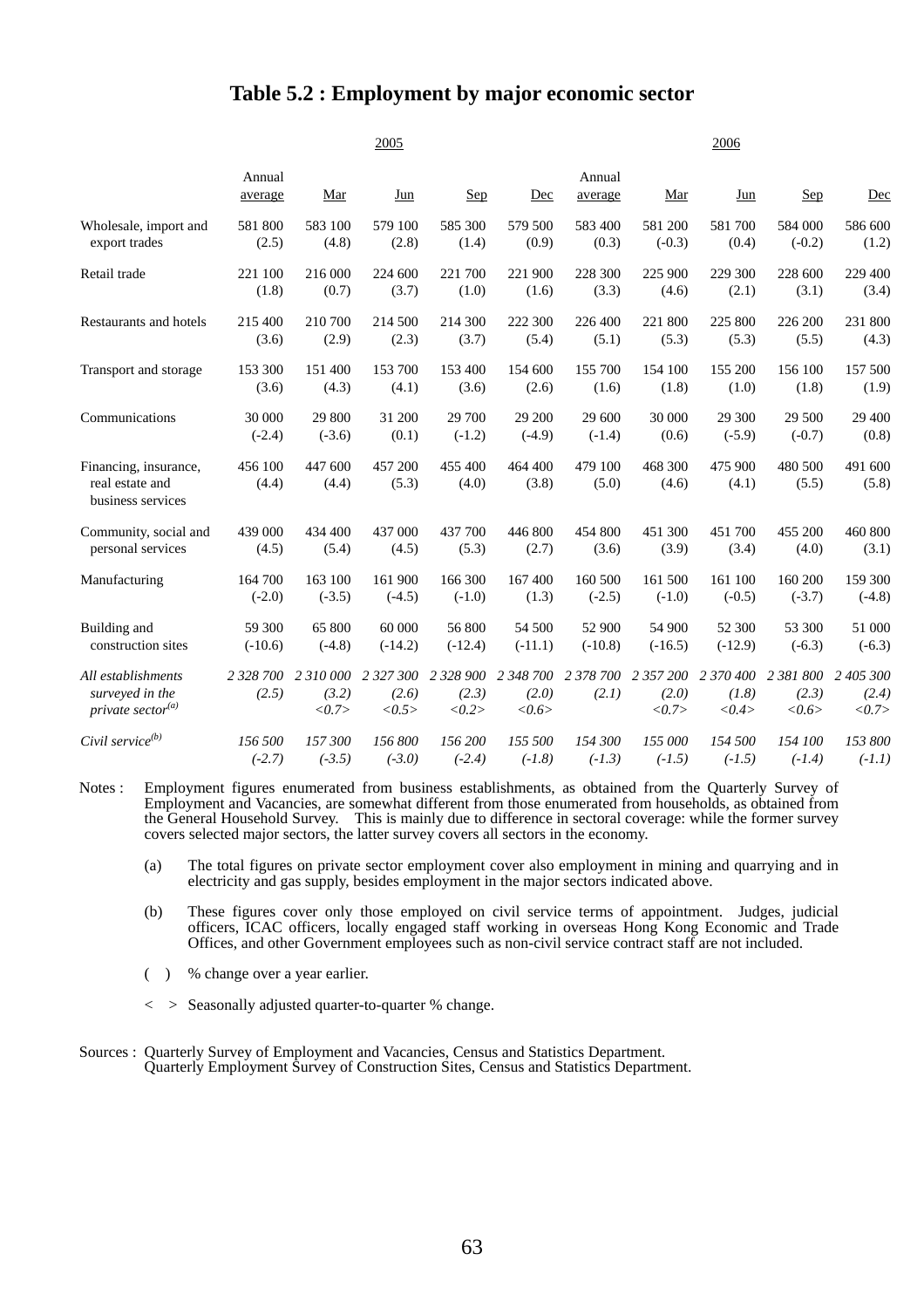### **Vacancies**

5.9 Vacancies in *private sector establishments* rose by 5.7% to 38 600 in December 2006 over a year earlier. These job openings were found primarily in the service sectors, in particular community, social and personal services, transport and storage, and the retail trade. Compared to the unemployment numbers, this gave a ratio of 25 job vacancies per 100 job-seekers in December 2006, up from 20 a year ago. While the corresponding ratio for lower-skilled jobs went up moderately from 16 to 20, that for higher-skilled jobs exhibited a greater jump from 54 to 73. In terms of vacancies for the upper-end jobs vis-a-vis lower-end jobs, there was also a distinct difference in the growth pace, at 7.0% as against 4.8%. Thus there continued to be strong demand for skilled personnel as the economy was undergoing upgrading towards higher value-added and knowledge-based activities. By comparison, large establishments possessed greater capacity in creating jobs, as manifested by a 12.4% surge in vacancies in December 2006 over a year earlier, in stark contrast to the 0.3% decrease for SMEs. For 2006 as a whole, vacancies in private sector establishments increased by 9.1% over the already high base in 2005. As to the *civil service,* the number of vacancies remained small at only 2 100 in December 2006.

5.10 The statistics supplied by the Employment Services of the Labour Department however pointed to some slowdown in registered vacancies more recently. In the first quarter of 2007, the number of private sector job vacancies registered with the department was 119 336, down slightly by 0.7% from a year earlier. This was mainly attributable to the decrease occurring in February, after the Lunar New Year holidays. On the other hand, the department achieved 27 328 placements in the first quarter of this year, still up by 1.1% over a year earlier.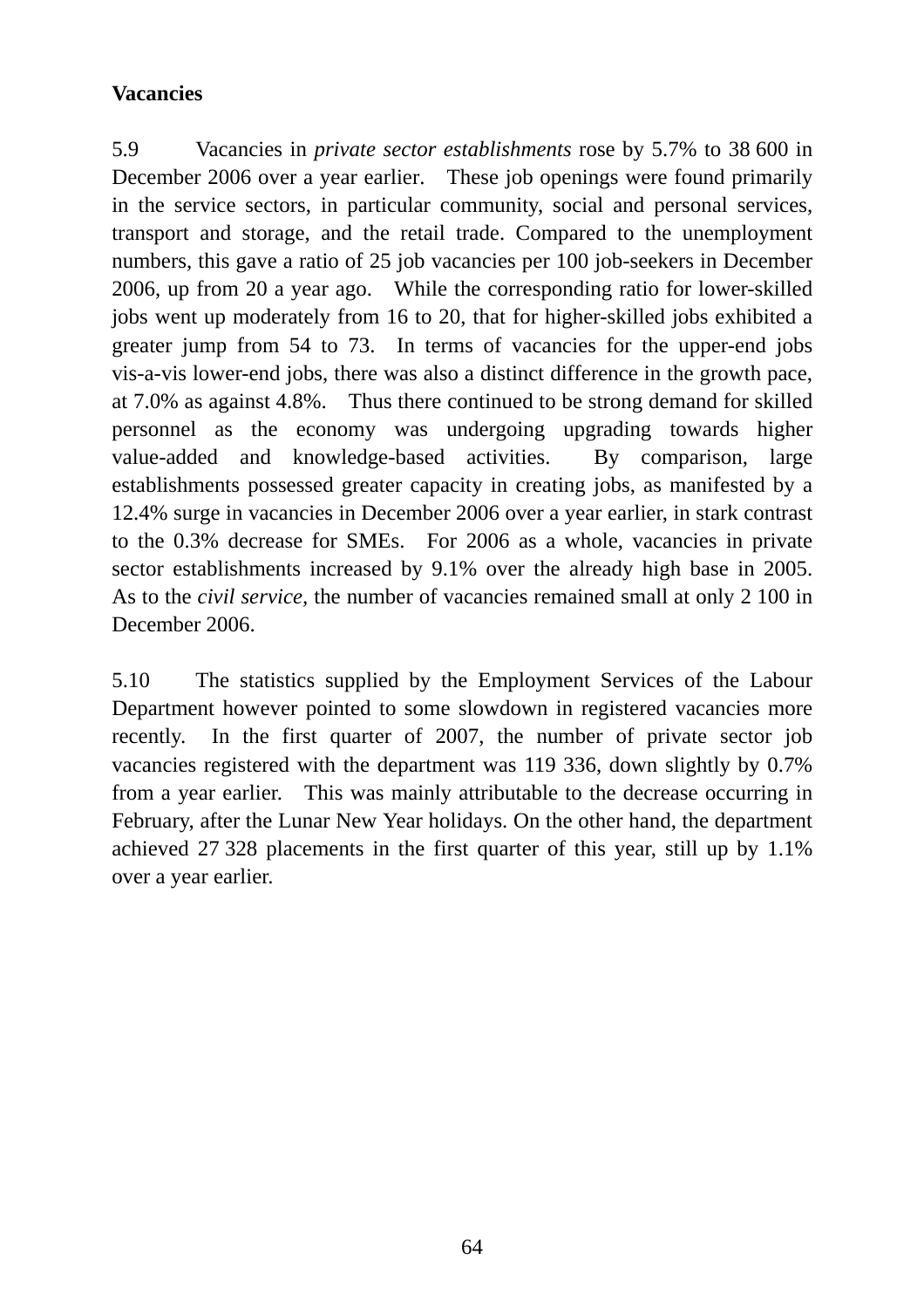#### **Diagram 5.6 : Vacancies remained on an uptrend especially for higher-end jobs**

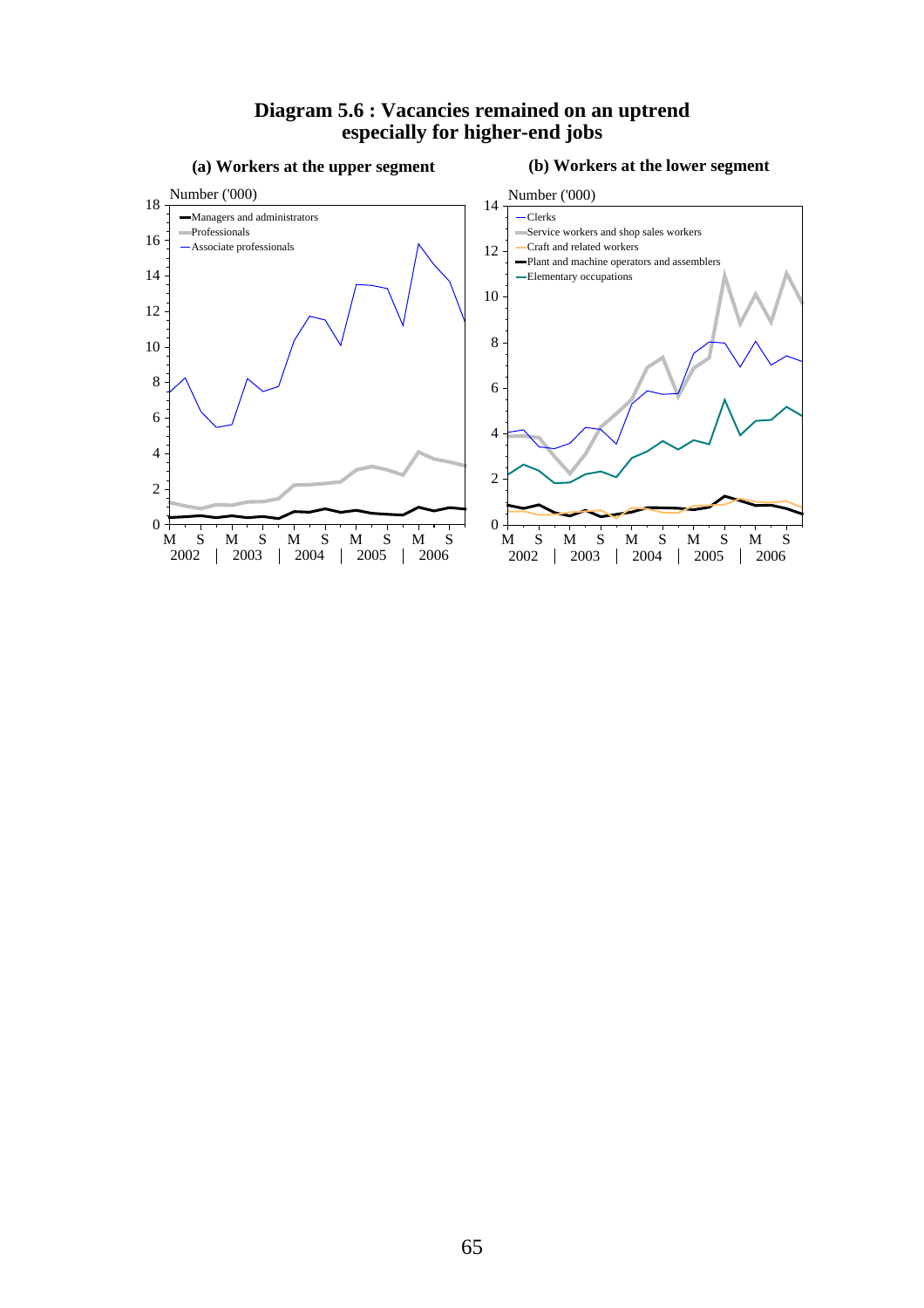#### **Table 5.3 : Vacancies by major economic sector**

No. of vacancies

|                                                                        | 2005              |                            |                           |                            |                                             | 2006                |                           |                              |                                 |                            |                                            |
|------------------------------------------------------------------------|-------------------|----------------------------|---------------------------|----------------------------|---------------------------------------------|---------------------|---------------------------|------------------------------|---------------------------------|----------------------------|--------------------------------------------|
|                                                                        | Annual<br>average | Mar                        | Jun                       | <b>Sep</b>                 | Dec                                         | Annual<br>average   | Mar                       | Jun                          | <b>Sep</b>                      |                            | Vacancy rate<br>Dec in Dec 2006<br>$(\% )$ |
| Wholesale, import<br>and export trades                                 | 9 100<br>(20.1)   | 10 300<br>(42.4)           | 9 3 0 0<br>(7.2)          | $9\;100$<br>(13.4)         | 7800<br>(21.0)                              | 8 4 0 0<br>$(-8.2)$ | 10 600<br>(3.0)           | 8 3 0 0<br>$(-10.8)$         | 7800<br>$(-14.2)$               | 6 800<br>$(-12.9)$         | $1.1\,$                                    |
| Retail trade                                                           | 3 700<br>(40.3)   | 3 000<br>(33.7)            | 3 3 0 0<br>(35.7)         | 4 800<br>(46.8)            | 3700<br>(41.9)                              | 4 3 0 0<br>(16.2)   | 4 800<br>(58.7)           | 3 800<br>(17.4)              | 4 4 0 0<br>$(-9.1)$             | 4 200<br>(13.2)            | 1.8                                        |
| Restaurants and hotels                                                 | 3 400<br>(58.3)   | 2 4 0 0<br>(39.3)          | 2 700<br>(24.3)           | 4 300<br>(70.8)            | 4 100<br>(94.7)                             | 4 200<br>(22.6)     | 4 0 0 0<br>(63.4)         | 4 000<br>(45.3)              | 5 000<br>(17.6)                 | 3 700<br>$(-11.3)$         | 1.6                                        |
| Transport and storage                                                  | 1 800<br>(30.3)   | 1700<br>(36.6)             | 1 900<br>(19.2)           | 2 3 0 0<br>(38.1)          | 1500<br>(27.5)                              | 2 000<br>(6.5)      | 2 000<br>(20.1)           | 2 2 0 0<br>(17.5)            | 1 800<br>$(-19.6)$              | 1700<br>(17.5)             | 1.1                                        |
| Communications                                                         | 700<br>(34.8)     | 400<br>$(-32.7)$           | 500<br>(32.3)             | 1 200<br>(48.7)            | 900<br>(108.3)                              | 700<br>(0.8)        | 800<br>(93.0)             | 800<br>(52.6)                | 700<br>$(-42.6)$                | 700<br>$(-15.4)$           | 2.4                                        |
| Financing, insurance,<br>real estate and<br>business services          | 10 800<br>(21.0)  | 10 500<br>(21.5)           | 11 200<br>(23.8)          | 12 000<br>(28.8)           | 9700<br>(9.7)                               | 12 300<br>(13.2)    | 13 600<br>(29.6)          | 12 300<br>(9.6)              | 12 800<br>(6.8)                 | 10 500<br>(7.6)            | 2.1                                        |
| Community, social<br>and personal<br>services                          | 7 100<br>(22.1)   | 6 800<br>(30.1)            | 7 200<br>(15.2)           | 8 0 0 0<br>(39.3)          | 6 600<br>(6.4)                              | 8 600<br>(20.7)     | 7 900<br>(15.6)           | 8 100<br>(13.3)              | 9 200<br>(15.1)                 | 9 300<br>(40.6)            | 2.0                                        |
| Manufacturing                                                          | 2 000<br>(33.3)   | 2 000<br>(33.1)            | 1 900<br>(16.2)           | 2 000<br>(28.8)            | 2 2 0 0<br>(58.6)                           | 1 900<br>$(-6.4)$   | 1 900<br>$(-3.4)$         | 2 000<br>(6.1)               | 1 900<br>$(-3.7)$               | 1700<br>$(-22.5)$          | 1.0                                        |
| Building and<br>construction sites                                     | #<br>$(-75.7)$    | $\#$<br>$(-92.7)$          | $\#$<br>$(-84.7)$         | $\#$<br>$(-77.3)$          | #<br>$(-36.4)$                              | $\#$<br>$(-7.0)$    | #<br>(66.7)               | #<br>$(*)$                   | $\#$<br>$(*)$                   | #<br>$(-23.8)$             | $\ast$                                     |
| All establishments<br>surveyed in the<br>private sector <sup>(a)</sup> | 38 800<br>(26.4)  | 37 100<br>(30.4)<br>< 5.8> | 38 000<br>(17.9)<br><4.7> | 43 600<br>(32.7)<br><14.0> | 36 500<br>(24.9)<br>$\langle -l, l \rangle$ | 42 300<br>(9.1)     | 45 500<br>(22.8)<br><3.8> | 41 500<br>(9.3)<br>$< -6.2>$ | <i>43 600</i><br>(0.1)<br><3.4> | 38 600<br>(5.7)<br>< 5.1 > | 1.6                                        |
| Civil service <sup>(b)</sup>                                           | 900<br>(57.0)     | 1500<br>(231.5)            | 1 100<br>(270.4)          | 700<br>(672.5)             | 500<br>$(-66.9)$                            | 2 500<br>(166.7)    | 2 600<br>(76.3)           | 2 500<br>(131.6)             | 2 900<br>(308.8)                | 2 100<br>(304.0)           | 1.4                                        |

Notes : Vacancy rate refers to the ratio of vacancies to total employment opportunities (actual employment plus vacancies).

(a) The total figures on private sector vacancies cover also vacancies in mining and quarrying and in electricity and gas supply, besides vacancies in the major sectors indicated above.

(b) These figures cover only vacancies for those staff to be employed on civil service terms of appointment. A general open recruitment freeze to the civil service was imposed during the period from 1 April 2003 to 31 March 2007. The civil service vacancies during this period refer only to the number of vacant posts for which exemptions from open recruitment freeze have been granted.

- ( ) % change over a year earlier.
- < > Seasonally adjusted quarter-to-quarter % change.
- (#) Less than 50.
- $(*)$  Less than  $0.05\%$ .
- Sources : Quarterly Survey of Employment and Vacancies, Census and Statistics Department. Quarterly Employment Survey of Construction Sites, Census and Statistics Department.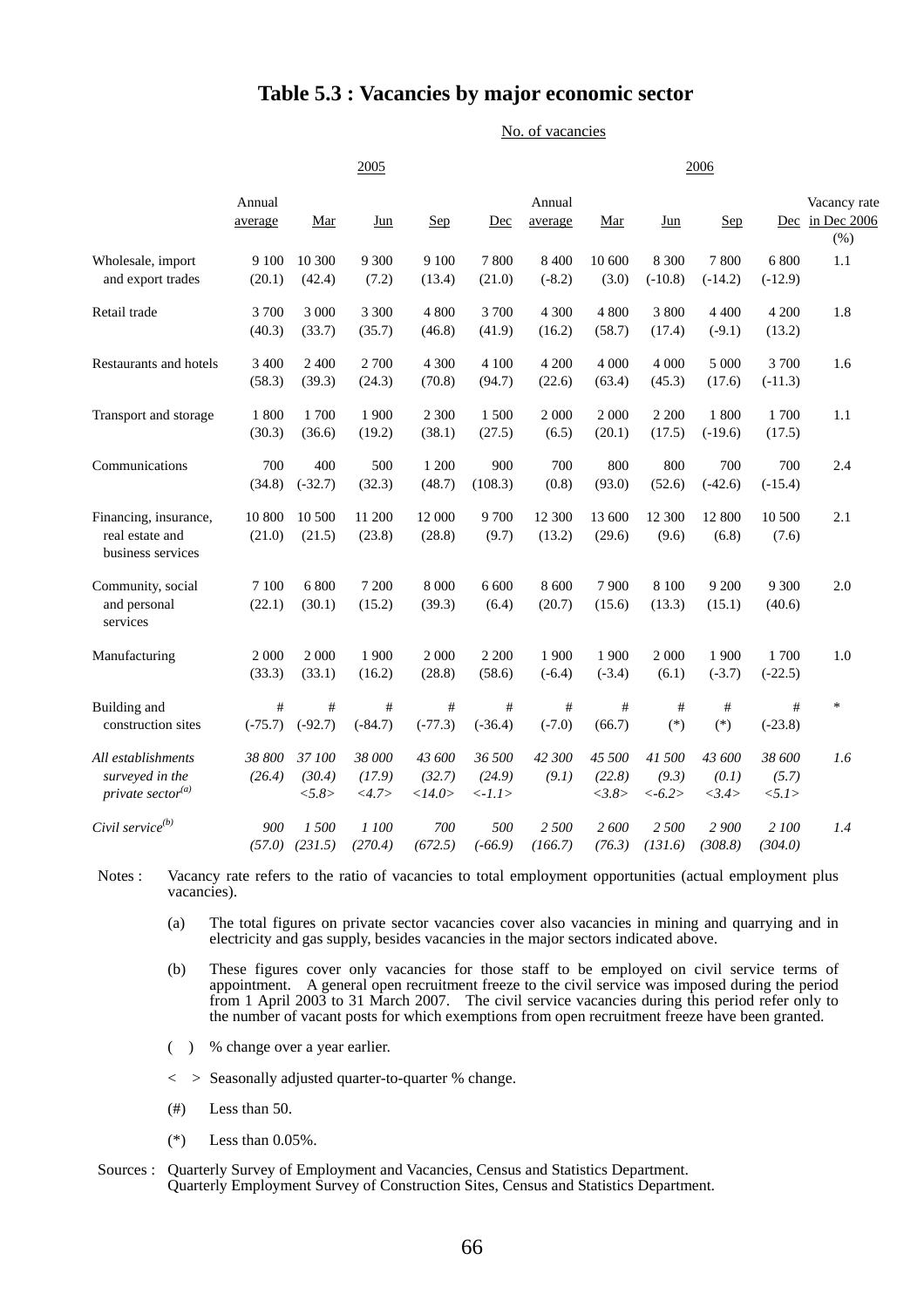## **Earnings and wages**

5.11 Along with the improvement in labour market conditions, employment income has been continuously on the rise since early 2005. This trend was well sustained during the course of 2006. As an indicator, *labour earnings*<sup>(7)</sup>, measured by payroll per person engaged in the private sector, moved higher by 4.0% in money terms in the fourth quarter of 2006 from a year earlier. For 2006 as a whole, the increase was 2.4%. After adjusting for price change, labour earnings were up by  $1.8\%$  and  $0.4\%$  respectively in real terms<sup>(8)</sup> in the two periods.

5.12 Nominal pay rise was observed extensively across many economic sectors, though to varying degrees reflecting different manpower demand/supply conditions prevailing in the sectors concerned. Of particular note was the year-on-year increase of 11.7% in nominal payroll for financial institutions in the fourth quarter of 2006, well exceeding the overall average rise of 4.0%. This was attributable to the increased payment of discretionary bonuses in the financial sector, following a year of favourable corporate results in 2006. Restaurants and hotels were the other sector where a notable pay hike of 8.1% was seen. Much of the increase actually occurred in hotels, which benefited significantly from the continued pick-up in the tourism trade. Meanwhile, payroll in community, social and personal services held broadly steady. As regards the local manufacturing sector, labour earnings were up modestly by 0.8%.

5.13 More up-to-date figures from the General Household Survey pointed to a further mild rise in overall labour income in the first quarter of 2007. Anecdotal data from other sources suggested that the high-skilled workers like accountants, fund managers and financial advisers continued to enjoy relatively larger pay increases, thanks to the generally keen demand for such professionals amid the buoyant financial market conditions.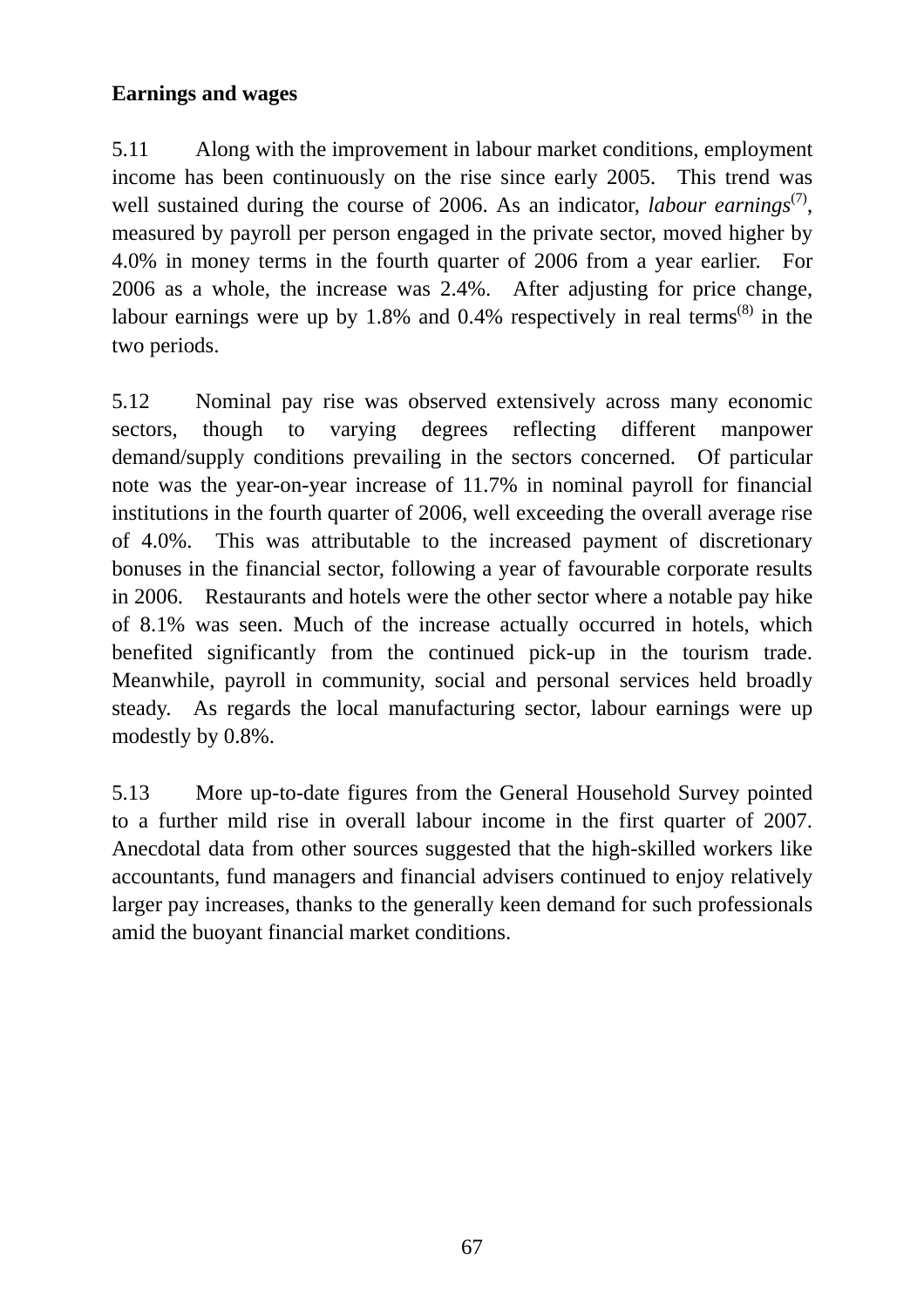

**Diagram 5.7 : Nominal earnings went up further in 2006, with those in the service sectors still registering more notable increases**

5.14 *Labour wages*, being an indicator of regular payments to employees at the supervisory level or below, recorded a year-on-year rise of 2.0% in money terms in December 2006 and 1.5% for 2006 as a whole. After discounting the price change, wages edged up by 0.1% in real terms in December 2006 and were down slightly by 0.3% for the year as a whole.

5.15 Analysed by economic sector, nominal wages were higher virtually across-the-board. Personal services; financing, insurance, real estate and business services; and manufacturing were the sectors with larger wage gains of 6.1%, 3.4% and 3.2% respectively. Transport services had a smaller pay rise of 0.4%. After discounting the effect of price change, increases in real wages were observed in the personal services; financing, insurance, real estate and business services; and manufacturing sectors. In terms of occupation categories, supervisory and technical workers, together with clerical and secretarial workers, had greater upward adjustments in wages, by 2.8% and 2.0% respectively in money terms. They were also the groups having modest pay rises in real terms.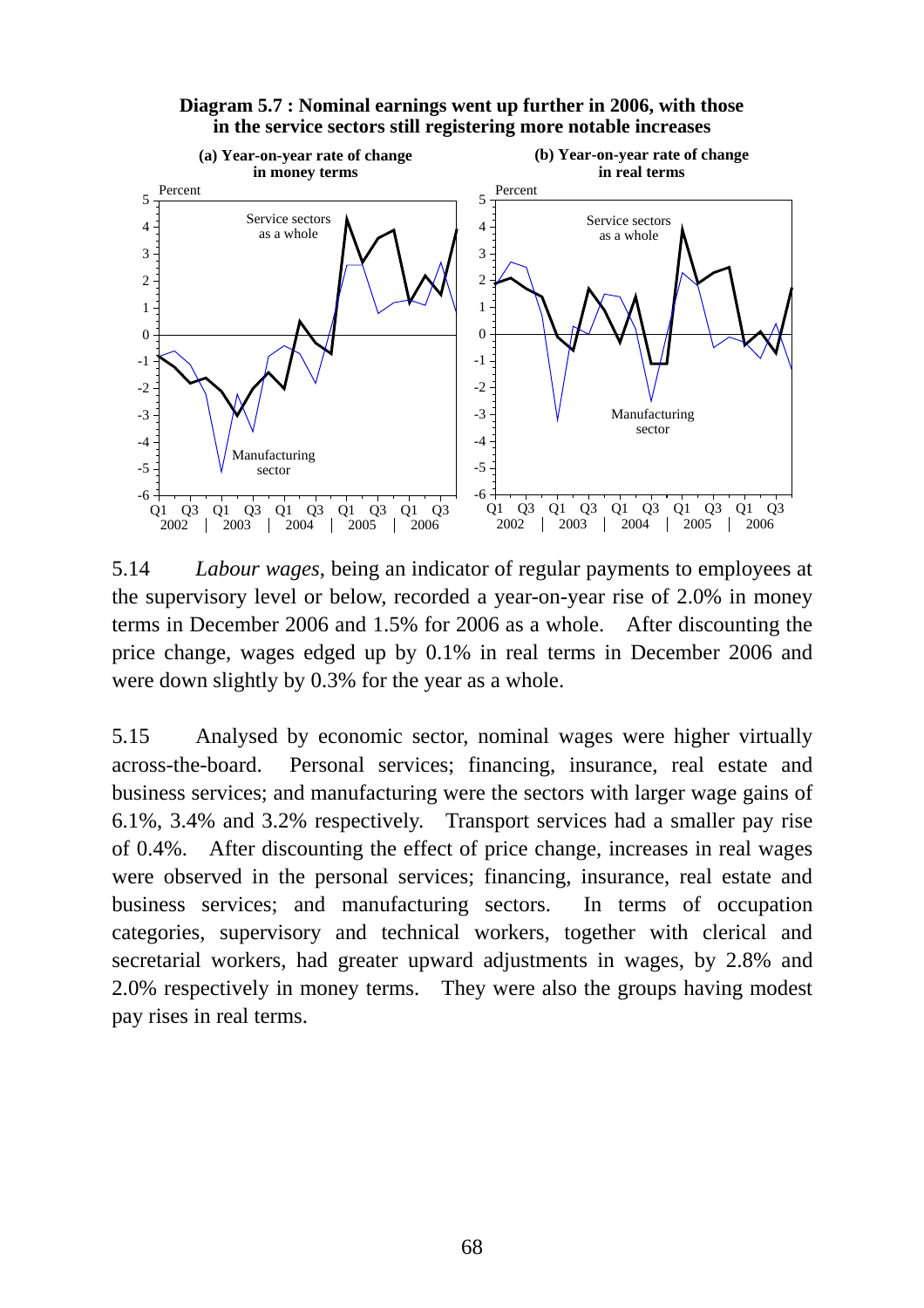### **Notes :**

(1) For a person aged 15 or above to be classified as unemployed, he or she should: (a) not have a job and not be performing any work for pay or profit during the reference period (i.e. seven days before enumeration); and (b) be available for work during the reference period; and (c) be seeking work during the 30 days before enumeration.

 Notwithstanding the above, the following types of persons are also considered unemployed: (a) persons without a job, having sought work but not available for work because of temporary sickness; (b) persons without a job, available for work but not having sought work because they will take up new jobs or start business at a subsequent date, or expect to return to their original jobs; and (c) discouraged workers not having sought work because they believe work is not available to them.

 Even at full employment, some frictional unemployment is bound to exist as workers move between jobs in order to obtain better terms of employment. The precise level of unemployment which can be described as purely frictional varies amongst economies, depending on the structure and characteristics of their labour markets.

 In April 2001, the Census and Statistics Department put out a revised series of seasonally adjusted unemployment rate compiled by reference to the X-11 ARIMA method, which adjusts for all seasonal variations in employment and unemployment (i.e. the changes due to holiday effects, seasonally ups and downs in economic activity, seasonal variations in first-time job-seekers, etc). This replaces the former series which adjusts only for seasonal variations in the proportion of first-time job-seekers in the labour force. For more details, see Note (3) at the end of Chapter 5 of the Half-yearly Economic Report 2001.

 Figures enumerated from the General Household Survey have been revised to take into account the results of the 2006 Population By-census. Labour force figures compiled for the period from Q1 2001 to Q4 2006 have also been revised.

 The revision has the effect of lowering the levels of total labour force, total employment, and the unemployed and underemployed by a modest margin. The effect on the unemployment and underemployment rates, being computed as ratios of the respective levels, is generally even smaller. Furthermore, the movements in the seasonally adjusted unemployment rate and the underemployment rate mostly showed little change.

(2) The main criteria for an employed person aged 15 or above to be classified as underemployed are: involuntarily working less than 35 hours during the reference period (i.e. seven days before enumeration), and either available for additional work during the reference period or seeking additional work during the 30 days before enumeration.

 Following these criteria, employed persons taking no-pay leave due to slack work during the reference period are also classified as underemployed if they had worked less than 35 hours or were on leave for the entire reference period.

(3) Figures enumerated from household data. The employed population is defined here to include those persons aged 15 or above who performed work for pay or profit or had a formal job attachment during the reference period (i.e. seven days before enumeration).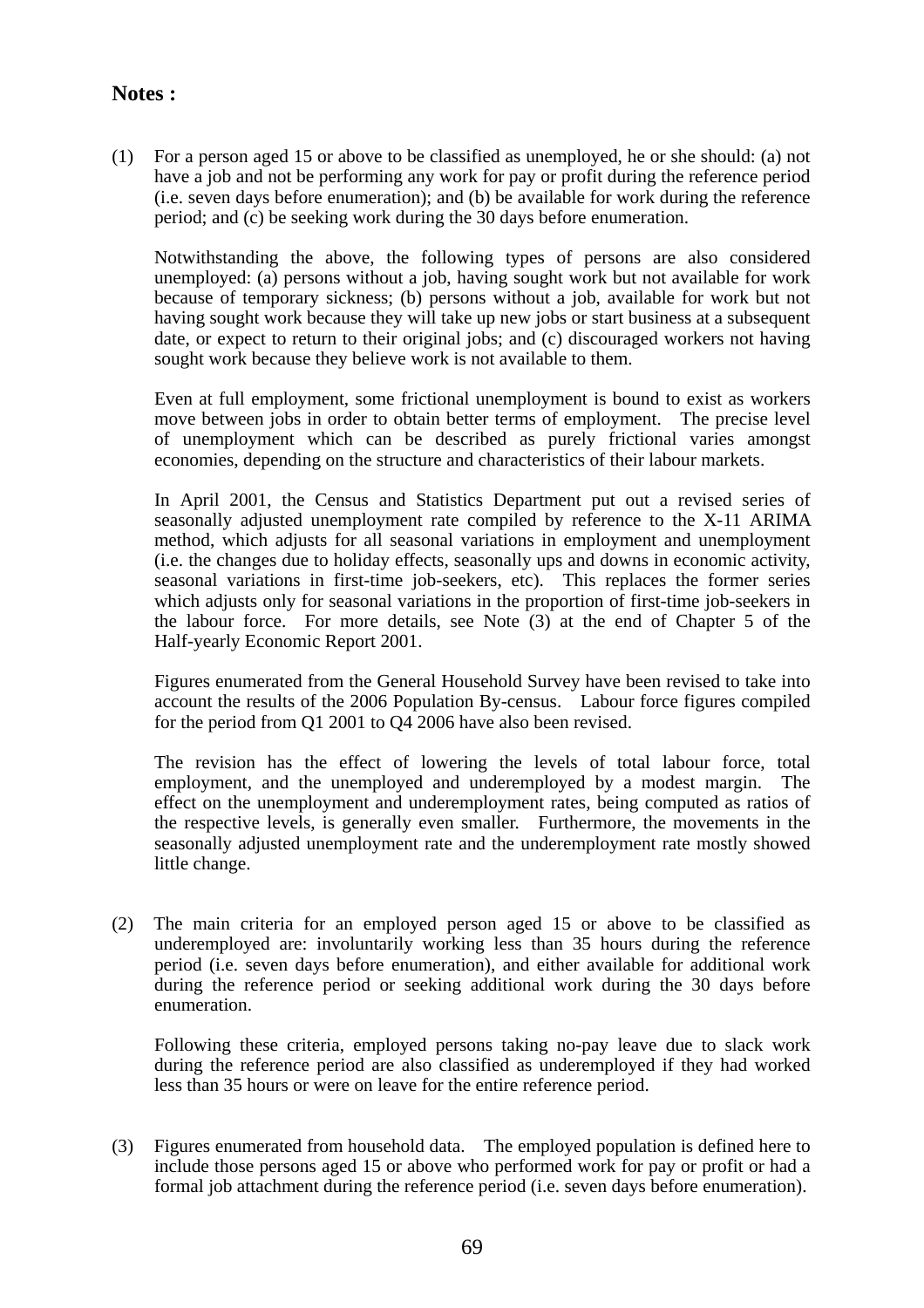- (4) The labour force, or the economically active population, is defined to include all persons aged 15 or above who either were engaged in productive work during the reference period (i.e. seven days before enumeration) or would otherwise have been engaged in productive work but were unemployed.
- (5) Manufacturing enterprise with fewer than 100 employees and non-manufacturing enterprises with fewer than 50 employees are regarded as small and medium-sized enterprises (SMEs) in Hong Kong. Yet, establishments with the same main business registration number (BRN) and engaging in activities of the same industry sector are grouped into one business unit for the purpose of calculating the number of SMEs. Thus, a business with a lot of small chain stores each employing a small number of employees will be considered as a single large enterprise, instead of separate SMEs.
- (6) Taking into account off-site workers and related professional and support staff, employment in the entire building and construction sector actually increased by 2.0% in the first quarter of 2007 over a year earlier.

 Employment for the construction sector as a whole is enumerated from the General Household Survey carried out by the Census and Statistics Department. Apart from site workers, it also includes non-site workers engaged in minor alteration and addition, repair, maintenance and interior decoration work on existing buildings. In addition, it includes professionals, administrative and other support personnel engaged in that sector, such as engineers, architects, surveyors and contract managers, as well as general clerical staff.

- (7) In addition to wages, which include all regular payments like basic pay and stipulated bonuses and allowances, earnings also cover overtime pay and other non-guaranteed or irregular bonuses and allowances, except severance pay and long service payment. Because of this difference, as well as the difference in sectoral and occupational coverage, the movements in average earnings, as measured by payroll per person engaged, do not necessarily match closely with those in wage rates.
- (8) Different consumer price indices are used for compiling the real indices of labour earnings and wages, taking into account their relevance to the respective occupation coverage. Specifically, the Composite CPI, being an indicator of overall consumer prices, is taken as the price deflator for earnings received by employees at all levels of the occupational hierarchy. The CPI(A), being an indicator of consumer prices for the middle to lower income groups, is taken as the price deflator for wages in respect of workers on occupations up to the supervisory level, and also in respect of manual workers engaged in the construction sector.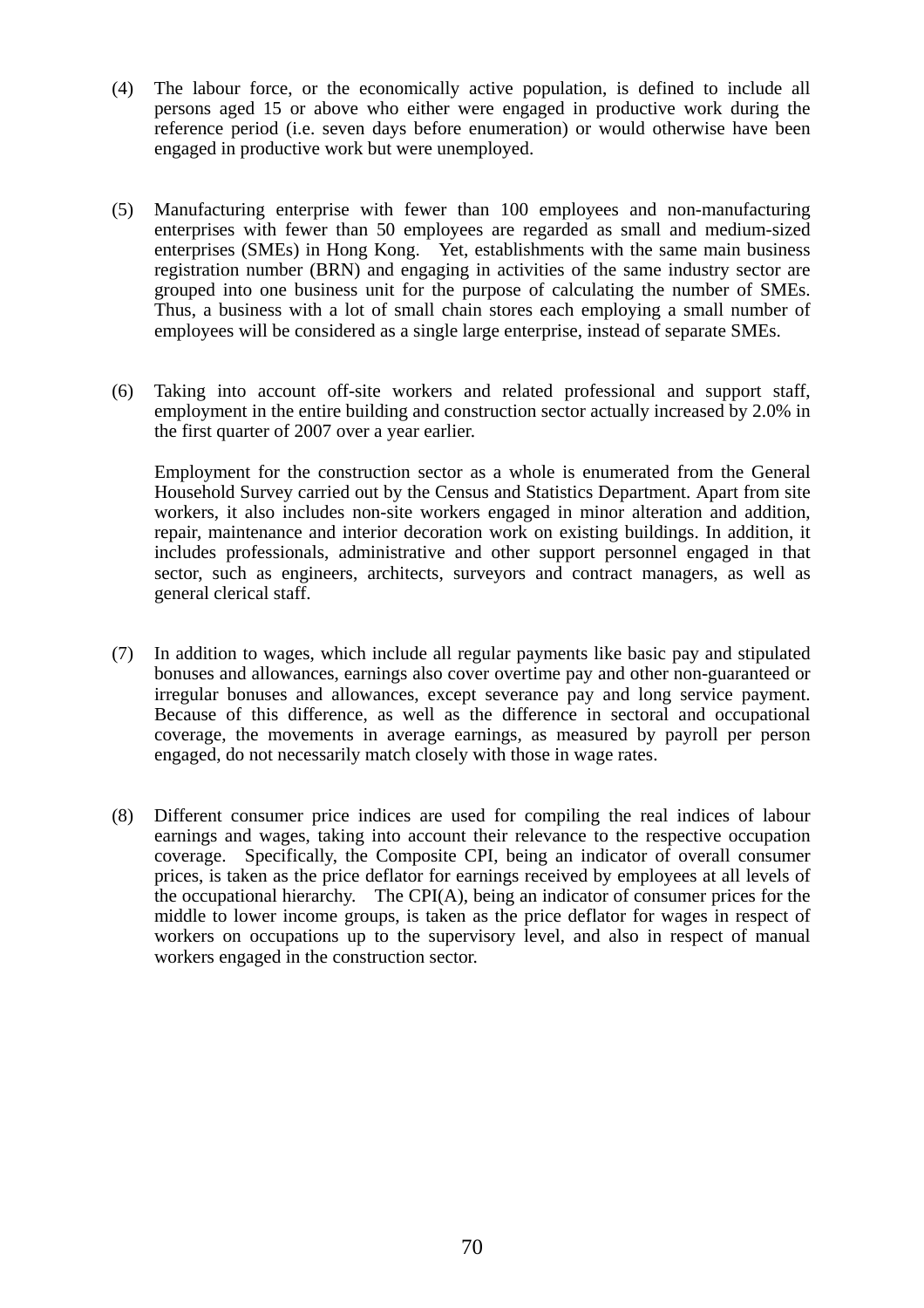## **CHAPTER 6 : PRICES**

### *Summary*

- *Consumer price inflation edged lower to 1.7% in the first quarter of 2007, due to the public housing rental waiver in February.*
- *Despite rising wages and rentals, local cost pressures were still kept in check. Unit labour cost was still rather low, thanks to the sustained notable labour productivity growth which largely offset the wage increase. Meanwhile, the rise in rentals of fresh lettings has been moderating in recent quarters, and when matched against the concurrent brisk growth in business volume, the pressures on unit rental cost in overall terms should have petered out somewhat of late.*
- *However, cost pressures from the external source have become more visible, as renminbi appreciation, higher food prices in the Mainland and a weaker Hong Kong dollar all acted to push up import costs of food and consumer goods. Yet, with part of these pressures cushioned by sustained labour productivity growth and moderating rental cost, the underlying inflationary pressures have crept up only modestly during the quarter.*
- *Continued productivity growth, together with the various one-off measures including the rates waiver for two quarters, should continue to help siphon off some of the upward price pressures, thereby keeping the headline inflation down in the near term.*

### **Consumer prices**

6.1 Consumer price inflation, in terms of the *Composite Consumer Price Index*<sup>(1)</sup> (CCPI), edged down to 1.7% in the first quarter of 2007 from 2.1% in the last quarter of 2006. The lower inflation was due to the waiving of public housing rentals in February, which had the effect of lowering the CCPI inflation by 2.3 percentage points in that month, or by 0.8 percentage point for the first quarter as a whole. Discounting the effect of the public housing rental waiver, the underlying consumer price inflation was slightly higher in the first quarter, at around 2.5%, as against that of 2.1% in the fourth quarter of 2006. This mainly reflected the build-up of imported inflationary pressures stemming from the renminbi appreciation, US dollar weakness, and also higher food prices in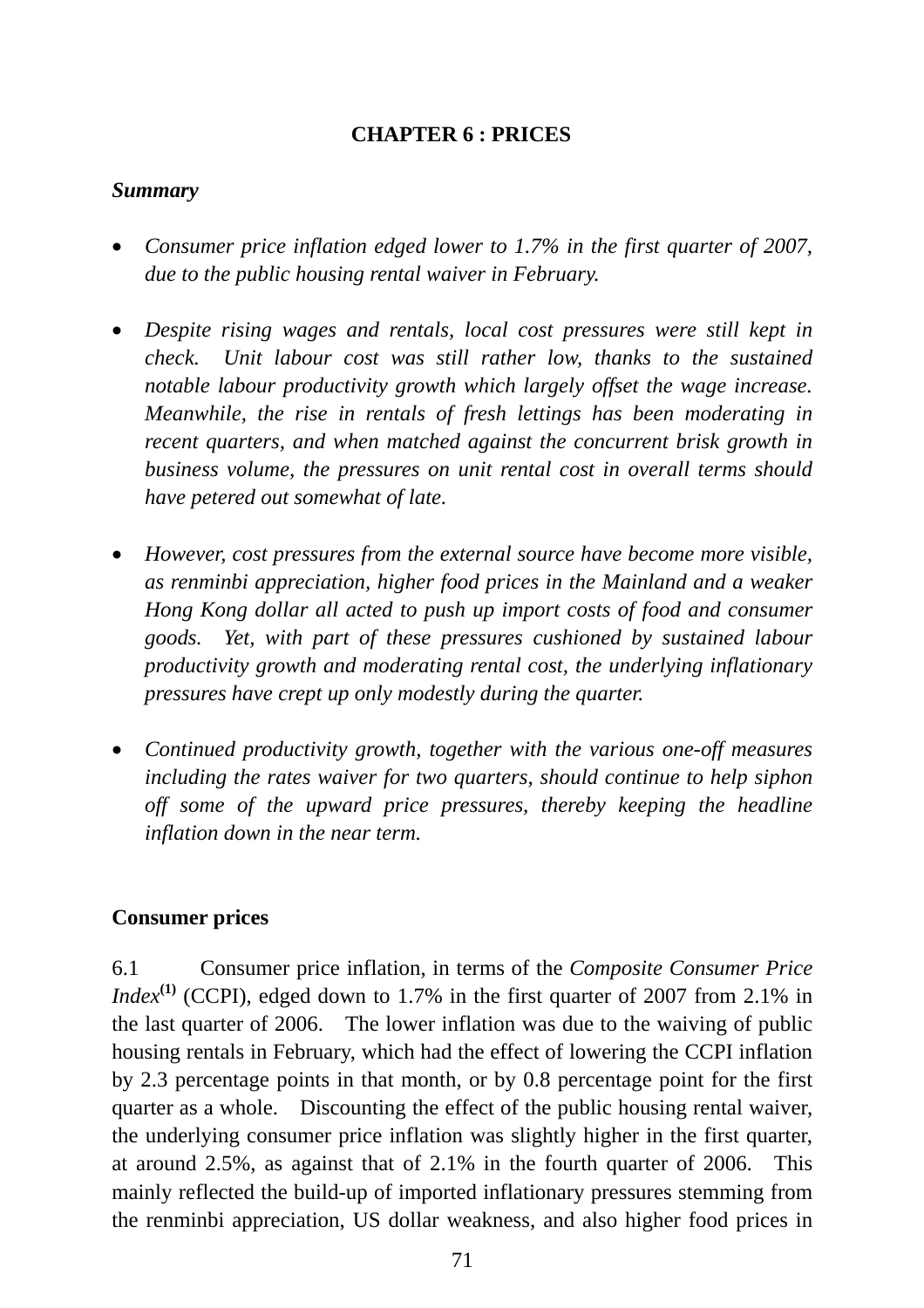the Mainland. The return of pricing power of retailers and service providers amidst a much improved retail business means that these cost pressures can now be more readily passed through to the retail price level. Yet at the same time, the soft trend in unit labour cost – thanks to the fast labour productivity growth, together with the moderating increase in unit rental cost, have rendered a useful offset at a time when import costs were rising. Thus, on the whole, the inflation situation remained rather benign, and underlying inflation continued to creep up at a modest pace, especially when seen against the strength of the prevailing economic upturn. Looking ahead, the various one-off measures, including the rates waiver for two quarters, the cut in public housing rentals and implementation of the Pre-Primary Education Voucher Scheme, will all help to keep the headline inflation down.

**Diagram 6.1 : Consumer price inflation edged down in the first quarter due to the public housing rental waiver in February**

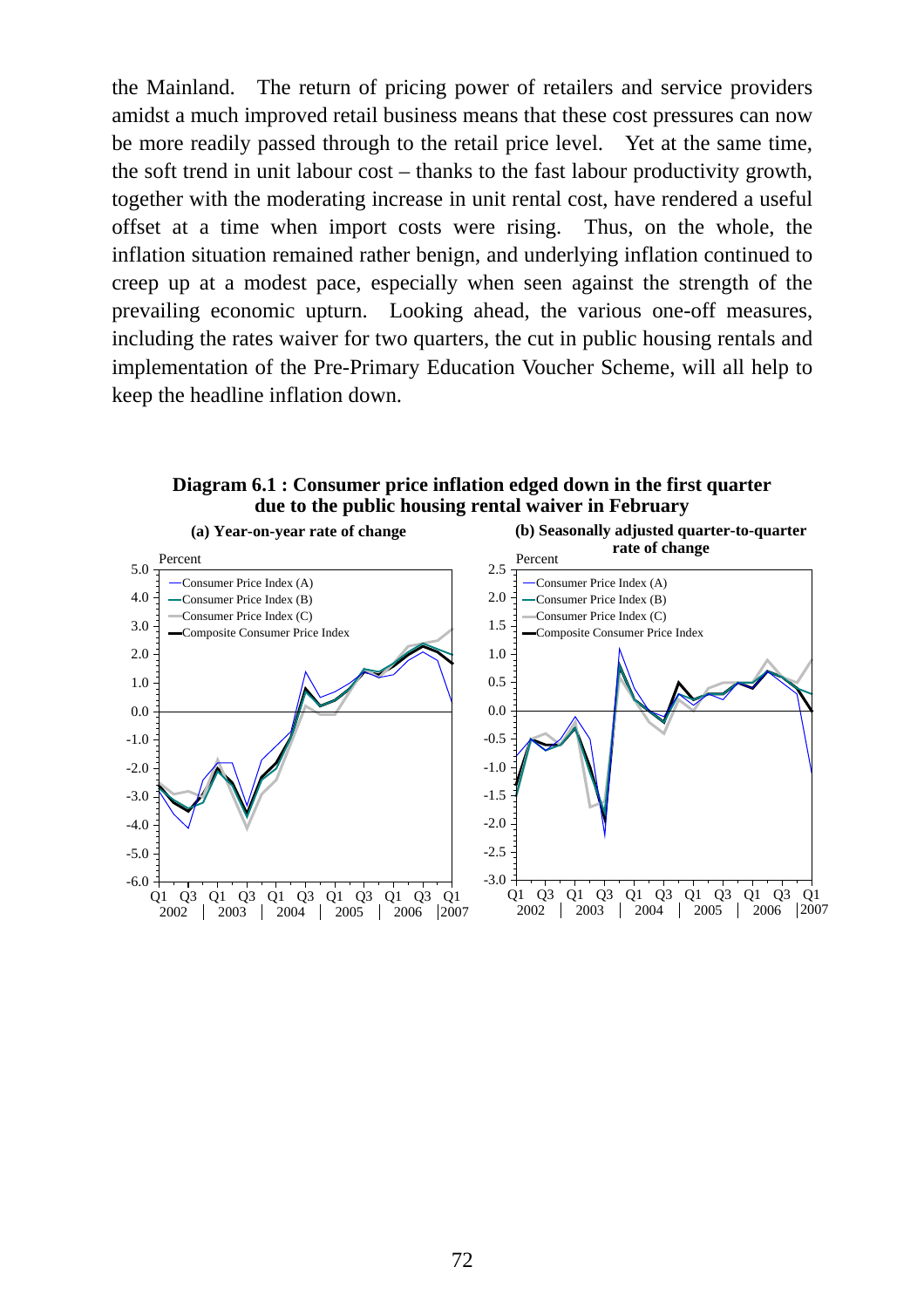#### **Table 6.1 : Consumer Price Indices (year-on-year rate of change (%))**

|      |                | Composite CPI | CPI(A)      | CPI(B)   | CPI(C)   |
|------|----------------|---------------|-------------|----------|----------|
| 2006 | Annual         | 2.0           | 1.7         | 2.1      | 2.2      |
|      | H1             | 1.8           | 1.6         | 1.9      | 2.0      |
|      | H2             | 2.2           | 1.9         | 2.3      | 2.4      |
|      | Q <sub>1</sub> | 1.6(0.4)      | 1.3(0.4)    | 1.7(0.5) | 1.7(0.5) |
|      | Q2             | 2.0(0.7)      | 1.8(0.7)    | 2.1(0.7) | 2.3(0.9) |
|      | Q <sub>3</sub> | 2.3(0.6)      | 2.1(0.5)    | 2.4(0.6) | 2.4(0.6) |
|      | Q4             | 2.1(0.4)      | 1.8(0.3)    | 2.2(0.4) | 2.5(0.5) |
| 2007 | Q <sub>1</sub> | $1.7(*)$      | $0.3(-1.1)$ | 2.0(0.3) | 2.9(0.9) |

Notes : Figures in brackets are the seasonally adjusted quarter-to-quarter rates of change. (\*) Change of less than 0.05%.

#### **Diagram 6.2 : Higher food prices, due to renminbi appreciation and food inflation in the Mainland, largely offset by the public housing rental waiver in February**



6.2 Among the main components of CCPI, food prices contributed most to the CCPI inflation in the first quarter, which was mainly a result of renminbi appreciation as well as higher food price inflation in the Mainland. This was followed by housing rentals, though already much moderated due to the petering out of the earlier sharp increases in private housing and also the public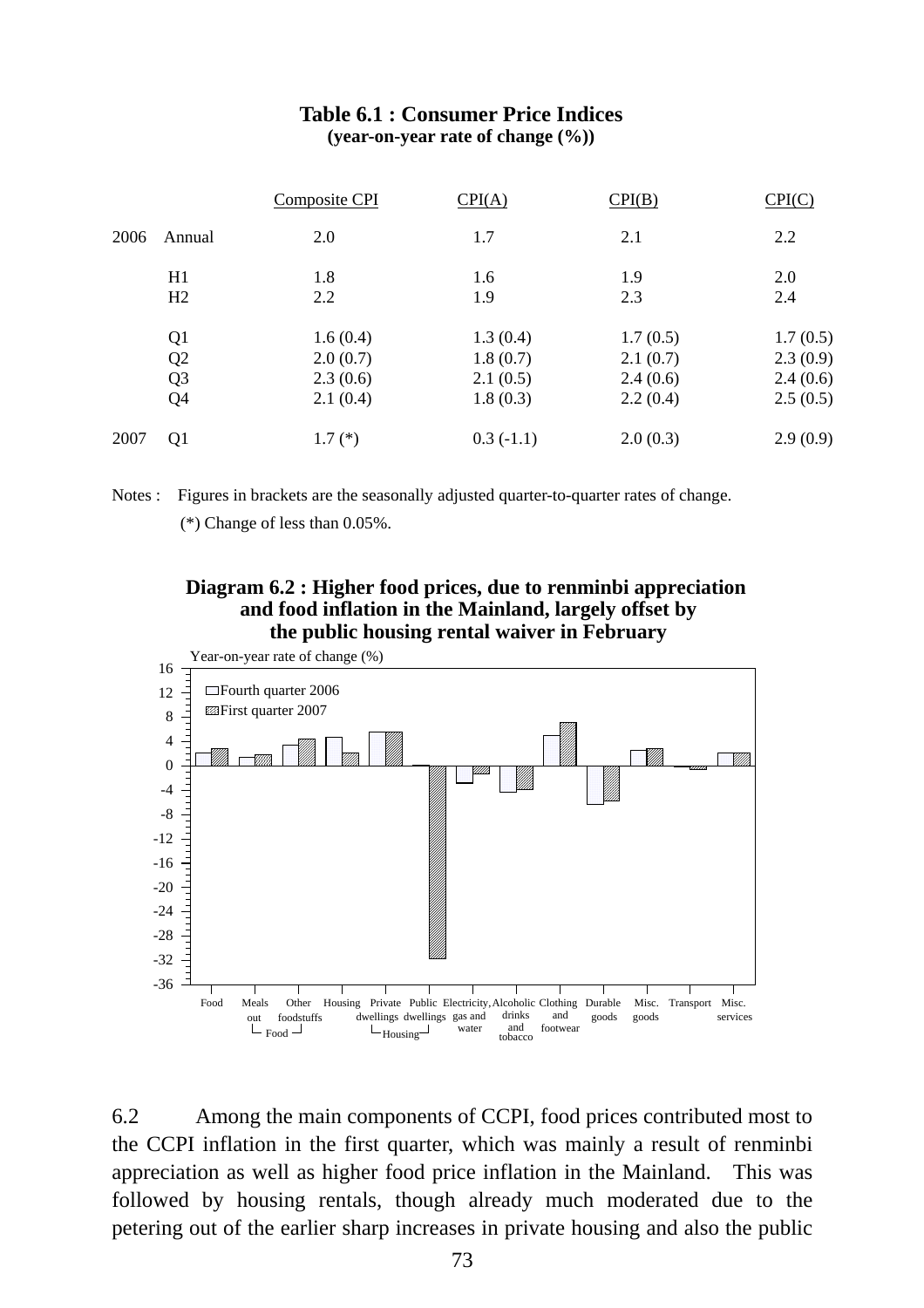housing rental waiver in February. Prices of clothing and footwear also picked up quite notably, reflecting higher pricing power of retailers. The price pressures for most other items have remained either subdued – as in the case of durable goods; alcoholic drinks and tobacco; and transport, or still modest – as in the case of miscellaneous goods and services.

|                                       |               |            | 2006       |            |            | 2007                  |
|---------------------------------------|---------------|------------|------------|------------|------------|-----------------------|
| <b>Expenditure component</b>          | Weighting     | $\Omega$   | $\Omega$   | $Q_3$      | $Q_4$      | $\Omega$ <sup>1</sup> |
| Food                                  | 26.94         | 0.9        | 1.7        | 2.1        | 2.2        | 2.9                   |
| Meals bought<br>away from home        | 16.86         | 1.0        | 1.3        | 1.5        | 1.5        | 1.8                   |
| Other foodstuffs                      | 10.08         | 1.0        | 2.3        | 3.1        | 3.5        | 4.4                   |
| Housing $(a)$                         | 29.17         | 4.2        | 4.9        | 4.8        | 4.8        | 2.2                   |
| Private dwellings<br>Public dwellings | 23.93<br>2.49 | 5.0<br>0.1 | 5.9<br>0.1 | 5.7<br>0.1 | 5.6<br>0.1 | 5.6<br>$-31.7$        |
| Electricity, gas and water            | 3.59          | 3.9        | 3.4        | 4.1        | $-2.8$     | $-1.3$                |
| Alcoholic drinks and<br>tobacco       | 0.87          | $-0.6$     | $-5.9$     | $-4.1$     | $-4.3$     | $-3.9$                |
| Clothing and footwear                 | 3.91          | $-2.0$     | $-0.7$     | 1.7        | 5.0        | 7.2                   |
| Durable goods                         | 5.50          | $-5.8$     | $-6.6$     | $-6.9$     | $-6.3$     | $-5.8$                |
| Miscellaneous goods                   | 4.78          | 0.4        | 1.8        | 1.9        | 2.6        | 2.8                   |
| Transport                             | 9.09          | 1.6        | 1.1        | 0.2        | $-0.1$     | $-0.6$                |
| Miscellaneous services                | 16.15         | 1.2        | 1.9        | 2.5        | 2.1        | 2.2                   |
| All items                             | 100.00        | 1.6        | 2.0        | 2.3        | 2.1        | 1.7                   |

## **Table 6.2 : Composite Consumer Price Index by component (year-on-year rate of change (%))**

Note : (a) The housing component covers rents, rates, Government rent, maintenance costs and other housing charges. Its sub-components on private and public dwellings as presented here, however, cover rents, rates and Government rent only. Hence, the combined weighting of private and public dwellings is slightly less than the weighting of the entire housing component.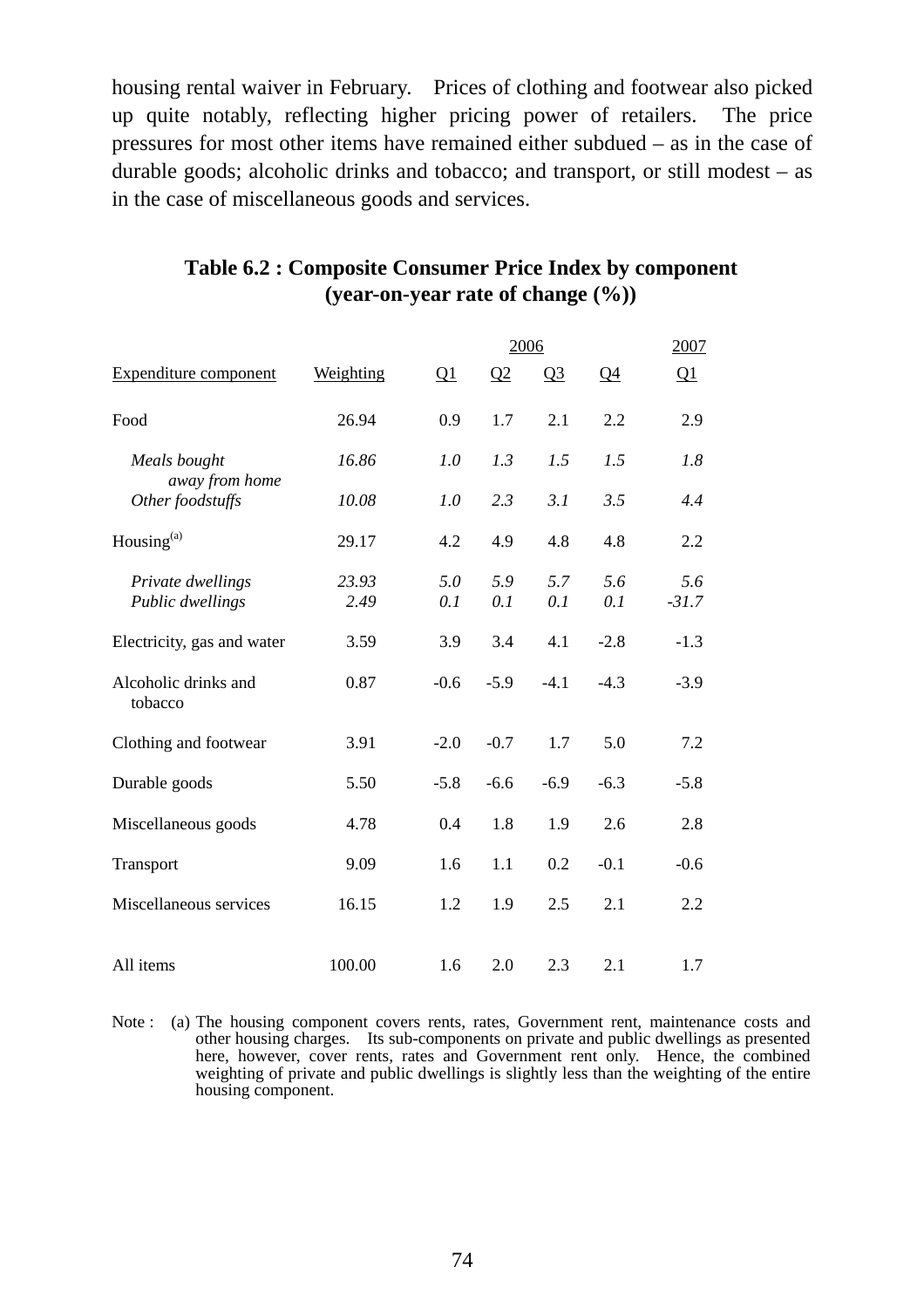### **Box 6.1**

### **Estimating the effects of Chinese New Year on CCPI**

The headline inflation number in terms of the year-on-year change in the CCPI usually shows big swings in the first two months of the year, being heavily affected by the difference in the timing of the Chinese New Year (CNY) holidays. Take 2007 as an example, this year the CNY was in mid-February, whereas in 2006 it was in late-January. As such, the difference in CNY timing between 2006 and 2007 has artificially lowered the inflation number in January 2007, because the more "normal" price levels in January 2007 were compared against the higher prices for certain festive spending items in January 2006, the CNY month. Vice versa, the inflation number in February 2007 was artificially pushed up when the higher price levels in the CNY month of February 2007 were compared against the levels in February 2006 when prices had already returned to "normal" after the festive season. As an illustration, CCPI inflation in February 2007 after discounting the effect of the public housing rental waiver was 3.1%, 1.3 percentage points higher than that of 2.0% in January 2007 (the other non-CNY month). The present article examines whether there is any regular pattern of price hike in the CNY month, with a view to obtaining a rough estimate of the CNY effect on consumer prices.

The assessment starts by examining the price level of each of the 94 CCPI components in the CNY month against the other non-CNY month, for the first two months of each year from 2001 to 2007. For 2001-2004, the calculations are based on the 99/00-based series, while for 2005-2007, the 2004/05-based series are used. Items found with a persistently higher price level in the CNY month are "meals bought away from home"; "fresh-water fish"; "other fresh sea products"; "poultry"; "fresh fruit"; "inbound and outbound transport"; "package tours" and "hair-dressing". Quite understandably, for the food items, the higher prices around the CNY partly reflect higher demand in the festive season, and partly it may also be due to temporary supply disruptions or shortages during the holidays. On the other hand, the price upsurge in inbound and outbound transport and in package tours is largely demand driven, reflecting the seasonal surge in demand in outbound travel during the CNY. As can be seen from Table 1, the CNY effect of "package tours" is the most prominent, and it is prominent throughout the years. As for the food items, the pattern of price swings between the CNY month and the other non-CNY month is rather unsteady, quite naturally so, by virtue of the volatility of prices of fresh food items.

| CCPI component     | 2001 | 2002 | 2003   | 2004   | 2005 | 2006   | 2007 |
|--------------------|------|------|--------|--------|------|--------|------|
| Meals bought away  | 0.1  | 0.1  | 0.3    | 0.4    | 0.6  | $-0.1$ | 0.8  |
| from home          |      |      |        |        |      |        |      |
| Fresh-water fish   | 1.4  | 0.8  | 2.1    | $-2.1$ | 4.1  | 0.0    | 2.8  |
| Other fresh sea    | 2.8  | 13.9 | 6.1    | 0.9    | 26.0 | $-5.2$ | 20.4 |
| products           |      |      |        |        |      |        |      |
| Poultry            | 5.2  | 13.8 | 2.1    | $-6.3$ | 9.0  | 10.8   | 10.0 |
| Fresh fruit        | 0.4  | 4.6  | 4.6    | 1.8    | 7.4  | $-4.8$ | 3.6  |
| Inbound & outbound | 7.8  | 4.8  | $-2.0$ | 5.9    | 0.8  | 4.5    | 2.4  |
| transport          |      |      |        |        |      |        |      |
| Package tours      | 16.3 | 15.0 | 3.6    | 30.8   | 13.4 | 15.0   | 23.2 |
| Hair-dressing      | 2.1  | 1.6  | $-1.5$ | 1.3    | 1.5  | 0.5    | 2.1  |

**Table 1 : Swing in prices of selected CCPI items during the first two months of a year (% change in prices in the CNY month over the other non-CNY month)**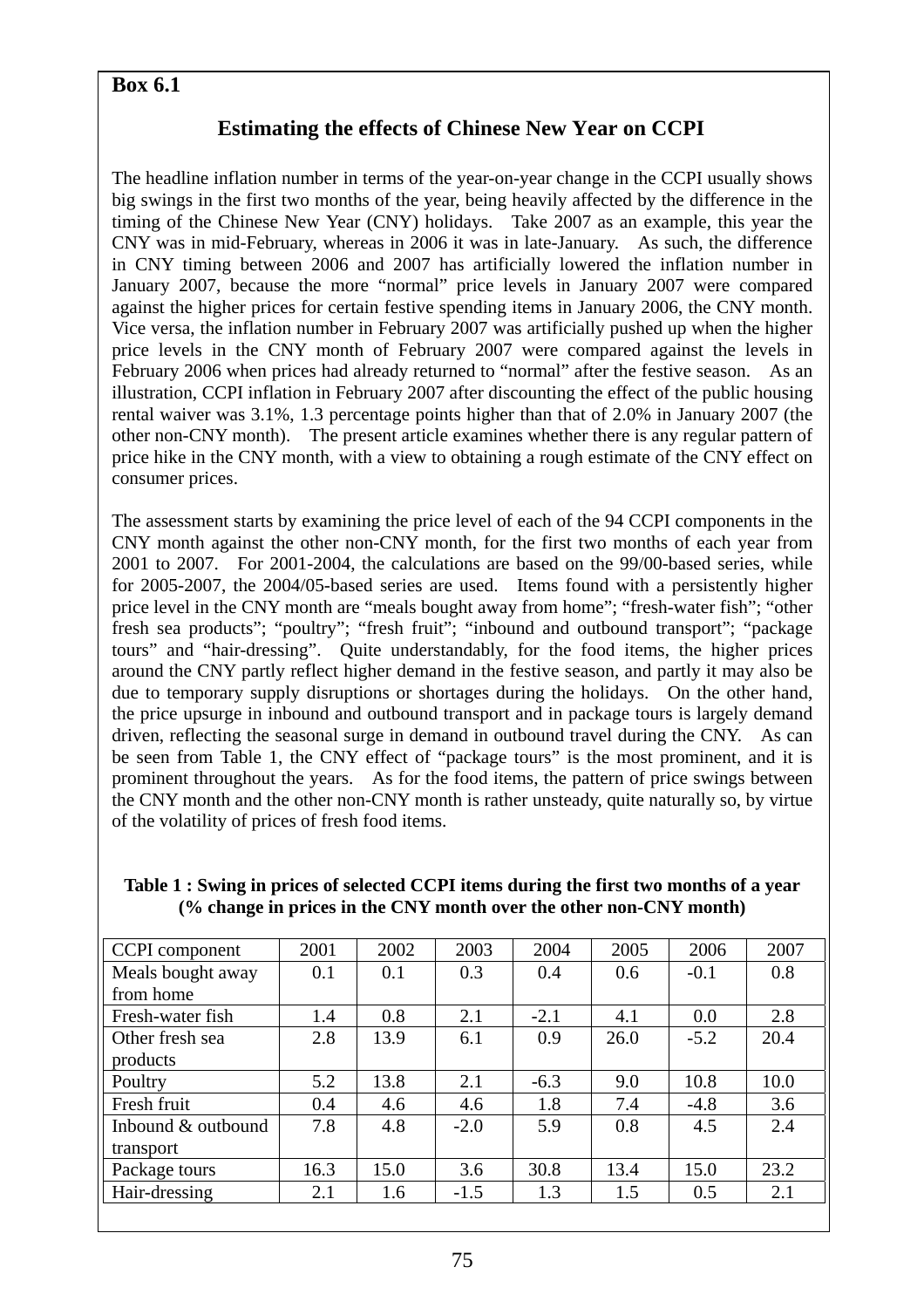### **Box 6.1 (cont'd)**

Then, for each of the 8 selected items identified with a regular pattern of price surge in the CNY month, the CNY impact on overall CCPI level is calculated according to its weighting in the consumer price index. The total CNY effect is then obtained for each year by adding together the impacts of individual items disregarding odd values.

| Table 2 : The total CNY impact on CCPI from 2001-2007 |  |
|-------------------------------------------------------|--|
| $\frac{6}{2}$ point)                                  |  |

| 2001<br>2002<br>2003<br>2004 | 0.44<br>0.48<br>0.19<br>0.66 |
|------------------------------|------------------------------|
| 2001-2004 average            | 0.44                         |
|                              |                              |

#### **2005-2007 average 0.52**

For the years 2001-2004 using the 1999/00-based series, the estimated total CNY effect averages at around 0.44 of a percentage point. For the 04/05-based 2005-2007, the average total CNY effect is around 0.52 of a percentage point. In other words, the estimated total CNY effects are broadly in line with each other in the two periods despite the different base periods and weightings.

From the above, it is also clear that the total CNY effect varies from year to year. The CNY effects in 2003 and 2006 are relatively lower because the CNY holidays in these two years lay in the middle of the first two months of the year, specifically, 1 Feb to 3 Feb in 2003 and 28 Jan to 31 Jan in 2006. Under such circumstances, the CNY effects as estimated by comparing prices of festive items in the CNY month and the non-CNY month are likely to be somewhat blurred. The estimated CNY effects presumably would also be influenced by the prevailing economic conditions in individual years. In particular, it is interesting to note the generally higher total CNY effects in the more recent years, when the economy was on a broad-based upturn.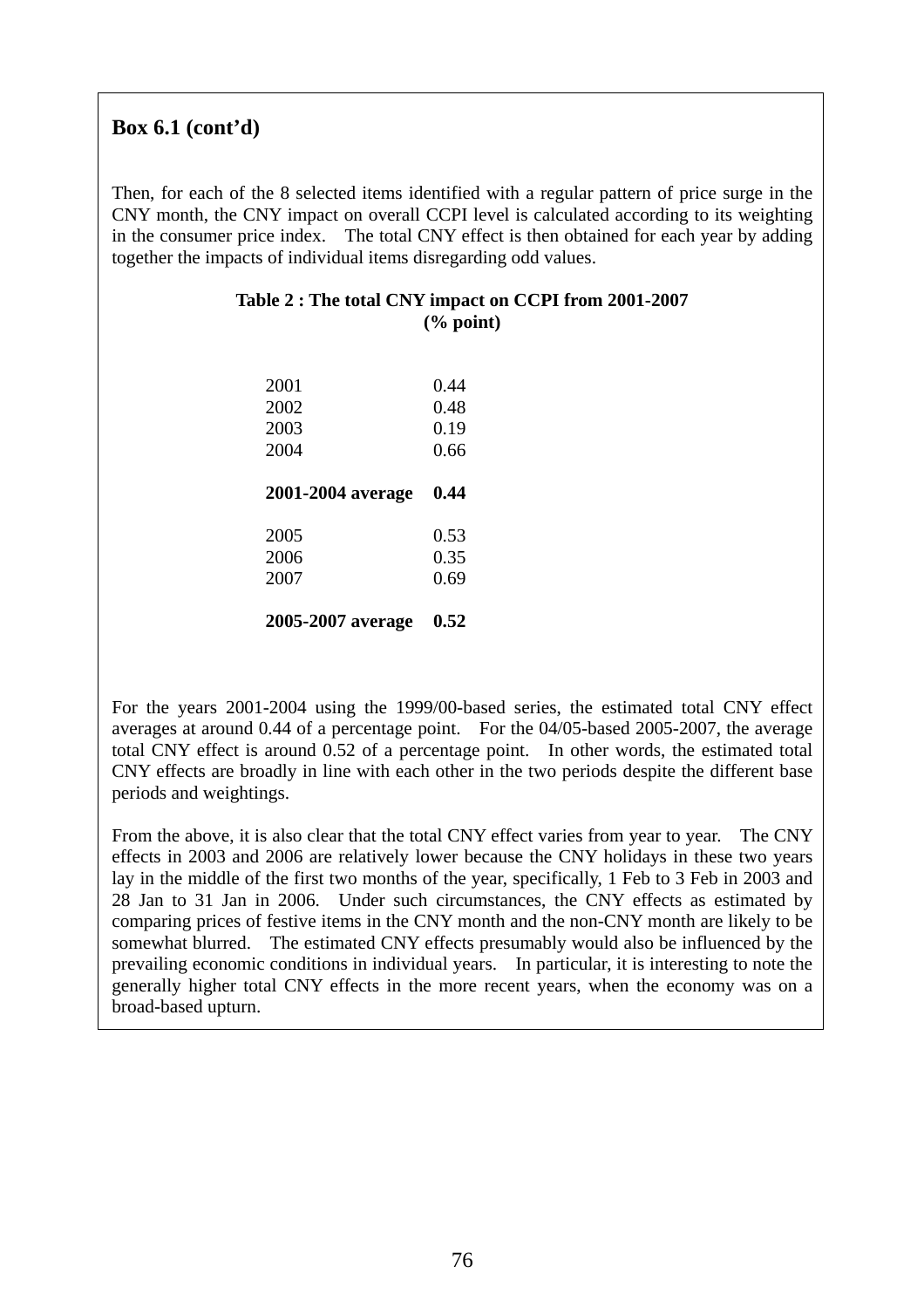### **Costs of factor inputs**

6.3 Domestic cost pressures were still contained. Although labour earnings have picked up of late amidst an improving labour market, this was well matched by the concurrent notable labour productivity growth, thereby keeping down the upward pressures on *unit labour cost*<sup>(2)</sup>. Meanwhile, the rise in *unit rental cost* was moderating, being the combined results of some easing in the upward momentum in shop rentals and also the cushion offered by the rapid growth in business volume.





6.4 Moderating unit rental cost and the softness in unit labour cost were helpful developments at a time when cost pressures from the external front were apparently building up. Largely due to renminbi appreciation and the depreciation of the Hong Kong dollar, import prices rose further in the first quarter of 2007, but at a still moderate rate. The pick-up was most evident in *import prices* of *foodstuffs*, not only a result of renminbi appreciation but also higher food price inflation in the Mainland. The pick-up in *import prices* of *consumer goods* was milder, plausibly offset by the weakness of the yen as Japan was also an important source of Hong Kong's imports of consumer goods. Nevertheless, the increases in *import prices* of *raw materials* and *capital goods* moderated from the last quarter. The same is observed for *fuels*, thanks to the earlier fall in oil prices.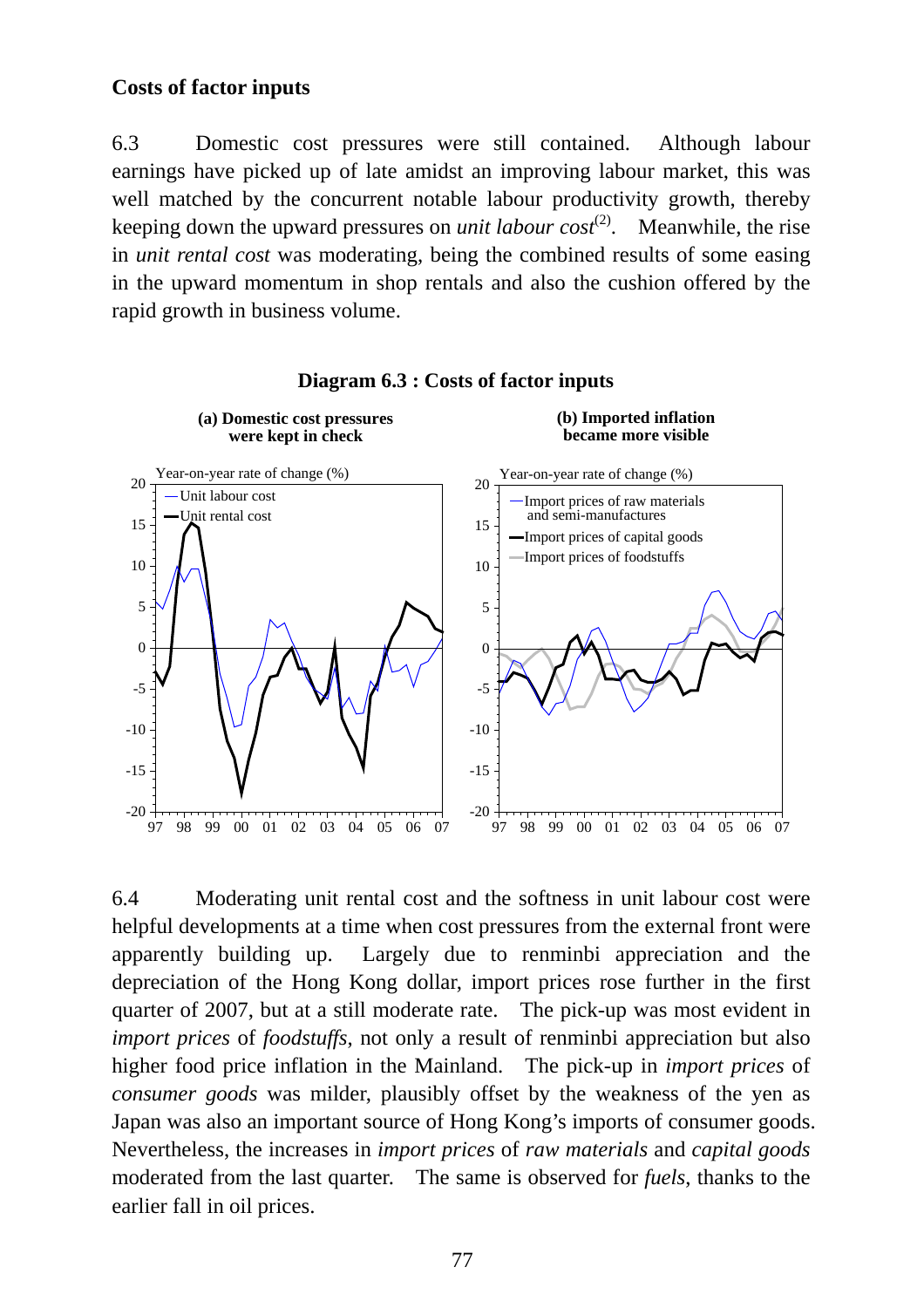|      |                                                          | Foodstuffs                  | Consumer<br>goods        | Raw<br>materials         | Fuels                       | Capital<br>goods            | <u>All</u>               |
|------|----------------------------------------------------------|-----------------------------|--------------------------|--------------------------|-----------------------------|-----------------------------|--------------------------|
| 2006 | Annual                                                   | 1.2                         | 0.5                      | 3.2                      | 16.6                        | 1.1                         | 2.1                      |
|      | H1<br>H2                                                 | 0.2<br>2.3                  | 0.3<br>0.7               | 1.8<br>4.4               | 27.5<br>7.6                 | $\ast$<br>2.1               | 1.5<br>2.7               |
|      | Q1<br>Q <sub>2</sub><br>Q <sub>3</sub><br>Q <sub>4</sub> | $-0.3$<br>0.6<br>1.5<br>3.0 | 0.5<br>0.1<br>0.4<br>1.1 | 1.2<br>2.3<br>4.3<br>4.6 | 32.4<br>23.7<br>13.6<br>2.0 | $-1.5$<br>1.3<br>2.0<br>2.1 | 1.0<br>1.9<br>2.7<br>2.7 |
| 2007 | Q1                                                       | 4.9                         | 2.3                      | 3.4                      | 1.9                         | 1.7                         | 2.6                      |

#### **Table 6.3 : Prices of imports by end-use category (year-on-year rate of change (%))**

Note : (\*) Change of less than  $0.05\%$ .

#### **Diagram 6.4 : Import prices rose further upon the Hong Kong dollar depreciation**



Note : The nominal EERI in this graph is inverted in scale for easier comprehension. An increase in the nominal EERI indicates weakening of the Hong Kong dollar.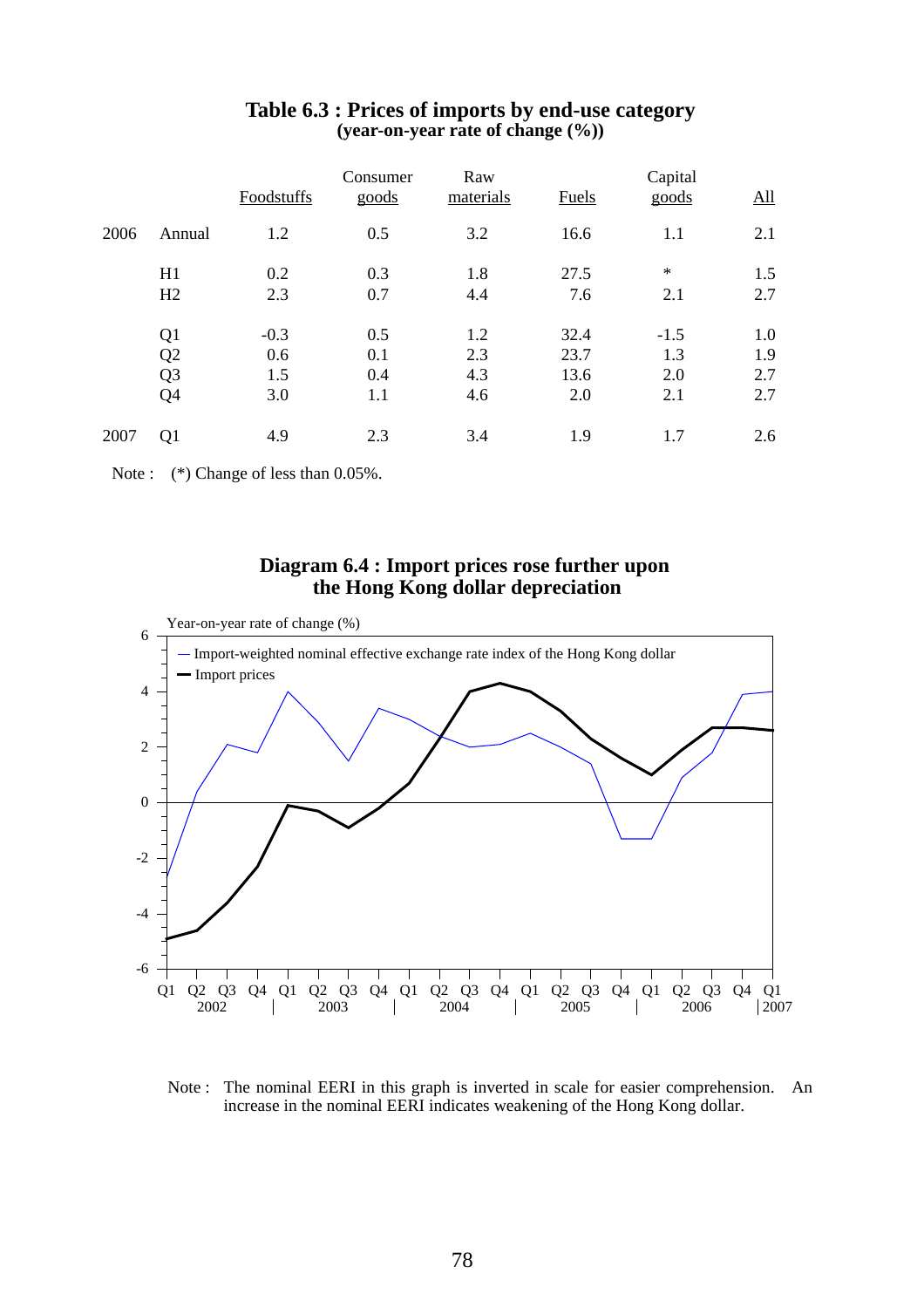#### **Diagram 6.5 : Prices of imports by end-use category**

#### **(a) Pick-up in import prices most notable for foodstuffs**

#### **(b) ...but less so for consumer goods**



**Diagram 6.5 (cont'd):** 

**(c) Increase in import prices of raw materials moderated**

**(d) ...and also for fuels, thanks to lower oil prices**

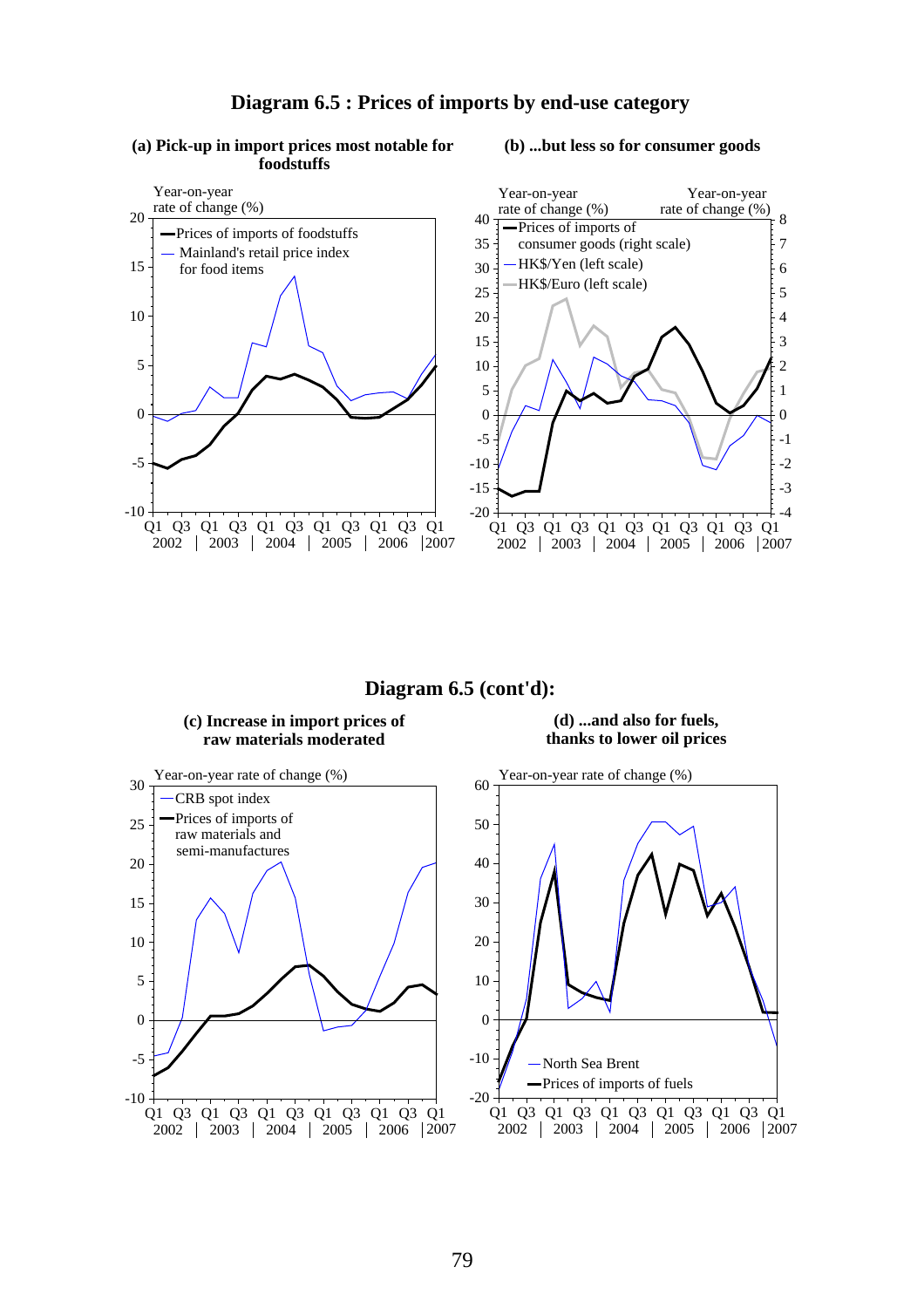# **Output prices**

6.5 Output prices, as measured by the *Producer Price Indices*(3), showed a mixed performance across different sectors. Prices of local manufacturing outputs rose modestly, reflecting higher import prices of raw materials and rising wages. For the service sectors, output prices remained contained or even fell, generally reflecting the strong competitive business environment and the sustained increase in productivity. The hotel sector, being the distinct exception, saw further price surge over the year, in tandem with the vibrant inbound tourism during most of 2006.

|                                                                     |               |          | 2005   |        |                |                         |        | 2006   |        |               |
|---------------------------------------------------------------------|---------------|----------|--------|--------|----------------|-------------------------|--------|--------|--------|---------------|
| Industry group                                                      | <b>Annual</b> | $\Omega$ | Q2     | $Q_3$  | Q <sub>4</sub> | ${\rm Annual}^{\omega}$ | Q1     | Q2     | $Q_3$  | $Q4^{\omega}$ |
| Manufacturing                                                       | 0.8           | 0.5      | 0.7    | 0.8    | 1.1            | 2.3                     | 2.0    | 2.4    | 2.6    | 2.0           |
| Selected service sector $($ <sup><math>#</math><math>)</math></sup> |               |          |        |        |                |                         |        |        |        |               |
| Hotels and boarding<br>houses                                       | 12.3          | 14.0     | 11.8   | 11.2   | 12.1           | 10.1                    | 10.1   | 9.2    | 9.2    | 11.8          |
| Land transport                                                      | 1.0           | 0.9      | 0.4    | 1.3    | 1.5            | $\ast$                  | 1.0    | 0.6    | $-0.2$ | $-1.2$        |
| Maritime transport                                                  | 0.4           | 1.6      | 0.2    | 0.9    | $-1.0$         | $-1.9$                  | $-3.6$ | $-3.4$ | $-1.8$ | 1.0           |
| Air transport                                                       | 2.5           | 1.6      | 2.9    | 3.1    | 2.5            | $-1.2$                  | 0.2    | $-0.5$ | $-1.1$ | $-3.4$        |
| Telecommunications                                                  | $-7.5$        | $-8.2$   | $-7.6$ | $-8.0$ | $-6.2$         | $-6.1$                  | $-7.5$ | $-6.3$ | $-4.0$ | $-6.7$        |
| Miscellaneous<br>communications<br>services                         | $\ast$        | $-0.3$   | 0.1    | 0.1    | 0.1            | 0.4                     | 1.5    | 1.4    | 1.3    | $-2.6$        |

#### **Table 6.4 : Producer Price Indices for the local manufacturing sector and selected service sectors (year-on-year rate of change (%))**

- Notes : (#) Producer Price Indices for other service sectors are not available, due to the difficulties involved in defining and delineating the various types of services and hence in measuring their respective price changes. This is particularly so for such sectors as banking and insurance, where the producers often do not charge their customers explicitly.
	- (\*) Change of less than 0.05%.
	- $\binom{a}{b}$  Provisional figures.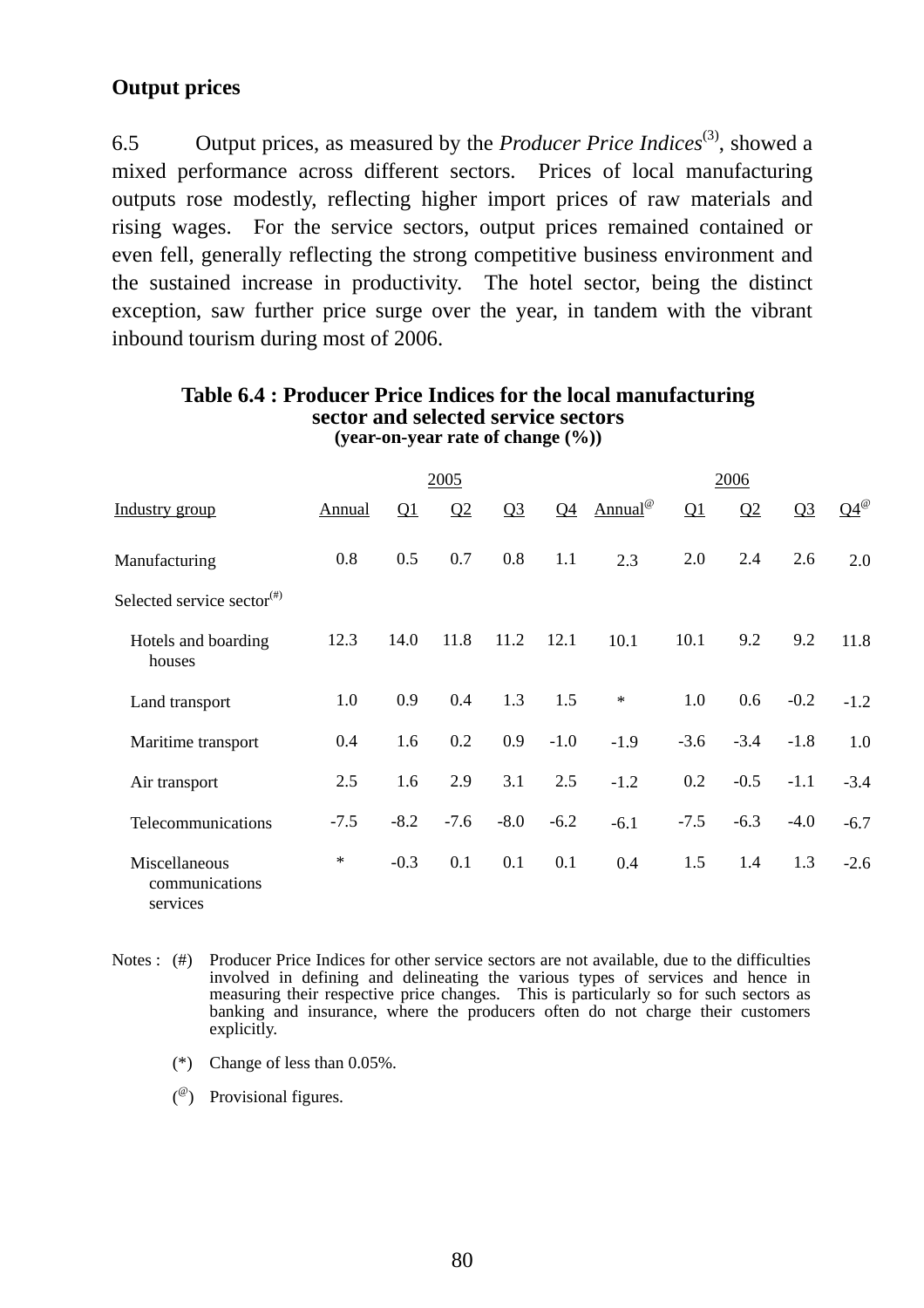## **GDP deflator**

6.6 The *GDP deflator* (4), a broad measure of overall changes in prices of the economy, reverted to a small increase in the first quarter of 2007 after the continuous decline throughout 2006. This was caused by an improvement in the *terms of trade*<sup>(5)</sup>, a dominant item in the GDP deflator given the size of trade in the Hong Kong economy. On the other hand, the *domestic demand deflator* showed little change in the first quarter, mainly reflecting the decrease in the price deflator for machinery and equipment.

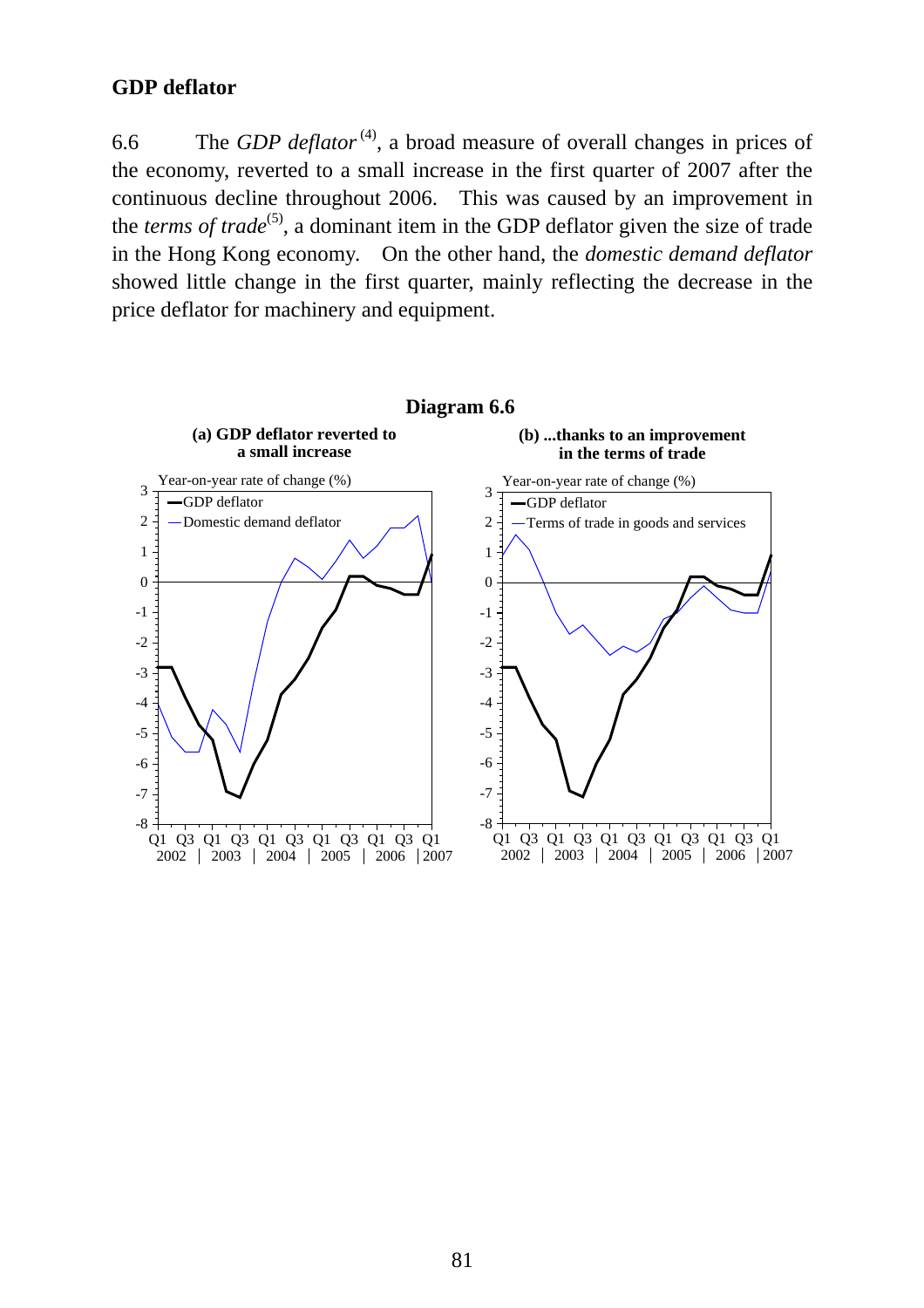|                                           |                     | 2006               |                    |               |               |                         |  |
|-------------------------------------------|---------------------|--------------------|--------------------|---------------|---------------|-------------------------|--|
|                                           | Annual <sup>#</sup> | $\Omega^{1^*}$     | $\Omega^*$         | $Q3^{\#}$     | $Q4^{\#}$     | $\overline{\Omega 1}^+$ |  |
| Private consumption<br>expenditure        | 1.6                 | 1.8                | 1.5                | 1.4           | 1.5           | 2.1                     |  |
| Government consumption<br>expenditure     | 1.4                 | 1.3                | 1.3                | 1.4           | 1.4           | 1.6                     |  |
| Gross domestic fixed<br>capital formation | 2.8                 | $-1.5$             | 2.6                | 5.7           | 4.2           | $-5.9$                  |  |
| Total exports of goods                    | $-0.5$              | $-1.8$             | $-0.7$             | $-0.4$        | 0.2           | 0.9                     |  |
| Imports of goods                          | 1.4                 | $\ast$             | 1.4                | 1.7           | 2.1           | 0.7                     |  |
| Exports of services                       | 4.7                 | 4.6                | 5.5                | 5.2           | 3.5           | 3.0                     |  |
| Imports of services                       | 1.0                 | $\ast$             | 0.8                | 1.4           | 1.8           | 1.7                     |  |
| <b>Gross Domestic Product</b>             | $-0.4$              | $-0.1$<br>$<-0.2>$ | $-0.2$<br>$<-0.1>$ | $-0.4$<br><*> | $-0.4$<br><*> | 0.9<br><1.1>            |  |
| Total final demand                        | 0.8                 | $\ast$             | 0.9                | 1.0           | 1.3           | 1.0                     |  |
| Domestic demand                           | 1.8                 | 1.2                | 1.8                | 1.8           | 2.2           | $\ast$                  |  |

### **Table 6.5 : GDP deflator and the main expenditure component deflators (year-on-year rate of change (%))**

Notes : Figures are subject to revision later on as more data become available.

- (#) Revised figures.
- (+) Preliminary figures.
- < > Seasonally adjusted quarter-to-quarter % change.
- (\*) Change of less than 0.05%.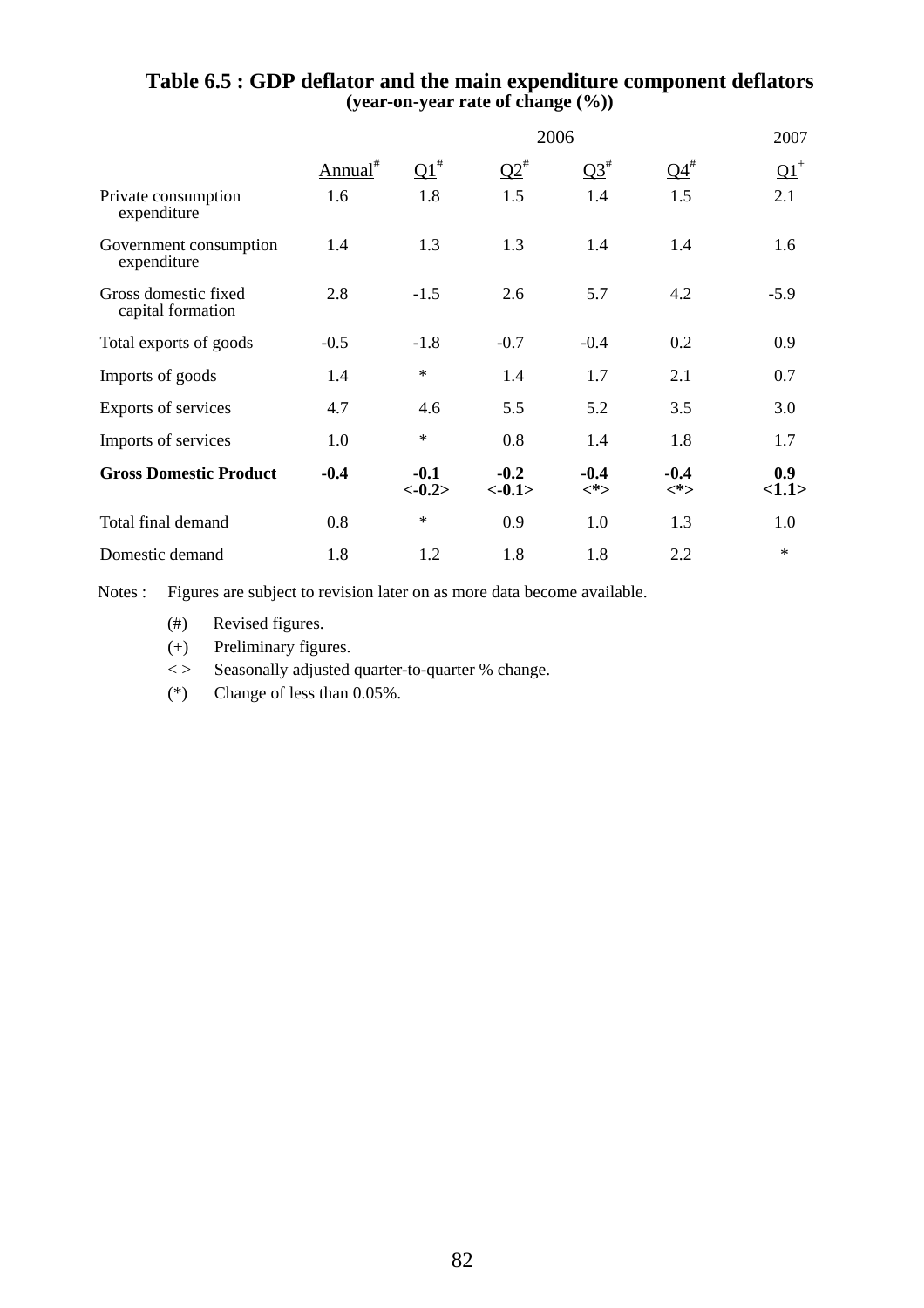#### **Notes :**

(1) The Consumer Price Indices (A), (B) and (C) are compiled by reference to the average expenditure patterns for different groups of households as obtained from the Household Expenditure Survey. Then, by aggregating the expenditure patterns of all the households covered by the above three indices, a Composite CPI is compiled.

 The expenditure ranges of the households covered in the 2004/05-based CPIs are shown below:

|        |                           | Average monthly expenditure |
|--------|---------------------------|-----------------------------|
|        | Approximate proportion of | range                       |
|        | households covered        | during Oct 2004 to Sep 2005 |
|        | (%)                       | (J)                         |
| CPI(A) | 50                        | 4,000 to 15,499             |
| CPI(B) | 30                        | 15,500 to 27,499            |
| CPI(C) |                           | 27,500 to 59,999            |

The weightings of the various components in the 2004/05-based CPIs are as follows:

| Expenditure          |                      |                        |        |        |
|----------------------|----------------------|------------------------|--------|--------|
| <b>Component</b>     | <b>Composite CPI</b> | $\text{CPI}(\text{A})$ | CPI(B) | CPI(C) |
|                      | $( \% )$             | (%)                    | (% )   | (%)    |
| Food                 | 26.94                | 32.10                  | 27.32  | 20.41  |
| Meals bought         | 16.86                | 18.63                  | 17.65  | 13.74  |
| away from home       |                      |                        |        |        |
| Other foodstuffs     | 10.08                | 13.47                  | 9.67   | 6.67   |
| Housing              | 29.17                | 30.54                  | 27.70  | 29.66  |
| Private dwellings    | 23.93                | 22.07                  | 23.89  | 26.11  |
| Public dwellings     | 2.49                 | 6.18                   | 1.25   |        |
| Maintenance costs    | 2.75                 | 2.29                   | 2.56   | 3.55   |
| and other            |                      |                        |        |        |
| housing charges      |                      |                        |        |        |
| Electricity, gas and | 3.59                 | 4.84                   | 3.37   | 2.45   |
| water                |                      |                        |        |        |
| Alcoholic drinks and | 0.87                 | 1.35                   | 0.79   | 0.42   |
| tobacco              |                      |                        |        |        |
| Clothing and         | 3.91                 | 2.81                   | 4.28   | 4.67   |
| footwear             |                      |                        |        |        |
| Durable goods        | 5.50                 | 4.01                   | 5.67   | 6.99   |
| Miscellaneous goods  | 4.78                 | 4.68                   | 4.76   | 4.91   |
| <b>Transport</b>     | 9.09                 | 8.07                   | 9.05   | 10.35  |
| Miscellaneous        | 16.15                | 11.60                  | 17.06  | 20.14  |
| services             |                      |                        |        |        |
| All items            | 100.00               | 100.00                 | 100.00 | 100.00 |
|                      |                      |                        |        |        |

- (2) Unit labour cost represents the labour cost per unit of output produced. It is distinct from the nominal wage index in that it will discount the effect of labour productivity growth in arriving at the labour cost measure. Technically, it refers to the product of the nominal index of payroll per person engaged and the total employment, divided by the real GDP.
- (3) The Producer Price Index is designed to reflect changes in the prices of goods and services received by local producers. Producer prices refer to the transacted prices, net of any discounts or rebates allowed to the buyers. Transportation and other incidental charges are not included.
- (4) The implicit price deflators of GDP and its main expenditure components are derived by dividing GDP at current prices by the corresponding constant price figures. The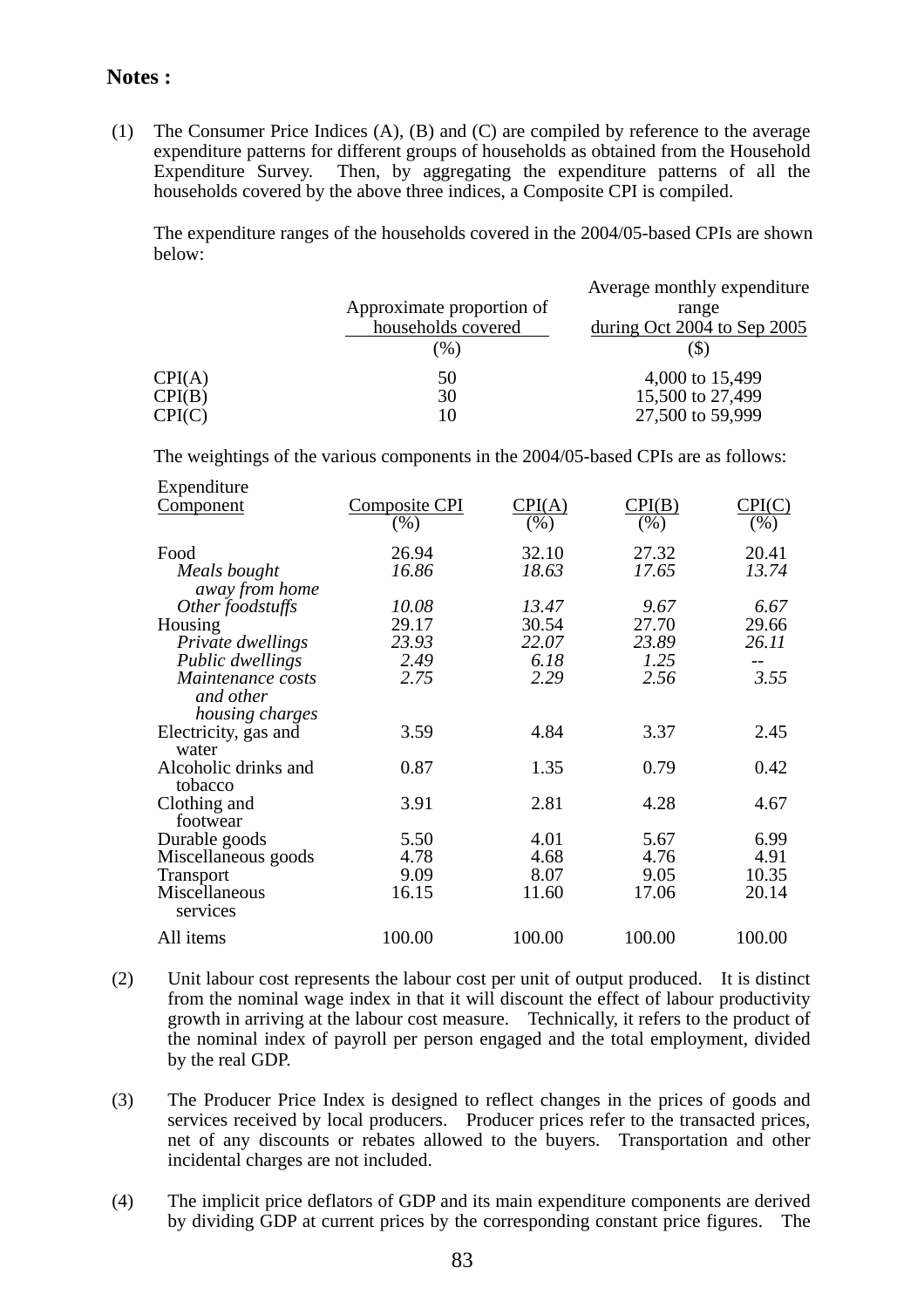rate of change in the GDP deflator may differ substantially from that in the Composite CPI over the same time span. The Composite CPI covers consumer price inflation in particular. Yet the GDP deflator is a much broader measure of inflation for the entire economy, and takes into account all the price changes related to consumption, investment, exports and imports. Also, the rate of change in the GDP deflator may differ appreciably from that in the total final demand deflator, depending on the movement in the prices of final demand and imports. Likewise, the rate of change in the GDP deflator may differ appreciably from that in the domestic demand deflator, depending on the movement in the prices of imports and exports.

(5) The terms of trade is defined as the ratio of the prices of total exports to the prices of total imports.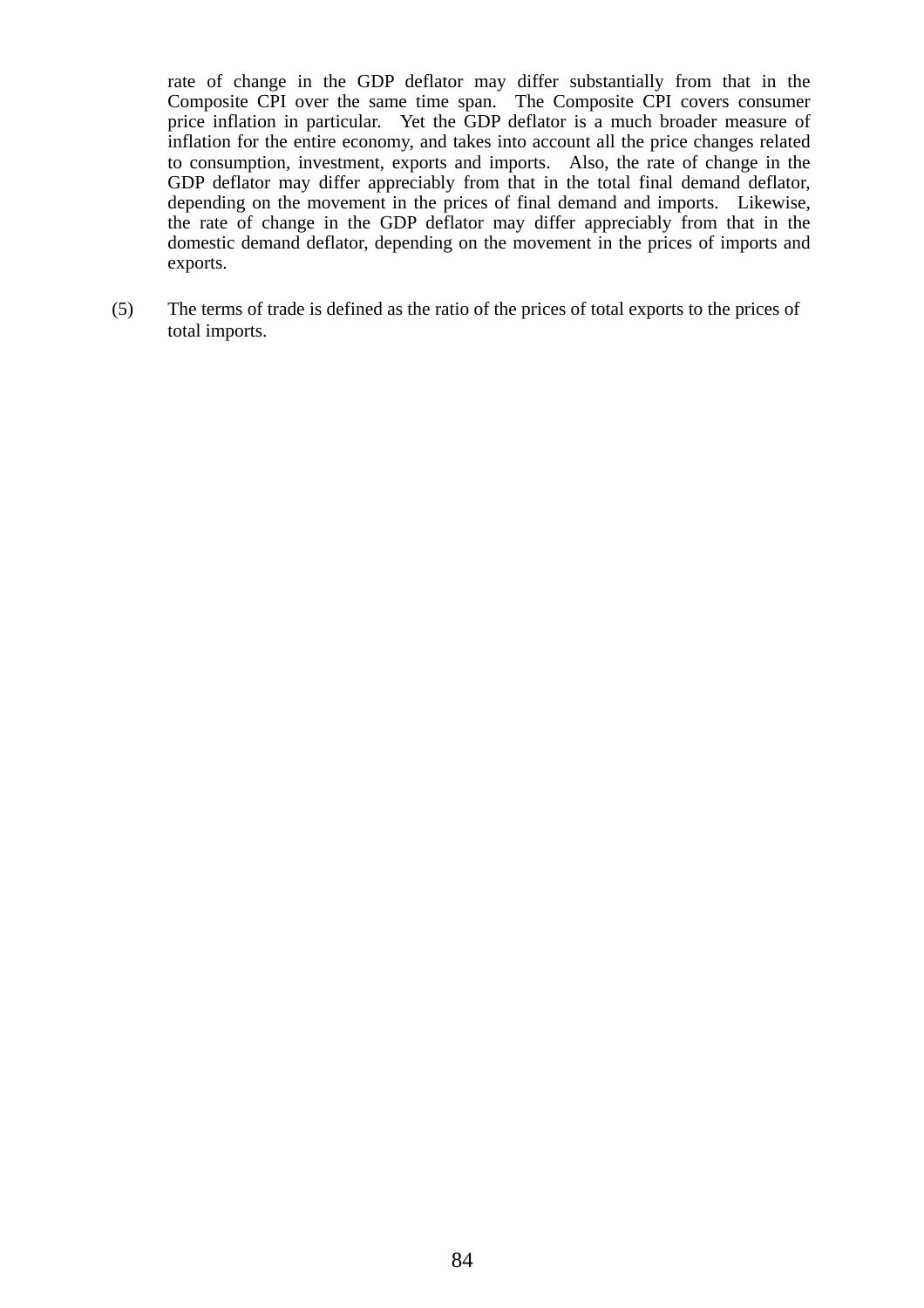# **Statistical Appendix**

|     | <b>Table</b>                                                                              | <b>Page</b> |
|-----|-------------------------------------------------------------------------------------------|-------------|
| 1.  | Gross Domestic Product by expenditure component (at current market prices)                | 86-87       |
| 2.  | Rates of change in Gross Domestic Product by expenditure component (in real terms)        | 88-89       |
| 3.  | Gross Domestic Product by economic activity (at current prices)                           | 90          |
| 4.  | Rates of change in Gross Domestic Product by economic activity (in real terms)            | 91          |
| 5.  | Balance of payments account by major component (at current prices)                        | 92          |
| 6.  | Visible and invisible trade (at current market prices)                                    | 93          |
| 7.  | Total exports of goods by market (in value terms)                                         | 94          |
| 8.  | Imports of goods by source (in value terms)                                               | 95          |
| 9.  | Retained imports of goods by end-use category (in value terms)                            | 95          |
| 10. | Exports and imports of services by component (at current market prices)                   | 96          |
| 11. | Incoming visitors by source                                                               | 97          |
| 12. | Property market                                                                           | 98-99       |
| 13. | Property prices and rentals                                                               | 100-101     |
| 14. | Monetary aggregates                                                                       | 102-103     |
| 15. | Rates of change in business receipts indices for service industries/domains               | 104         |
|     | 16. Labour force characteristics                                                          | 105         |
|     | 17. Employment in selected major economic sectors                                         | 106         |
|     | 18. Number of workers engaged at building and construction sites                          | 107         |
| 19. | Average labour earnings by major economic sector                                          | 108         |
| 20. | Rates of change in wage indices by selected major economic sector                         | 109         |
| 21. | Rates of change in prices                                                                 | 110-111     |
| 22. | Rates of change in Composite Consumer Price Index                                         | 112-113     |
| 23. | Rates of change in implicit price deflators of GDP and<br>its main expenditure components | 114-115     |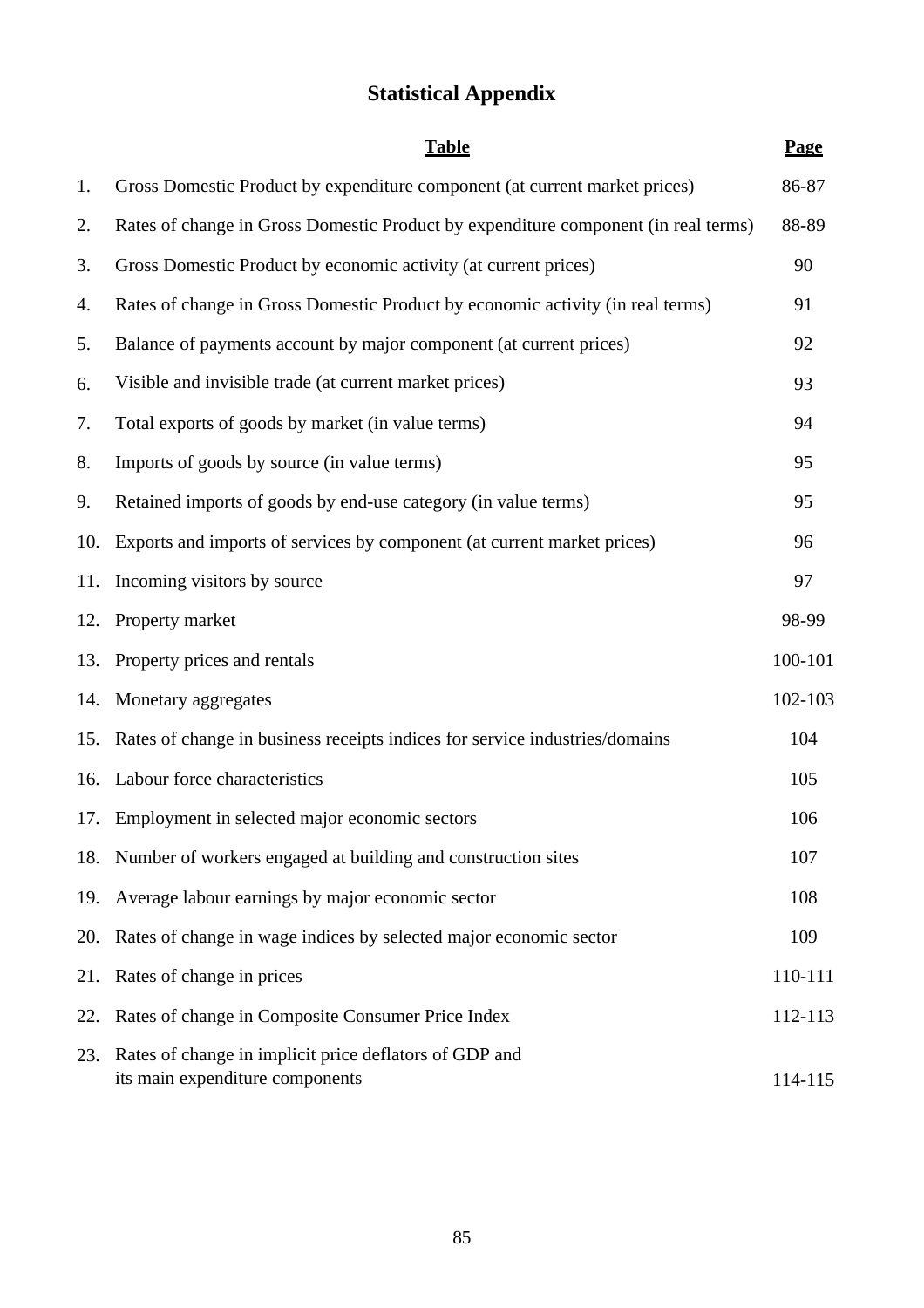|                                                                            |                                   |                                   |                                   |                                   |                                   | \$Mn)                           |
|----------------------------------------------------------------------------|-----------------------------------|-----------------------------------|-----------------------------------|-----------------------------------|-----------------------------------|---------------------------------|
|                                                                            | 1997                              | 1998                              | 1999                              | 2000                              | 2001                              | 2002                            |
| Private consumption<br>expenditure                                         | 833,825                           | 795,948                           | 765,282                           | 774,280                           | 782,587                           | 747,850                         |
| Government consumption<br>expenditure                                      | 112,751                           | 116,550                           | 119,993                           | 120,172                           | 128,866                           | 131,291                         |
| Gross domestic fixed<br>capital formation                                  | 451,891                           | 388,731                           | 325,328                           | 347,375                           | 333,036                           | 286,020                         |
| of which:                                                                  |                                   |                                   |                                   |                                   |                                   |                                 |
| Building and construction<br>Machinery, equipment and<br>computer software | 223,264<br>190,760                | 208,235<br>165,177                | 171,930<br>141,349                | 155,441<br>180,204                | 142,651<br>180,011                | 131,752<br>144,832              |
| Changes in inventories                                                     | 12,313                            | $-15,651$                         | $-10,612$                         | 14,399                            | $-4,060$                          | 5,660                           |
| Total exports of goods                                                     | 1,455,949                         | 1,347,649                         | 1,349,000                         | 1,572,689                         | 1,480,987                         | 1,562,121                       |
| Domestic exports<br>Re-exports                                             | 211,410<br>1,244,539              | 188,454<br>1,159,195              | 170,600<br>1,178,400              | 180,967<br>1,391,722              | 153,520<br>1,327,467              | 131,079<br>1,431,041            |
| Imports of goods                                                           | 1,589,876                         | 1,408,317                         | 1,373,500                         | 1,636,711                         | 1,549,222                         | 1,601,527                       |
| Exports of services                                                        | 286,595                           | 262,099                           | 276,385                           | 315,012                           | 320,799                           | 347,836                         |
| Imports of services                                                        | 198,424                           | 194,245                           | 185,174                           | 192,427                           | 194,180                           | 202,494                         |
| <b>GDP</b>                                                                 | 1,365,024                         | 1,292,764                         | 1,266,702                         | 1,314,789                         | 1,298,813                         | 1,276,757                       |
| Per capita GDP $(\$)$ <sup><i>®</i></sup>                                  | 210,350                           | 197,559                           | 191,736                           | 197,268                           | 193,440                           | 189,315                         |
| <b>GNP</b>                                                                 | 1,363,409                         | 1,317,362                         | 1,291,470                         | 1,323,543                         | 1,327,356                         | 1,282,409                       |
| Per capita GNP $(\$)$ <sup><i>®</i></sup>                                  | 210,101                           | 201,318                           | 195,485                           | 198,581                           | 197,691                           | 190,153                         |
| Total final demand                                                         | 3,153,324                         | 2,895,326                         | 2,825,376                         | 3,143,927                         | 3,042,215                         | 3,080,778                       |
| Total final demand<br>excluding re-exports <sup>(a)</sup>                  | 2,130,313                         | 1,952,900                         | 1,886,191                         | 2,045,858                         | 1,982,896                         | 1,923,066                       |
| Domestic demand<br>Private<br>Public                                       | 1,410,780<br>1,233,803<br>176,977 | 1,285,578<br>1,107,816<br>177,762 | 1,199,991<br>1,014,347<br>185,644 | 1,256,226<br>1,075,654<br>180,572 | 1,240,429<br>1,053,568<br>186,861 | 1,170,821<br>985,985<br>184,836 |
| External demand                                                            | 1,742,544                         | 1,609,748                         | 1,625,385                         | 1,887,701                         | 1,801,786                         | 1,909,957                       |

# **Table 1 : Gross Domestic Product by expenditure component (at current market prices)**

Definitions of Terms :

| Total final demand             | $=$ private consumption expenditure $+$ government consumption expenditure $+$ gross<br>domestic fixed capital formation + changes in inventories + total exports of goods +<br>exports of services |
|--------------------------------|-----------------------------------------------------------------------------------------------------------------------------------------------------------------------------------------------------|
| Private sector domestic demand | $=$ private consumption expenditure $+$ gross domestic fixed capital formation by the<br>private sector $+$ changes in inventories                                                                  |
| Public sector domestic demand  | $=$ government consumption expenditure $+$ gross domestic fixed capital formation by the<br>public sector                                                                                           |
| Domestic demand                | $=$ private sector domestic demand $+$ public sector domestic demand                                                                                                                                |
| External demand                | $=$ total exports of goods + exports of services                                                                                                                                                    |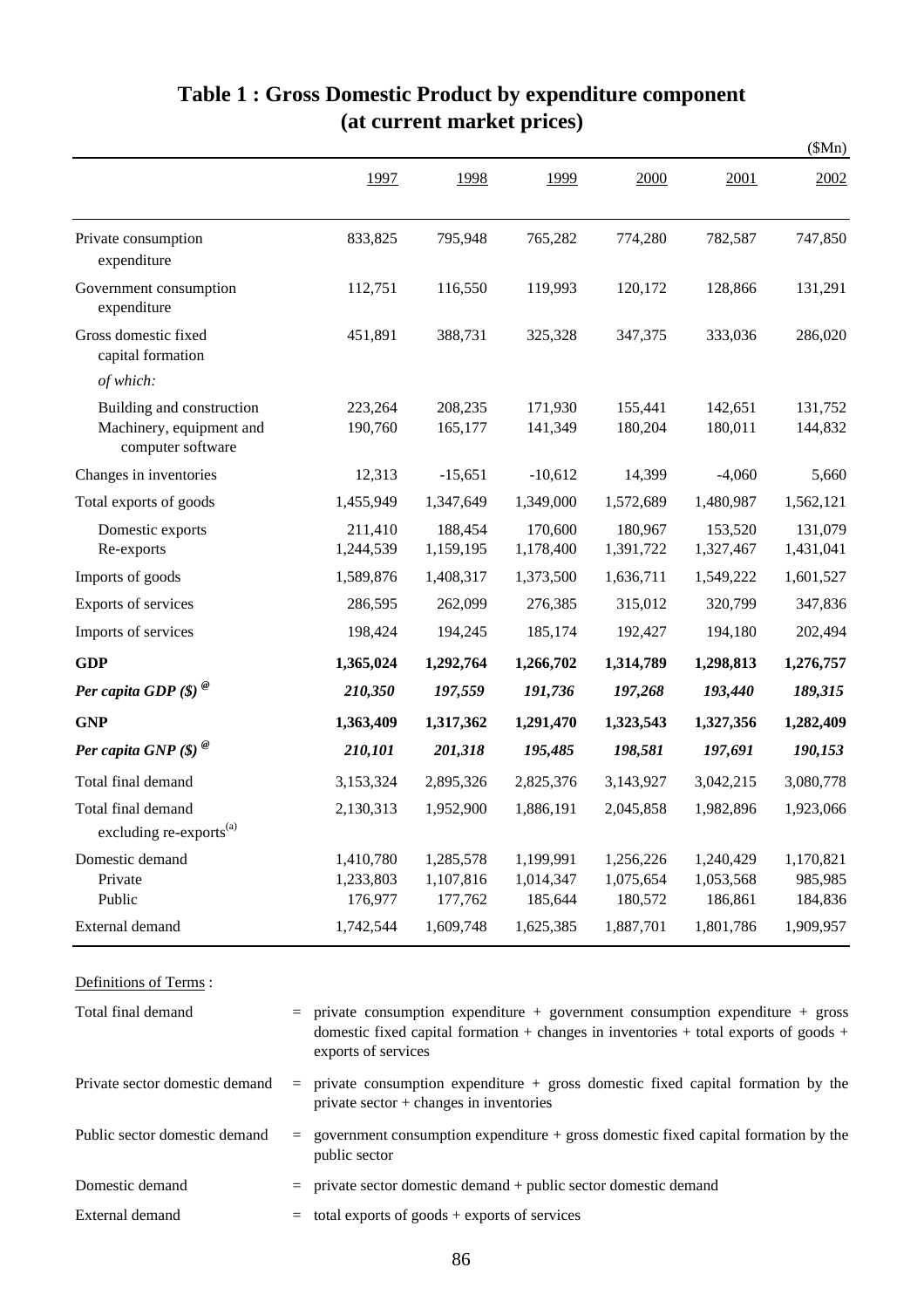|                                                                            |                      |                                                                                             |                                |                      |                              |                                   |                              | \$Mn)                        |
|----------------------------------------------------------------------------|----------------------|---------------------------------------------------------------------------------------------|--------------------------------|----------------------|------------------------------|-----------------------------------|------------------------------|------------------------------|
|                                                                            | 2003                 | 2004                                                                                        | $2005$ <sup>#</sup>            | $2006$ <sup>#</sup>  | $\mathrm{Q2}^{\text{\#}}$    | 2006<br>$\mathrm{Q3}^{\text{\#}}$ | ${\bf Q4}^{\#}$              | 2007<br>$Q1^{\text{\#}}$     |
| Private consumption<br>expenditure                                         | 719,304              | 767,479                                                                                     | 804,579                        | 860,169              | 215,012                      | 212,106                           | 227,024                      | 222,118                      |
| Government consumption<br>expenditure                                      | 130,151              | 127,328                                                                                     | 121,419                        | 123,331              | 28,457                       | 30,358                            | 31,478                       | 34,315                       |
| Gross domestic fixed<br>capital formation<br>of which:                     | 261,367              | 275,000                                                                                     | 289,223                        | 320,788              | 78,879                       | 84,302                            | 83,782                       | 72,238                       |
| Building and construction<br>Machinery, equipment and<br>computer software | 116,419<br>136,537   | 107,658<br>150,545                                                                          | 105,964<br>163,369             | 98,750<br>205,246    | 24,168<br>50,283             | 24,212<br>55,391                  | 24,781<br>54,893             | 24,634<br>42,902             |
| Changes in inventories                                                     | 9,111                | 7,076                                                                                       | $-4,761$                       | $-2,020$             | 158                          | $-3,970$                          | 490                          | 1,684                        |
| Total exports of goods                                                     |                      | 1,749,089 2,027,031 2,251,744                                                               |                                | 2,467,357            | 586,741                      | 667,228                           | 674,929                      | 587,298                      |
| Domestic exports<br>Re-exports                                             | 122,126<br>1,626,964 | 126,386                                                                                     | 136,324<br>1,900,645 2,115,419 | 138,759<br>2,328,598 | 34,992<br>551,749            | 38,916<br>628,312                 | 30,354<br>644,575            | 23,524<br>563,774            |
| Imports of goods                                                           |                      | 1,794,059 2,099,545 2,311,091 2,576,340                                                     |                                |                      | 622,110                      | 685,797                           | 700,172                      | 621,522                      |
| Exports of services                                                        | 362,420              | 429,563                                                                                     | 495,799                        | 565,049              | 129,681                      | 150,732                           | 155,913                      | 143,657                      |
| Imports of services                                                        | 203,400              | 242,507                                                                                     | 264,237                        | 284,015              | 68,202                       | 75,975                            | 74,132                       | 69,468                       |
| <b>GDP</b>                                                                 |                      | 1,233,983 1,291,425 1,382,675 1,474,319                                                     |                                |                      | 348,616                      | 378,984                           | 399,312                      | 370,320                      |
| Per capita GDP $(\$)$ <sup><i>®</i></sup>                                  | 183,334              | 190,377                                                                                     | 202,941                        | 215,006              | --                           |                                   |                              |                              |
| <b>GNP</b>                                                                 |                      | 1,262,474 1,314,835 1,384,323 1,479,433                                                     |                                |                      | 340,994                      | 379,222                           | 403,758                      | N.A.                         |
| Per capita GNP $(\$)$ <sup><i>®</i></sup>                                  | 187,567              | 193,828                                                                                     | 203,182                        | 215,752              | --                           |                                   |                              |                              |
| Total final demand                                                         |                      | 3,231,442 3,633,477 3,958,003 4,334,674 1,038,928                                           |                                |                      |                              | 1,140,756                         | 1,173,616 1,061,310          |                              |
| Total final demand<br>excluding re-exports <sup>(a)</sup>                  |                      | 1,895,705 2,061,644 2,212,782 2,413,581                                                     |                                |                      | 583,735                      | 622,399                           | 641,842                      | 596,196                      |
| Domestic demand<br>Private<br>Public                                       | 181,607              | 1,119,933 1,176,883 1,210,460 1,302,268<br>938,326 1,001,110 1,047,722 1,144,215<br>175,773 | 162,738                        | 158,053              | 322,506<br>286,834<br>35,672 | 322,796<br>284,722<br>38,074      | 342,774<br>302,307<br>40,467 | 330,355<br>286,531<br>43,824 |
| External demand                                                            |                      | 2,111,509 2,456,594 2,747,543 3,032,406                                                     |                                |                      | 716,422                      | 817,960                           | 830,842                      | 730,955                      |

# **Table 1 : Gross Domestic Product by expenditure component (at current market prices) (cont'd)**

Notes : (a) Re-export margin is nevertheless retained in the total final demand.

(#) Figures are subject to revision later on as more data become available.

(--) Not applicable.

N.A. Not available.

<sup>(@)</sup> Population figures since 2001 have been revised based on the results of the 2006 Population By-census available in February 2007 as the up-to-date benchmark data. Per capita GDP and per capita GNP figures from 2001 to 2005 have been revised accordingly.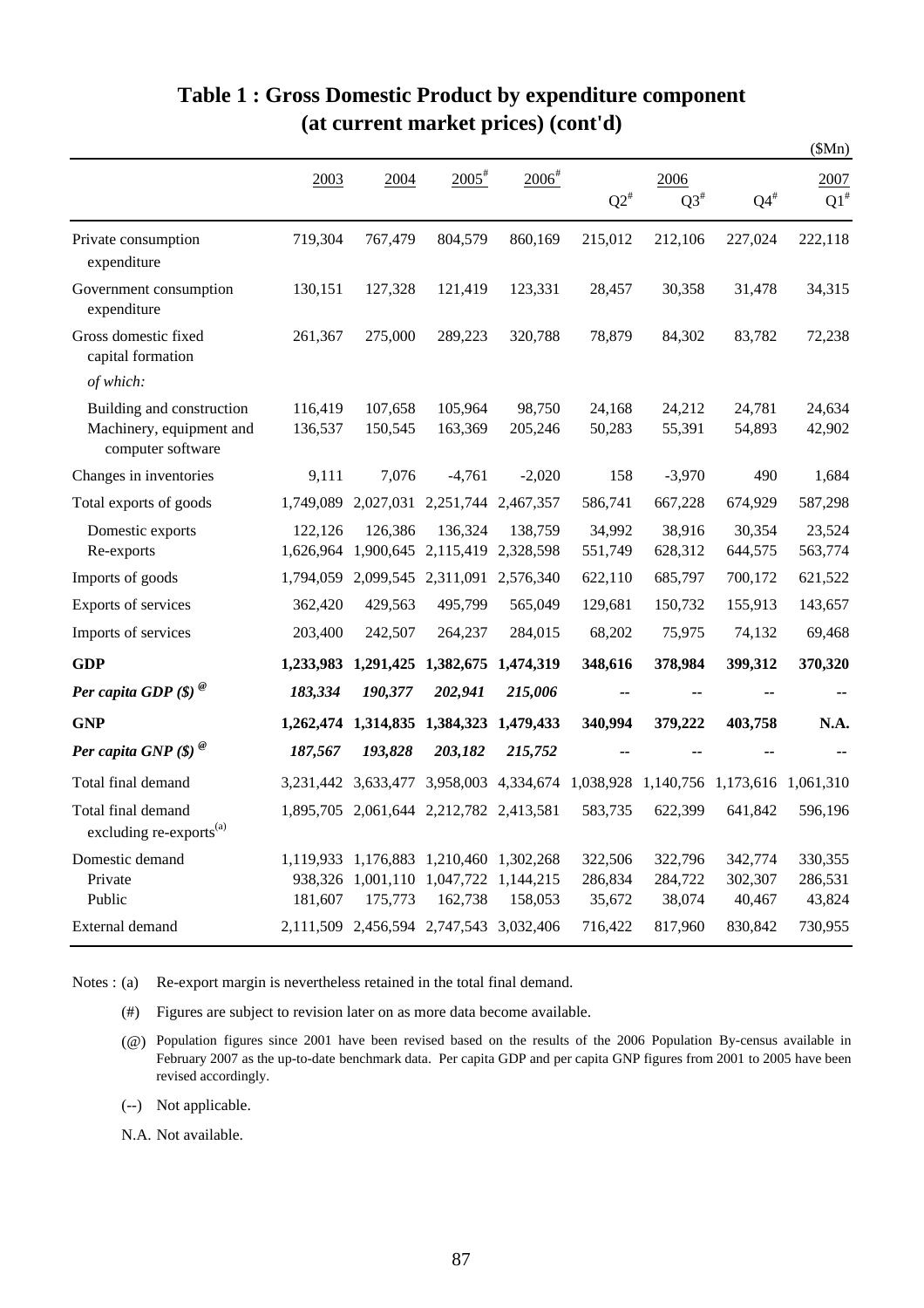|                                                           | 1997   | 1998   | 1999    | 2000   | 2001    | 2002    | 2003   |
|-----------------------------------------------------------|--------|--------|---------|--------|---------|---------|--------|
|                                                           |        |        |         |        |         |         |        |
|                                                           |        |        |         |        |         |         |        |
| Private consumption expenditure                           | 6.2    | $-6.6$ | 1.4     | 6.0    | 2.1     | $-1.0$  | $-0.9$ |
| Government consumption<br>expenditure                     | 2.4    | 0.7    | 3.1     | 2.1    | 6.0     | 2.5     | 1.9    |
| Gross domestic fixed<br>capital formation                 | 12.6   | $-7.3$ | $-16.6$ | 11.0   | 2.6     | $-4.5$  | 0.9    |
| of which:                                                 |        |        |         |        |         |         |        |
| Building and construction                                 | 10.5   | $-2.4$ | $-15.5$ | $-7.6$ | $-1.1$  | $-1.1$  | $-5.6$ |
| Machinery, equipment and<br>computer software             | 13.1   | $-7.9$ | $-18.2$ | 27.0   | 6.2     | $-7.6$  | 6.7    |
| Total exports of goods                                    | 6.1    | $-4.3$ | 3.7     | 17.1   | $-3.3$  | 8.7     | 14.2   |
| Domestic exports                                          | 2.1    | $-7.9$ | $-7.2$  | 7.5    | $-10.2$ | $-11.2$ | $-7.3$ |
| Re-exports                                                | 6.8    | $-3.7$ | 5.4     | 18.5   | $-2.4$  | 11.0    | 16.3   |
| Imports of goods                                          | 7.3    | $-7.3$ | $\ast$  | 18.2   | $-1.9$  | 7.9     | 13.1   |
| Exports of services                                       | $-0.4$ | $-3.5$ | $8.8\,$ | 12.1   | 6.4     | 10.9    | 7.9    |
| Imports of services                                       | 3.9    | 1.6    | $-4.4$  | 4.2    | 2.0     | 3.9     | $-2.1$ |
| <b>GDP</b>                                                | 5.1    | $-5.5$ | 4.0     | 10.0   | 0.6     | 1.8     | 3.2    |
| Per capita GDP $(\$)$ <sup><math>\degree</math></sup>     | 4.2    | $-6.2$ | 3.0     | 9.0    | $-0.1$  | 1.4     | 3.4    |
| <b>GNP</b>                                                | 6.0    | $-3.5$ | 4.0     | 8.6    | 2.2     | 0.1     | 5.1    |
| Per capita GNP $(\$)$ <sup><math>\degree</math></sup>     | 5.1    | $-4.3$ | 3.0     | 7.6    | 1.4     | $-0.4$  | 5.3    |
| Total final demand                                        | 6.2    | $-6.0$ | 1.3     | 14.4   | $-0.6$  | 5.1     | 8.1    |
| Total final demand<br>excluding re-exports <sup>(a)</sup> | 5.8    | $-7.6$ | $-1.7$  | 11.3   | 0.4     | 2.0     | 3.5    |
| Domestic demand                                           | 8.2    | $-9.2$ | $-4.4$  | 10.3   | 1.0     | $-0.7$  | 0.1    |
| Private                                                   | 9.5    | $-9.9$ | $-5.4$  | 12.3   | $0.7\,$ | $-1.0$  | $-0.2$ |
| Public                                                    | $-1.0$ | $-3.8$ | 2.1     | $-2.8$ | 3.3     | 1.2     | 1.7    |
| External demand                                           | 5.3    | $-4.3$ | 4.4     | 16.4   | $-1.7$  | 9.1     | 13.1   |

# **Table 2 : Rates of change in Gross Domestic Product by expenditure component (in real terms)**

(%)

(a) Notes : Re-export margin is nevertheless retained in the total final demand.

> (#) Figures are subject to revision later on as more data become available.

(@) Population figures since 2001 have been revised based on the results of the 2006 Population By-census available in February 2007 as the up-to-date benchmark data. Per capita GDP and per capita GNP figures from 2001 to 2005 have been revised accordingly.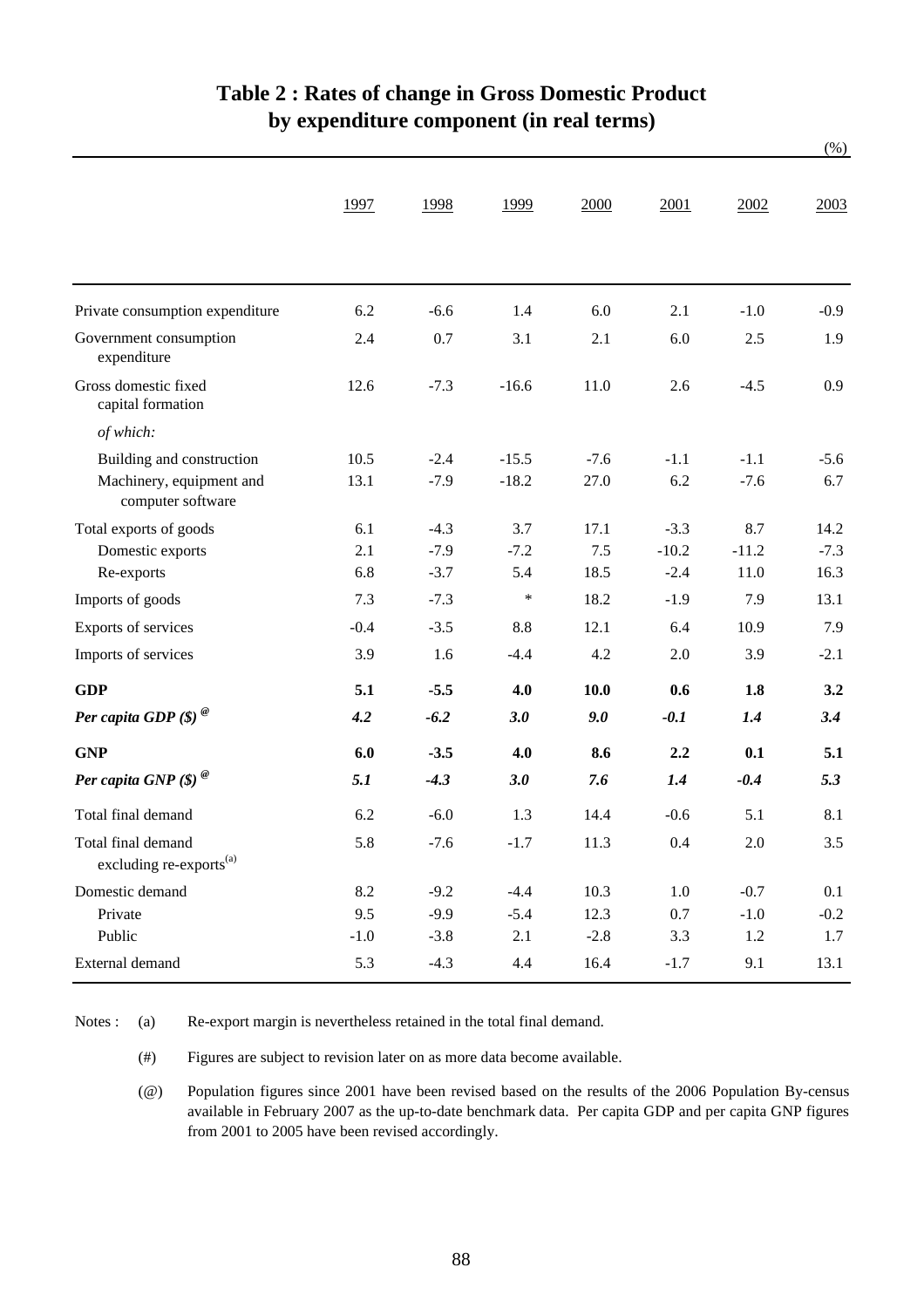|                                                           |         |                     |                     |                           |           |                 |                    |                                            | $(\%)$                                    |
|-----------------------------------------------------------|---------|---------------------|---------------------|---------------------------|-----------|-----------------|--------------------|--------------------------------------------|-------------------------------------------|
|                                                           | 2004    | $2005$ <sup>#</sup> | $2006$ <sup>#</sup> |                           | 2006      |                 | 2007               | Average annual<br>rate of change:          |                                           |
|                                                           |         |                     |                     | $\mathrm{Q2}^{\text{\#}}$ | $Q3^{\#}$ | ${\bf Q4}^{\#}$ | $\mathrm{Q1}^{\#}$ | 10 years<br>1996 to<br>$2006$ <sup>#</sup> | 5 years<br>$2001$ to<br>$2006^{\text{*}}$ |
|                                                           |         |                     |                     |                           |           |                 |                    |                                            |                                           |
| Private consumption expenditure                           | 7.2     | 3.3                 | 5.2                 | 5.8                       | 4.6       | 5.4             | 5.6                | 2.2                                        | 2.7                                       |
| Government consumption<br>expenditure                     | 0.7     | $-3.1$              | 0.2                 | $-1.5$                    | $-1.1$    | 2.3             | 2.3                | 1.6                                        | 0.4                                       |
| Gross domestic fixed<br>capital formation                 | 3.1     | 4.6                 | 7.9                 | 4.5                       | 10.3      | 9.4             | 3.9                | 1.1                                        | 2.3                                       |
| of which:                                                 |         |                     |                     |                           |           |                 |                    |                                            |                                           |
| Building and construction                                 | $-11.6$ | $-8.4$              | $-7.3$              | $-4.1$                    | $-10.1$   | $-2.8$          | $-5.4$             | $-5.2$                                     | $-6.9$                                    |
| Machinery, equipment and<br>computer software             | 11.0    | 12.9                | 17.2                | 11.9                      | 20.4      | 14.9            | 6.8                | 5.2                                        | 7.7                                       |
| Total exports of goods                                    | 15.3    | 11.2                | 10.2                | 6.4                       | 8.9       | 11.7            | 8.2                | 7.6                                        | 11.9                                      |
| Domestic exports                                          | 2.4     | 7.6                 | 2.3                 | 25.7                      | $-3.2$    | $-30.4$         | $-33.1$            | $-2.4$                                     | $-1.5$                                    |
| Re-exports                                                | 16.3    | 11.4                | 10.7                | 5.3                       | 9.8       | 15.0            | 11.0               | 8.8                                        | 13.1                                      |
| Imports of goods                                          | 14.1    | 8.6                 | 10.0                | 6.7                       | 8.5       | 11.4            | 8.6                | 6.7                                        | 10.7                                      |
| Exports of services                                       | 17.9    | 11.3                | 8.9                 | 8.9                       | 8.9       | 9.0             | 8.4                | 7.9                                        | 11.3                                      |
| Imports of services                                       | 14.6    | 7.4                 | 6.4                 | 9.1                       | 5.2       | 6.5             | 3.9                | 3.6                                        | 5.9                                       |
| <b>GDP</b>                                                | 8.6     | 7.5                 | 6.9                 | 5.6                       | 6.8       | 7.3             | 5.6                | 4.1                                        | 5.6                                       |
| Per capita GDP $(\$)$ <sup><i>®</i></sup>                 | 7.7     | 7.1                 | 6.2                 | --                        | --        | --              | --                 | 3.5                                        | 5.1                                       |
| <b>GNP</b>                                                | 8.0     | 5.8                 | 7.2                 | 1.2                       | 10.9      | 10.2            | N.A.               | 4.3                                        | 5.2                                       |
| Per capita GNP $(\$)$ <sup><i>®</i></sup>                 | 7.2     | 5.3                 | 6.5                 | --                        |           |                 |                    | 3.6                                        | 4.7                                       |
| Total final demand                                        | 12.0    | 8.1                 | 8.6                 | 6.4                       | 7.6       | 9.6             | 7.2                | 5.6                                        | 8.4                                       |
| Total final demand<br>excluding re-exports <sup>(a)</sup> | 9.2     | 5.9                 | $7.1\,$             | 7.2                       | 6.1       | 5.7             | 4.6                | 3.5                                        | 5.5                                       |
| Domestic demand                                           | 5.1     | 2.1                 | 5.8                 | 5.6                       | 4.6       | 5.9             | 5.1                | 1.7                                        | 2.4                                       |
| Private                                                   | 6.3     | 3.5                 | $7.2\,$             | $7.1\,$                   | $6.0\,$   | 6.6             | 5.9                | 2.1                                        | 3.1                                       |
| Public                                                    | $-1.6$  | $-6.9$              | $-4.0$              | $-5.3$                    | $-5.2$    | $0.8\,$         | $0.0\,$            | $-1.2$                                     | $-2.0$                                    |
| External demand                                           | 15.8    | 11.2                | 10.0                | 6.8                       | 8.9       | 11.2            | 8.2                | 7.7                                        | 11.8                                      |

# **Table 2 : Rates of change in Gross Domestic Product by expenditure component (in real terms) (cont'd)**

(\*) Change within  $\pm 0.05\%$ . Notes (cont'd) :

(--) Not applicable.

N.A. Not available.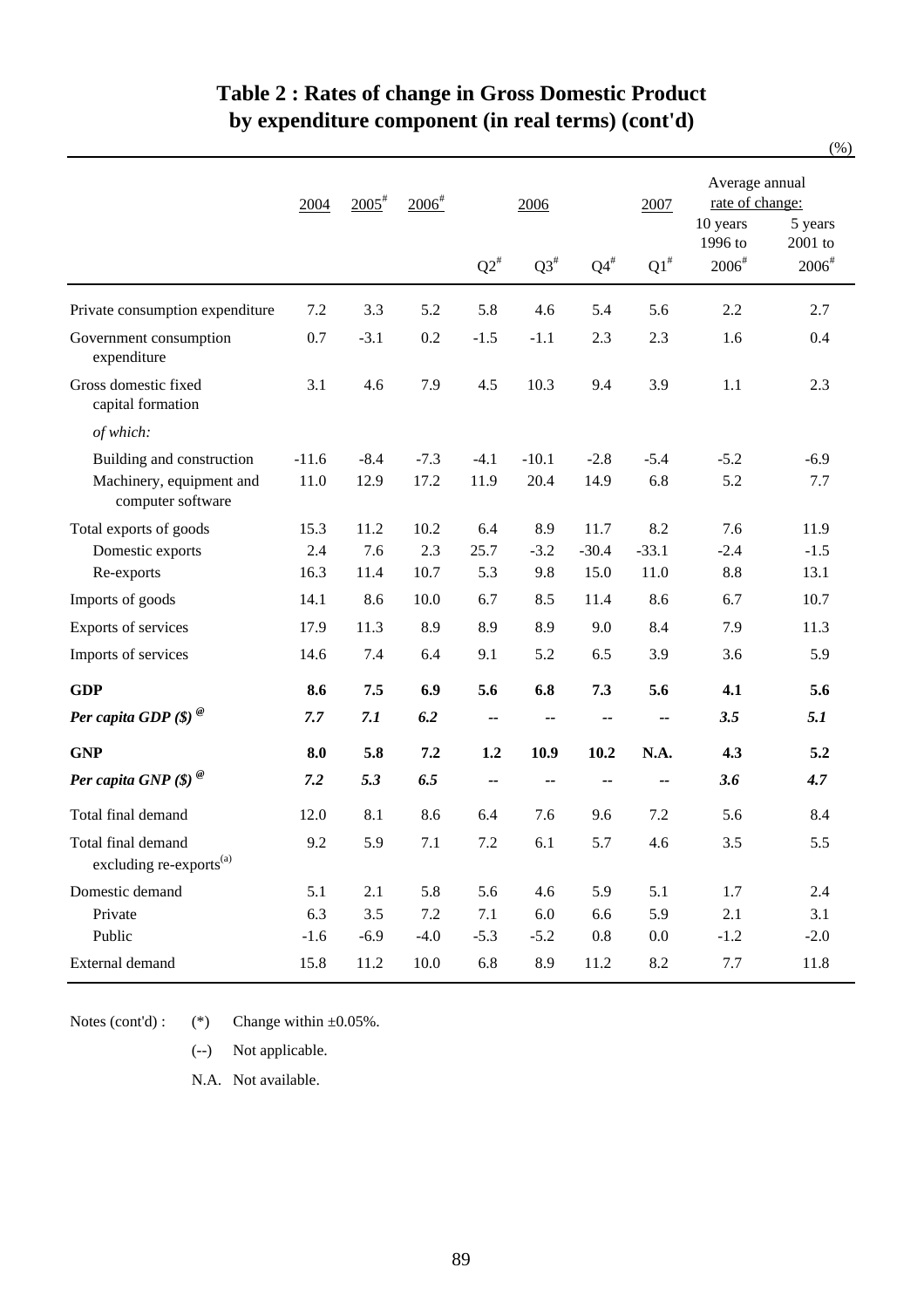|                                                                                 | 2001      | $\%$         | 2002      | %      | 2003            | $\frac{0}{0}$ | 2004      | %      | $2005$ <sup>#</sup><br>$\%$ |              |  |
|---------------------------------------------------------------------------------|-----------|--------------|-----------|--------|-----------------|---------------|-----------|--------|-----------------------------|--------------|--|
|                                                                                 | \$Mn      | share        | \$Mn      | share  | \$Mn            | share         | \$Mn      | share  | \$Mn                        | share        |  |
| Agriculture and fishing                                                         | 1,003     | 0.1          | 1,002     | 0.1    | 824             | 0.1           | 886       | 0.1    | 847                         | 0.1          |  |
| Mining and quarrying                                                            | 174       | $\ast$       | 136       | $\ast$ | 116             | $\ast$        | 72        | $\ast$ | 100                         | $\ast$       |  |
| Manufacturing                                                                   | 59,760    | 4.8          | 51,396    | 4.2    | 44,403          | 3.7           | 44,455    | 3.5    | 45,547                      | 3.4          |  |
| Electricity, gas and water                                                      | 37,957    | 3.1          | 39,609    | 3.2    | 38,839          | 3.2           | 39,726    | 3.2    | 39,924                      | 3.0          |  |
| Construction                                                                    | 57,167    | 4.6          | 51,534    | 4.2    | 44,910          | 3.7           | 40,376    | 3.2    | 38,538                      | 2.9          |  |
| Services                                                                        | 1,088,211 | 87.5         | 1,091,272 | 88.4   | 1,073,941       | 89.3          | 1,130,695 | 90.0   | 1,221,064                   | 90.7         |  |
| Wholesale, retail and<br>import and export<br>trades, restaurants and<br>hotels | 309,926   | 24.9         | 310,500   | 25.1   | 308,872         | 25.7          | 345,092   | 27.5   | 386,726                     | 28.7         |  |
| Transport,<br>storage and<br>communications                                     | 117,526   | 9.4          | 121,766   | 9.9    | 117,420         | 9.8           | 126,820   | 10.1   | 135,119                     | 10.0         |  |
| Financing, insurance,<br>real estate and<br>business services                   | 251,495   | 20.2         | 247,045   | 20.0   | 251,085         | 20.9          | 266,834   | 21.2   | 294,666                     | 21.9         |  |
| Community,<br>social and personal<br>services                                   | 262,960   | 21.1         | 265,746   | 21.5   | 261,917         | 21.8          | 264,008   | 21.0   | 260,273                     | 19.3         |  |
| Ownership of premises                                                           | 146,304   | 11.8         | 146,214   | 11.8   | 134,648         | 11.2          | 127,940   | 10.2   | 144,280                     | 10.7         |  |
| <b>GDP</b> at factor cost                                                       | 1,244,271 | <b>100.0</b> | 1,234,949 | 100.0  | 1,203,034 100.0 |               | 1,256,209 | 100.0  | 1,346,020                   | <b>100.0</b> |  |
| Taxes on production and<br>imports                                              | 53,917    |              | 43,325    |        | 48,057          |               | 58,729    |        | 62,891                      |              |  |
| Statistical discrepancy (%)                                                     | $\ast$    |              | $-0.1$    |        | $-1.4$          |               | $-1.8$    |        | $-1.9$                      |              |  |
| <b>GDP</b> at current<br>market prices                                          | 1,298,813 |              | 1,276,757 |        | 1,233,983       |               | 1,291,425 |        | 1,382,675                   |              |  |

# **Table 3 : Gross Domestic Product by economic activity (at current prices)**

Notes : Figures may not add up exactly to the total due to rounding.

(#) Figures are subject to revision later on as more data become available.

(\*) Less than 0.05%.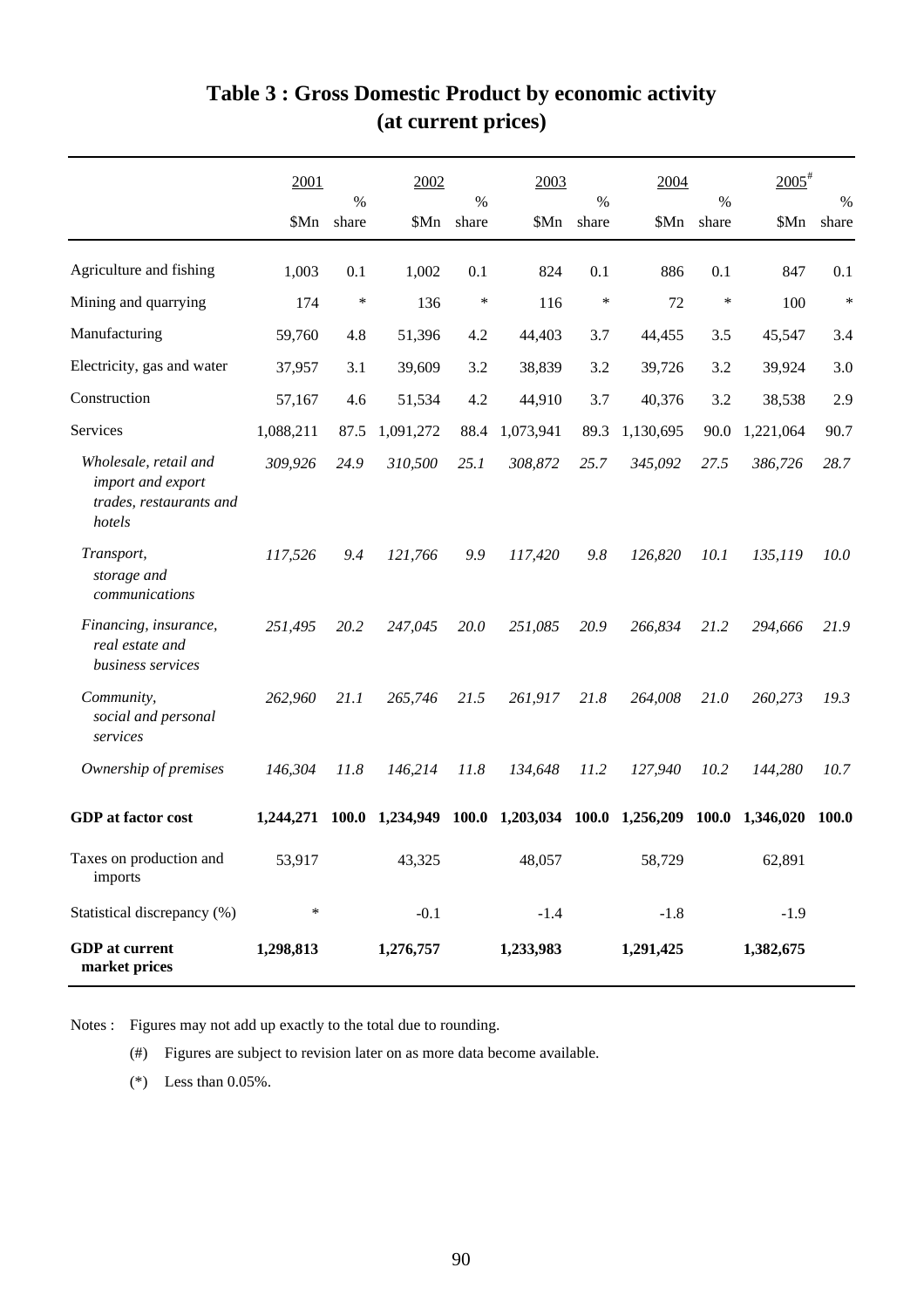|                                                                              |         |         |         |         |                     |                     |                           |                        |                           | (%)                    |
|------------------------------------------------------------------------------|---------|---------|---------|---------|---------------------|---------------------|---------------------------|------------------------|---------------------------|------------------------|
|                                                                              | 2001    | 2002    | 2003    | 2004    | $2005$ <sup>#</sup> | $2006$ <sup>#</sup> |                           | 2006                   |                           |                        |
|                                                                              |         |         |         |         |                     |                     | $\mathrm{Q1}^{\text{\#}}$ | ${\rm Q2}^{\text{\#}}$ | $\mathrm{Q3}^{\text{\#}}$ | ${\bf Q4}^{\text{\#}}$ |
| Agriculture and fishing                                                      | 4.1     | $-0.7$  | $-5.6$  | 2.0     | $-1.9$              | $-3.2$              | $-1.4$                    | $-4.4$                 | $-2.5$                    | $-4.8$                 |
| Mining and quarrying                                                         | $-14.1$ | $-11.1$ | 2.2     | $-17.0$ | 10.3                | 9.3                 | 5.3                       | 11.4                   | 15.9                      | 4.3                    |
| Manufacturing                                                                | $-9.1$  | $-10.0$ | $-10.3$ | 1.7     | 2.1                 | 2.2                 | 7.0                       | 5.3                    | $-0.6$                    | $-1.4$                 |
| Electricity, gas and water                                                   | 1.7     | 3.8     | 1.8     | 2.1     | 2.5                 | 0.9                 | $-0.1$                    | 2.2                    | 4.5                       | $-4.0$                 |
| Construction                                                                 | $-2.2$  | $-1.5$  | $-4.9$  | $-9.7$  | $-9.2$              | $-7.9$              | $-12.6$                   | $-4.6$                 | $-10.9$                   | $-3.1$                 |
| Services                                                                     | 1.8     | 2.8     | 4.5     | 10.1    | 8.0                 | 8.7                 | 9.3                       | 7.6                    | 8.1                       | 9.6                    |
| Wholesale, retail and<br>import and export trades,<br>restaurants and hotels | 0.3     | 4.5     | 9.1     | 15.1    | 14.4                | 10.0                | 12.5                      | 7.1                    | 10.4                      | 10.0                   |
| Transport, storage and<br>communications                                     | 1.9     | 6.5     | 0.7     | 13.9    | 8.0                 | 8.8                 | 11.2                      | 6.4                    | 8.4                       | 9.4                    |
| Financing, insurance,<br>real estate and business<br>services                | 0.5     | 2.7     | 5.7     | 13.1    | 8.7                 | 14.5                | 13.3                      | 15.2                   | 11.8                      | 17.4                   |
| Community, social and<br>personal services                                   | 4.0     | $-0.6$  | 0.6     | 2.9     | 0.2                 | 2.2                 | 1.4                       | 1.5                    | 2.5                       | 3.2                    |
| Ownership of premises                                                        | 3.4     | 2.0     | 2.7     | 1.4     | 3.1                 | 2.6                 | 3.1                       | 2.9                    | 2.2                       | 2.1                    |
| Taxes on production and<br>imports                                           | $-1.1$  | $-0.1$  | 3.4     | 13.0    | 1.0                 | 8.4                 | 3.1                       | 7.5                    | 3.3                       | 19.6                   |
| GDP at constant (2000)<br>market prices                                      | 0.6     | 1.8     | 3.2     | 8.6     | 7.5                 | 6.9                 | 8.1                       | 5.6                    | 6.8                       | 7.3                    |

# **Table 4 : Rates of change in Gross Domestic Product by economic activity (in real terms)**

(#) Figures are subject to revision later on as more data become available. Note :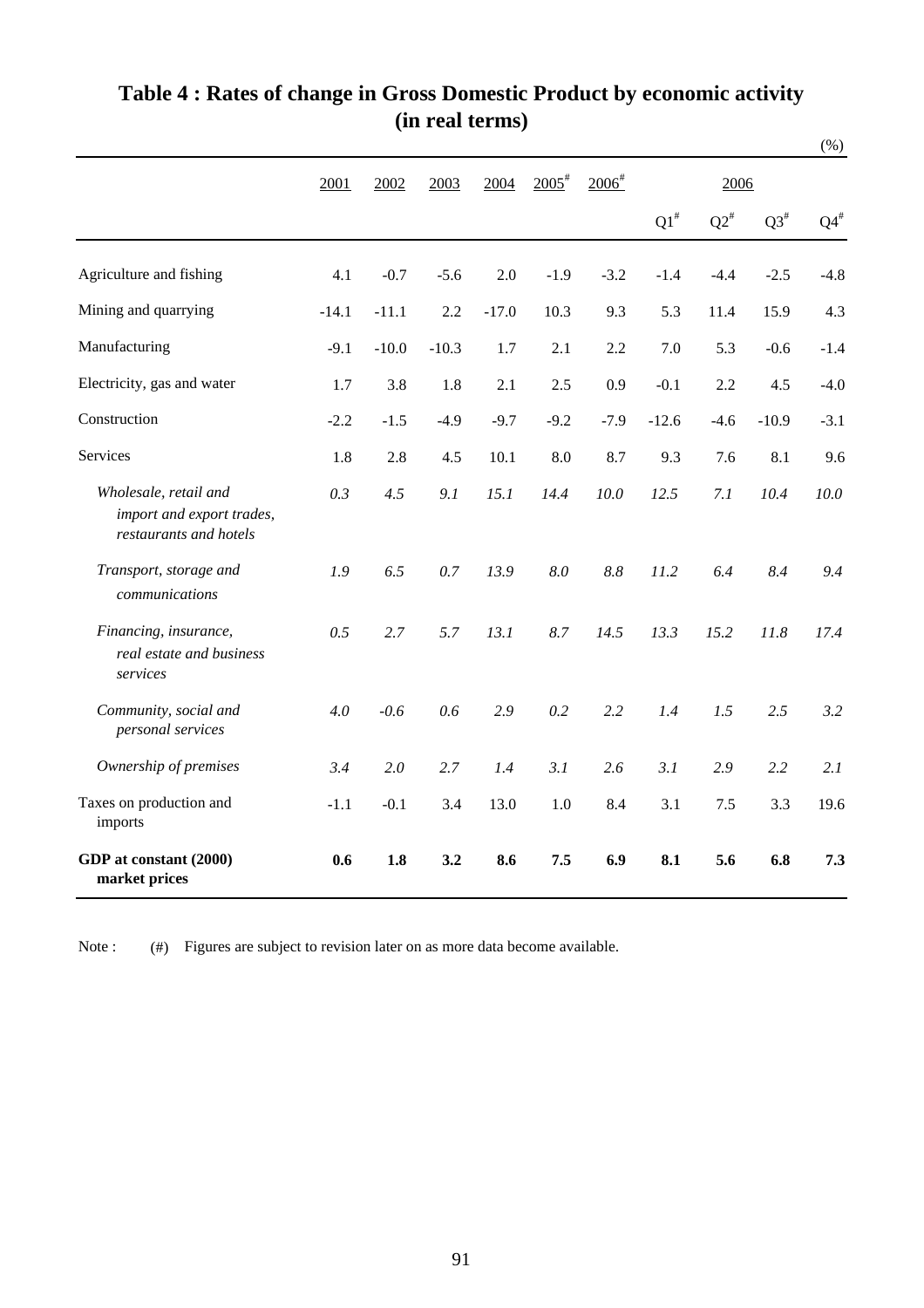| Table 5 : Balance of payments account by major component |  |
|----------------------------------------------------------|--|
| (at current prices)                                      |  |

|                                                             |            |            |             |            |                     |                    |                    |                    | \$Mn)           |
|-------------------------------------------------------------|------------|------------|-------------|------------|---------------------|--------------------|--------------------|--------------------|-----------------|
|                                                             | 2002       | 2003       | 2004        | 2005       | $2006$ <sup>#</sup> |                    | 2006               |                    |                 |
|                                                             |            |            |             |            |                     | $\mathrm{Q1}^{\#}$ | $\mathrm{Q2}^{\#}$ | $\mathrm{Q3}^{\#}$ | ${\bf Q4}^{\#}$ |
| Current account                                             | 96,800     | 128,240    | 122,491     | 157,338    | 159,905             | 37,007             | 14,737             | 51,900             | 56,261          |
| Goods                                                       | $-39,406$  | $-44,970$  | $-72,514$   | $-59,347$  | $-108,983$          | $-29,801$          | $-35,369$          | $-18,569$          | $-25,243$       |
| Services                                                    | 145,341    | 159,020    | 187,056     | 231,562    | 281,034             | 63,017             | 61,479             | 74,757             | 81,781          |
| Income                                                      | 5.652      | 28,491     | 23,410      | 1,648      | 5,114               | 8,053              | $-7,622$           | 238                | 4,446           |
| Current transfers                                           | $-14,787$  | $-14,301$  | $-15,461$   | $-16,524$  | $-17,260$           | $-4,262$           | $-3,750$           | $-4,526$           | $-4,722$        |
| Capital and financial account                               | $-151,179$ | $-179,086$ | $-184,640$  | $-182,431$ | $-201,722$          | $-49,186$          | $-26,394$          | $-60,115$          | $-66,028$       |
| Capital and financial<br>non-reserve assets<br>(net change) | $-169.720$ | $-171.497$ | $-159, 155$ | -171,752   | $-154.987$          | $-37,723$          | $-16,330$          | $-46,962$          | $-53,972$       |
| Capital transfers                                           | $-15.686$  | $-8,292$   | $-2.561$    | $-4.939$   | $-2.226$            | $-415$             | 472                | $-1,729$           | $-554$          |
| Financial non-reserve<br>assets (net change)                | -154,033   | $-163,205$ | $-156,594$  | $-166,812$ | $-152,761$          | $-37,308$          | $-16,803$          | $-45,233$          | $-53,418$       |
| Direct investment                                           | $-60,685$  | 63,372     | $-91,038$   | 49,996     | $-4,402$            | 27,362             | $-29,913$          | $-15,817$          | 13,967          |
| Portfolio investment                                        | $-302,484$ | $-264,619$ | $-306,368$  | $-245,017$ | $-258,082$          | 34,018             | $-78,343$          | 17,248             | $-231,005$      |
| Financial derivatives                                       | 51,563     | 78,288     | 44,319      | 30,502     | 38,873              | 2,275              | 14,544             | 8,312              | 13,742          |
| Other investment                                            | 157,573    | $-40,247$  | 196,492     | $-2,294$   | 70,850              | $-100,963$         | 76,910             | $-54,975$          | 149,879         |
| Reserve assets (net change) <sup>(a)</sup>                  | 18,541     | $-7,589$   | $-25,486$   | $-10,679$  | $-46,735$           | $-11,463$          | $-10,063$          | $-13,153$          | $-12,056$       |
| Net errors and omissions                                    | 54,379     | 50,846     | 62,149      | 25,093     | 41,817              | 12,179             | 11,656             | 8,215              | 9,766           |
| Overall balance of<br>payments                              | $-18,541$  | 7,589      | 25,486      | 10,679     | 46,735              | 11,463             | 10,063             | 13,153             | 12,056          |

Notes : Figures may not add up exactly to the total due to rounding.

- (a) A negative value for net change in reserve assets represents a net increase, and a positive value represents a net decrease.
- (#) Figures are subject to revision later on as more data become available.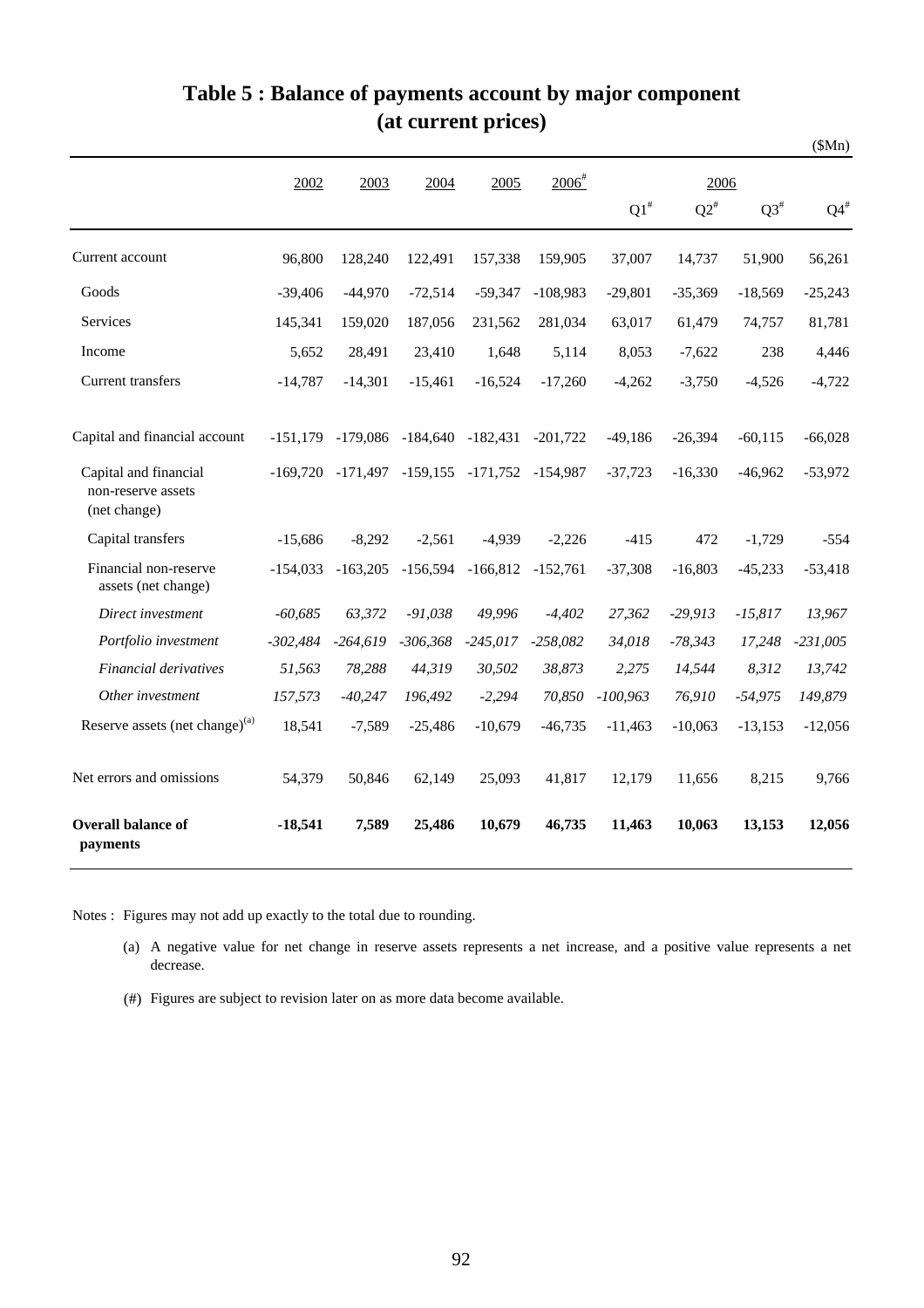| trade balance                    | < 5.9>    | < 5.7>    | <4.9>     | <6.7>               | <6.0>               | <3.8>     | <7.4>     | <7.3>     | < 5.8>    |
|----------------------------------|-----------|-----------|-----------|---------------------|---------------------|-----------|-----------|-----------|-----------|
| <b>Visible and invisible</b>     | 105,936   | 114,050   | 114,542   | 172,215             | 172,051             | 26,110    | 56,188    | 56,538    | 39,965    |
| Imports of goods and<br>services | 1.804.021 | 1,997,459 | 2,342,052 | 2,575,328           | 2,860,355           | 690,312   | 761,772   | 774.304   | 690.990   |
| Exports of goods and<br>services | 1,909,957 | 2,111,509 | 2,456,594 | 2,747,543           | 3,032,406           | 716,422   | 817,960   | 830,842   | 730,955   |
|                                  | (71.8)    | (78.2)    | (77.1)    | (87.6)              | (99.0)              | (90.1)    | (98.4)    | (110.3)   | (106.8)   |
| Invisible trade balance          | 145,342   | 159,020   | 187,056   | 231,562             | 281,034             | 61,479    | 74,757    | 81,781    | 74,189    |
| Imports of services              | 202,494   | 203,400   | 242,507   | 264,237             | 284,015             | 68,202    | 75,975    | 74,132    | 69,468    |
| Exports of services              | 347,836   | 362,420   | 429,563   | 495,799             | 565,049             | 129,681   | 150,732   | 155,913   | 143,657   |
|                                  | $(-2.5)$  | $(-2.5)$  | $(-3.5)$  | $(-2.6)$            | $(-4.2)$            | $(-5.7)$  | $(-2.7)$  | $(-3.6)$  | $(-5.5)$  |
| Visible trade balance            | $-39,406$ | $-44,970$ | $-72,514$ | $-59,347$           | $-108,983$          | $-35,369$ | $-18,569$ | $-25,243$ | $-34,224$ |
| Imports of goods                 | 1,601,527 | 1,794,059 | 2,099,545 | 2,311,091           | 2,576,340           | 622,110   | 685,797   | 700,172   | 621,522   |
| Total exports of goods           | 1,562,121 | 1,749,089 | 2,027,031 | 2,251,744           | 2,467,357           | 586,741   | 667,228   | 674,929   | 587,298   |
|                                  |           |           |           |                     |                     | $Q2^*$    | $Q3^{\#}$ | $Q4^{\#}$ | $Q1^*$    |
|                                  | 2002      | 2003      | 2004      | $2005$ <sup>#</sup> | $2006$ <sup>#</sup> |           | 2006      |           | 2007      |
|                                  |           |           |           |                     |                     |           |           |           | \$Mn)     |

# **Table 6 : Visible and invisible trade (at current market prices)**

Notes : Figures in this table are reckoned on a GDP basis.

(#) Figures are subject to revision later on as more data become available.

( ) As a percentage of the total value of imports of goods/services.

 $\langle \rangle$  As a percentage of the total value of imports of goods and services.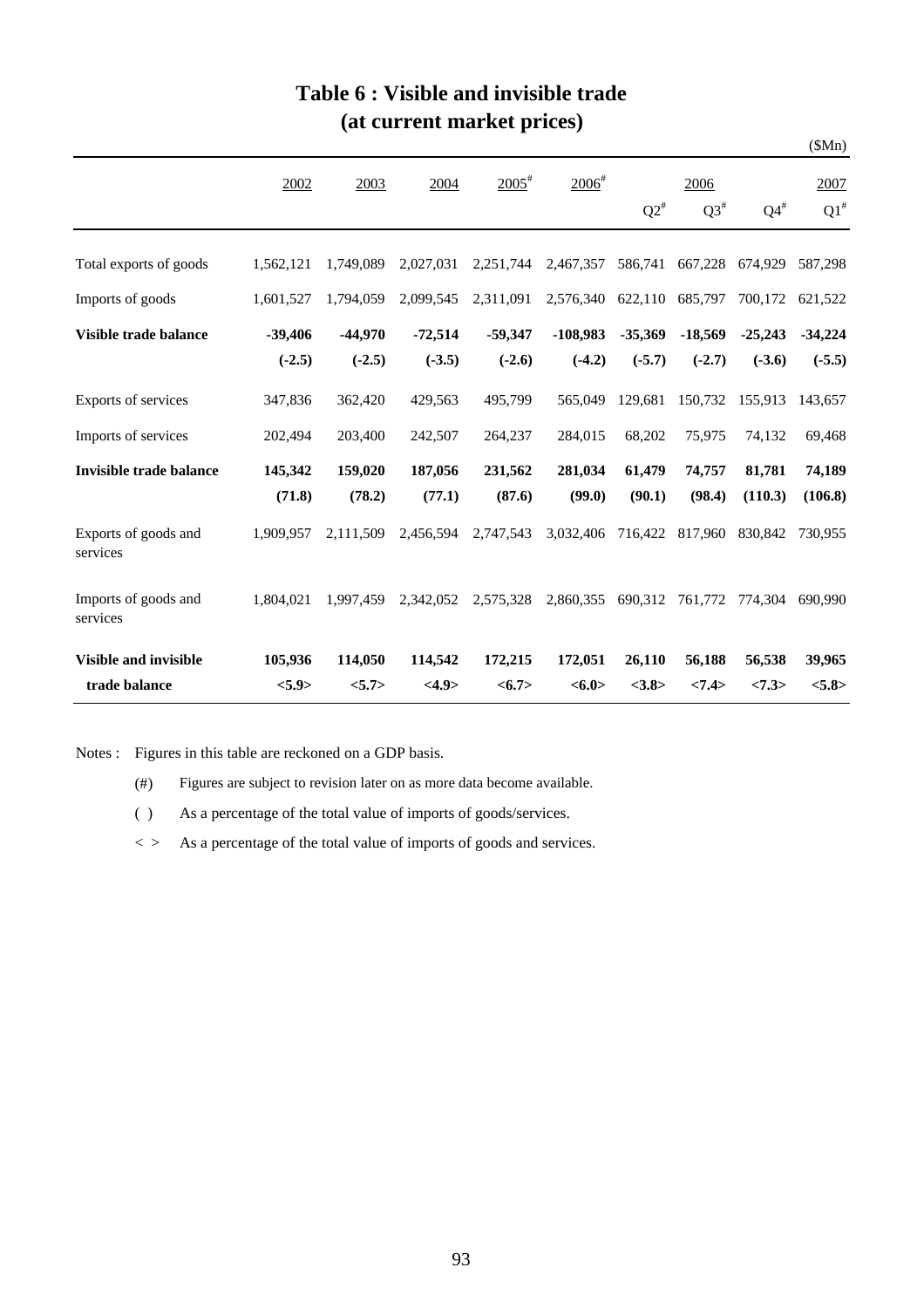|                      | 2002   | 2003   | 2004       | 2005 | 2006       |           |         | 2006           |                                | 2007   |  |
|----------------------|--------|--------|------------|------|------------|-----------|---------|----------------|--------------------------------|--------|--|
|                      |        |        |            |      |            |           | Q2      | Q <sub>3</sub> | Q <sub>4</sub>                 | Q1     |  |
|                      |        |        | (% change) |      | (% change) |           |         |                | (% change over a year earlier) |        |  |
| <b>All markets</b>   | 5.4    | 11.7   | 15.9       | 11.4 | 9.4        | 2,461,027 | 5.4     | 8.4            | 11.9                           | 9.0    |  |
| Mainland of China    | 12.3   | 21.1   | 19.7       | 14.0 | 14.2       | 1,156,210 | 8.5     | 13.5           | 17.0                           | 13.3   |  |
| <b>United States</b> | 1.0    | $-2.6$ | 5.4        | 5.6  | 2.9        | 371,130   | $-0.1$  | 0.7            | 7.3                            | 1.9    |  |
| Japan                | $-4.5$ | 12.3   | 14.4       | 10.3 | 1.6        | 120,422   | 2.3     | $\ast$         | $-2.2$                         | 1.5    |  |
| Germany              | $-5.3$ | 15.1   | 11.9       | 15.6 | 4.0        | 75,663    | $2.5\,$ | 0.3            | 3.6                            | $-0.9$ |  |
| United Kingdom       | $-2.0$ | 5.8    | 14.8       | 5.2  | 6.3        | 73,632    | 3.6     | 7.9            | 10.2                           | 11.6   |  |
| Taiwan               | $-2.2$ | 22.2   | 16.2       | 2.7  | 3.3        | 52,106    | $-6.3$  | 8.6            | 6.8                            | 3.9    |  |
| Republic of Korea    | 17.2   | 16.9   | 24.0       | 9.5  | $7.5$      | 51,873    | 10.5    | 9.8            | $-4.3$                         | $-5.5$ |  |
| Singapore            | 6.8    | 13.0   | 22.0       | 6.8  | 4.4        | 48,612    | $-3.7$  | 13.7           | 8.8                            | 4.7    |  |
| Rest of the world    | 3.5    | 7.1    | 17.3       | 13.3 | 8.5        | 511,380   | 5.9     | 6.3            | 11.7                           | 10.4   |  |

# **Table 7 : Total exports of goods by market (in value terms)**

Notes : Figures may not add up exactly to the total due to rounding.

(\*) Change within  $\pm 0.05\%$ .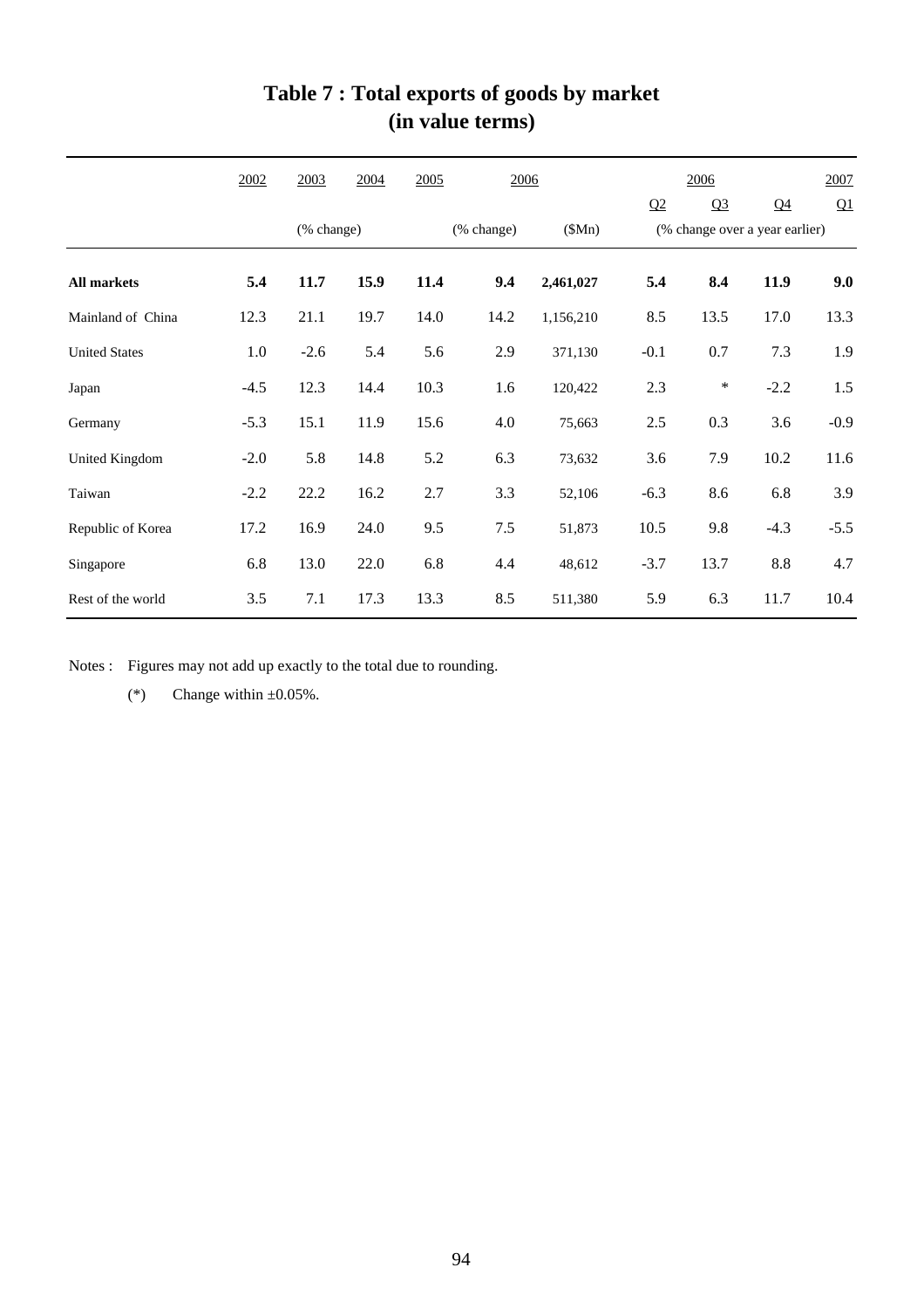|                      | 2002    | 2003                        | 2004 | 2005 |                             | 2006      |                | 2006                           |                | 2007 |  |
|----------------------|---------|-----------------------------|------|------|-----------------------------|-----------|----------------|--------------------------------|----------------|------|--|
|                      |         |                             |      |      |                             |           | Q <sub>2</sub> | Q <sub>3</sub>                 | Q <sub>4</sub> | Q1   |  |
|                      |         | $(% \mathbf{A})$ (% change) |      |      | $(% \mathbf{A})$ (% change) | (SMn)     |                | (% change over a year earlier) |                |      |  |
| <b>All sources</b>   | 3.3     | 11.5                        | 16.9 | 10.3 | 11.6                        | 2,599,804 | 8.1            | 10.7                           | 14.0           | 9.0  |  |
| Mainland of China    | 5.1     | 9.6                         | 16.9 | 14.3 | 13.7                        | 1,192,952 | 11.0           | 10.8                           | 16.6           | 10.3 |  |
| Japan                | 3.4     | 17.2                        | 19.7 | 0.1  | 4.5                         | 268,140   | $-1.1$         | 5.1                            | 9.7            | 8.2  |  |
| Taiwan               | 7.4     | 8.0                         | 22.8 | 9.4  | 15.9                        | 194,917   | 18.4           | 20.4                           | 7.0            | 0.4  |  |
| Singapore            | 3.9     | 19.6                        | 22.5 | 21.8 | 21.9                        | 164,837   | 15.9           | 17.0                           | 22.6           | 13.6 |  |
| <b>United States</b> | $-12.8$ | 7.9                         | 13.4 | 6.5  | 3.6                         | 123,569   | $-5.0$         | 5.1                            | 14.7           | 16.3 |  |
| Republic of Korea    | 7.3     | 15.0                        | 15.0 | 2.6  | 16.1                        | 119,647   | 13.1           | 7.7                            | 23.8           | 1.6  |  |
| Rest of the world    | 2.2     | 12.1                        | 13.6 | 8.4  | 7.6                         | 535,742   | 4.1            | 10.1                           | 8.3            | 8.4  |  |

# **Table 8 : Imports of goods by source (in value terms)**

Note : Figures may not add up exactly to the total due to rounding.

| Table 9 : Retained imports of goods by end-use category |  |
|---------------------------------------------------------|--|
| (in value terms)                                        |  |
|                                                         |  |

|                                        | 2002    | 2003<br>2004 |      | 2005<br>2006 |            |         |      | 2006           |                                |        |
|----------------------------------------|---------|--------------|------|--------------|------------|---------|------|----------------|--------------------------------|--------|
|                                        |         |              |      |              |            |         | Q2   | Q <sub>3</sub> | Q <sub>4</sub>                 | Q1     |
|                                        |         | (% change)   |      |              | (% change) | (SMn)   |      |                | (% change over a year earlier) |        |
| <b>Overall</b>                         | $-9.0$  | 2.6          | 14.8 | 7.3          | 16.3       | 680,441 | 18.5 | 14.8           | 10.3                           | 1.7    |
| Foodstuffs                             | 0.2     | 1.5          | 8.6  | 3.1          | 4.5        | 53,037  | 8.5  | 4.7            | 1.2                            | 10.1   |
| Consumer goods                         | $-5.2$  | $-1.8$       | 7.4  | 5.5          | 4.3        | 133,338 | 24.8 | $-5.5$         | $-10.8$                        | $-3.9$ |
| Raw materials and<br>semi-manufactures | $-1.6$  | 10.7         | 17.6 | 4.2          | 9.6        | 236,571 | 7.9  | 6.8            | 10.1                           | 8.4    |
| Fuels                                  | 3.9     | 12.9         | 37.5 | 23.5         | 22.9       | 70,032  | 19.4 | 15.2           | 20.6                           | 7.9    |
| Capital goods                          | $-24.9$ | $-6.6$       | 13.3 | 10.8         | 34.2       | 180,777 | 27.4 | 46.9           | 26.0                           | $-8.2$ |

Note : Figures may not add up exactly to the total due to rounding.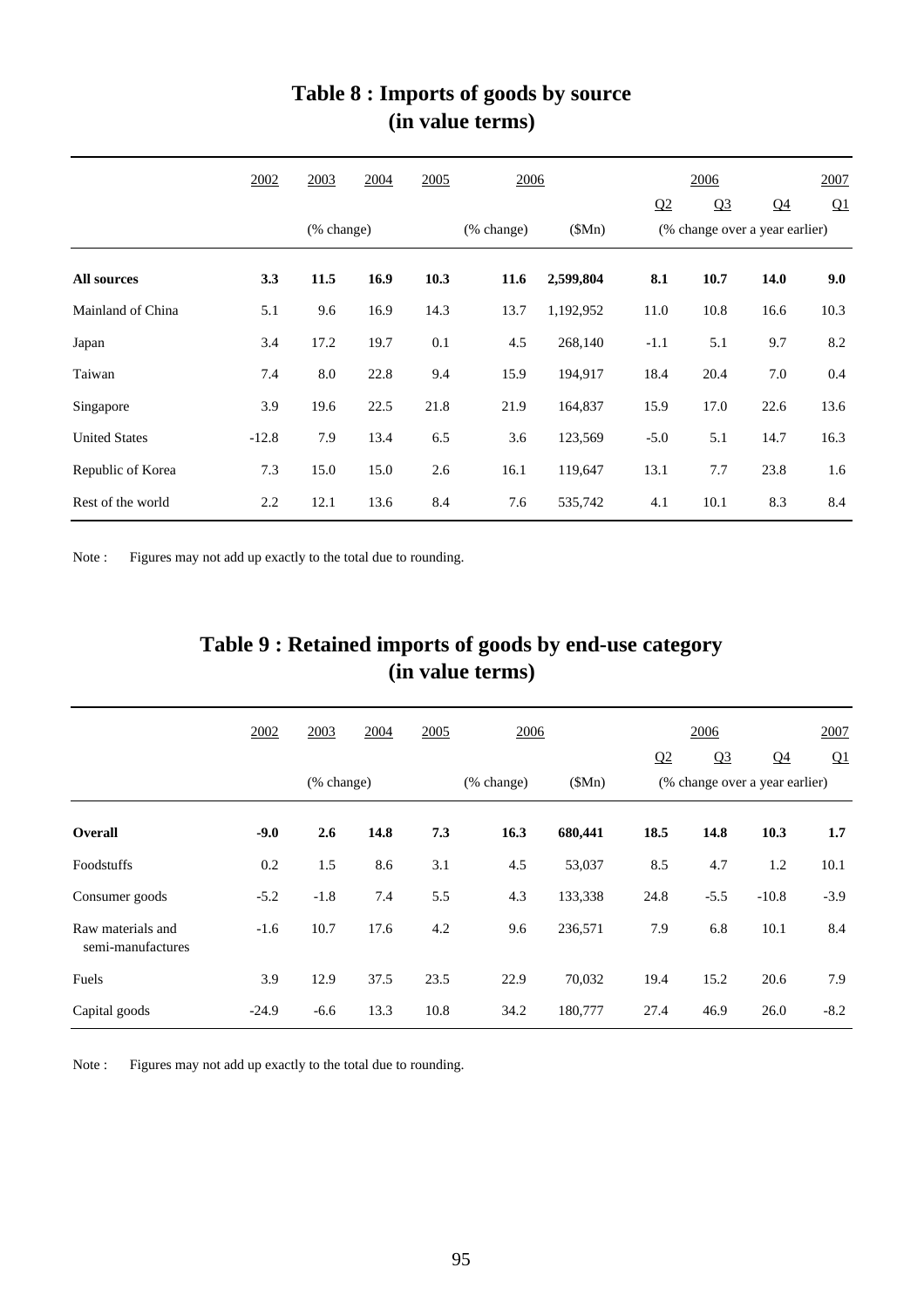|                            | 2002    | 2003       | 2004 | $2005$ <sup>#</sup> | $2006$ <sup>#</sup> |         |        | 2006      |                                | 2007   |
|----------------------------|---------|------------|------|---------------------|---------------------|---------|--------|-----------|--------------------------------|--------|
|                            |         |            |      |                     |                     |         | $Q2^*$ | $Q3^{\#}$ | $Q4^{\#}$                      | $Q1^*$ |
|                            |         | (% change) |      |                     | (% change)          | \$Mn)   |        |           | (% change over a year earlier) |        |
| <b>Exports of services</b> | 8.4     | 4.2        | 18.5 | 15.4                | 14.0                | 565,049 | 15.1   | 14.6      | 12.8                           | 11.6   |
| Transportation             | 10.8    | 3.8        | 25.5 | 16.9                | 9.5                 | 173,074 | 10.2   | 8.7       | 9.5                            | 5.8    |
| Travel                     | 25.4    | $-4.4$     | 26.1 | 14.2                | 12.8                | 90,340  | 12.7   | 12.5      | 12.8                           | 14.6   |
| Trade-related              | 9.0     | 12.2       | 12.6 | 10.7                | 12.1                | 181,760 | 11.4   | 13.1      | 11.0                           | 11.0   |
| Other services             | $-5.9$  | $-1.4$     | 12.7 | 22.9                | 25.5                | 119,875 | 31.5   | 29.3      | 21.5                           | 18.4   |
| <b>Imports of services</b> | 4.3     | 0.4        | 19.2 | 9.0                 | 7.5                 | 284,015 | 9.9    | 6.6       | 8.4                            | 5.7    |
| Transportation             | $-4.7$  | 7.8        | 29.4 | 20.3                | $8.0\,$             | 87,893  | 10.3   | 7.1       | $8.2\,$                        | 5.2    |
| Travel                     | $0.8\,$ | $-8.0$     | 15.9 | 0.1                 | 4.9                 | 108,537 | 9.0    | 2.3       | 6.9                            | 3.5    |
| Trade-related              | 24.2    | 9.2        | 3.2  | 12.8                | 2.9                 | 19,169  | 2.5    | 3.6       | 1.2                            | 2.6    |
| Other services             | 20.0    | 8.2        | 19.7 | 10.5                | 12.6                | 68,416  | 13.0   | 14.4      | 13.6                           | 10.9   |
| Net exports of services    | 14.8    | 9.4        | 17.6 | 23.8                | 21.4                | 281,034 | 21.3   | 24.1      | 17.2                           | 17.7   |

# **Table 10 : Exports and imports of services by component (at current market prices)**

Notes : Figures may not add up exactly to the total due to rounding.

(#) Figures are subject to revision later on as more data become available.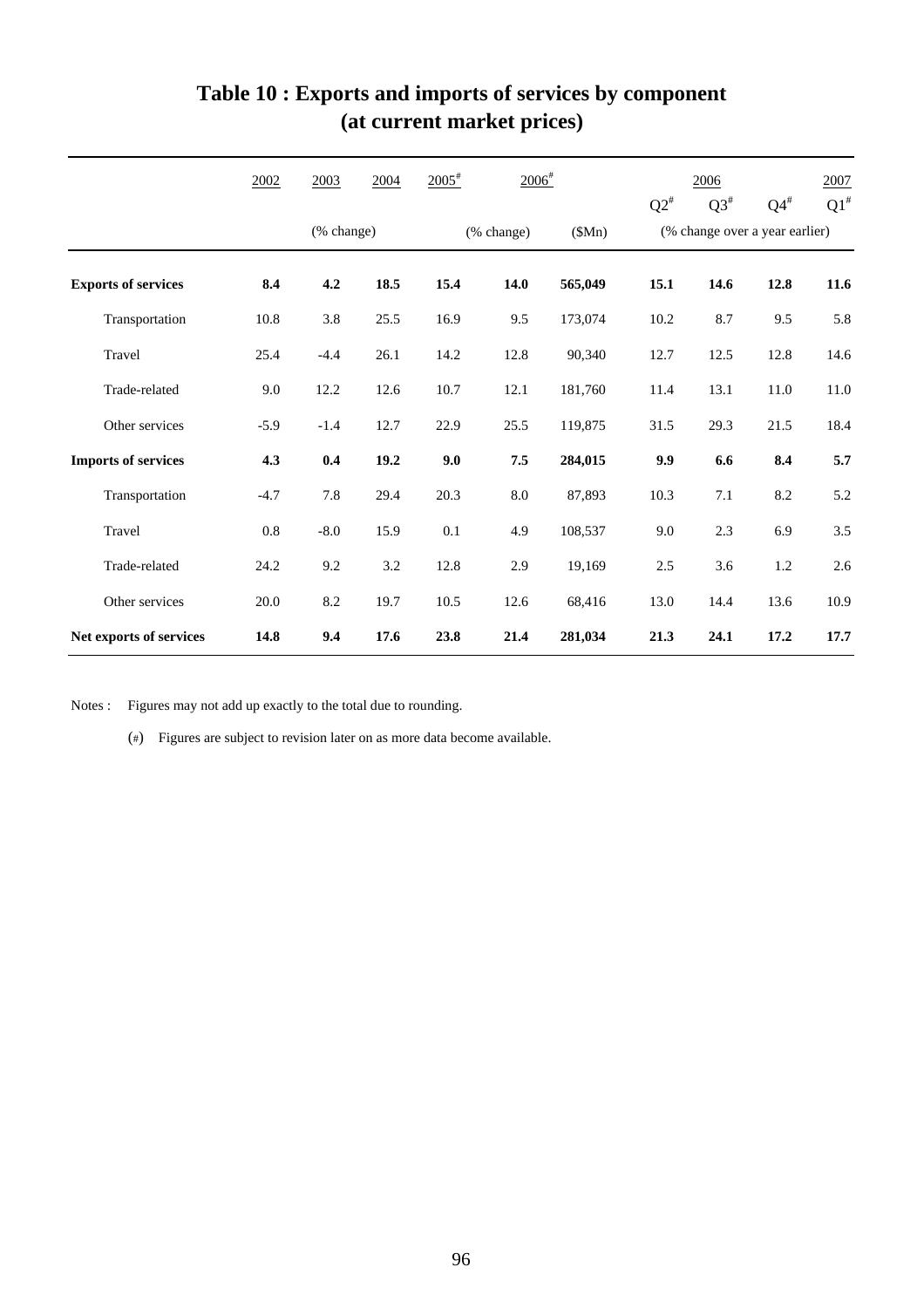|                                       | 2002       | 2003      | 2004       | 2005       | 2006        |            | 2006           |                | 2007       |
|---------------------------------------|------------|-----------|------------|------------|-------------|------------|----------------|----------------|------------|
|                                       |            |           |            |            |             | Q2         | Q <sub>3</sub> | Q <sub>4</sub> | Q1         |
| (000)                                 |            |           |            |            |             |            |                |                |            |
| <b>All sources</b>                    | 16 566.4   | 15 536.8  | 21 810.6   | 23 359.4   | 25 25 1.1   | 5971.0     | 6 374.7        | 6 679.1        | 6 6 1 5 .8 |
| Mainland of China                     | 6 825.2    | 8 4 6 7.2 | 12 245.9   | 12 541.4   | 13 591.3    | 3 1 1 4 .5 | 3 4 9 2.3      | 3 3 9 2.6      | 3778.2     |
| South and Southeast Asia              | 1 905.2    | 1 359.6   | 2077.7     | 2413.0     | 2659.7      | 695.7      | 601.8          | 818.6          | 566.3      |
| Taiwan                                | 2 4 2 8 .8 | 1852.4    | 2 0 7 4.8  | 2 130.6    | 2 177.2     | 513.0      | 599.0          | 538.4          | 525.7      |
| Europe                                | 1 0 8 3.9  | 780.8     | 1 1 4 2.7  | 1 3 9 8 .0 | 1548.2      | 364.5      | 360.0          | 472.1          | 413.8      |
| Japan                                 | 1 395.0    | 867.2     | 1 1 2 6 .3 | 1 210.8    | 1 3 1 1 .1  | 305.1      | 336.9          | 348.4          | 337.3      |
| <b>United States</b>                  | 1 000.8    | 683.8     | 1 0 5 1 .7 | 1 1 4 3 .1 | 1 1 5 9 . 0 | 300.2      | 276.4          | 318.4          | 277.4      |
| Others                                | 1927.4     | 1525.8    | 2 0 9 1.7  | 2 5 2 2.6  | 2 804.5     | 677.9      | 708.3          | 790.6          | 716.9      |
|                                       |            |           |            |            |             |            |                |                |            |
| <u>(% change over a year earlier)</u> |            |           |            |            |             |            |                |                |            |
| <b>All sources</b>                    | 20.7       | $-6.2$    | 40.4       | 7.1        | 8.1         | 8.4        | 6.7            | 4.3            | 6.3        |
| Mainland of China                     | 53.4       | 24.1      | 44.6       | 2.4        | 8.4         | 9.5        | 6.0            | 0.9            | 5.2        |
| South and Southeast Asia              | 9.1        | $-28.6$   | 52.8       | 16.1       | 10.2        | 12.7       | 10.5           | 8.9            | 4.2        |
| Taiwan                                | 0.4        | $-23.7$   | 12.0       | 2.7        | 2.2         | $-0.1$     | 4.4            | $-0.5$         | $-0.2$     |
| Europe                                | 6.3        | $-28.0$   | 46.3       | 22.3       | 10.7        | 5.5        | 9.4            | 13.8           | 17.7       |
| Japan                                 | 4.4        | $-37.8$   | 29.9       | $7.5$      | 8.3         | 15.3       | 11.0           | 6.9            | 5.2        |
| <b>United States</b>                  | 7.0        | $-31.7$   | 53.8       | 8.7        | 1.4         | 2.3        | 0.5            | 1.4            | 5.1        |
| Others                                | 5.9        | $-20.8$   | 37.1       | 20.6       | 11.2        | 7.9        | 7.9            | 13.9           | 14.2       |

# **Table 11 : Incoming visitors by source**

Note : Figures may not add up exactly to the total due to rounding.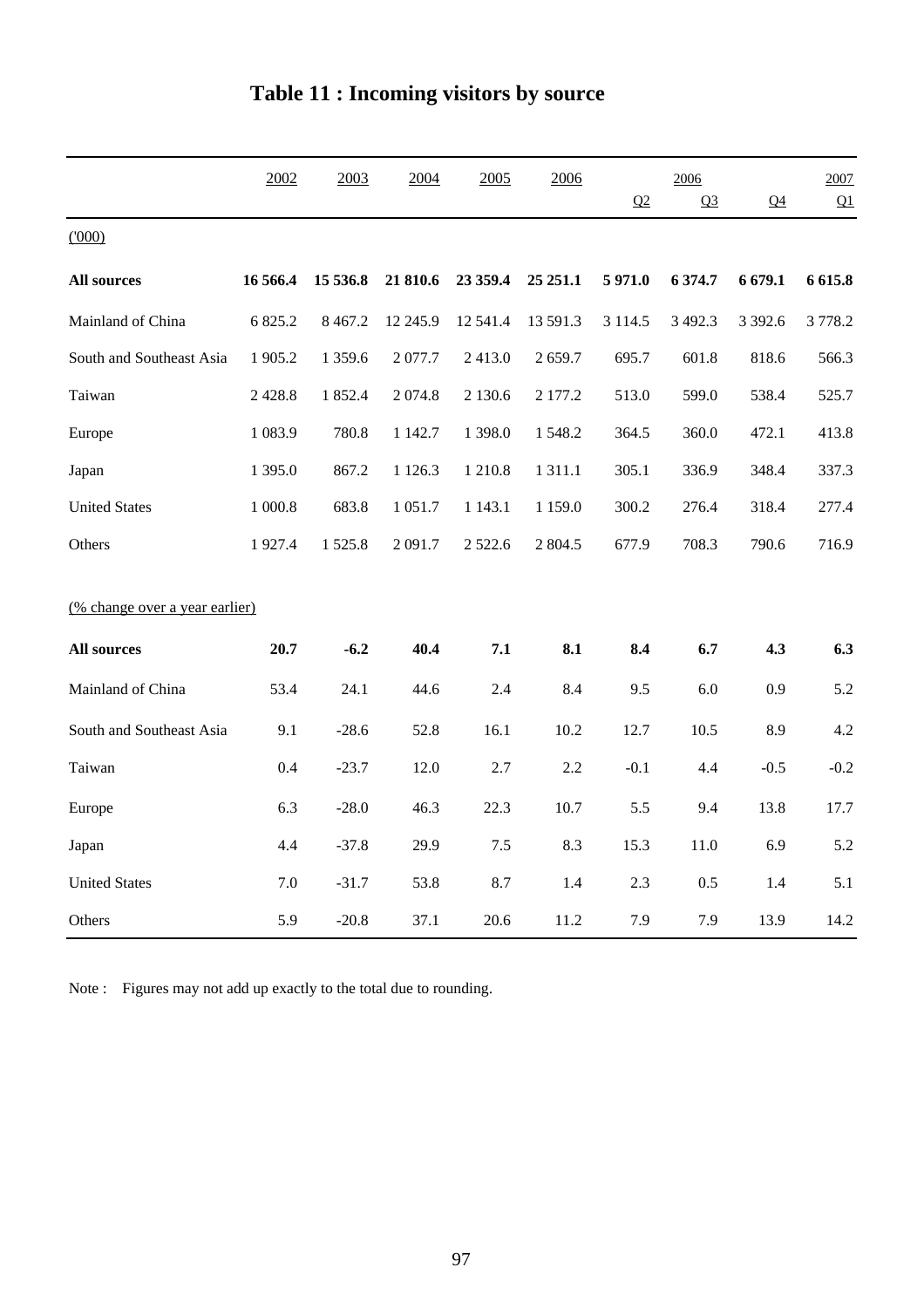|                                                                       | 1997    | 1998       | 1999           | 2000    | 2001           | 2002             | 2003             |
|-----------------------------------------------------------------------|---------|------------|----------------|---------|----------------|------------------|------------------|
|                                                                       |         |            |                |         |                |                  |                  |
| Completion of new property by the private sector                      |         |            |                |         |                |                  |                  |
| $(1000 \text{ m}^2 \text{ of internal floor area})$                   |         |            |                |         |                |                  |                  |
| Residential property <sup>(a)</sup> (in units)                        | 18 20 2 | 22 278     | 35 322         | 25 790  | 26 26 2        | 31 052           | 26 397           |
| Commercial property                                                   | 705     | 945        | 634            | 160     | 208            | 304              | 417              |
| of which:                                                             |         |            |                |         |                |                  |                  |
| Office space                                                          | 456     | 737        | 428            | 96      | 76             | 166              | 299              |
| Other commercial premises <sup>(b)</sup>                              | 249     | 208        | 206            | 64      | 132            | 138              | 118              |
| Industrial property <sup>(c)</sup>                                    | 343     | 300        | 191            | 62      | 45             | 29               | 15               |
| of which:                                                             |         |            |                |         |                |                  |                  |
| Industrial-cum-office premises                                        | 72      | 145        | 40             | 37      | 14             | $\boldsymbol{0}$ | 15               |
| Conventional flatted factory space                                    | 181     | 31         | $\overline{4}$ | 19      | 30             | 3                | $\boldsymbol{0}$ |
| Storage premises <sup>(d)</sup>                                       | 90      | 124        | 147            | 6       | $\overline{0}$ | 27               | $\mathbf{0}$     |
| Production of public housing                                          |         |            |                |         |                |                  |                  |
| (in units)                                                            |         |            |                |         |                |                  |                  |
| Rental housing flats <sup>(e)</sup>                                   | 16 04 6 | 14 267     | 26 733         | 40 944  | 47 590         | 20 154           | 13 948           |
| Subsidized sales flats <sup>(e)</sup>                                 | 21 5 35 | 21 9 93    | 26 5 32        | 22 768  | 26 174         | 2 2 2 4          | 320              |
| Building plans with consent to<br>commence work in the private sector |         |            |                |         |                |                  |                  |
| $(000 \text{ m}^2 \text{ of usable floor area})$                      |         |            |                |         |                |                  |                  |
| Residential property                                                  | 1 631.4 | 1472.0     | 1 692.8        | 1 142.7 | 1 002.5        | 790.0            | 1 0 38.4         |
| Commercial property                                                   | 599.0   | 395.7      | 287.5          | 337.5   | 265.0          | 365.3            | 200.0            |
| Industrial property <sup>(f)</sup>                                    | 461.6   | 69.5       | 84.9           | 129.2   | 45.7           | 107.1            | 0.8              |
| Other properties                                                      | 259.2   | 201.5      | 125.8          | 240.2   | 75.0           | 109.3            | 444.2            |
| Total                                                                 | 2951.2  | 2 1 3 8 .7 | 2 190.9        | 1 849.5 | 1 388.1        | 1 371.8          | 1 683.3          |
| Agreements for sale and purchase of property                          |         |            |                |         |                |                  |                  |
| (Number)                                                              |         |            |                |         |                |                  |                  |
| Residential property <sup>(g)</sup>                                   | 172 711 | 85 616     | 77 087         | 65 340  | 69 667         | 72974            | 71 576           |
| Primary market                                                        | 15 806  | 23 441     | 18 3 25        | 13911   | 18 3 6 6       | 23 088           | 26 4 98          |
| Secondary market                                                      | 156 905 | 62 175     | 58 762         | 51 429  | 51 301         | 49886            | 45 078           |
| Selected types of non-residential properties <sup>(h)</sup>           |         |            |                |         |                |                  |                  |
| Office space                                                          | N.A.    | N.A.       | N.A.           | 1 7 2 4 | 1 7 7 4        | 1639             | 1817             |
| Other commerical premises                                             | N.A.    | N.A.       | N.A.           | 2411    | 2989           | 3 1 6 7          | 4 1 4 2          |
| Flatted factory space                                                 | N.A.    | N.A.       | N.A.           | N.A.    | N.A.           | 3756             | 3813             |

### **Table 12 : Property market**

Notes : Figures may not add up exactly to the total due to rounding.

(a) Figures before 2002 cover all completed residential premises to which either temporary or full Occupation Permits have been granted, as well as village type houses issued with Letters of Compliance. Property developments subject to a Consent Scheme need a Certificate of Compliance, Consent to Assign or Consent to Lease in addition to an Occupation Permit before the premises can be individually assigned. Village-type housing units are excluded as from 2002 and units issued with temporary Occupation Permits are also excluded as from 2004 onwards.

Residential premises here pertain to private residential units, excluding units built under the Private Sector Participation Scheme (PSPS), Home Ownership Scheme (HOS), Buy or Rent Option, Mortgage Subsidy Scheme, Sandwich Class Housing Scheme, Urban Improvement Scheme (UIS) and Flat-for-Sale Scheme. Figures from 2004 onwards also cover those private flats converted from subsidised flats.

- $(h)$ These include retail premises and other premises designed or adapted for commercial use, with the exception of purposebuilt offices. Car-parking space and commercial premises built by the Hong Kong Housing Authority and the Hong Kong Housing Society are excluded.
- (c) These include industrial-cum-office premises, but exclude specialised factory buildings which are developed mainly for own use.

(d) These include storage premises at the container terminals and the airport.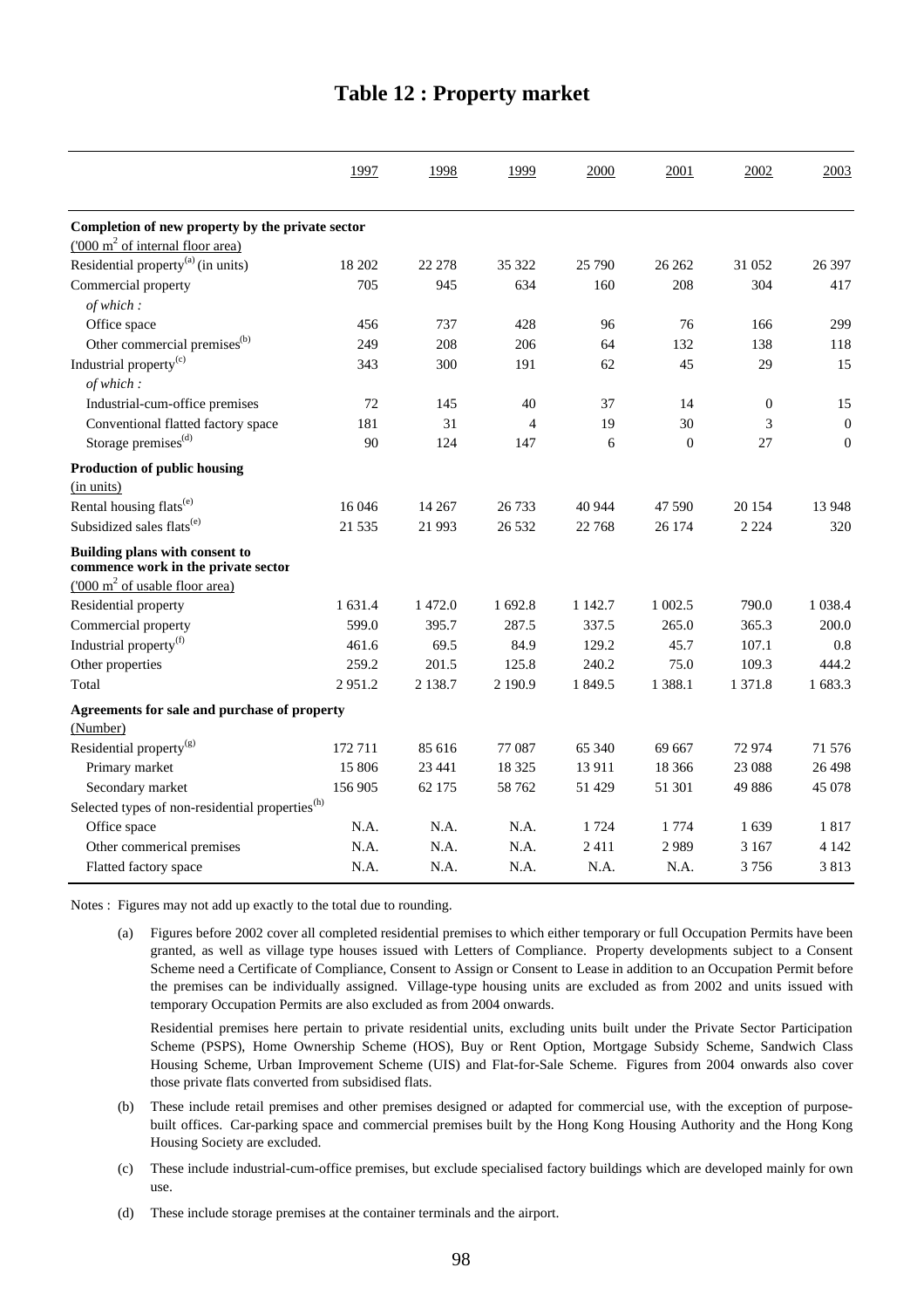|                                                                       | 2004             | 2005           | 2006             |          | 2006             |                  | 2007             |  |
|-----------------------------------------------------------------------|------------------|----------------|------------------|----------|------------------|------------------|------------------|--|
|                                                                       |                  |                |                  | Q2       | Q <sub>3</sub>   | Q4               | Q1               |  |
| Completion of new property by the private sector                      |                  |                |                  |          |                  |                  |                  |  |
| $(000 \text{ m}^2 \text{ of internal floor area})$                    |                  |                |                  |          |                  |                  |                  |  |
| Residential property <sup>(a)</sup> (in units)                        | 26 0 36          | 17 321         | 16 579           | 5 7 6 5  | 3 5 5 5          | 4474             | 2 2 7 3          |  |
| Commercial property                                                   | 371              | 145            | 291              | 63       | 42               | 178              | 33               |  |
| of which:                                                             |                  |                |                  |          |                  |                  |                  |  |
| Office space                                                          | 280              | 34             | 108              | 28       | 36               | 43               | 10               |  |
| Other commercial premises <sup>(b)</sup>                              | 91               | 111            | 183              | 35       | 6                | 134              | 24               |  |
| Industrial property <sup>(c)</sup>                                    | $\mathbf{1}$     | 17             | 27               | 7        | $\overline{4}$   | $\mathfrak{2}$   | $\boldsymbol{0}$ |  |
| of which:                                                             |                  |                |                  |          |                  |                  |                  |  |
| Industrial-cum-office premises                                        | $\boldsymbol{0}$ | $\overline{4}$ | $\boldsymbol{0}$ | $\theta$ | $\overline{0}$   | $\boldsymbol{0}$ | $\boldsymbol{0}$ |  |
| Conventional flatted factory space                                    | 1                | $\Omega$       | $\mathbf{0}$     | $\Omega$ | $\boldsymbol{0}$ | $\boldsymbol{0}$ | $\boldsymbol{0}$ |  |
| Storage premises <sup>(d)</sup>                                       | $\overline{0}$   | 13             | 27               | 7        | $\overline{4}$   | $\overline{2}$   | $\overline{0}$   |  |
| Production of public housing                                          |                  |                |                  |          |                  |                  |                  |  |
| (in units)                                                            |                  |                |                  |          |                  |                  |                  |  |
| Rental housing flats <sup>(e)</sup>                                   | 20 947           | 24 691         | 4 4 3 0          | 2 3 9 7  | $\boldsymbol{0}$ | $\mathbf{0}$     | 4795             |  |
| Subsidized sales flats <sup>(e)</sup>                                 | $\overline{0}$   | $\Omega$       | $\overline{0}$   | $\Omega$ | $\Omega$         | $\theta$         | 1 200            |  |
| Building plans with consent to<br>commence work in the private sector |                  |                |                  |          |                  |                  |                  |  |
| $(000 \text{ m}^2 \text{ of usable floor area})$                      |                  |                |                  |          |                  |                  |                  |  |
| Residential property                                                  | 530.0            | 550.7          | 706.7            | 88.5     | 343.9            | 99.4             | 48.7             |  |
| Commercial property                                                   | 161.3            | 481.9          | 468.4            | 100.9    | 38.4             | 313.6            | 127.6            |  |
| Industrial property <sup>(f)</sup>                                    | 16.4             | 35.1           | 23.9             | 13.1     | 8.2              | 1.2              | 11.0             |  |
| Other properties                                                      | 407.1            | 408.0          | 199.2            | 46.6     | 98.7             | 25.9             | 71.9             |  |
| Total                                                                 | 1 1 1 4 .8       | 1475.8         | 1 3 9 8.2        | 249.1    | 489.1            | 440.0            | 259.1            |  |
|                                                                       |                  |                |                  |          |                  |                  |                  |  |
| Agreements for sale and purchase of property<br>(Number)              |                  |                |                  |          |                  |                  |                  |  |
| Residential property <sup>(g)</sup>                                   | 100 630          | 103 362        | 82 472           | 21811    | 22 24 1          | 20 69 6          | 23 3 28          |  |
| Primary market                                                        | 25 694           | 15 9 94        | 13 986           | 3 0 2 3  | 5 9 0 2          | 3767             | 3 0 9 5          |  |
| Secondary market                                                      | 74 936           | 87 368         | 68 4 8 6         | 18788    | 16 3 39          | 16929            | 20 233           |  |
| Selected types of non-residential properties <sup>(h)</sup>           |                  |                |                  |          |                  |                  |                  |  |
|                                                                       |                  |                |                  |          |                  |                  |                  |  |
| Office space                                                          | 3 2 1 3          | 3 4 3 1        | 2876             | 794      | 671<br>1 0 2 6   | 762<br>1076      | 745<br>1 0 4 5   |  |
| Other commerical premises                                             | 7833             | 7 1 4 3        | 4 3 8 5          | 1 1 6 8  |                  |                  |                  |  |
| Flatted factory space                                                 | 5889             | 6 5 6 0        | 7405             | 2038     | 1819             | 1858             | 1908             |  |

### **Table 12 : Property market (cont'd)**

(e) The Housing Authority's housing production figures have been revised as from 1998. The revision is to exhaustively cover all housing production and to count projects (including surplus HOS projects) which undergo transfer of usage at the time of disposal and according to their actual usage. Moreover, surplus HOS courts and blocks pending disposal are excluded from production statistics until they are disposed. Rental and sales flats projects of the Housing Society are included. Notes (cont'd) :

(f) These include multi-purpose industrial premises designed also for office use.

N.A. Not available.

<sup>(</sup>g) The figures are derived from sale and purchase agreements of domestic units received for registration in the Land Registry for the relevant periods. They generally relate to transactions executed up to four weeks prior to their submission for registration. Sales of domestic units refer to sale and purchase agreements with payment of stamp duty. These statistics do not include sales of units under the Home Ownership Scheme, the Private Sector Participation Scheme and the Tenants Purchase Scheme except those after payment of premium. Primary sales generally refer to sales from developers. Secondary sales refer to sales from parties other than developers.

<sup>(</sup>h) Timing of the figures for non-residential properties is based on the date on which the S&P Agreement is signed, which may differ from the date on which the Agreement is received for registration in the Land Registry.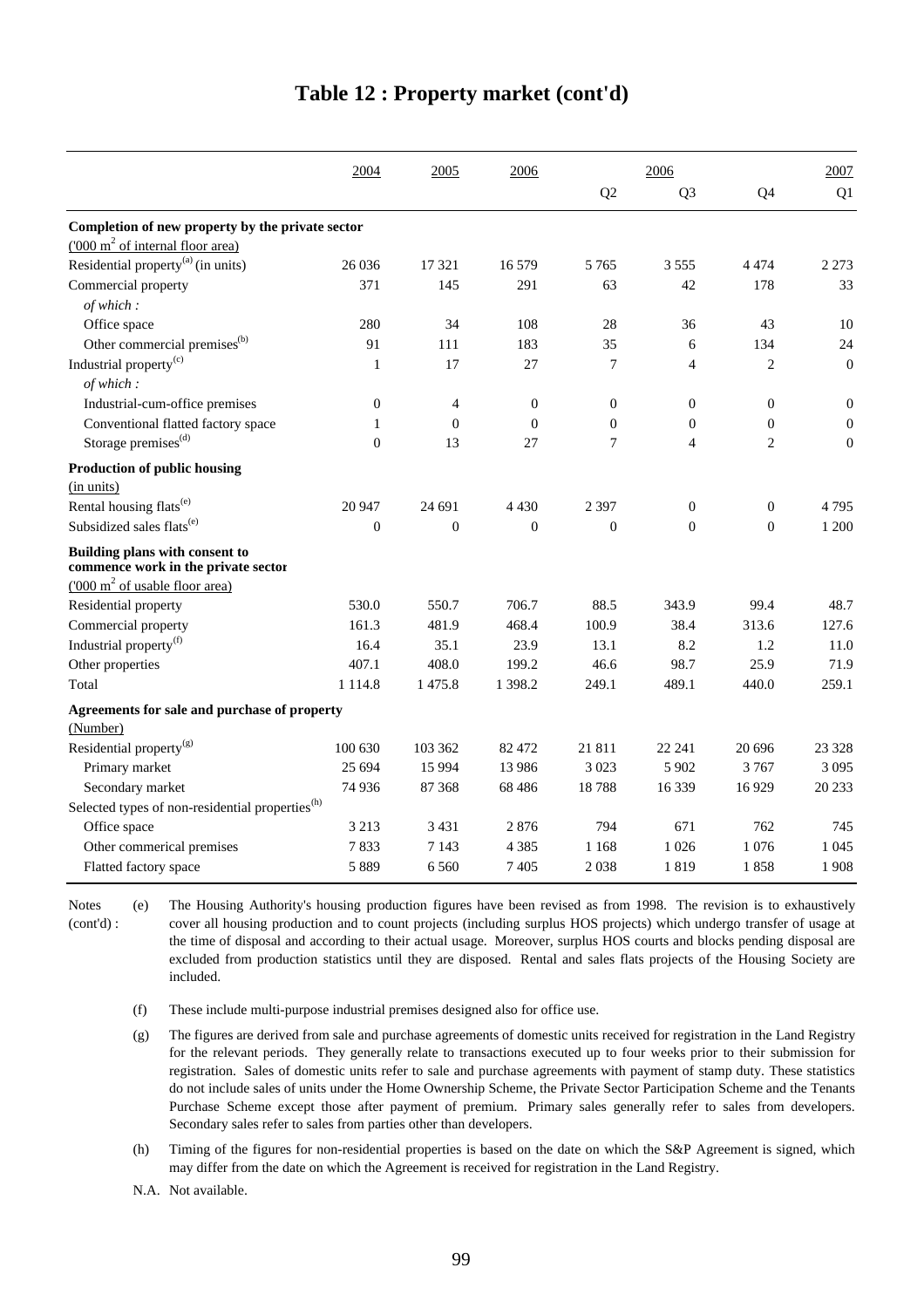|                                          | 1997   | 1998    | 1999    | 2000    | 2001    | 2002    | 2003    |
|------------------------------------------|--------|---------|---------|---------|---------|---------|---------|
| $(Index (1999=100))$                     |        |         |         |         |         |         |         |
| Property price indices :                 |        |         |         |         |         |         |         |
| Residential flats <sup>(a)</sup>         | 163.1  | 117.1   | 100.0   | 89.6    | 78.7    | 69.9    | 61.6    |
| Office space <sup>(b)</sup>              | 213.1  | 134.5   | 100.0   | 89.9    | 78.7    | 68.4    | 62.5    |
| Shopping space                           | 177.3  | 128.3   | 100.0   | 93.6    | 86.8    | 85.0    | 85.5    |
| Flatted factory space                    | 168.9  | 131.8   | 100.0   | 91.2    | 82.0    | 74.8    | 71.7    |
| Property rental indices <sup>(c)</sup> : |        |         |         |         |         |         |         |
| Residential flats                        | 134.5  | 112.6   | 100.0   | 98.1    | 95.4    | 83.4    | 73.6    |
| Office space <sup>(b)</sup>              | 156.8  | 135.9   | 100.0   | 98.5    | 101.0   | 85.4    | 74.6    |
| Shopping space                           | 123.5  | 111.2   | 100.0   | 101.3   | 99.4    | 92.9    | 86.4    |
| Flatted factory space                    | 132.5  | 118.1   | 100.0   | 95.4    | 90.3    | 82.7    | 74.9    |
| (% change)                               |        |         |         |         |         |         |         |
| Property price indices :                 |        |         |         |         |         |         |         |
| Residential flats <sup>(a)</sup>         | 39.5   | $-28.2$ | $-14.6$ | $-10.4$ | $-12.2$ | $-11.2$ | $-11.9$ |
| Office space <sup>(b)</sup>              | 13.1   | $-36.9$ | $-25.7$ | $-10.1$ | $-12.5$ | $-13.1$ | $-8.6$  |
| Shopping space                           | 32.3   | $-27.6$ | $-22.1$ | $-6.4$  | $-7.3$  | $-2.1$  | 0.6     |
| Flatted factory space                    | $-1.5$ | $-22.0$ | $-24.1$ | $-8.8$  | $-10.1$ | $-8.8$  | $-4.1$  |
| Property rental indices <sup>(c)</sup> : |        |         |         |         |         |         |         |
| Residential flats                        | 13.0   | $-16.3$ | $-11.2$ | $-1.9$  | $-2.8$  | $-12.6$ | $-11.8$ |
| Office space <sup>(b)</sup>              | 3.0    | $-13.3$ | $-26.4$ | $-1.5$  | 2.5     | $-15.4$ | $-12.6$ |
| Shopping space                           | 4.8    | $-10.0$ | $-10.1$ | 1.3     | $-1.9$  | $-6.5$  | $-7.0$  |
| Flatted factory space                    | 0.1    | $-10.9$ | $-15.3$ | $-4.6$  | $-5.3$  | $-8.4$  | $-9.4$  |

### **Table 13 : Property prices and rentals**

(a) Notes : (a) Figures pertain to prices of existing flats traded in the secondary market, but not new flats sold in the primary market.

(b) Since 2000, price and rental indices for office space in the private sector have been recompiled according to the revised grading criteria for office space. Hence, the figures from 2000 onwards are not strictly comparable to those in the earlier years.

(c) All rental indices shown in this table have been adjusted for concessionary leasing terms such as provision of refurbishment, granting of rent-free periods, and waiver of miscellaneous charges, if known.

For residential property, changes in rentals cover only new tenancies for which rentals are freshly determined. For non-residential property, changes in rentals cover also lease renewals upon which rentals may be revised.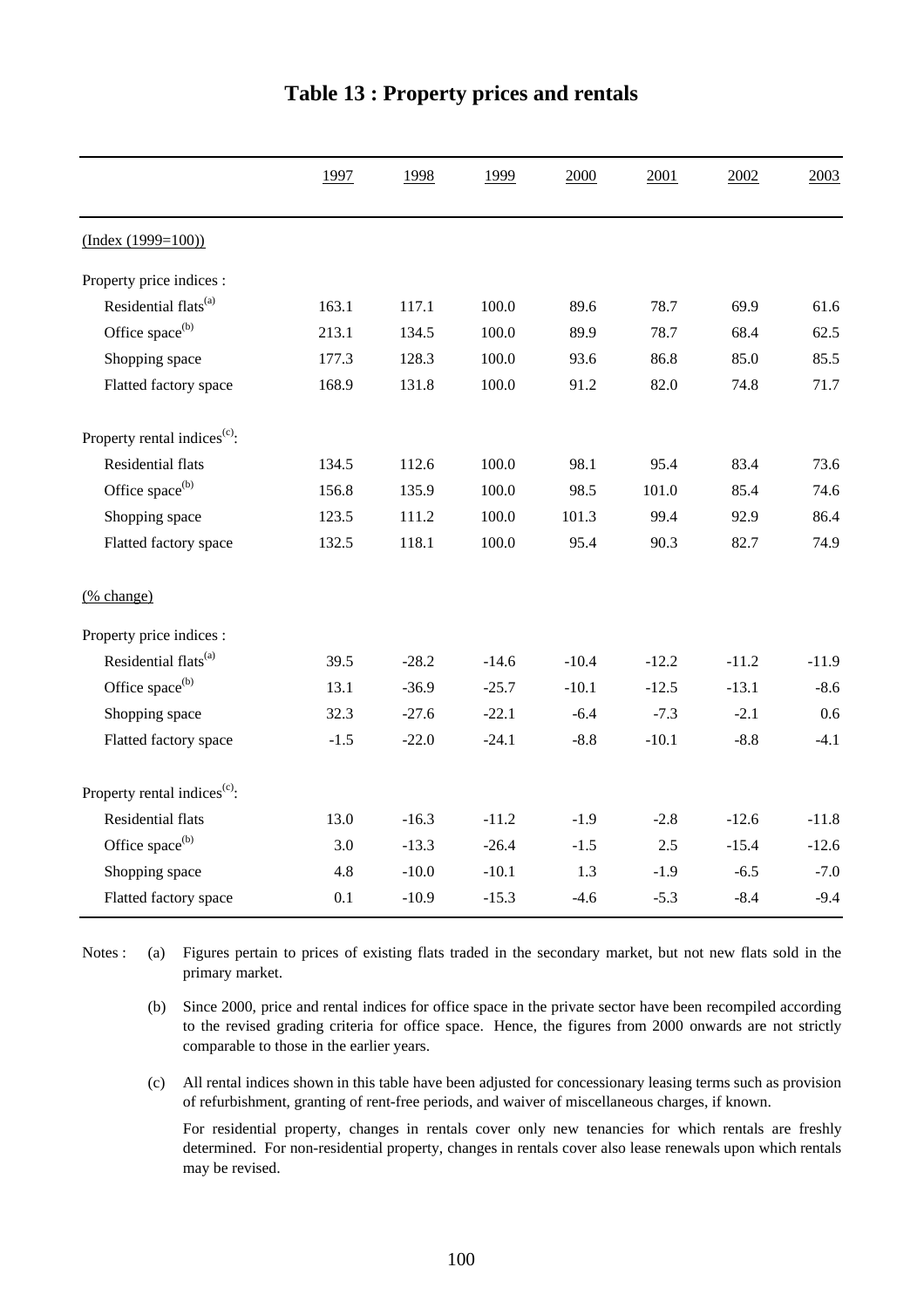|                                          | 2004    | 2005  | $2006^{+}$ |                | 2006           |                 | 2007            |
|------------------------------------------|---------|-------|------------|----------------|----------------|-----------------|-----------------|
|                                          |         |       |            | Q <sub>2</sub> | Q <sub>3</sub> | ${\bf Q4}^{\#}$ | $\mathrm{Q1}^+$ |
| $(Index (1999=100))$                     |         |       |            |                |                |                 |                 |
| Property price indices :                 |         |       |            |                |                |                 |                 |
| Residential flats <sup>(a)</sup>         | 78.0    | 92.0  | 92.7       | 93.2           | 92.7           | 93.3            | 96.0            |
| Office space <sup>(b)</sup>              | 99.3    | 133.0 | 139.1      | 139.5          | 143.9          | 141.8           | 150.3           |
| Shopping space                           | 119.3   | 149.3 | 153.2      | 154.5          | 153.9          | 152.7           | 157.0           |
| Flatted factory space                    | 88.6    | 125.0 | 158.2      | 154.6          | 164.5          | 169.4           | 177.1           |
| Property rental indices <sup>(c)</sup> : |         |       |            |                |                |                 |                 |
| Residential flats                        | 77.7    | 86.5  | 91.6       | 90.9           | 92.2           | 94.2            | 96.5            |
| Office space <sup>(b)</sup>              | 78.1    | 96.4  | 117.2      | 117.4          | 120.3          | 121.1           | 125.3           |
| Shopping space                           | 92.8    | 100.5 | 104.4      | 102.8          | 104.1          | 107.3           | 108.3           |
| Flatted factory space                    | 77.3    | 82.6  | 90.9       | 90.2           | 92.7           | 94.4            | 96.0            |
| (% change over a year earlier)           |         |       |            |                |                |                 |                 |
| Property price indices :                 |         |       |            |                |                |                 |                 |
| Residential flats <sup>(a)</sup>         | 26.6    | 17.9  | 0.8        | $-1.4$         | $-1.0$         | 3.6             | 4.9             |
|                                          |         |       |            |                |                |                 | < 61.9 >        |
|                                          |         |       |            |                |                |                 | $\{-43.4\}$     |
| Office space <sup>(b)</sup>              | 58.9    | 33.9  | 4.6        | 2.9            | 4.6            | 4.7             | 14.7            |
|                                          |         |       |            |                |                |                 | <154.7>         |
|                                          |         |       |            |                |                |                 | $\{-33.2\}$     |
|                                          |         |       |            |                |                |                 |                 |
| Shopping space                           | 39.5    | 25.1  | 2.6        | 1.0            | 3.4            | 1.1             | 3.6             |
|                                          |         |       |            |                |                |                 | $<$ 93.8>       |
|                                          |         |       |            |                |                |                 | ${-18.8}$       |
| Flatted factory space                    | 23.6    | 41.1  | 26.6       | 26.2           | 24.5           | 24.0            | 22.7            |
|                                          |         |       |            |                |                |                 | <153.0>         |
|                                          |         |       |            |                |                |                 | ${2.1}$         |
| Property rental indices <sup>(c)</sup> : |         |       |            |                |                |                 |                 |
| <b>Residential flats</b>                 | 5.6     | 11.3  | 5.9        | 6.3            | 4.4            | 4.8             | 8.1             |
|                                          |         |       |            |                |                |                 | <34.2>          |
|                                          |         |       |            |                |                |                 | $\{-30.5\}$     |
| Office space <sup>(b)</sup>              | 4.7     | 23.4  | 21.6       | 26.5           | 20.5           | 14.9            | 13.8            |
|                                          |         |       |            |                |                |                 | <74.8>          |
|                                          |         |       |            |                |                |                 | $\{-21.2\}$     |
| Shopping space                           | $7.4\,$ | 8.3   | 3.9        | 3.8            | $1.2\,$        | 3.8             | 4.9             |
|                                          |         |       |            |                |                |                 | $<$ 28.8>       |
|                                          |         |       |            |                |                |                 |                 |
|                                          |         |       |            |                |                |                 | ${-13.1}$       |
| Flatted factory space                    | $3.2\,$ | 6.9   | $10.0\,$   | 9.5            | 12.4           | 11.7            | 11.2            |
|                                          |         |       |            |                |                |                 | <33.0>          |
|                                          |         |       |            |                |                |                 | $\{-28.2\}$     |

# **Table 13 : Property prices and rentals (cont'd)**

Notes (cont'd) : (#) Figures for non-residential property are provisional.

(+) Provisional figures.

< > % change from the trough in 2003.

{ } % change from the peak in 1997.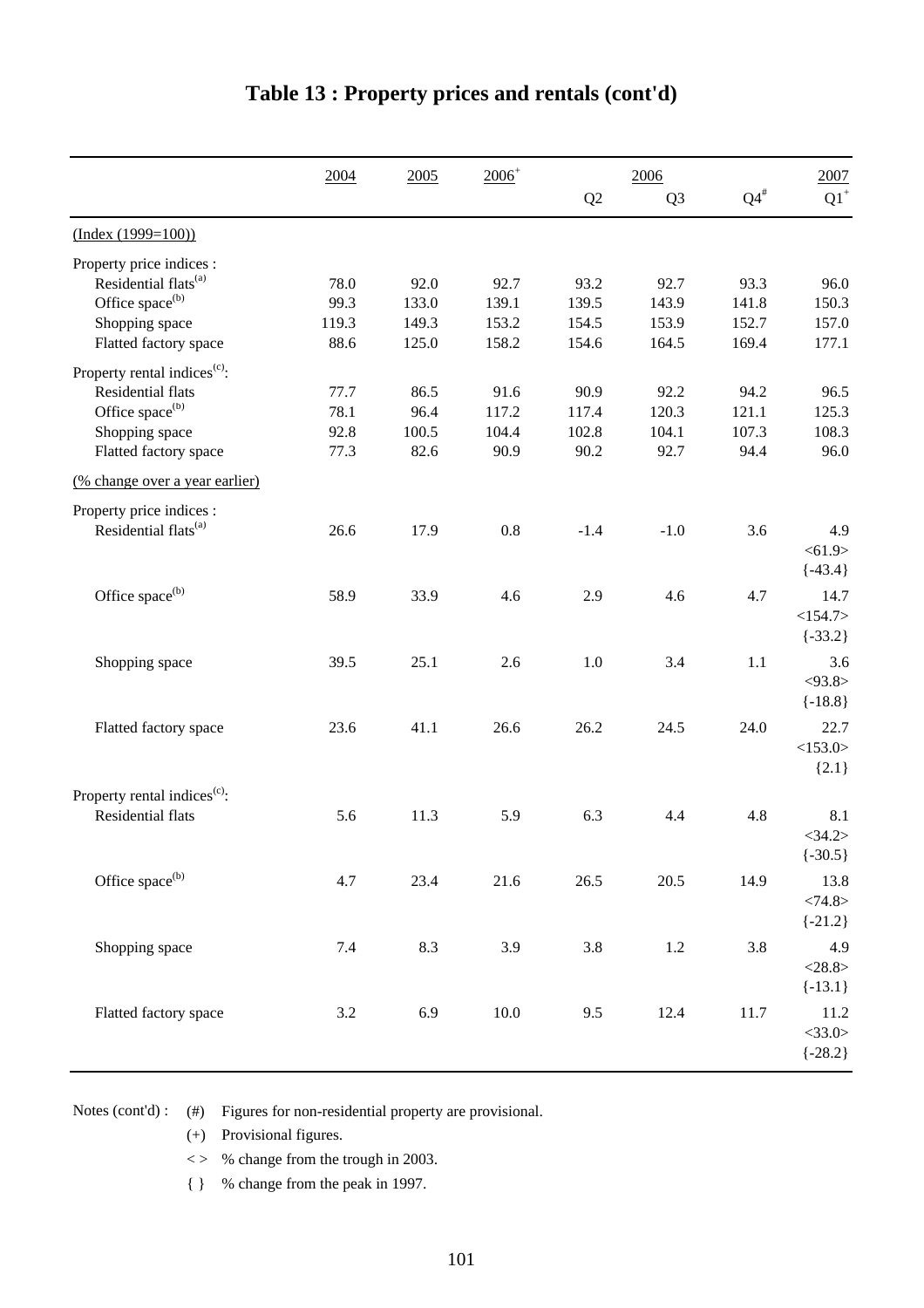|                                                              | 1997         | 1998           | 1999           | 2000           | 2001           | 2002           | 2003           |
|--------------------------------------------------------------|--------------|----------------|----------------|----------------|----------------|----------------|----------------|
| (as at end of period)                                        |              |                |                |                |                |                |                |
| Hong Kong dollar money supply (\$Mn):                        |              |                |                |                |                |                |                |
| M1                                                           | 188,135      | 178,260        | 205,339        | 203,966        | 229,841        | 259,411        | 354,752        |
| $M2^{(a)}$                                                   | 1,666,419    | 1,828,691      | 1,923,481      | 1,987,963      | 1,998,774      | 1,984,049      | 2,107,269      |
| $M3^{(a)}$                                                   | 1,684,325    | 1,840,824      | 1,935,471      | 2,002,358      | 2,016,635      | 2,004,225      | 2,122,861      |
| Total money supply (\$Mn)                                    |              |                |                |                |                |                |                |
| M1                                                           | 208,093      | 197,666        | 225,156        | 243,847        | 258,056        | 295,650        | 413,423        |
| M <sub>2</sub>                                               | 2,788,808    | 3,111,942      | 3,386,196      | 3,649,492      | 3,550,060      | 3,518,326      | 3,813,442      |
| M <sub>3</sub>                                               | 2,871,425    | 3,168,199      | 3,434,467      | 3,692,753      | 3,594,130      | 3,561,852      | 3,858,044      |
| Deposit <sup>(b)</sup> (\$Mn)                                |              |                |                |                |                |                |                |
| HK\$                                                         | 1,551,555    | 1,699,726      | 1,773,169      | 1,851,177      | 1,854,651      | 1,824,911      | 1,930,790      |
| Foreign currency                                             | 1,158,728    | 1,300,302      | 1,477,448      | 1,676,670      | 1,551,852      | 1,492,631      | 1,636,227      |
| Total                                                        | 2,710,282    | 3,000,027      | 3,250,617      | 3,527,847      | 3,406,502      | 3,317,542      | 3,567,018      |
| Loans and advances (\$Mn)                                    |              |                |                |                |                |                |                |
| HK\$                                                         | 1,742,481    | 1,695,027      | 1,607,126      | 1,652,191      | 1,647,684      | 1,615,667      | 1,573,079      |
| Foreign currency                                             | 2,379,189    | 1,609,400      | 1,205,784      | 809,259        | 537,301        | 460,659        | 462,000        |
| Total                                                        | 4,121,670    | 3,304,427      | 2,812,910      | 2,461,450      | 2,184,986      | 2,076,325      | 2,035,079      |
|                                                              |              |                |                |                |                |                |                |
| Nominal Effective Exchange Rate Indices                      |              |                |                |                |                |                |                |
| $\left(\text{Jan } 2000 = 100\right)^{(c)(d)}$               |              |                |                |                |                |                |                |
| Trade-weighted                                               | 98.0<br>97.9 | 103.4<br>105.5 | 100.9<br>101.4 | 101.7<br>101.5 | 104.7<br>105.1 | 104.0<br>104.7 | 100.7<br>101.6 |
| Import-weighted<br>Export-weighted                           | 98.1         | 101.3          | 100.4          | 101.9          | 104.3          | 103.3          | 99.8           |
|                                                              |              |                |                |                |                |                |                |
| (% change)                                                   |              |                |                |                |                |                |                |
| Hong Kong dollar money supply:                               |              |                |                |                |                |                |                |
| M1                                                           | $-5.1$       | $-5.2$         | 15.2           | $-0.7$         | 12.7           | 12.9           | 36.8           |
| $M2^{(a)}$                                                   | $-$          | 9.7            | 5.2            | 3.4            | 0.5            | $-0.7$         | 6.2            |
| $M3^{(a)}$                                                   | $-$          | 9.3            | 5.1            | 3.5            | 0.7            | $-0.6$         | 5.9            |
| Total money supply:                                          |              |                |                |                |                |                |                |
| M1                                                           | $-4.3$       | $-5.0$         | 13.9           | 8.3            | 5.8            | 14.6           | 39.8           |
| M2                                                           | $-$          | 11.6           | $8.8\,$        | 7.8            | $-2.7$         | $-0.9$         | 8.4            |
| M <sub>3</sub>                                               | $-$          | 10.3           | 8.4            | $7.5\,$        | $-2.7$         | $-0.9$         | 8.3            |
| $Deposit^{(b)}$                                              |              |                |                |                |                |                |                |
| HK\$                                                         | $-$          | 9.5            | 4.3            | 4.4            | 0.2            | $-1.6$         | 5.8            |
| Foreign currency                                             | $-$          | 12.2           | 13.6           | 13.5           | $-7.4$         | $-3.8$         | 9.6            |
| Total                                                        | --           | 10.7           | 8.4            | 8.5            | $-3.4$         | $-2.6$         | 7.5            |
| Loans and advances                                           |              |                |                |                |                |                |                |
| HK\$                                                         | 20.4         | $-2.7$         | $-5.2$         | $2.8\,$        | $-0.3$         | $-1.9$         | $-2.6$         |
| Foreign currency                                             | $-3.6$       | $-32.4$        | $-25.1$        | $-32.9$        | $-33.6$        | $-14.3$        | 0.3            |
| Total                                                        | 5.3          | $-19.8$        | $-14.9$        | $-12.5$        | $-11.2$        | $-5.0$         | $-2.0$         |
|                                                              |              |                |                |                |                |                |                |
| Nominal Effective Exchange Rate Indices ${}^{\text{(c)(d)}}$ |              |                |                |                |                |                |                |
| Trade-weighted                                               | 4.3          | 5.5            | $-2.4$         | $0.8\,$        | 2.9            | $-0.7$         | $-3.2$         |
| Import-weighted                                              | 5.3          | 7.8            | $-3.9$         | 0.1            | 3.5            | $-0.4$         | $-3.0$         |
| Export-weighted                                              | $3.2\,$      | 3.3            | $-0.9$         | 1.5            | 2.4            | $-1.0$         | $-3.4$         |

### **Table 14 : Monetary aggregates**

#### Definition of Terms :

The Hong Kong Dollar Money Supply is the Hong Kong dollar component of the respective monetary aggregate. Starting from April 1997, money supply definition has been revised to include short-term Exchange Fund placements of less than one month in the monetary aggregates. As such, figures at end-1997 cannot be compared with those at end-1996.

Total Money Supply:

M1: Legal tender notes and coins with the public, plus customers' demand deposits with licensed banks.

M2: M1 plus customers' savings and time deposits with licensed banks, plus negotiable certificates of deposit issued by licensed banks and held outside the monetary sector.

M3: M2 plus customers' deposits with restricted licence banks and deposit-taking companies, plus negotiable certificates of deposit issued by such institutions and held outside the monetary sector.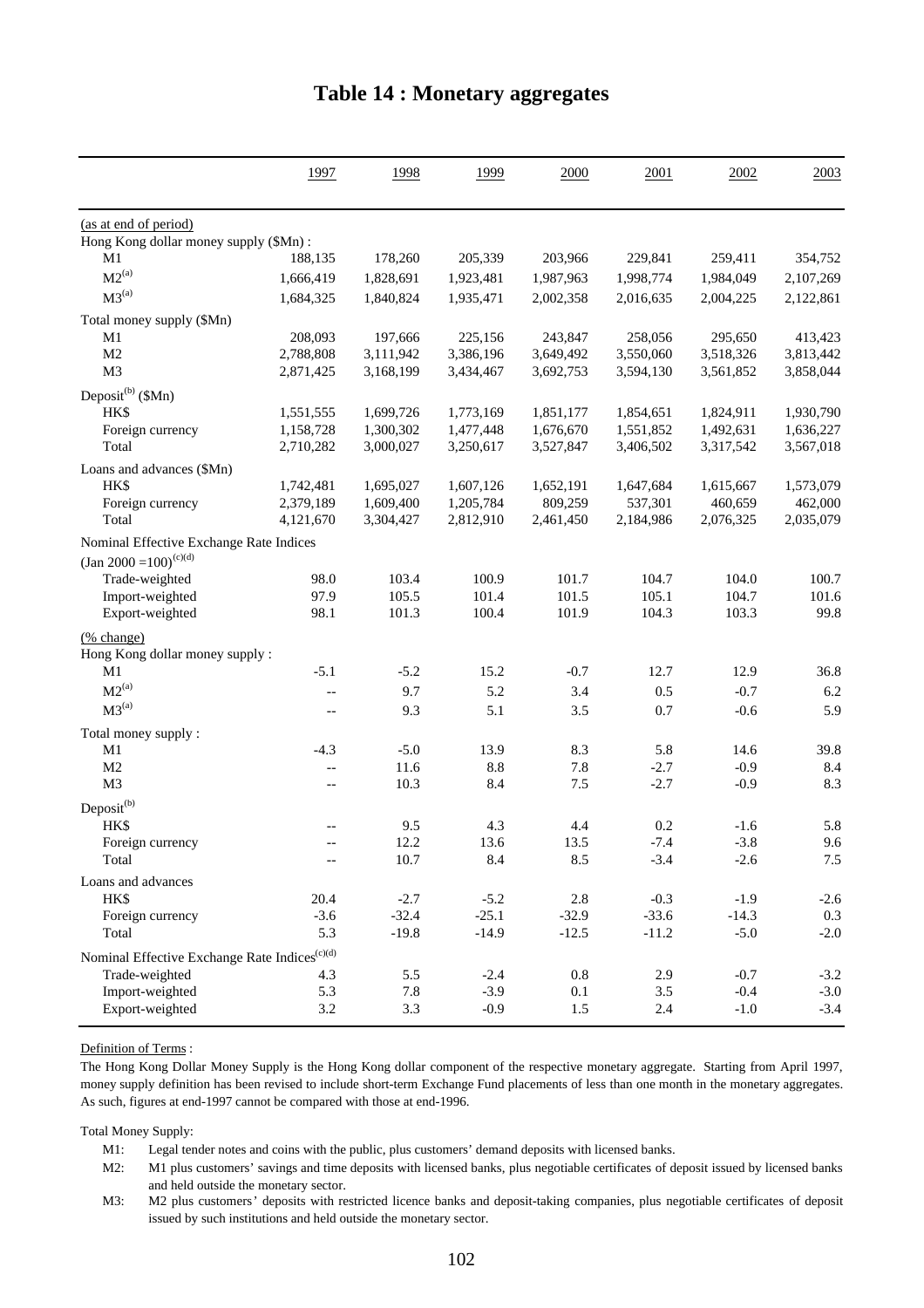|                                                           | 2004      | 2005      | 2006      |                | 2006           |           | 2007      |
|-----------------------------------------------------------|-----------|-----------|-----------|----------------|----------------|-----------|-----------|
|                                                           |           |           |           | Q <sub>2</sub> | Q <sub>3</sub> | Q4        | Q1        |
| (as at end of period)                                     |           |           |           |                |                |           |           |
| Hong Kong dollar money supply (\$Mn):                     |           |           |           |                |                |           |           |
| M1                                                        | 412,629   | 348,248   | 387,918   | 353,297        | 367,188        | 387,918   | 418,842   |
| $M2^{(a)}$                                                | 2,208,591 | 2,329,669 | 2,777,821 | 2,506,013      | 2,651,516      | 2,777,821 | 2,948,372 |
| $M3^{(a)}$                                                | 2,219,557 | 2,345,838 | 2,795,686 | 2,523,153      | 2,669,052      | 2,795,686 | 2,966,455 |
| Total money supply (\$Mn)                                 |           |           |           |                |                |           |           |
| M1                                                        | 484,494   | 434,684   | 491,657   | 447,433        | 470,389        | 491,657   | 534,383   |
| M <sub>2</sub>                                            | 4,166,706 | 4,379,057 | 5,062,602 | 4,636,476      | 4,856,149      | 5,062,602 | 5,271,718 |
| M <sub>3</sub>                                            | 4,189,544 | 4,407,188 | 5,098,010 | 4,666,865      | 4,886,507      | 5,098,010 | 5,302,191 |
| Deposit <sup>(b)</sup> (\$Mn)                             |           |           |           |                |                |           |           |
| <b>HKS</b>                                                | 2,017,911 | 2,131,579 | 2,568,424 | 2,300,179      | 2,441,962      | 2,568,424 | 2,736,438 |
| Foreign currency                                          | 1,848,145 | 1,936,322 | 2,197,121 | 2,029,667      | 2,108,527      | 2,197,121 | 2,236,194 |
| Total                                                     | 3,866,056 | 4,067,901 | 4,765,545 | 4,329,846      | 4,550,489      | 4,765,545 | 4,972,631 |
| Loans and advances (\$Mn)                                 |           |           |           |                |                |           |           |
| <b>HKS</b>                                                | 1,666,740 | 1,797,350 | 1,917,437 | 1,861,763      | 1,931,779      | 1,917,437 | 2,070,264 |
| Foreign currency                                          | 488,964   | 514,637   | 550,392   | 555,727        | 566,351        | 550,392   | 601,228   |
| Total                                                     | 2,155,704 | 2,311,987 | 2,467,828 | 2,417,490      | 2,498,130      | 2,467,828 | 2,671,492 |
| Nominal Effective Exchange Rate Indices                   |           |           |           |                |                |           |           |
| $\left(\text{Jan } 2000 = 100\right)^{(c)(d)}$            |           |           |           |                |                |           |           |
| Trade-weighted                                            | 98.3      | 97.4      | 96.1      | 96.2           | 95.8           | 94.9      | 93.7      |
| Import-weighted                                           | 99.2      | 98.1      | 96.8      | 96.8           | 96.5           | 95.6      | 94.3      |
| Export-weighted                                           | 97.3      | 96.7      | 95.5      | 95.6           | 95.1           | 94.2      | 93.0      |
| (% change over a year earlier)                            |           |           |           |                |                |           |           |
| Hong Kong dollar money supply:                            |           |           |           |                |                |           |           |
| M1                                                        | 16.3      | $-15.6$   | 11.4      | $-2.1$         | 4.7            | 11.4      | 17.4      |
| $M2^{(a)}$                                                | 4.8       | 5.5       | 19.2      | 13.2           | 16.3           | 19.2      | 20.2      |
| $M3^{(a)}$                                                | 4.6       | 5.7       | 19.2      | 13.3           | 16.3           | 19.2      | 20.1      |
| Total money supply:                                       |           |           |           |                |                |           |           |
| M1                                                        | 17.2      | $-10.3$   | 13.1      | 2.1            | 9.1            | 13.1      | 21.7      |
| M <sub>2</sub>                                            | 9.3       | 5.1       | 15.6      | 11.3           | 14.4           | 15.6      | 16.6      |
| M <sub>3</sub>                                            | 8.6       | 5.2       | 15.7      | 11.3           | 14.4           | 15.7      | 16.5      |
| Deposit <sup>(b)</sup>                                    |           |           |           |                |                |           |           |
| HK\$                                                      | 4.5       | 5.6       | 20.5      | 14.0           | 17.4           | 20.5      | 21.7      |
| Foreign currency                                          | 13.0      | 4.8       | 13.5      | 10.4           | 14.2           | 13.5      | 14.1      |
| Total                                                     | 8.4       | 5.2       | 17.1      | 12.3           | 15.9           | 17.1      | 18.2      |
| Loans and advances                                        |           |           |           |                |                |           |           |
| HK\$                                                      | $6.0\,$   | 7.8       | 6.7       | 5.9            | 9.5            | 6.7       | 15.5      |
| Foreign currency                                          | 5.8       | 5.3       | 6.9       | 11.3           | 12.1           | 6.9       | 12.2      |
| Total                                                     | 5.9       | 7.2       | 6.7       | 7.1            | 10.1           | 6.7       | 14.8      |
| Nominal Effective Exchange Rate Indices <sup>(c)(d)</sup> |           |           |           |                |                |           |           |
| Trade-weighted                                            | $-2.4$    | $-0.9$    | $-1.3$    | $-0.9$         | $-1.8$         | $-3.8$    | $-4.0$    |
| Import-weighted                                           | $-2.4$    | $-1.1$    | $-1.3$    | $-0.9$         | $-1.8$         | $-3.9$    | $-4.0$    |
| Export-weighted                                           | $-2.5$    | $-0.6$    | $-1.2$    | $-0.8$         | $-1.9$         | $-3.6$    | $-4.1$    |

#### **Table 14 : Monetary aggregates (cont'd)**

Notes : (a) Adjusted to include foreign currency swap deposits.

(b) Starting from April 1997, deposits include short-term Exchange Fund placements of less than one month. As such, figures at end-1997 cannot be compared with those at end-1996.

(c) Period average.

(d) The Effective Exchange Rate Indices (EERIs) from January 2000 onwards are compiled on the basis of the average merchandise trade pattern from 1999 to 2000. The EERIs for the earlier periods are compiled on the basis of the average merchandise trade pattern in a much earlier period from 1991 to 1993, and have been re-scaled to the new base period for linking up with the new index series.

(--) Not applicable.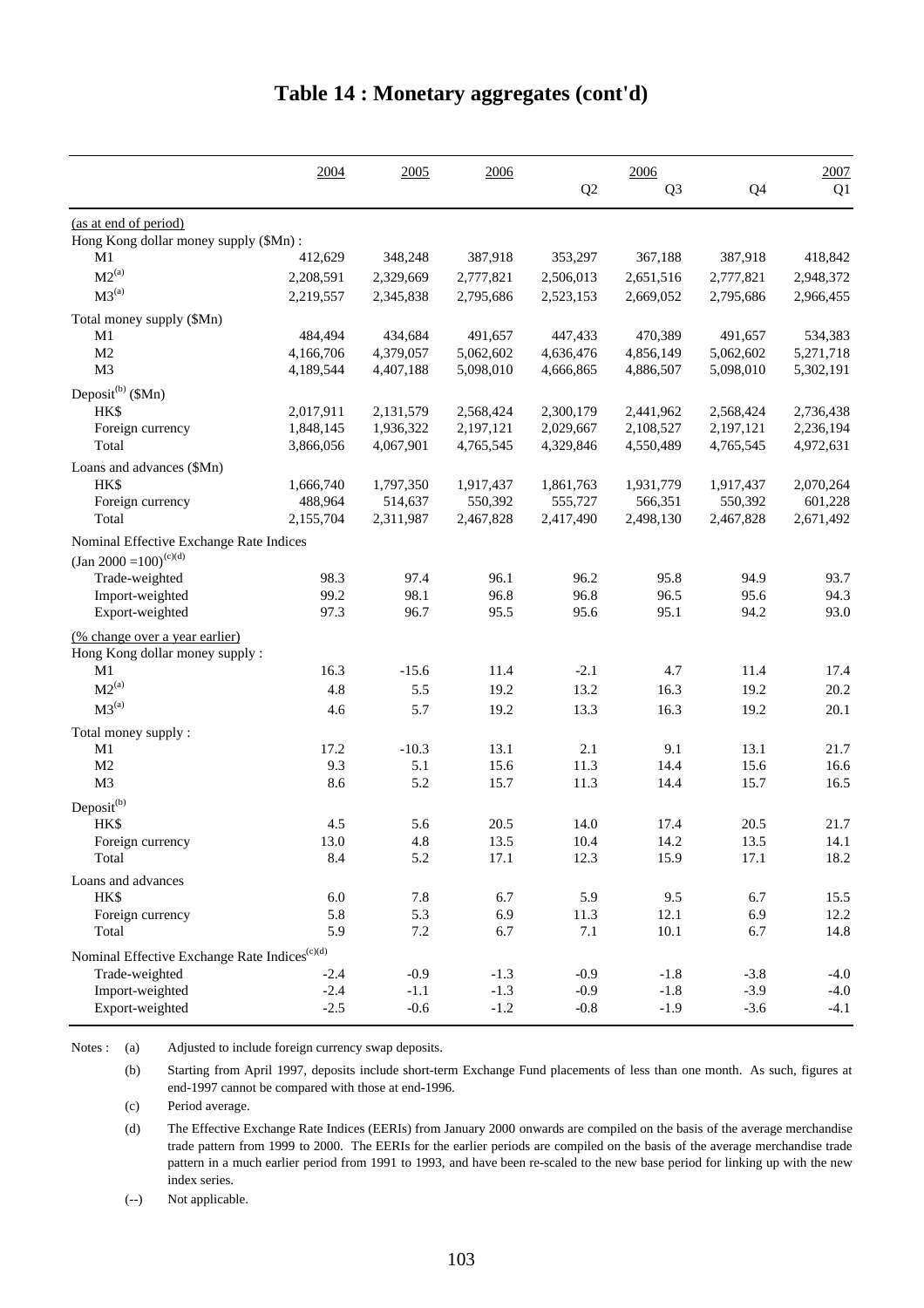|                                                |         |         |      |      |         |         |        |                | $(\% )$         |
|------------------------------------------------|---------|---------|------|------|---------|---------|--------|----------------|-----------------|
|                                                | 2002    | 2003    | 2004 | 2005 | 2006    |         | 2006   |                |                 |
|                                                |         |         |      |      |         | Q1      | Q2     | Q <sub>3</sub> | ${\bf Q4}^{\#}$ |
| Wholesale trade                                | $-10.7$ | $-5.0$  | 4.7  | 5.6  | 7.9     | 4.3     | 5.7    | 14.1           | 7.5             |
| Retail trade                                   | $-4.1$  | $-2.3$  | 10.8 | 6.8  | 7.3     | 6.1     | 6.7    | 7.7            | 8.8             |
| Import/export trade                            | $-2.8$  | 6.5     | 12.4 | 10.6 | 10.2    | 10.3    | 8.4    | 11.0           | 11.1            |
| Restaurants                                    | $-5.4$  | $-9.7$  | 10.1 | 6.0  | 9.5     | $8.8\,$ | 11.1   | 7.1            | 10.9            |
| Hotels                                         | $-2.3$  | $-19.7$ | 39.4 | 22.1 | 13.8    | 14.7    | 15.4   | 14.4           | 11.4            |
| Transport <sup>(a)</sup>                       | 2.3     | $0.5\,$ | 22.8 | 17.8 | 10.6    | 17.6    | 12.6   | 6.4            | 7.6             |
| Storage                                        | $-19.6$ | $-4.5$  | 17.0 | 10.4 | 10.2    | 9.2     | 5.0    | 10.7           | 15.6            |
| Communications                                 | $-2.6$  | $-2.4$  | 1.0  | 5.1  | $0.8\,$ | 1.2     | 2.5    | $-0.4$         | $-0.1$          |
| Banking                                        | $-0.8$  | $\ast$  | 4.4  | 10.9 | 19.5    | 18.0    | 24.1   | 11.5           | 24.1            |
| Financing (other than banking)                 | $-14.3$ | 17.3    | 33.2 | 14.3 | 47.9    | 50.8    | 57.2   | 25.9           | 58.5            |
| Insurance                                      | 10.3    | 19.1    | 22.3 | 16.0 | 21.3    | 35.5    | 21.9   | 14.1           | 16.0            |
| Real estate                                    | $-2.5$  | 6.2     | 13.5 | 16.0 | $-0.4$  | $-6.0$  | $-5.3$ | 4.6            | 5.6             |
| <b>Business services</b>                       | $-5.8$  | 0.5     | 8.3  | 4.9  | 19.6    | 19.2    | 18.1   | 22.9           | 18.3            |
| Film entertainment                             | $-9.1$  | 2.3     | 3.7  | 5.0  | 1.7     | 0.6     | $-0.7$ | 5.8            | 1.1             |
| Tourism, convention and exhibition<br>services | 10.7    | $-7.3$  | 26.5 | 12.9 | 13.0    | 14.3    | 16.2   | 13.6           | 8.8             |
| Computer and information<br>services           | 5.7     | 5.7     | 20.5 | 23.4 | 9.7     | 21.5    | $-1.5$ | 21.1           | 0.1             |

### **Table 15 : Rates of change in business receipts indices for service industries/domains**

Notes : (a) Including business receipts from the Airport Authority Hong Kong.

(#) Revised figures.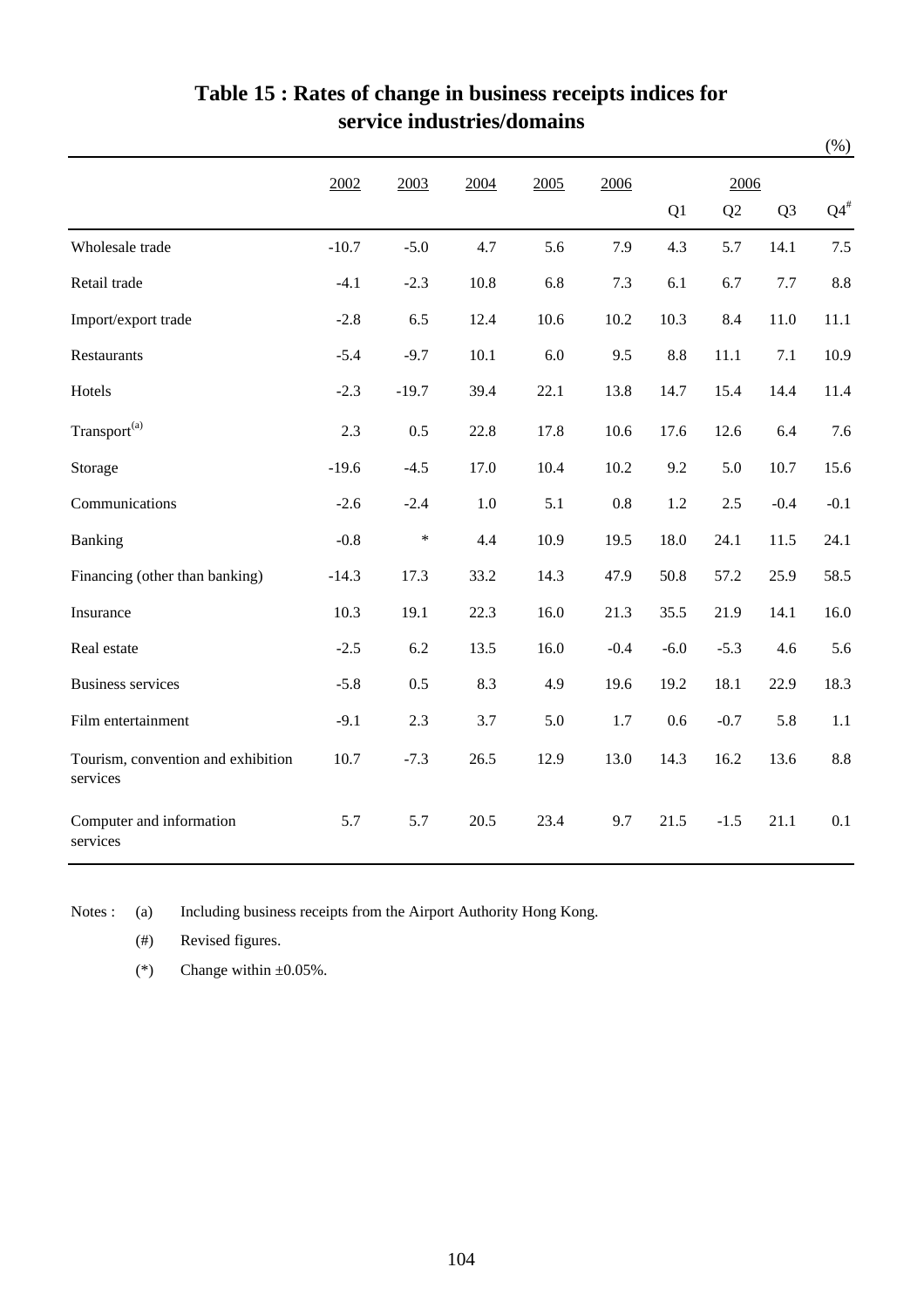|                                          | 2002        | 2003    | 2004       | 2005        | 2006      | 2006     |                |           | 2007      |  |
|------------------------------------------|-------------|---------|------------|-------------|-----------|----------|----------------|-----------|-----------|--|
|                                          |             |         |            |             |           | Q2       | Q <sub>3</sub> | Q4        | Q1        |  |
| $\frac{(0,0)}{2}$                        |             |         |            |             |           |          |                |           |           |  |
| Labour force<br>participation rate       | 61.8        | 61.4    | 61.3       | 61.0        | 61.3      | 60.8     | 61.8           | 61.6      | 61.2      |  |
| Seasonally adjusted<br>unemployment rate | 7.3         | 7.9     | 6.8        | 5.6         | 4.8       | 4.9      | 4.7            | 4.4       | 4.3       |  |
| Underemployment rate                     | 3.0         | 3.5     | 3.2        | 2.7         | 2.4       | 2.6      | 2.3            | 2.4       | 2.2       |  |
| (000)                                    |             |         |            |             |           |          |                |           |           |  |
| Population of working age                | 5 620.7     | 5 652.4 | 5 7 3 3.1  | 5 801.4     | 5 843.2   | 5 828.7  | 5 852.2        | 5 879.1   | 5 899.0   |  |
| Labour force                             | 3 4 7 4 .0  | 3 472.5 | 3515.9     | 3 5 3 8 .1  | 3 5 8 2.5 | 3 544.0  | 3 614.1        | 3 619.7   | 3 611.9   |  |
| Persons employed                         | 3 2 2 0 . 3 | 3 197.4 | 3 2 7 6 .5 | 3 3 4 0 . 8 | 3 4 1 1.6 | 3 3 68.3 | 3 4 3 7 . 1    | 3 4 6 6.0 | 3 4 5 9.4 |  |
| Persons unemployed                       | 253.8       | 275.1   | 239.4      | 197.3       | 170.9     | 175.7    | 177.0          | 153.7     | 152.5     |  |
| Persons underemployed                    | 103.9       | 121.4   | 114.1      | 96.3        | 86.3      | 93.8     | 84.3           | 87.6      | 80.6      |  |
| (% change over a year earlier)           |             |         |            |             |           |          |                |           |           |  |
| Population of working age                | 0.8         | 0.6     | 1.4        | 1.2         | 0.7       | 0.7      | 0.8            | 0.7       | 1.5       |  |
| Labour force                             | 1.4         | $\ast$  | 1.3        | 0.6         | 1.3       | 0.5      | 1.9            | 1.9       | 1.7       |  |
| Persons employed                         | $-1.0$      | $-0.7$  | 2.5        | 2.0         | 2.1       | 1.3      | 2.8            | 2.8       | 2.5       |  |
| Persons unemployed                       | 45.3        | 8.4     | $-13.0$    | $-17.6$     | $-13.4$   | $-12.9$  | $-12.7$        | $-13.8$   | $-13.9$   |  |
| Persons underemployed                    | 22.4        | 16.9    | $-6.0$     | $-15.6$     | $-10.0$   | $-4.8$   | $-8.8$         | $0.8\,$   | $-0.4$    |  |

Notes : (#) Figures enumerated from the General Household Survey have been revised to take into account the recent enhancements in the estimation method and the results of the 2006 Population By-census, which provide a benchmark for revising the population figures compiled since the 2001 Population Census.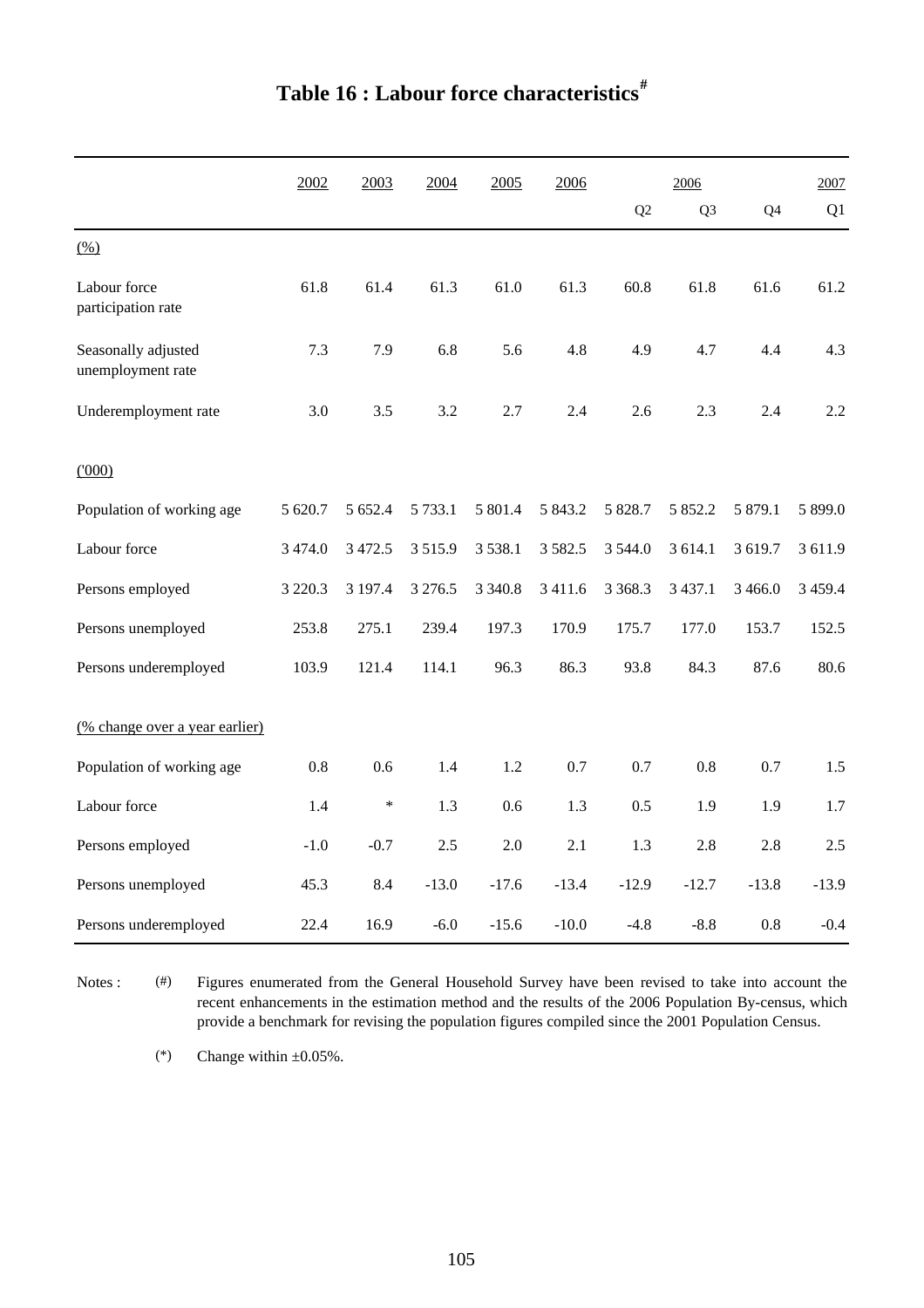|                                                                              | 2002    | 2003    | 2004       | 2005   | 2006    |         |        | 2006                           |         |           |
|------------------------------------------------------------------------------|---------|---------|------------|--------|---------|---------|--------|--------------------------------|---------|-----------|
|                                                                              |         |         |            |        |         | Mar     | Jun    | <b>Sep</b>                     |         | Dec       |
| Major economic sector                                                        |         |         | (% change) |        |         |         |        | (% change over a year earlier) |         | No.       |
| <b>Manufacturing</b>                                                         | $-9.0$  | $-10.3$ | $-3.0$     | $-2.0$ | $-2.5$  | $-1.0$  | $-0.5$ | $-3.7$                         | $-4.8$  | 159 300   |
| of which:                                                                    |         |         |            |        |         |         |        |                                |         |           |
| Wearing apparel,                                                             | $-19.3$ | $-11.6$ | $-0.8$     | $-4.7$ | $-10.5$ | $-3.7$  | 0.3    | $-18.6$                        | $-19.0$ | 17 700    |
| except footwear                                                              |         |         |            |        |         |         |        |                                |         |           |
| Textiles                                                                     | $-1.1$  | $-16.8$ | $-11.1$    | 0.5    | $-4.4$  | $-3.4$  | $-1.6$ | $-5.7$                         | $-7.0$  | 18 800    |
| Electronics                                                                  | $-13.1$ | $-18.9$ | $-2.3$     | $-4.7$ | $-12.9$ | $-11.9$ | $-9.5$ | $-14.1$                        | $-16.1$ | 12 000    |
| Plastic products                                                             | $-17.0$ | $-19.1$ | $-16.8$    | $-1.3$ | $-8.8$  | 2.6     | $-4.7$ | $-5.3$                         | $-25.4$ | 2700      |
| Fabricated metal                                                             | $-14.6$ | $-20.7$ | $-4.9$     | $-9.7$ | $-2.3$  | $-8.3$  | $-4.5$ | 3.4                            | 1.4     | 5 500     |
| products, except<br>machinery and<br>equipment                               |         |         |            |        |         |         |        |                                |         |           |
| Wholesale, retail,                                                           | $-2.3$  | $-3.0$  | 2.9        | 2.6    | 1.9     | 1.9     | 1.8    | 1.7                            | 2.3     | 1 047 700 |
| import/export trades,<br>restaurants and hotels<br>of which:                 |         |         |            |        |         |         |        |                                |         |           |
| Wholesale, retail and<br>import/export trades                                | $-1.6$  | $-1.9$  | 2.1        | 2.3    | 1.1     | 1.0     | 0.9    | 0.7                            | 1.8     | 816 000   |
| Restaurants and hotels                                                       | $-4.8$  | $-7.3$  | 6.0        | 3.6    | 5.1     | 5.3     | 5.3    | 5.5                            | 4.3     | 231 800   |
| <b>Transport, storage and</b>                                                | $-1.8$  | $-4.4$  | 3.7        | 2.6    | 1.1     | 1.6     | $-0.2$ | 1.4                            | 1.7     | 186 900   |
| communications<br>of which:                                                  |         |         |            |        |         |         |        |                                |         |           |
| Land transport                                                               | $-0.3$  | 0.5     | $-2.2$     | $-1.5$ | 0.3     | $-0.6$  | 0.6    | $\ast$                         | 1.2     | 37 900    |
| Water transport                                                              | 1.0     | $-3.6$  | 0.1        | $-0.3$ | $-4.4$  | $-3.6$  | $-8.1$ | $-3.5$                         | $-2.1$  | 26 100    |
| Services allied to                                                           | 1.1     | $-3.7$  | 10.3       | 7.9    | 3.4     | 3.6     | 3.2    | 3.9                            | 2.9     | 64 500    |
| transport                                                                    |         |         |            |        |         |         |        |                                |         |           |
| Financing, insurance,<br>real estate and<br>business services<br>of which:   | $-1.3$  | $-1.9$  | 3.6        | 4.4    | 5.0     | 4.6     | 4.1    | 5.5                            | 5.8     | 491 600   |
| Financial institutions                                                       | $-5.6$  | $-6.5$  | 1.1        | 4.7    | 5.9     | 4.1     | 4.5    | 6.8                            | 8.1     | 138 600   |
| Insurance                                                                    | 0.3     | 1.2     | 2.4        | 5.9    | $-1.2$  | 2.3     | $-4.8$ | $-1.1$                         | $-1.0$  | 29 100    |
| Real estate                                                                  | 5.2     | 0.7     | 2.2        | 6.8    | 5.3     | 8.2     | 5.7    | 4.0                            | 3.2     | 99 000    |
| Business services<br>except machinery<br>and equipment rental<br>and leasing | $-1.2$  | $-0.2$  | 6.0        | 2.9    | 5.3     | 3.7     | 4.5    | 6.4                            | 6.7     | 224 000   |
| Community, social and<br>personal services                                   | 5.9     | 2.9     | 3.2        | 4.5    | 3.6     | 3.9     | 3.4    | 4.0                            | 3.1     | 460 800   |
| of which:<br>Sanitary and similar<br>services                                | 13.8    | 6.0     | 1.5        | 2.4    | 2.5     | 4.4     | 1.6    | 0.4                            | 3.7     | 60 400    |
| <b>Education</b> services                                                    | 2.5     | 2.9     | 1.8        | 1.8    | 4.9     | 4.0     | 3.6    | 7.5                            | 4.5     | 141 700   |
| Medical, dental and<br>other health services                                 | 3.2     | $-0.3$  | $2.5\,$    | 1.6    | 4.0     | 2.5     | 4.4    | 4.5                            | 4.5     | $80\,700$ |
| Welfare institutions                                                         | 11.9    | 13.9    | 2.1        | $-0.4$ | 1.5     | 2.4     | 4.0    | $-0.1$                         | $\ast$  | 53 600    |
| Civil Service <sup>(a)</sup>                                                 | $-3.7$  | $-2.4$  | $-3.8$     | $-2.7$ | $-1.3$  | $-1.5$  | $-1.5$ | $-1.4$                         | $-1.1$  | 153 800   |

# **Table 17 : Employment in selected major economic sectors**

Notes : (a) These figures cover only those employed on Civil Service terms of appointment. Judicial officers, consultants, contract staff and temporary staff not appointed on Civil Service terms are not included.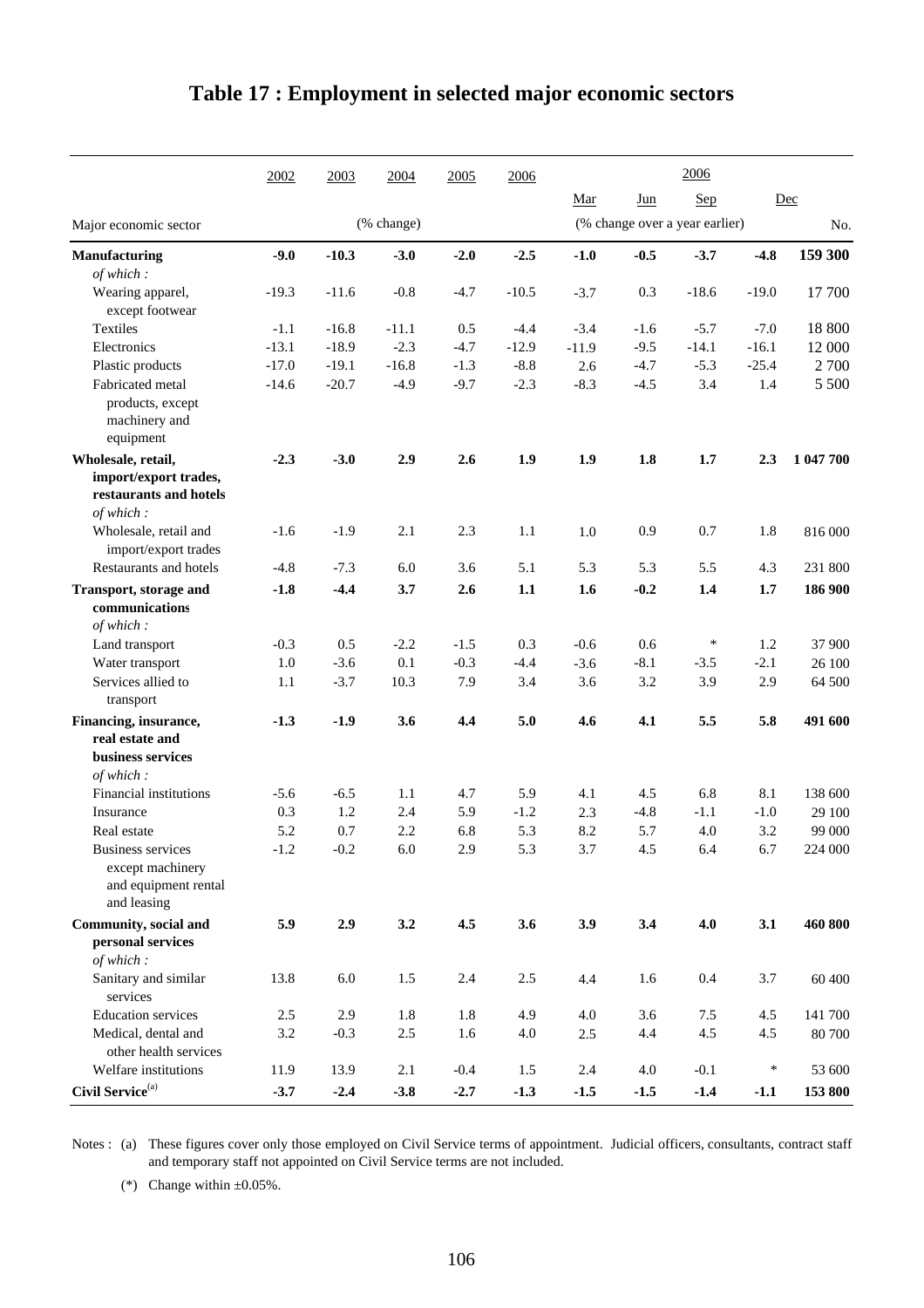|                                       | 2002    | 2003    | 2004    | 2005    | 2006    |         | 2006     |         |         |  |
|---------------------------------------|---------|---------|---------|---------|---------|---------|----------|---------|---------|--|
|                                       |         |         |         |         |         | Mar     | Jun      | Sep     | Dec     |  |
| (number)                              |         |         |         |         |         |         |          |         |         |  |
| <b>Building</b> sites                 |         |         |         |         |         |         |          |         |         |  |
| Private sector                        | 40 017  | 33 892  | 33 619  | 31 556  | 30 993  | 32 156  | 30 997   | 31 261  | 29 55 6 |  |
| Public sector <sup>(a)</sup>          | 11 727  | 16 183  | 13 3 25 | 10 135  | 7643    | 8 3 1 2 | 7822     | 7588    | 6850    |  |
| Sub-total                             | 51 744  | 50 074  | 46 944  | 41 690  | 38 636  | 40 4 68 | 38 819   | 38 849  | 36 40 6 |  |
| Civil engineering sites               |         |         |         |         |         |         |          |         |         |  |
| Private sector                        | 2869    | 2755    | 2564    | 2 1 9 8 | 1569    | 1594    | 1707     | 1 5 4 0 | 1 4 3 4 |  |
| Public sector <sup>(a)</sup>          | 18 611  | 17466   | 16772   | 15 378  | 12 661  | 12 8 35 | 11 747   | 12 897  | 13 164  |  |
| Sub-total                             | 21 480  | 20 221  | 19 3 36 | 17576   | 14 2 30 | 14 4 29 | 13 4 5 4 | 14 4 37 | 14 5 98 |  |
| <b>Total</b>                          | 73 223  | 70 295  | 66 280  | 59 266  | 52 865  | 54 897  | 52 273   | 53 286  | 51 004  |  |
| <u>(% change over a year earlier)</u> |         |         |         |         |         |         |          |         |         |  |
| <b>Building</b> sites                 |         |         |         |         |         |         |          |         |         |  |
| Private sector                        | $-1.3$  | $-15.3$ | $-0.8$  | $-6.1$  | $-1.8$  | $-5.3$  | $-0.9$   | 1.9     | $-2.5$  |  |
| Public sector <sup>(a)</sup>          | $-31.8$ | 38.0    | $-17.7$ | $-23.9$ | $-24.6$ | $-27.6$ | $-22.0$  | $-28.2$ | $-19.0$ |  |
| Sub-total                             | $-10.4$ | $-3.2$  | $-6.3$  | $-11.2$ | $-7.3$  | $-11.0$ | $-6.0$   | $-5.8$  | $-6.1$  |  |
| Civil engineering sites               |         |         |         |         |         |         |          |         |         |  |
| Private sector                        | 9.0     | $-4.0$  | $-6.9$  | $-14.3$ | $-28.6$ | $-48.4$ | $-25.2$  | $-17.2$ | $-8.1$  |  |
| Public sector <sup>(a)</sup>          | $-6.6$  | $-6.2$  | $-4.0$  | $-8.3$  | $-17.7$ | $-25.5$ | $-28.5$  | $-6.1$  | $-6.8$  |  |
| Sub-total                             | $-4.8$  | $-5.9$  | $-4.4$  | $-9.1$  | $-19.0$ | $-29.0$ | $-28.1$  | $-7.4$  | $-6.9$  |  |
| <b>Total</b>                          | $-8.8$  | $-4.0$  | $-5.7$  | $-10.6$ | $-10.8$ | $-16.5$ | $-12.9$  | $-6.3$  | $-6.3$  |  |

# **Table 18 : Number of workers engaged at building and construction sites**

Note : (a) Including the Mass Transit Railway Corporation Limited, the Kowloon-Canton Railway Corporation and the Airport Authority Hong Kong.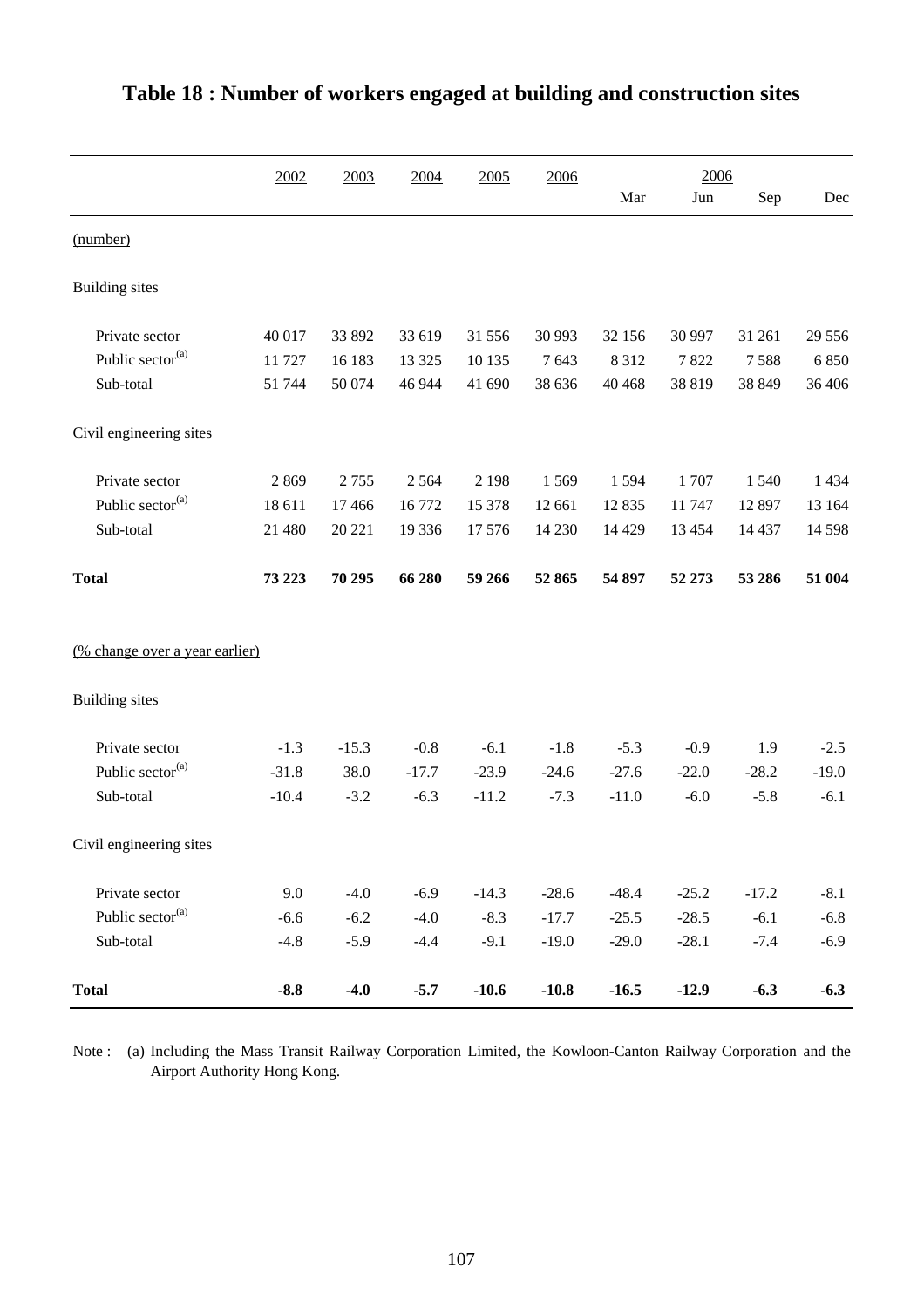|                        |           |                 |            |           |            |           |                 |                | $(\$)$   |
|------------------------|-----------|-----------------|------------|-----------|------------|-----------|-----------------|----------------|----------|
|                        | 2002      | 2003            | 2004       | 2005      | 2006       |           | 2006            |                |          |
| Major economic sector  |           |                 |            |           |            | Q1        | Q <sub>2</sub>  | Q <sub>3</sub> | Q4       |
| Wholesale, retail and  | 12,500    | 12,300          | 12,400     | 13,300    | 13,800     | 15,500    | 12,500          | 13,000         | 14,100   |
| import/export trades   | $(-1.6)$  | $(-1.5)$        | (0.4)      | (7.3)     | (4.1)      | (2.6)     | (3.4)           | (5.3)          | (5.1)    |
|                        | <1.4>     | <1.1>           | <0.9>      | <6.3>     | <2.0>      | <1.0>     | <1.3>           | <3.0>          | <2.9>    |
| Restaurants and hotels | 8,700     | 8,100           | 8,100      | 8,300     | 8,500      | 9,000     | 8,000           | 8,200          | 8,700    |
|                        | $(-4.2)$  | $(-6.2)$        | $(-0.1)$   | (1.9)     | (2.6)      | $(-0.9)$  | (0.7)           | (2.9)          | (8.1)    |
|                        | $< -1.2>$ | $< -3.7>$       | <0.4>      | <0.9>     | <0.6       | $< -2.4>$ | $< -1.3>$       | <0.6           | < 5.8>   |
| Transport, storage and | 18,900    | 18,500          | 18,300     | 19,200    | 19,600     | 19,800    | 18,700          | 18,500         | 21,400   |
| communications         | $(-0.2)$  | $(-1.7)$        | $(-1.3)$   | (5.0)     | (2.1)      | $(-3.4)$  | (4.2)           | (2.1)          | (5.8)    |
|                        | <2.9>     | $<\!\!0.9\!\!>$ | $< -0.9 >$ | <4.1>     | <0.1>      | $< -4.9>$ | <2.1>           | $<-0.2>$       | <3.6>    |
| Financing, insurance,  | 18,800    | 18,600          | 18,500     | 19,100    | 20,100     | 22,200    | 19,000          | 18,200         | 21,200   |
| real estate and        | $(-2.2)$  | $(-1.4)$        | $(-0.1)$   | (2.8)     | (5.6)      | (5.6)     | (5.0)           | (5.6)          | (6.3)    |
| business services      | <0.8>     | <1.2>           | <0.4>      | <1.8>     | <3.6>      | <4.0>     | <2.9>           | <3.3>          | <4.1>    |
| Community, social and  | 19,800    | 18,900          | 18,400     | 18,000    | 17,900     | 17,700    | 17,800          | 18,200         | 18,100   |
| personal services      | $(-1.3)$  | $(-4.7)$        | $(-2.6)$   | $(-2.2)$  | $(-0.1)$   | $(-0.4)$  | $(-0.1)$        | (0.2)          | $(-0.1)$ |
|                        | <1.8>     | $< -2.2>$       | $< -2.2>$  | $< -3.1>$ | $< -2.0>$  | <1.9>     | $<-2.1>$        | $<-2.0>$       | $<-2.2>$ |
| Manufacturing          | 11,800    | 11,400          | 11,300     | 11,600    | 11,700     | 12,900    | 11,400          | 10,900         | 11,700   |
|                        | $(-1.2)$  | $(-3.0)$        | $(-0.6)$   | (1.8)     | (1.4)      | (1.3)     | (1.1)           | (2.7)          | (0.8)    |
|                        | <1.9>     | $< -0.4>$       | $<-0.2>$   | <0.9>     | $< -0.6 >$ | $<-0.3>$  | $< -0.9 >$      | <0.4>          | $<-1.3>$ |
| All sectors surveyed   | 15,300    | 15,000          | 14,900     | 15,400    | 15,800     | 17,000    | 14,900          | 14,900         | 16,300   |
|                        | $(-1.1)$  | $(-1.8)$        | $(-0.7)$   | (3.5)     | (2.4)      | (1.3)     | (2.2)           | (2.2)          | (4.0)    |
|                        | <2.0>     | <0.8>           | $<-0.2>$   | <2.6>     | <0.4>      | $<-0.3>$  | $<\!\!0.1\!\!>$ | $<-0.1>$       | <1.8>    |

### **Table 19 : Average labour earnings by major economic sector**

Notes : ( ) % change over a year earlier in money terms.

< > % change over a year earlier in real terms.

The rates of change in real terms are derived from the Real Indices of Payroll per Person Engaged. As from 2006, the Indices are derived by deflating the Nominal Indices of Payroll per Person Engaged by the 2004/2005-based Composite CPI. To facilitate comparison, Real Indices of Payroll per Person Engaged prior to 2006 have been re-scaled using the 2004/2005-based Composite CPI.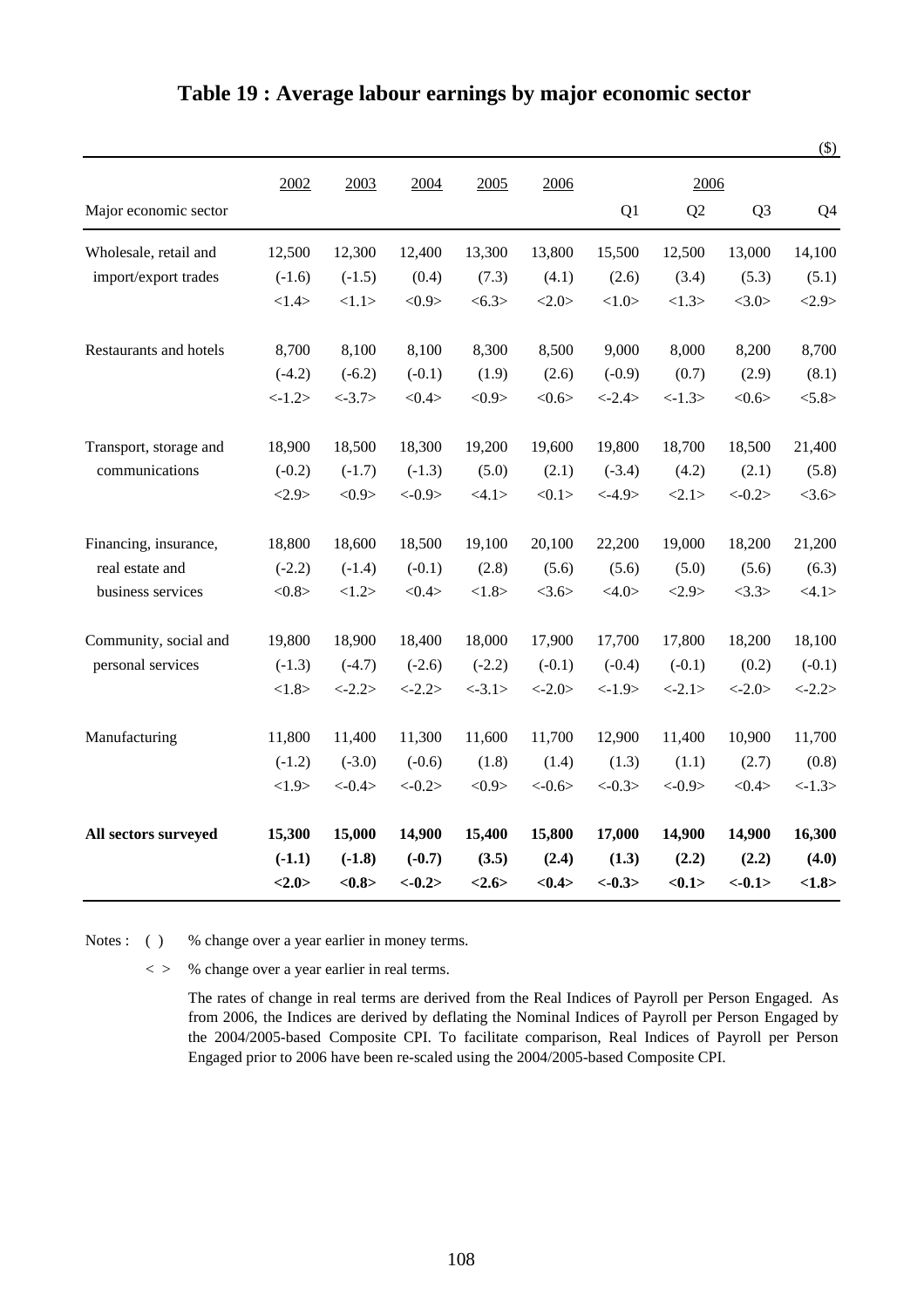|                                                               |         |        |        |        |         |         |        |         | $(\% )$ |
|---------------------------------------------------------------|---------|--------|--------|--------|---------|---------|--------|---------|---------|
| Selected major                                                | 2002    | 2003   | 2004   | 2005   | 2006    |         | 2006   |         |         |
| economic sector                                               |         |        |        |        |         | Mar     | Jun    | Sep     | Dec     |
| (in money terms)                                              |         |        |        |        |         |         |        |         |         |
| Wholesale, retail and<br>import/export trades                 | $-0.6$  | $-1.7$ | $-1.6$ | 1.6    | 1.1     | $-0.3$  | 1.6    | 1.6     | 1.6     |
| Restaurants and hotels                                        | $-2.6$  | $-4.1$ | $-2.2$ | $\ast$ | 1.0     | $-0.1$  | 1.5    | 1.6     | 0.9     |
| Transport services                                            | 0.6     | $-1.9$ | $-1.0$ | 1.0    | $-0.6$  | $-0.8$  | $-1.7$ | $\ast$  | 0.4     |
| Financing, insurance,<br>real estate and<br>business services | $-0.8$  | $-0.1$ | $-0.5$ | $\ast$ | 3.2     | 4.0     | 2.0    | 3.5     | 3.4     |
| Personal services                                             | $-1.5$  | $-3.1$ | 1.3    | $-1.5$ | 2.5     | $-1.5$  | 0.6    | 4.8     | 6.1     |
| Manufacturing                                                 | $-1.4$  | $-2.7$ | $-1.3$ | 1.2    | 2.9     | 2.8     | 1.1    | 4.6     | 3.2     |
| All sectors surveyed                                          | $-1.0$  | $-1.9$ | $-1.1$ | 0.8    | 1.5     | 0.7     | 1.1    | 2.2     | 2.0     |
| (in real terms)                                               |         |        |        |        |         |         |        |         |         |
| Wholesale, retail and<br>import/export trades                 | 1.7     | 0.4    | $-1.7$ | 0.4    | $-0.6$  | $-1.7$  | $-0.3$ | $-0.2$  | $-0.3$  |
| Restaurants and hotels                                        | $-0.4$  | $-2.1$ | $-2.3$ | $-1.3$ | $-0.8$  | $-1.5$  | $-0.4$ | $-0.2$  | $-0.9$  |
| Transport services                                            | 2.9     | 0.1    | $-1.0$ | $-0.2$ | $-2.3$  | $-2.2$  | $-3.6$ | $-1.8$  | $-1.5$  |
| Financing, insurance,<br>real estate and<br>business services | 1.5     | 2.0    | $-0.6$ | $-1.2$ | 1.5     | 2.5     | 0.1    | 1.7     | 1.5     |
| Personal services                                             | $0.8\,$ | $-1.1$ | 1.3    | $-2.7$ | $0.7\,$ | $-2.9$  | $-1.3$ | $3.0\,$ | $4.2\,$ |
| Manufacturing                                                 | $0.8\,$ | $-0.7$ | $-1.4$ | $-0.1$ | $1.1\,$ | $1.4\,$ | $-0.8$ | $2.8\,$ | $1.2\,$ |
| All sectors surveyed                                          | 1.3     | 0.2    | $-1.2$ | $-0.4$ | $-0.3$  | $-0.7$  | $-0.7$ | 0.3     | 0.1     |

## **Table 20 : Rates of change in wage indices by selected major economic sector**

Notes : The rates of change in real terms are compiled from the Real Wage Indices. As from 2006, the Indices are derived by deflating the Nominal Wage Indices by the 2004/2005-based CPI(A). To facilitate comparison, Real Wage Indices prior to 2006 have been re-scaled using the 2004/2005-based CPI(A).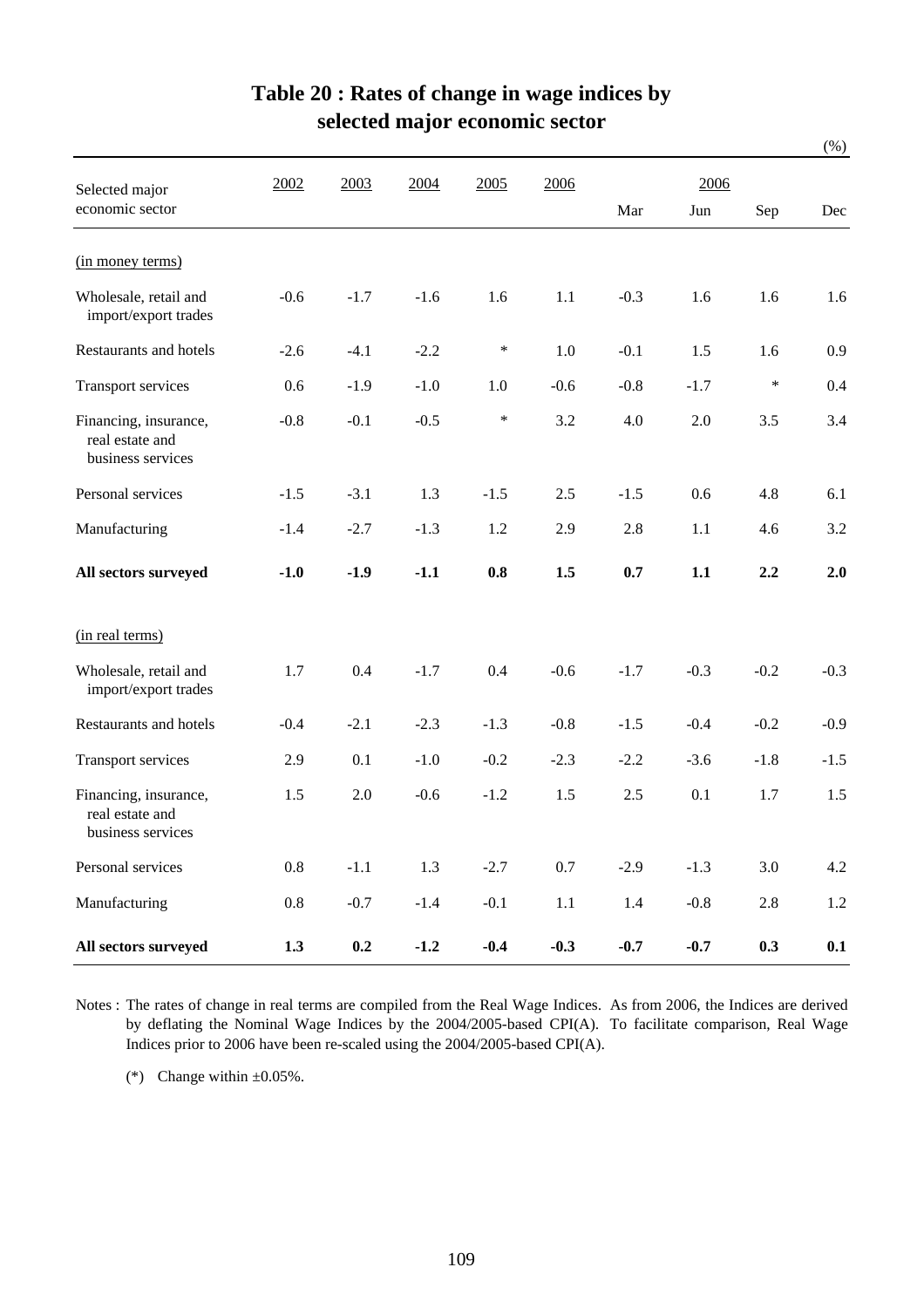|                                                          |        |        |        |         |         |         |         | (% )   |
|----------------------------------------------------------|--------|--------|--------|---------|---------|---------|---------|--------|
|                                                          | 1997   | 1998   | 1999   | 2000    | 2001    | 2002    | 2003    | 2004   |
| GDP deflator                                             | 5.6    | 0.2    | $-5.8$ | $-5.6$  | $-1.8$  | $-3.5$  | $-6.4$  | $-3.6$ |
| Domestic demand deflator                                 | 4.5    | 0.4    | $-2.3$ | $-5.0$  | $-2.3$  | $-4.9$  | $-4.5$  | $\ast$ |
| Consumer Price Indices <sup>(a)</sup> :                  |        |        |        |         |         |         |         |        |
| Composite CPI                                            | 5.8    | 2.8    | $-4.0$ | $-3.8$  | $-1.6$  | $-3.0$  | $-2.6$  | $-0.4$ |
| CPI(A)                                                   | 5.7    | 2.6    | $-3.3$ | $-3.0$  | $-1.7$  | $-3.2$  | $-2.1$  | $\ast$ |
| CPI(B)                                                   | 5.8    | 2.8    | $-4.7$ | $-3.9$  | $-1.6$  | $-3.1$  | $-2.7$  | $-0.5$ |
| CPI(C)                                                   | 6.1    | 3.2    | $-3.7$ | $-4.5$  | $-1.5$  | $-2.8$  | $-2.9$  | $-0.9$ |
| Unit Value Indices :                                     |        |        |        |         |         |         |         |        |
| Domestic exports                                         | $-2.4$ | $-2.8$ | $-2.4$ | $-1.0$  | $-4.7$  | $-3.3$  | 0.2     | 1.5    |
| Re-exports                                               | $-1.5$ | $-3.9$ | $-2.8$ | $-0.1$  | $-2.0$  | $-2.7$  | $-1.5$  | 1.1    |
| Total exports of goods                                   | $-1.6$ | $-3.8$ | $-2.7$ | $-0.2$  | $-2.3$  | $-2.7$  | $-1.4$  | 1.2    |
| Imports of goods                                         | $-2.3$ | $-4.9$ | $-2.0$ | $0.8\,$ | $-3.1$  | $-3.9$  | $-0.4$  | 2.9    |
| Terms of Trade Index                                     | 0.7    | 1.2    | $-0.7$ | $-1.0$  | 0.9     | 1.2     | $-1.0$  | $-1.7$ |
| Producer Price Index<br>for all manufacturing industries | $-0.3$ | $-1.8$ | $-1.6$ | 0.2     | $-1.6$  | $-2.7$  | $-0.3$  | 2.2    |
| <b>Construction Labour and</b><br>Material Cost Index    | 9.3    | 7.5    | 1.4    | 1.8     | 0.3     | $-0.3$  | $-1.0$  | $-1.2$ |
| Tender Price Indices:                                    |        |        |        |         |         |         |         |        |
| Public sector<br>building projects                       | 17.6   | 9.1    | $-4.4$ | $-13.1$ | $-8.5$  | $-11.7$ | $-0.3$  | $-1.5$ |
| Public housing projects                                  | 18.9   | 9.0    | $-3.3$ | $-11.9$ | $-15.1$ | $-9.6$  | $-10.0$ | 3.5    |

Notes : (a) From October 2005 onwards, the year-on-year rates of change in the Consumer Price Indices are derived from the 2004/05-based CPI series. For the earlier periods, the year-on-year rates of change are derived from the CPIs with old base period.

(#) Figures are subject to revision later on as more data become available.

(\*) Change within  $\pm 0.05\%$ .

N.A. Not available.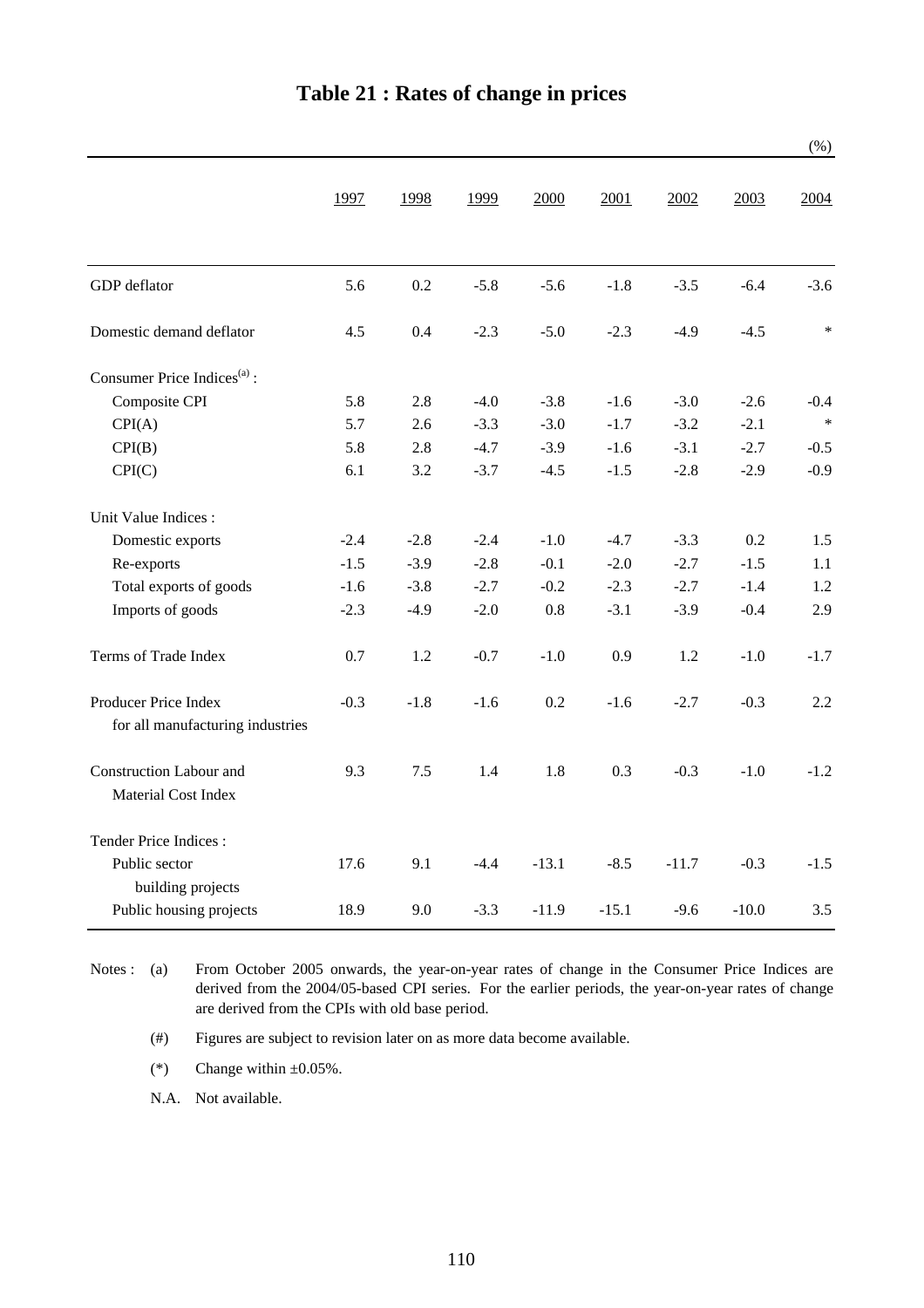|                                                          |                    |               |                |                |               |               |                                   | (% )                    |
|----------------------------------------------------------|--------------------|---------------|----------------|----------------|---------------|---------------|-----------------------------------|-------------------------|
|                                                          | 2005               | 2006          |                | 2006           |               | 2007          | Average annual<br>rate of change: |                         |
|                                                          |                    |               | Q <sub>2</sub> | Q <sub>3</sub> | Q4            | Q1            | 10 years<br>1996 to 2006          | 5 years<br>2001 to 2006 |
| GDP deflator                                             | -0.4 $^\#$         | -0.4 $^\#$    | -0.2 $^\#$     | -0.4 $^\#$     | -0.4 $^\#$    | $0.9$ $^{\#}$ | $-2.2$ <sup>#</sup>               | $-2.9$ <sup>#</sup>     |
| Domestic demand deflator                                 | $0.8$ <sup>#</sup> | $1.8$ $^{\#}$ | $1.8$ $^{\#}$  | $1.8$ $^{\#}$  | $2.2$ $^{\#}$ | $\ast$ #      | $-1.2$ <sup>#</sup>               | -1.4 $^\#$              |
| Consumer Price Indices <sup>(a)</sup> :                  |                    |               |                |                |               |               |                                   |                         |
| Composite CPI                                            | 1.0                | 2.0           | 2.0            | 2.3            | 2.1           | 1.7           | $-0.4$                            | $-0.6$                  |
| CPI(A)                                                   | 1.1                | 1.7           | 1.8            | 2.1            | 1.8           | 0.3           | $-0.2$                            | $-0.5$                  |
| CPI(B)                                                   | 1.0                | 2.1           | 2.1            | 2.4            | 2.2           | 2.0           | $-0.5$                            | $-0.7$                  |
| CPI(C)                                                   | 0.8                | 2.2           | 2.3            | 2.4            | 2.5           | 2.9           | $-0.4$                            | $-0.7$                  |
| Unit Value Indices :                                     |                    |               |                |                |               |               |                                   |                         |
| Domestic exports                                         | 2.2                | $-2.1$        | $-3.9$         | $-1.3$         | $-0.8$        | 0.4           | $-1.5$                            | $-0.3$                  |
| Re-exports                                               | 1.2                | 1.1           | 0.9            | 1.5            | 2.0           | 2.8           | $-1.1$                            | $-0.1$                  |
| Total exports of goods                                   | 1.3                | 1.0           | 0.6            | 1.4            | 1.9           | 2.7           | $-1.1$                            | $-0.1$                  |
| Imports of goods                                         | 2.7                | 2.1           | 1.9            | 2.7            | 2.7           | 2.6           | $-0.8$                            | 0.7                     |
| Terms of Trade Index                                     | $-1.4$             | $-1.1$        | $-1.3$         | $-1.3$         | $-0.9$        | 0.1           | $-0.3$                            | $-0.8$                  |
| Producer Price Index<br>for all manufacturing industries | 0.8                | 2.3           | 2.4            | 2.6            | 2.0           | N.A.          | $-0.3$                            | 0.4                     |
|                                                          |                    |               |                |                |               |               |                                   |                         |
| <b>Construction Labour and</b><br>Material Cost Index    | $-2.1$             | 0.1           | $-0.6$         | 1.3            | 2.5           | N.A.          | 1.5                               | $-0.9$                  |
| Tender Price Indices:                                    |                    |               |                |                |               |               |                                   |                         |
| Public sector<br>building projects                       | 1.4                | 5.0           | 2.0            | 4.6            | 13.2          | N.A.          | $-1.1$                            | $-1.6$                  |
| Public housing projects                                  | 7.7                | 11.2          | 7.3            | 15.8           | 17.9          | N.A.          | $-0.6$                            | 0.2                     |

# **Table 21 : Rates of change in prices (cont'd)**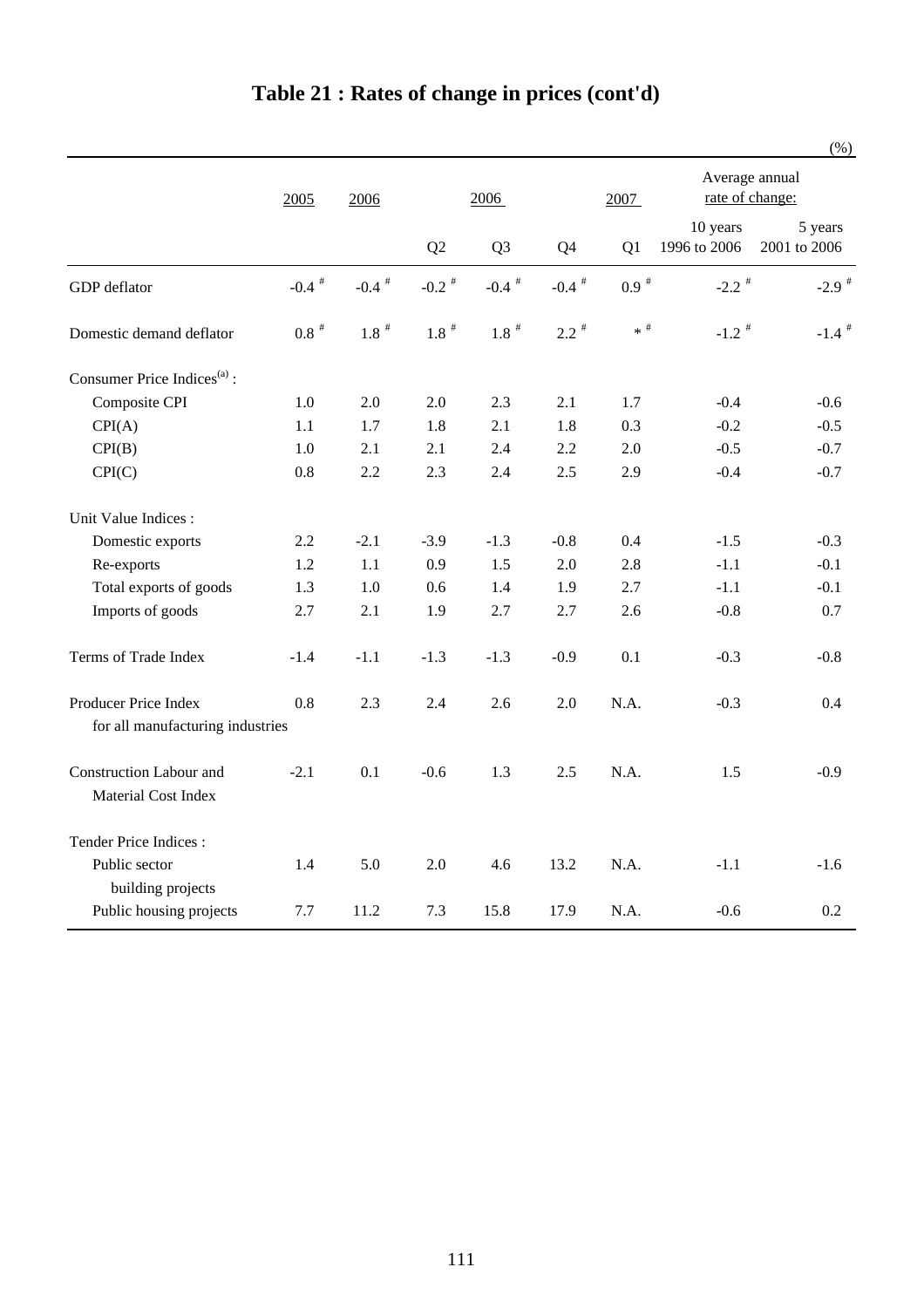|                                                |         |      |        |         |         |        |        | $(\%)$ |
|------------------------------------------------|---------|------|--------|---------|---------|--------|--------|--------|
|                                                | Weight  | 1997 | 1998   | 1999    | 2000    | 2001   | 2002   | 2003   |
| All items                                      | 100.0   | 5.8  | 2.8    | $-4.0$  | $-3.8$  | $-1.6$ | $-3.0$ | $-2.6$ |
| Food                                           | 26.94   | 3.6  | 1.9    | $-1.8$  | $-2.2$  | $-0.8$ | $-2.1$ | $-1.5$ |
| Meals bought away from home                    | (16.86) | 4.0  | 2.2    | $-1.2$  | $-0.9$  | $-0.3$ | $-1.5$ | $-1.5$ |
| Food, excluding meals bought<br>away from home | (10.08) | 3.0  | 1.5    | $-2.8$  | $-4.2$  | $-1.7$ | $-3.1$ | $-1.7$ |
| Housing <sup>(a)</sup>                         | 29.17   | 9.2  | 4.7    | $-5.1$  | $-8.2$  | $-3.1$ | $-5.7$ | $-4.8$ |
| Private housing rent                           | (23.93) | 9.1  | 5.5    | $-6.1$  | $-9.8$  | $-2.9$ | $-6.5$ | $-6.3$ |
| Public housing rent                            | (2.49)  | 13.5 | $-3.4$ | 1.4     | 1.1     | $-8.3$ | $-2.7$ | 9.1    |
| Electricity, gas and water                     | 3.59    | 5.0  | 1.4    | $-0.4$  | 3.6     | $-1.9$ | $-7.0$ | 1.4    |
| Alcoholic drinks and tobacco                   | 0.87    | 5.6  | 6.6    | 1.2     | $-0.9$  | 3.3    | 2.4    | 0.1    |
| Clothing and footwear                          | 3.91    | 8.4  | $-0.8$ | $-20.6$ | $-10.1$ | $-4.6$ | 0.7    | $-2.7$ |
| Durable goods                                  | 5.50    | 2.2  | 0.2    | $-6.3$  | $-4.6$  | $-7.1$ | $-6.3$ | $-6.4$ |
| Miscellaneous goods                            | 4.78    | 5.4  | 2.6    | $-0.7$  | 0.9     | 1.3    | 1.7    | 2.3    |
| Transport                                      | 9.09    | 4.0  | 3.9    | 0.5     | 1.0     | 0.4    | $-0.6$ | $-0.4$ |
| Miscellaneous services                         | 16.15   | 4.5  | 2.7    | $-1.3$  | $-0.2$  | 0.5    | $-2.3$ | $-3.2$ |

### **Table 22 : Rates of change in Composite Consumer Price Index**

Notes : From October 2005 onwards, the year-on-year rates of change in the Composite Consumer Price Index are derived from the 2004/05-based CPI series. For the earlier periods, the year-on-year rates of change are derived from the CPIs with old base period. The weights quoted in this table correspond to that in the new series.

(a) Apart from "Private housing rent" and "Public housing rent", the "Housing" section also includes "Management fees and other housing charges" and "Materials for house maintenance".

(\*) Change within  $\pm 0.05\%$ .

N.A. Not available.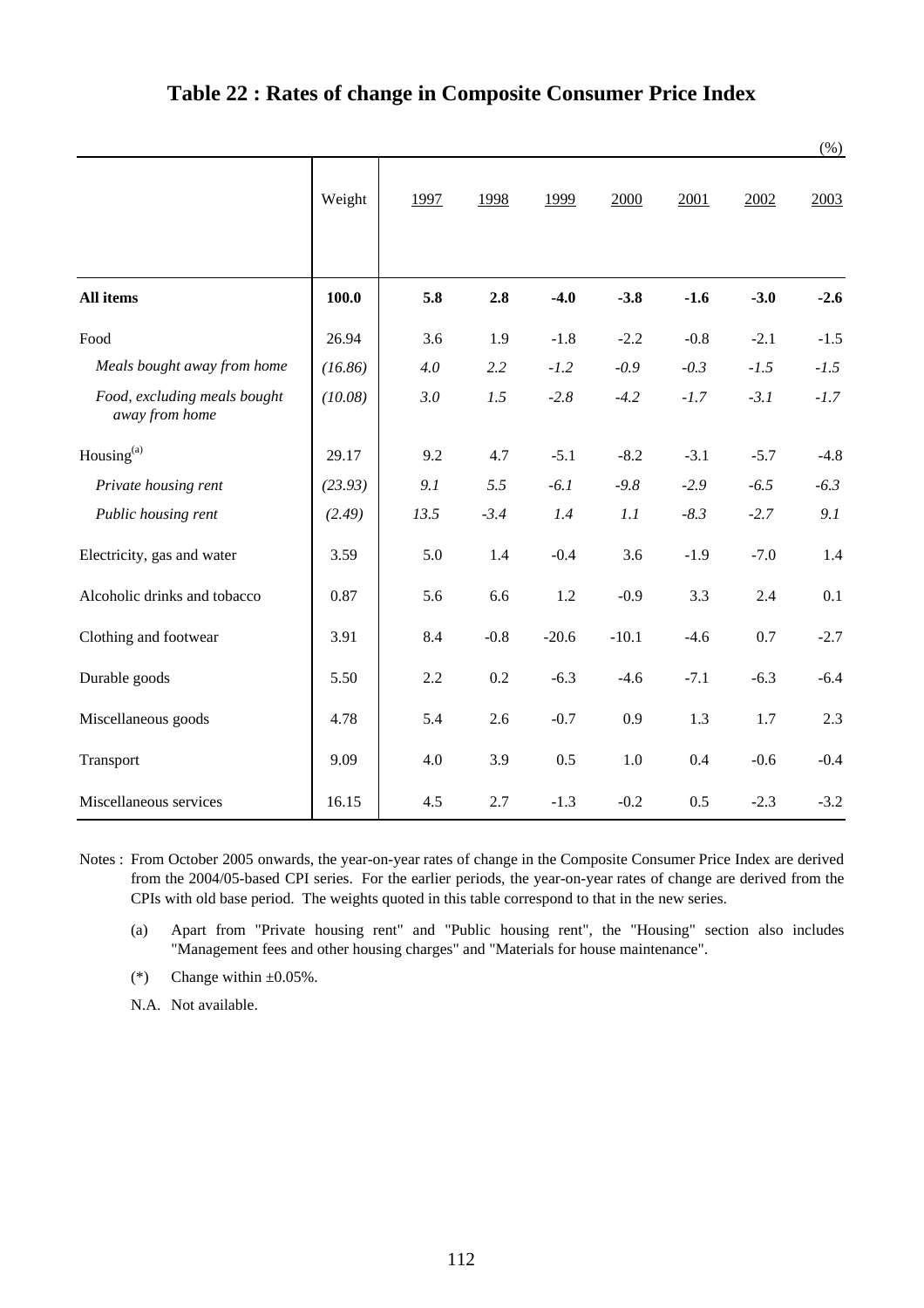|                                                |         |        |        |        |        |                |        |         |                                   | $(\%)$                       |
|------------------------------------------------|---------|--------|--------|--------|--------|----------------|--------|---------|-----------------------------------|------------------------------|
|                                                | Weight  | 2004   | 2005   | 2006   |        | 2006           |        | 2007    | Average annual<br>rate of change: |                              |
|                                                |         |        |        |        | Q2     | Q <sub>3</sub> | Q4     | Q1      | 10 years<br>1996 to<br>2006       | 5 years<br>$2001$ to<br>2006 |
| <b>All items</b>                               | 100.0   | $-0.4$ | 1.0    | 2.0    | 2.0    | 2.3            | 2.1    | 1.7     | $-0.4$                            | $-0.6$                       |
| Food                                           | 26.94   | 1.0    | 1.8    | 1.7    | 1.7    | 2.1            | 2.2    | 2.9     | 0.1                               | 0.2                          |
| Meals bought away from                         | (16.86) | 0.2    | 0.9    | 1.3    | 1.3    | 1.5            | 1.5    | 1.8     | 0.3                               | $-0.1$                       |
| Food, excluding meals bought<br>away from home | (10.08) | 2.5    | 3.2    | 2.5    | 2.3    | 3.1            | 3.5    | 4.4     | $-0.1$                            | 0.6                          |
| $\mathop{\rm Housing}\nolimits^{\rm (a)}$      | 29.17   | $-5.2$ | 0.1    | 4.7    | 4.9    | 4.8            | 4.8    | 2.2     | $-1.5$                            | $-2.3$                       |
| Private housing rent                           | (23.93) | $-6.6$ | $-0.1$ | 5.6    | 5.9    | 5.7            | 5.6    | 5.6     | $-2.0$                            | $-2.9$                       |
| Public housing rent                            | (2.49)  | 2.5    | 0.2    | 0.1    | 0.1    | 0.1            | 0.1    | $-31.7$ | N.A.                              | 1.8                          |
| Electricity, gas and water                     | 3.59    | 11.4   | 4.1    | 2.1    | 3.4    | 4.1            | $-2.8$ | $-1.3$  | 1.9                               | 2.2                          |
| Alcoholic drinks and tobacco                   | 0.87    | $\ast$ | 0.4    | $-3.7$ | $-5.9$ | $-4.1$         | $-4.3$ | $-3.9$  | 1.5                               | $-0.2$                       |
| Clothing and footwear                          | 3.91    | 6.4    | 2.0    | 1.0    | $-0.7$ | 1.7            | 5.0    | 7.2     | $-2.4$                            | 1.4                          |
| Durable goods                                  | 5.50    | $-2.2$ | $-3.2$ | $-6.4$ | $-6.6$ | $-6.9$         | $-6.3$ | $-5.8$  | $-4.1$                            | $-4.9$                       |
| Miscellaneous goods                            | 4.78    | 3.6    | 1.5    | 1.7    | 1.8    | 1.9            | 2.6    | 2.8     | 2.0                               | 2.2                          |
| Transport                                      | 9.09    | 0.4    | 1.4    | 0.7    | 1.1    | 0.2            | $-0.1$ | $-0.6$  | 1.1                               | 0.3                          |
| Miscellaneous services                         | 16.15   | $-0.2$ | 1.0    | 1.9    | 1.9    | 2.5            | 2.1    | 2.2     | 0.3                               | $-0.6$                       |

# **Table 22 : Rates of change in Composite Consumer Price Index (cont'd)**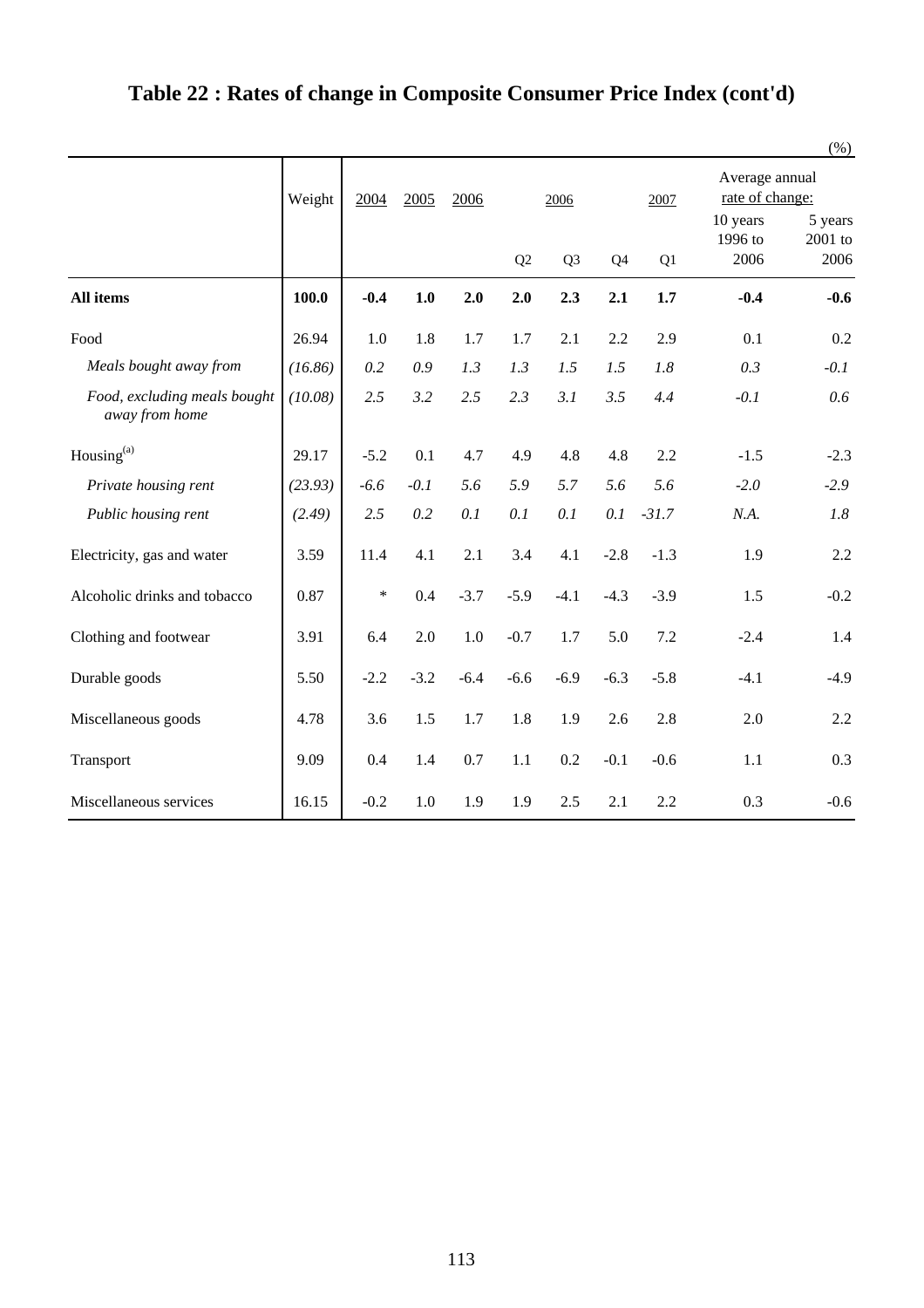|                                           |         |        |        |         |        |         | $(\%)$ |
|-------------------------------------------|---------|--------|--------|---------|--------|---------|--------|
|                                           | 1997    | 1998   | 1999   | 2000    | 2001   | 2002    | 2003   |
| Private consumption<br>expenditure        | 3.9     | 2.1    | $-5.2$ | $-4.5$  | $-1.0$ | $-3.4$  | $-2.9$ |
| Government consumption<br>expenditure     | 6.4     | 2.6    | $-0.1$ | $-1.9$  | 1.1    | $-0.6$  | $-2.7$ |
| Gross domestic fixed<br>capital formation | 6.0     | $-7.2$ | 0.4    | $-3.8$  | $-6.6$ | $-10.1$ | $-9.4$ |
| Total exports of goods                    | $-1.9$  | $-3.3$ | $-3.4$ | $-0.5$  | $-2.6$ | $-2.9$  | $-2.0$ |
| Imports of goods                          | $-1.9$  | $-4.4$ | $-2.6$ | $0.8\,$ | $-3.5$ | $-4.2$  | $-0.9$ |
| Exports of services                       | $0.8\,$ | $-5.1$ | $-3.1$ | 1.6     | $-4.3$ | $-2.2$  | $-3.4$ |
| Imports of services                       | 0.7     | $-3.6$ | $-0.3$ | $-0.3$  | $-1.1$ | 0.4     | 2.6    |
| <b>Gross Domestic Product</b>             | 5.6     | 0.2    | $-5.8$ | $-5.6$  | $-1.8$ | $-3.5$  | $-6.4$ |
| Total final demand                        | 1.3     | $-2.3$ | $-3.7$ | $-2.7$  | $-2.6$ | $-3.7$  | $-3.0$ |
| Domestic demand                           | 4.5     | 0.4    | $-2.3$ | $-5.0$  | $-2.3$ | $-4.9$  | $-4.5$ |

# **and its main expenditure components Table 23 : Rates of change in implicit price deflators of GDP**

Notes :  $(#)$ Figures are subject to revision later on as more data become available.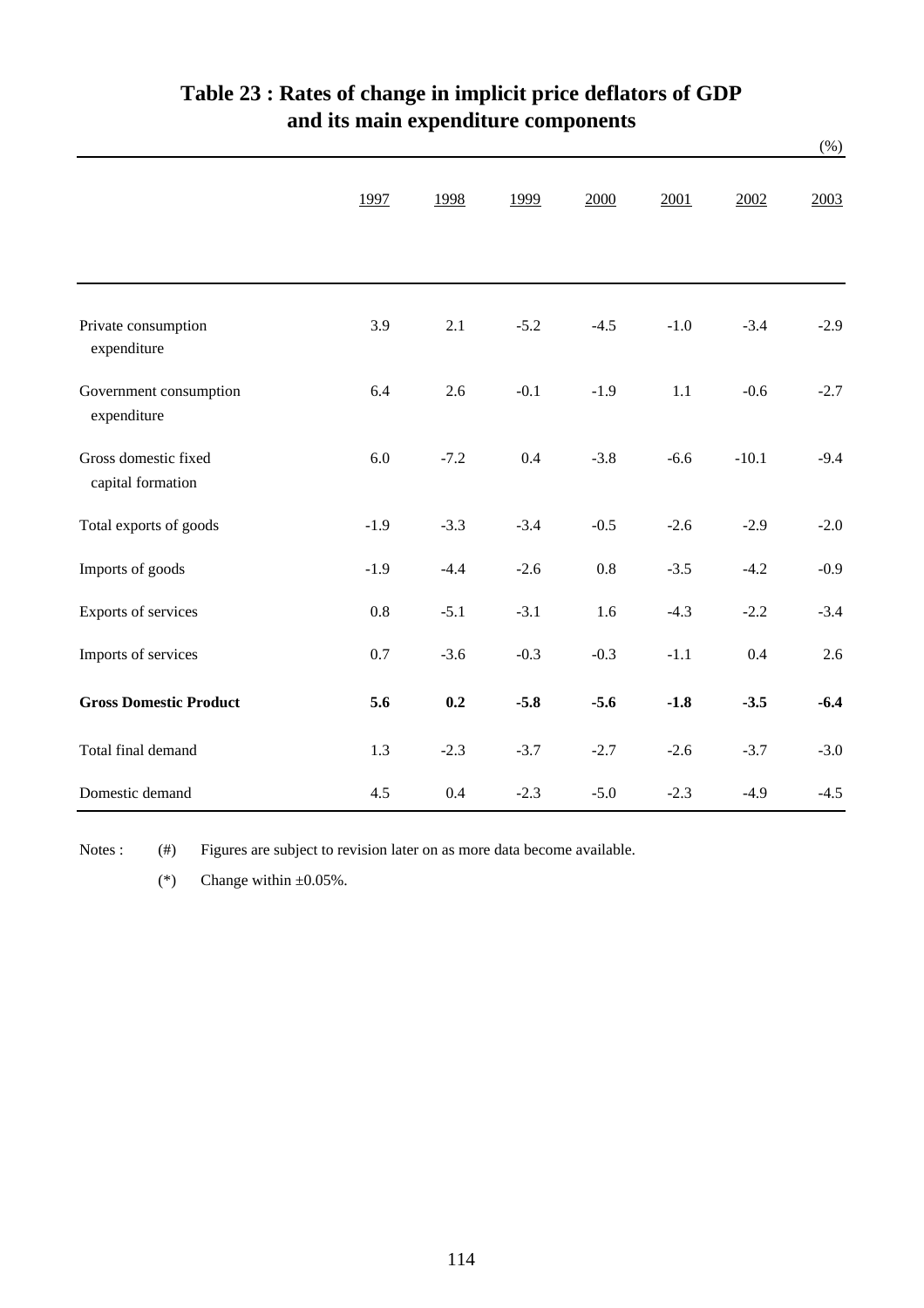|                                           |        |         |                     |                           |           |           |                    |                                          | $(\%)$                                    |
|-------------------------------------------|--------|---------|---------------------|---------------------------|-----------|-----------|--------------------|------------------------------------------|-------------------------------------------|
|                                           | 2004   | $2005*$ | $2006$ <sup>*</sup> | 2006                      |           |           | 2007               | Average annual<br>rate of change:        |                                           |
|                                           |        |         |                     | $\mathrm{Q2}^{\text{\#}}$ | $Q3^{\#}$ | $Q4^{\#}$ | $\mathrm{Q1}^{\#}$ | 10 years<br>1996 to<br>$2006^{\text{*}}$ | 5 years<br>2001 to<br>$2006$ <sup>#</sup> |
| Private consumption<br>expenditure        | $-0.5$ | 1.5     | 1.6                 | 1.5                       | 1.4       | 1.5       | 2.1                | $-0.9$                                   | $-0.8$                                    |
| Government consumption<br>expenditure     | $-2.9$ | $-1.6$  | 1.4                 | 1.3                       | 1.4       | 1.4       | 1.6                | 0.1                                      | $-1.3$                                    |
| Gross domestic fixed<br>capital formation | 2.1    | 0.5     | 2.8                 | 2.6                       | 5.7       | 4.2       | $-5.9$             | $-2.7$                                   | $-3.0$                                    |
| Total exports of goods                    | 0.5    | $-0.1$  | $-0.5$              | $-0.7$                    | $-0.4$    | 0.2       | 0.9                | $-1.7$                                   | $-1.0$                                    |
| Imports of goods                          | 2.5    | 1.3     | 1.4                 | 1.4                       | 1.7       | 2.1       | 0.7                | $-1.2$                                   | $\ast$                                    |
| Exports of services                       | 0.4    | 3.7     | 4.7                 | 5.5                       | 5.2       | 3.5       | 3.0                | $-0.7$                                   | 0.6                                       |
| Imports of services                       | 4.0    | 1.5     | 1.0                 | 0.8                       | 1.4       | 1.8       | 1.7                | 0.5                                      | 1.9                                       |
| <b>Gross Domestic Product</b>             | $-3.6$ | $-0.4$  | $-0.4$              | $-0.2$                    | $-0.4$    | $-0.4$    | 0.9                | $-2.2$                                   | $-2.9$                                    |
| Total final demand                        | 0.4    | $0.8\,$ | $0.8\,$             | 0.9                       | $1.0\,$   | 1.3       | $1.0\,$            | $-1.5$                                   | $-1.0$                                    |
| Domestic demand                           | $\ast$ | 0.8     | 1.8                 | 1.8                       | 1.8       | 2.2       | $\ast$             | $-1.2$                                   | $-1.4$                                    |

## **Table 23 : Rates of change in implicit price deflators of GDP and its main expenditure components (cont'd)**